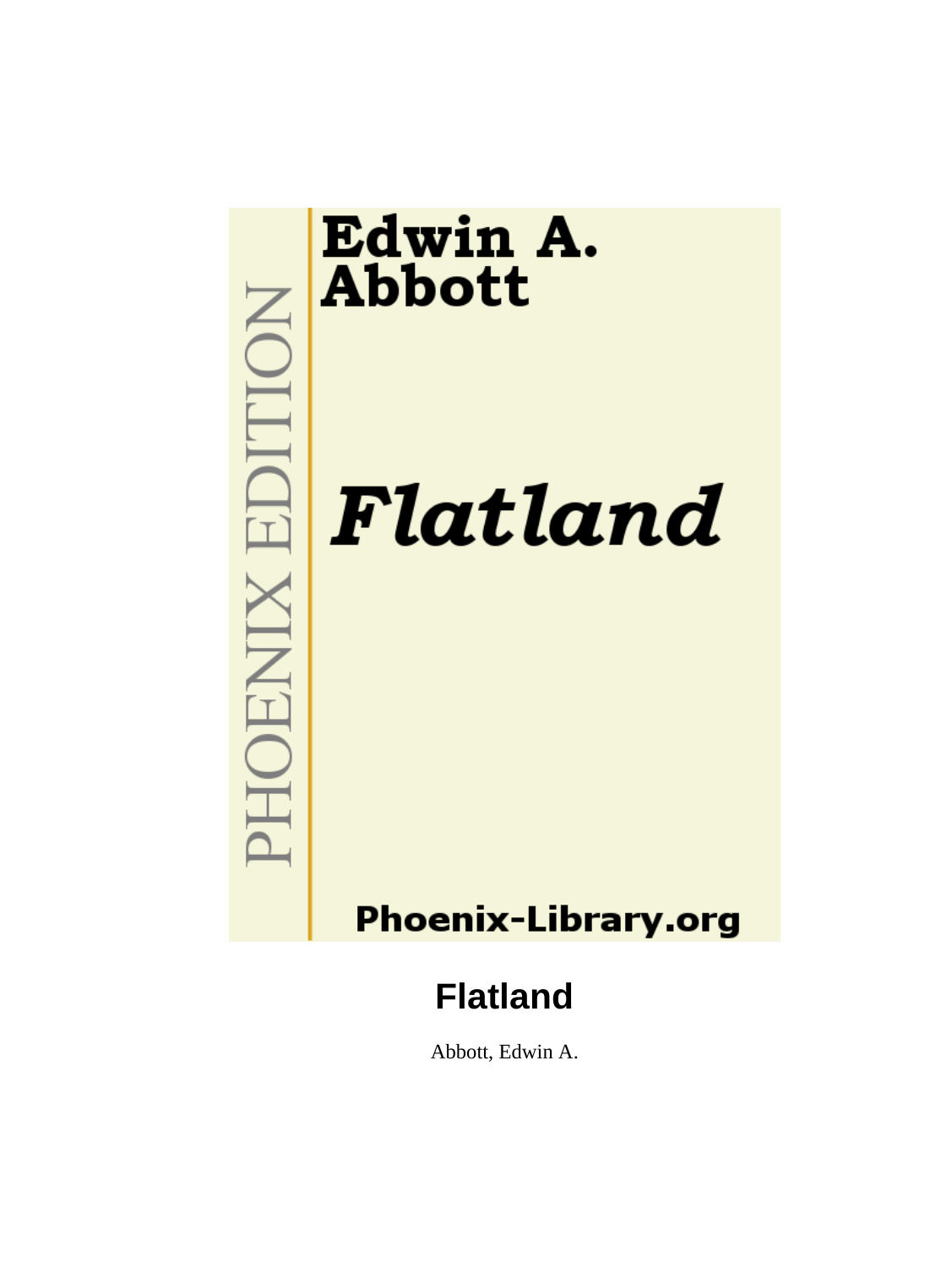[Table Of Content](#page-83-0) [About Phoenix−Edition](#page-85-0) **[Copyright](#page-88-0)**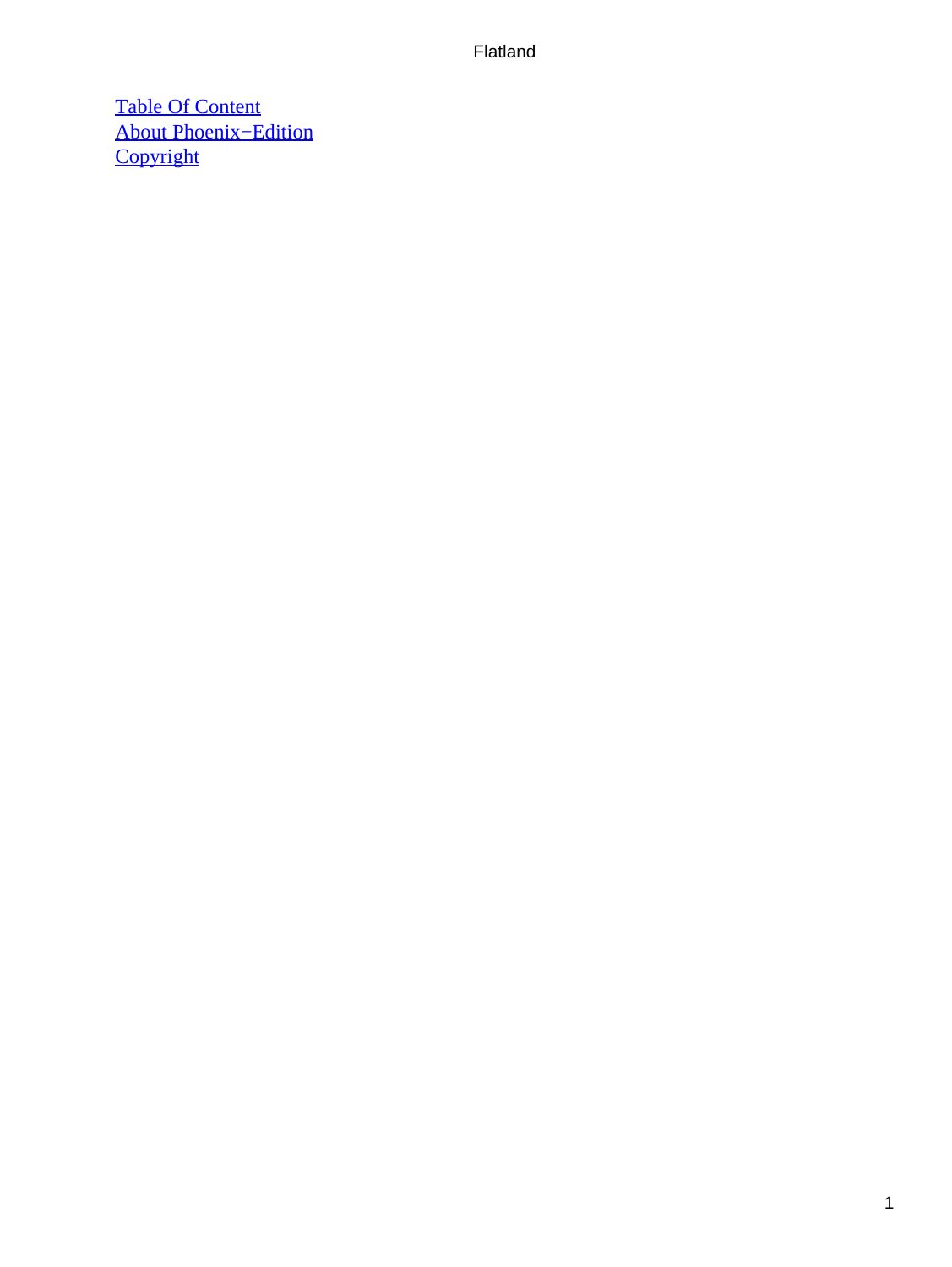*Flatland: A Romance of Many Dimensions*

### *Edwin A. Abbott*

*(1838−1926. English scholar, theologian, and writer.)*

### *To*

*The Inhabitants of Space in GENERAL*

*And H. C. IN PARTICULAR*

*This Work is Dedicated*

*By a Humble Native of Flatland*

*In the Hope that*

*Even as he was Initiated into the Mysteries*

*Of Three Dimensions*

*Having been previously conversant*

### *With Only TWO*

*So the Citizens of that Celestial Region*

*May aspire yet higher and higher*

*To the Secrets of Four five or even six Dimensions*

*Thereby contributing*

*To the Enlargement of THE IMAGINATION*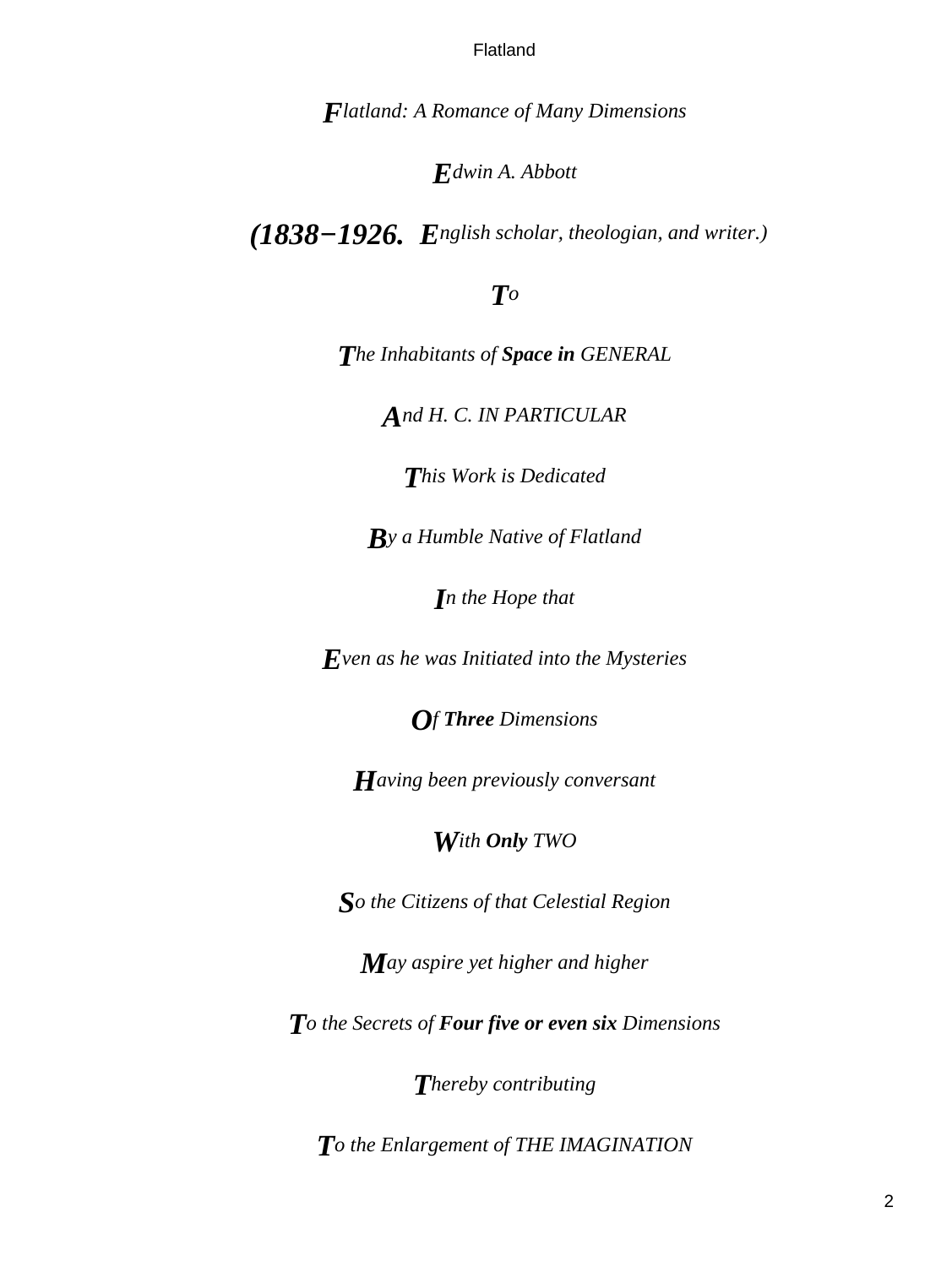*And the possible Development*

*Of that most rare and excellent Gift of MODESTY*

*Among the Superior Races*

*Of Solid HUMANITY*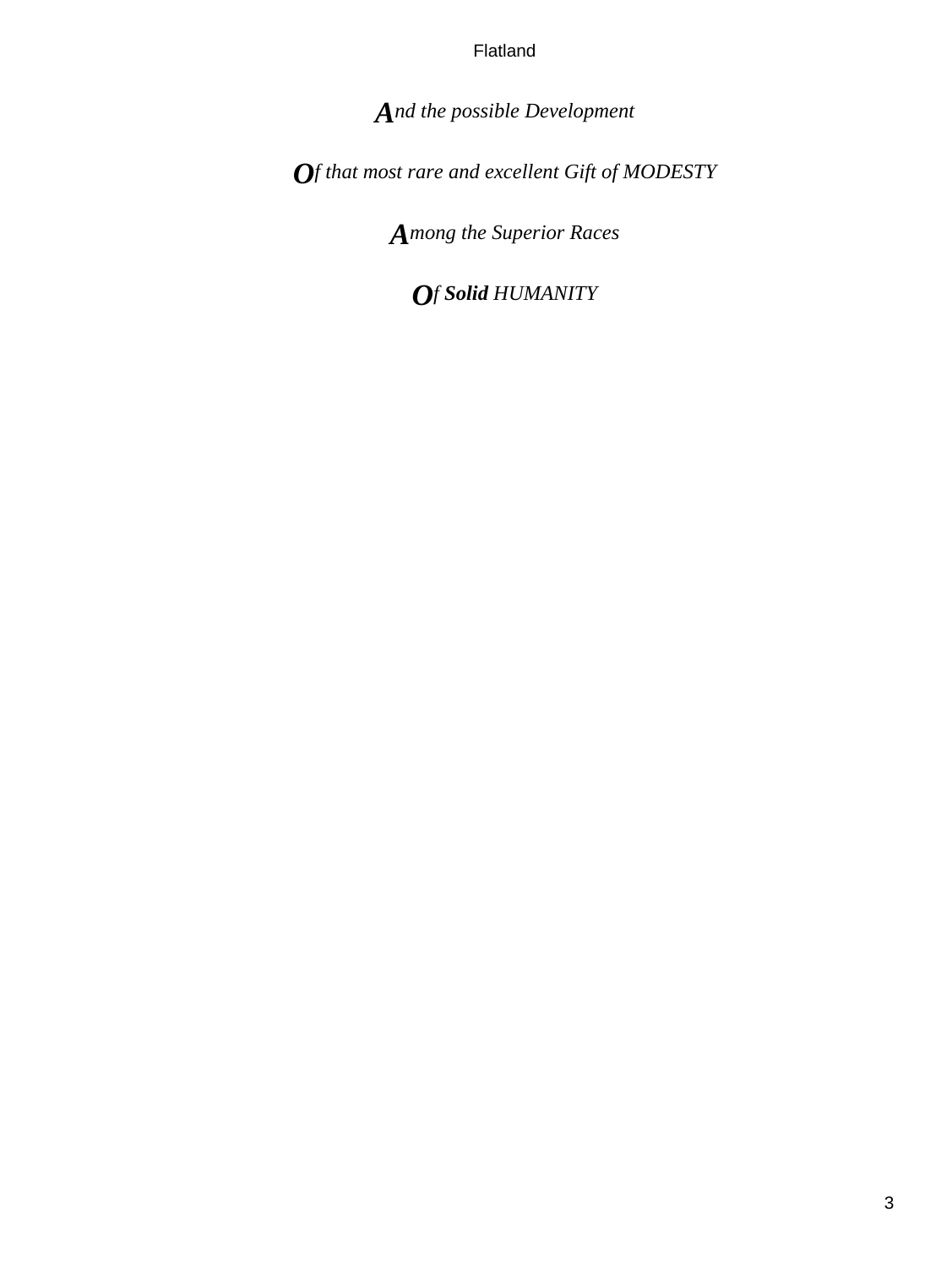### **[Preface to the Second and Revised Edition, 1884.](#page-83-0)**

#### *B*y the Editor

 If my poor Flatland friend retained the vigour of mind which he enjoyed when he began to compose these Memoirs, I should not now need to represent him in this preface, in which he desires, firstly, to return his thanks to his readers and critics in Spaceland, whose appreciation has, with unexpected celerity, required a second edition of his work; secondly, to apologize for certain errors and misprints (for which, however, he is not entirely responsible); and, thirdly, to explain one or two misconceptions. But he is not the Square he once was. Years of imprisonment, and the still heavier burden of general incredulity and mockery, have combined with the natural decay of old age to erase from his mind many of the thoughts and notions, and much also of the terminology, which he acquired during his short stay in Spaceland. He has, therefore, requested me to reply in his behalf to two special objections, one of an intellectual, the other of a moral nature.

 The first objection is, that a Flatlander, seeing a Line, sees something that must be **Thick** to the eye as well as **Long** to the eye (otherwise it would not be visible, if it had not some thickness); and consequently he ought (it is argued) to acknowledge that his countrymen are not only long and broad, but also (though doubtless in a very slight degree) **Thick** or **High.** This objection is plausible, and, to Spacelanders, almost irresistible, so that, I confess, when I first heard it, I knew not what to reply. But my poor old friend's answer appears to me completely to meet it.

«I admit,» said he – when I mentioned to him this objection – "I admit the truth of your critic's facts, but I deny his conclusions. It is true that we have really in Flatland a Third unrecognized Dimension called 'height', just as it is also true that you have really in Spaceland a Fourth unrecognized Dimension, called by no name at present, but which I will call 'extra−height'. But we can no more take cognizance of our 'height' than you can of your 'extra−height'. Even I – who have been in Spaceland, and have had the privilege of understanding for twenty−four hours the meaning of 'height' – even I cannot now comprehend it, nor realize it by the sense of sight or by any process of reason; I can but apprehend it by faith.

 «The reason is obvious. Dimension implies direction, implies measurement, implies the more and the less. Now, all our lines are **Equally** and **Infinitesimally** thick (or high, whichever you like); consequently, there is nothing in them to lead our minds to the conception of that Dimension. No 'delicate micrometer' – as has been suggested by one too hasty Spaceland critic – would in the least avail us; for we should not know **What to measure,** NOR **In what direction.** When we see a Line, we see something that is long and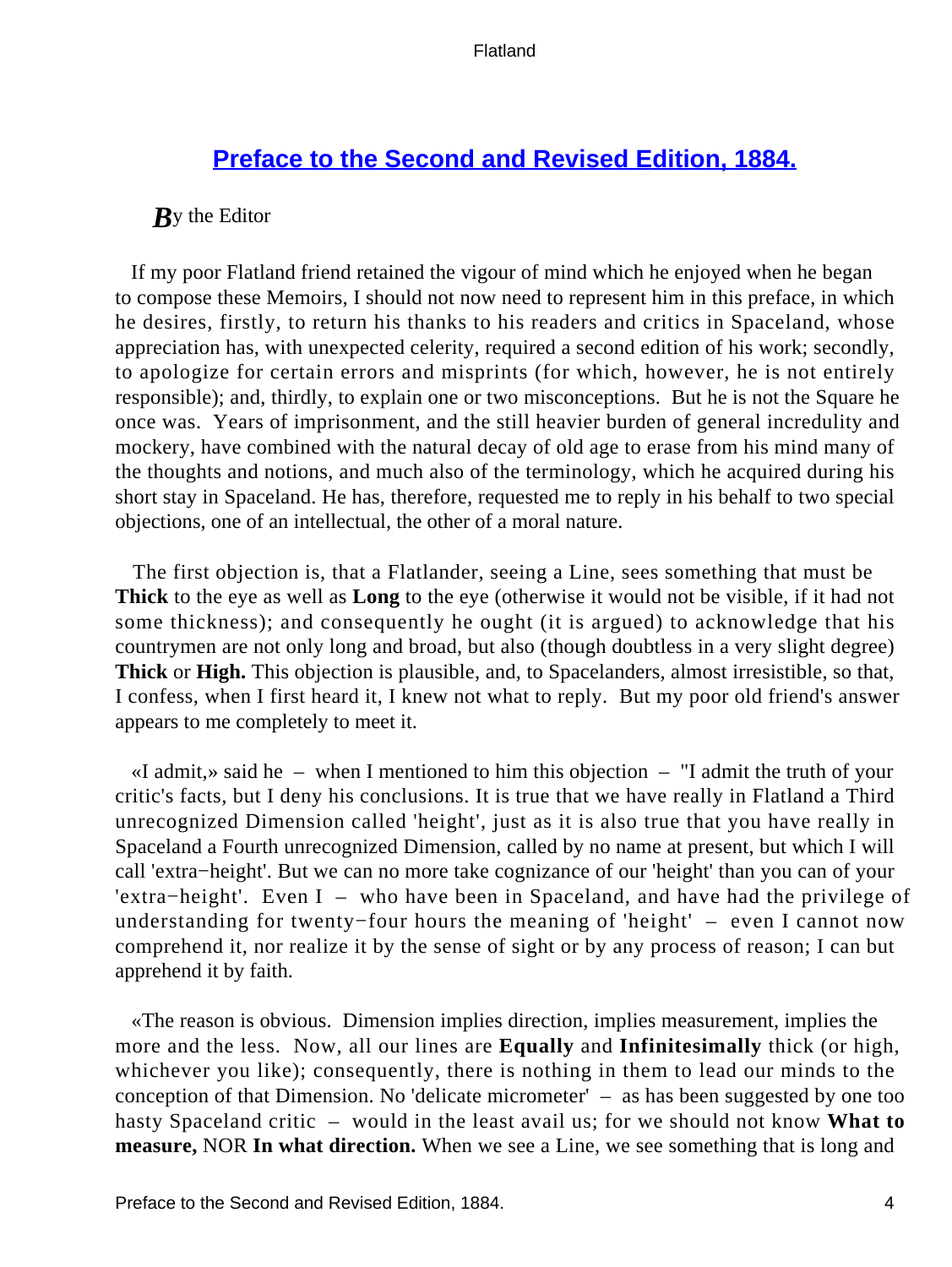**Bright; Brightness,** as well as length, is necessary to the existence of a Line; if the brightness vanishes, the Line is extinguished. Hence, all my Flatland friends – when I talk to them about the unrecognized Dimension which is somehow visible in a Line – say, 'Ah, you mean BRIGHTNESS': and when I reply, 'No, I mean a real Dimension', they at once retort, 'Then measure it, or tell us in what direction it extends'; and this silences me, for I can do neither. Only yesterday, when the Chief Circle (in other words our High Priest) came to inspect the State Prison and paid me his seventh annual visit, and when for the seventh time he put me the question, 'Was I any better?' I tried to prove to him that he was 'high', as well as long and broad, although he did not know it. But what was his reply? 'You say I am »high«; measure my »high−ness" and I will believe you.' What could I do? How could I meet his challenge? I was crushed; and he left the room triumphant.

 "Does this still seem strange to you? Then put yourself in a similar position. Suppose a person of the Fourth Dimension, condescending to visit you, were to say, 'Whenever you open your eyes, you see a Plane (which is of Two Dimensions) and you **Infer a** Solid (which is of Three); but in reality you also see (though you do not recognize) a Fourth Dimension, which is not colour nor brightness nor anything of the kind, but a true Dimension, although I cannot point out to you its direction, nor can you possibly measure it.' What would you say to such a visitor? Would not you have him locked up? Well, that is my fate: and it is as natural for us Flatlanders to lock up a Square for preaching the Third Dimension, as it is for you Spacelanders to lock up a Cube for preaching the Fourth. Alas, how strong a family likeness runs through blind and persecuting humanity in all Dimensions! Points, Lines, Squares, Cubes, Extra−Cubes – we are all liable to the same errors, all alike the Slaves of our respective Dimensional prejudices, as one of your Spaceland poets has said –

'One touch of Nature makes all worlds akin'."

[Note: The Author desires me to add, that the misconception of some of his critics on this matter has induced him to insert in his dialogue with the Sphere, certain remarks which have a bearing on the point in question, and which he had previously omitted as being tedious and unnecessary.]

 On this point the defence of the Square seems to me to be impregnable. I wish I could say that his answer to the second (or moral) objection was equally clear and cogent. It has been objected that he is a woman−hater; and as this objection has been vehemently urged by those whom Nature's decree has constituted the somewhat larger half of the Spaceland race, I should like to remove it, so far as I can honestly do so. But the Square is so unaccustomed to the use of the moral terminology of Spaceland that I should be doing him an injustice if I were literally to transcribe his defence against this charge. Acting, therefore, as his interpreter and summarizer, I gather that in the course of an imprisonment of seven years he has himself modified his own personal views, both as regards Women and as regards the Isosceles or Lower Classes. Personally, he now inclines to the opinion of the Sphere that the Straight Lines are in many important respects superior to the Circles. But, writing as a

Preface to the Second and Revised Edition, 1884. 5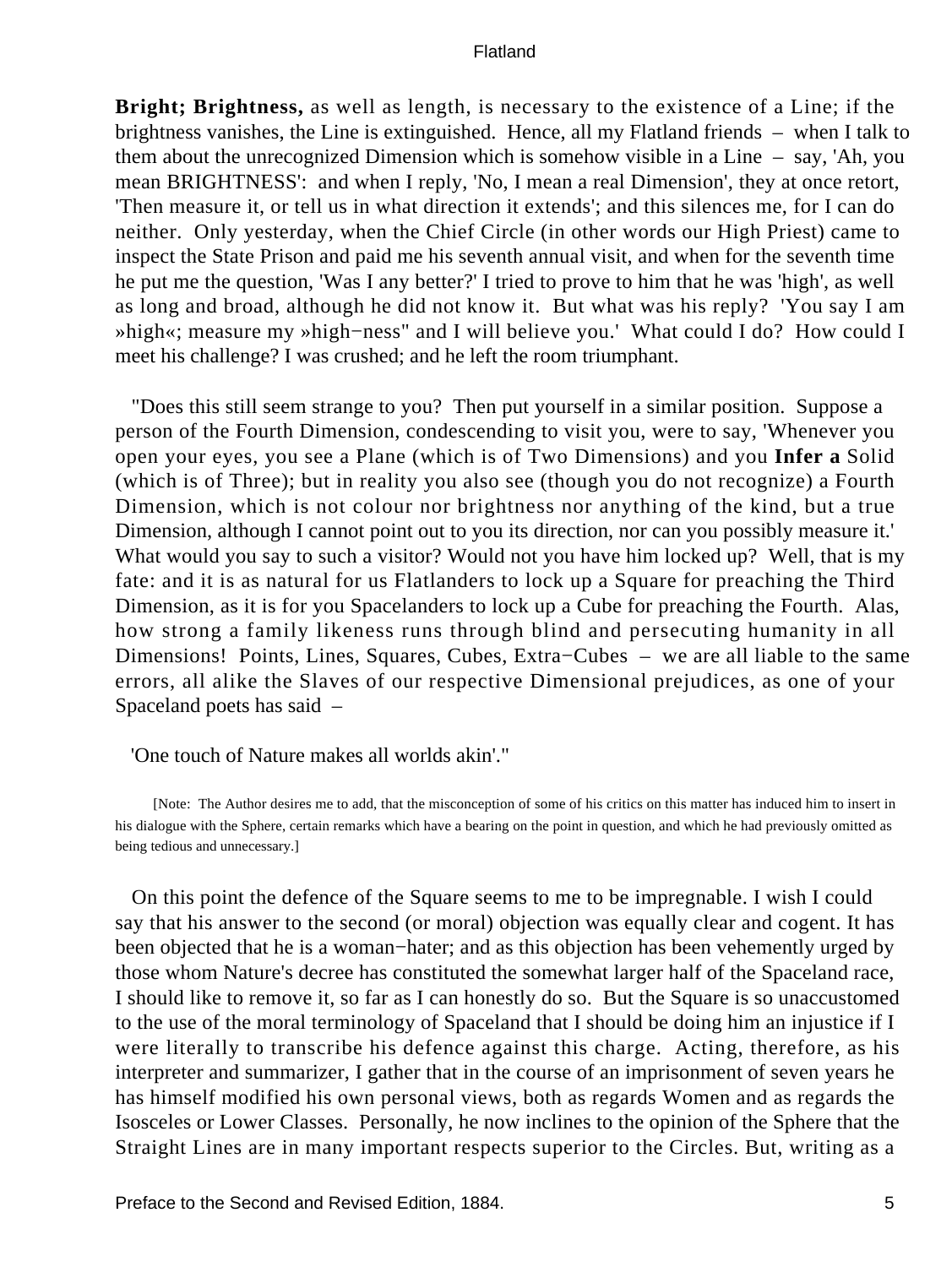Historian, he has identified himself (perhaps too closely) with the views generally adopted by Flatland, and (as he has been informed) even by Spaceland, Historians; in whose pages (until very recent times) the destinies of Women and of the masses of mankind have seldom been deemed worthy of mention and never of careful consideration.

 In a still more obscure passage he now desires to disavow the Circular or aristocratic tendencies with which some critics have naturally credited him. While doing justice to the intellectual power with which a few Circles have for many generations maintained their supremacy over immense multitudes of their countrymen, he believes that the facts of Flatland, speaking for themselves without comment on his part, declare that Revolutions cannot always be suppressed by slaughter, and that Nature, in sentencing the Circles to infecundity, has condemned them to ultimate failure – «and herein,» he says, «I see a fulfilment of the great Law of all worlds, that while the wisdom of Man thinks it is working one thing, the wisdom of Nature constrains it to work another, and quite a different and far better thing.» For the rest, he begs his readers not to suppose that every minute detail in the daily life of Flatland must needs correspond to some other detail in Spaceland; and yet he hopes that, taken as a whole, his work may prove suggestive as well as amusing, to those Spacelanders of moderate and modest minds who – speaking of that which is of the highest importance, but lies beyond experience – decline to say on the one hand, «This can never be,» and on the other hand, «It must needs be precisely thus, and we know all about it.»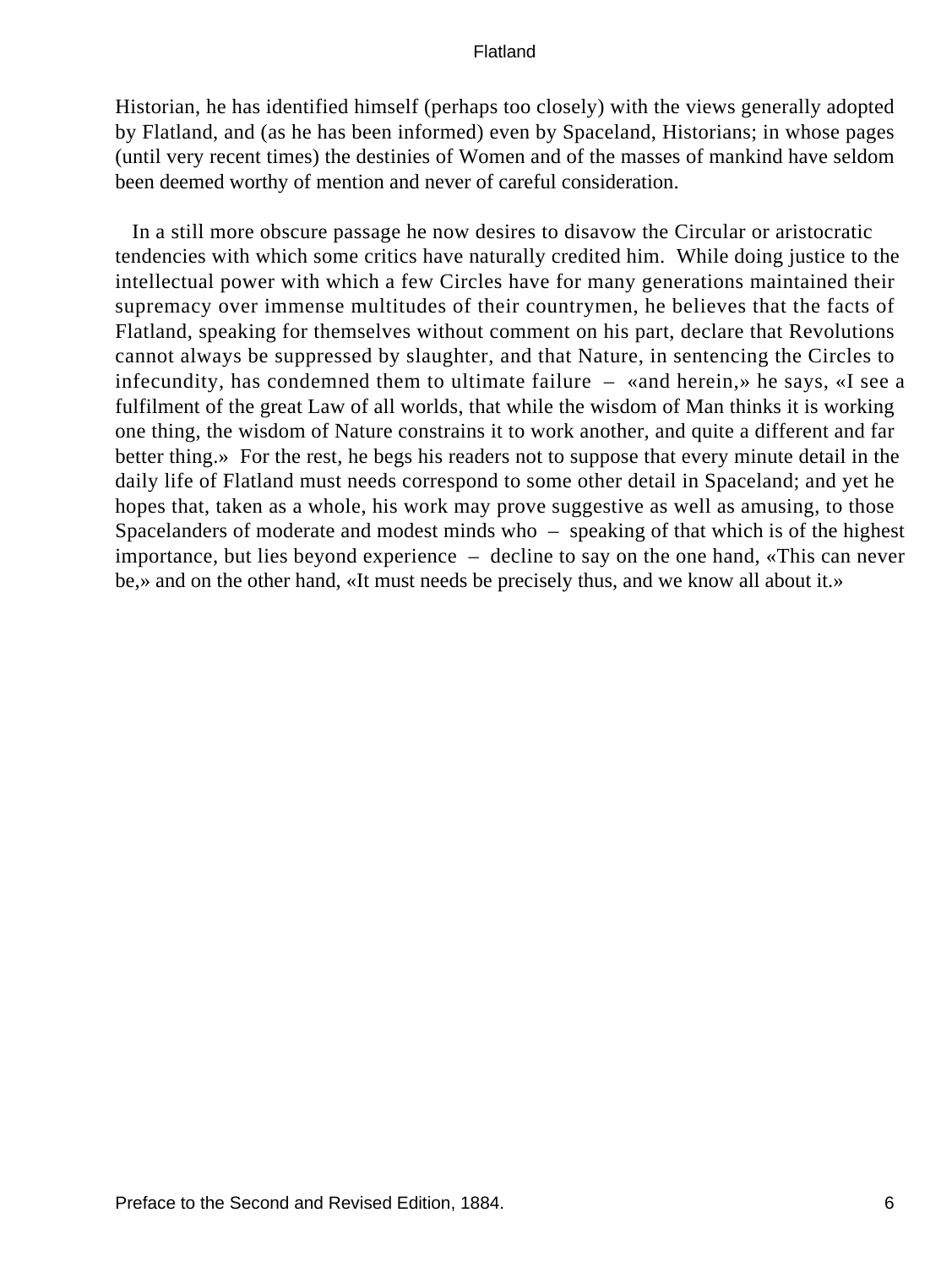# **[PART I: This WORLD](#page-83-0)**

*«B*e patient, for the world is broad and wide.»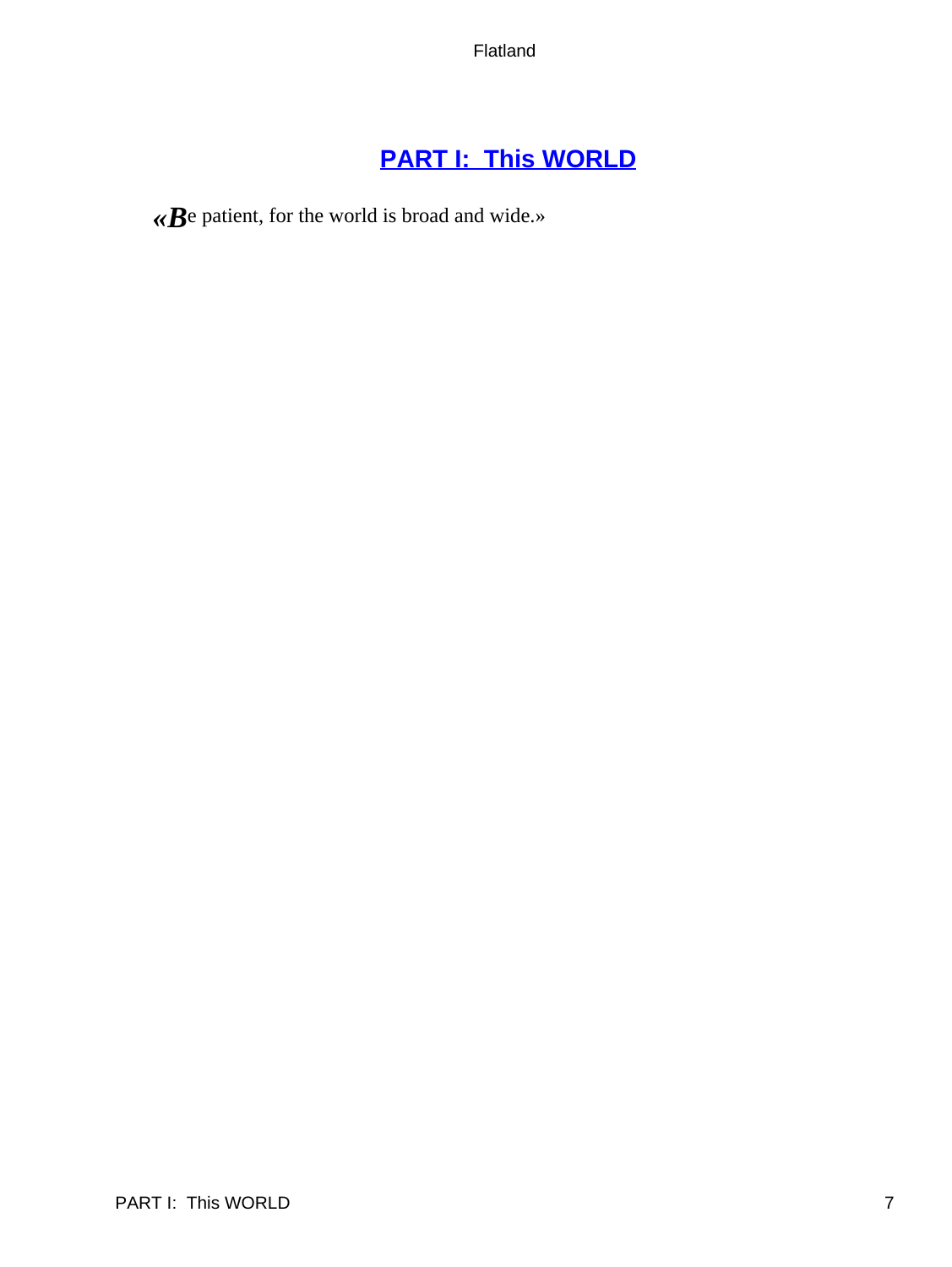### **[Section 1. Of the Nature of Flatland](#page-83-0)**

*I* call our world Flatland, not because we call it so, but to make its nature clearer to you, my happy readers, who are privileged to live in Space.

 Imagine a vast sheet of paper on which straight Lines, Triangles, Squares, Pentagons, Hexagons, and other figures, instead of remaining fixed in their places, move freely about, on or in the surface, but without the power of rising above or sinking below it, very much like shadows – only hard and with luminous edges – and you will then have a pretty correct notion of my country and countrymen. Alas, a few years ago, I should have said «my universe»: but now my mind has been opened to higher views of things.

 In such a country, you will perceive at once that it is impossible that there should be anything of what you call a «solid» kind; but I dare say you will suppose that we could at least distinguish by sight the Triangles, Squares, and other figures, moving about as I have described them. On the contrary, we could see nothing of the kind, not at least so as to distinguish one figure from another. Nothing was visible, nor could be visible, to us, except Straight Lines; and the necessity of this I will speedily demonstrate.

 Place a penny on the middle of one of your tables in Space; and leaning over it, look down upon it. It will appear a circle.

 But now, drawing back to the edge of the table, gradually lower your eye (thus bringing yourself more and more into the condition of the inhabitants of Flatland), and you will find the penny becoming more and more oval to your view, and at last when you have placed your eye exactly on the edge of the table (so that you are, as it were, actually a Flatlander) the penny will then have ceased to appear oval at all, and will have become, so far as you can see, a straight line.

 The same thing would happen if you were to treat in the same way a Triangle, or Square, or any other figure cut out of pasteboard. As soon as you look at it with your eye on the edge on the table, you will find that it ceases to appear to you a figure, and that it becomes in appearance a straight line. Take for example an equilateral Triangle – who represents with us a Tradesman of the respectable class. Fig. 1 represents the Tradesman as you would see him while you were bending over him from above; figs. 2 and 3 represent the Tradesman, as you would see him if your eye were close to the level, or all but on the level of the table; and if your eye were quite on the level of the table (and that is how we see him in Flatland) you would see nothing but a straight line.

When I was in Spaceland I heard that your sailors have very similar experiences while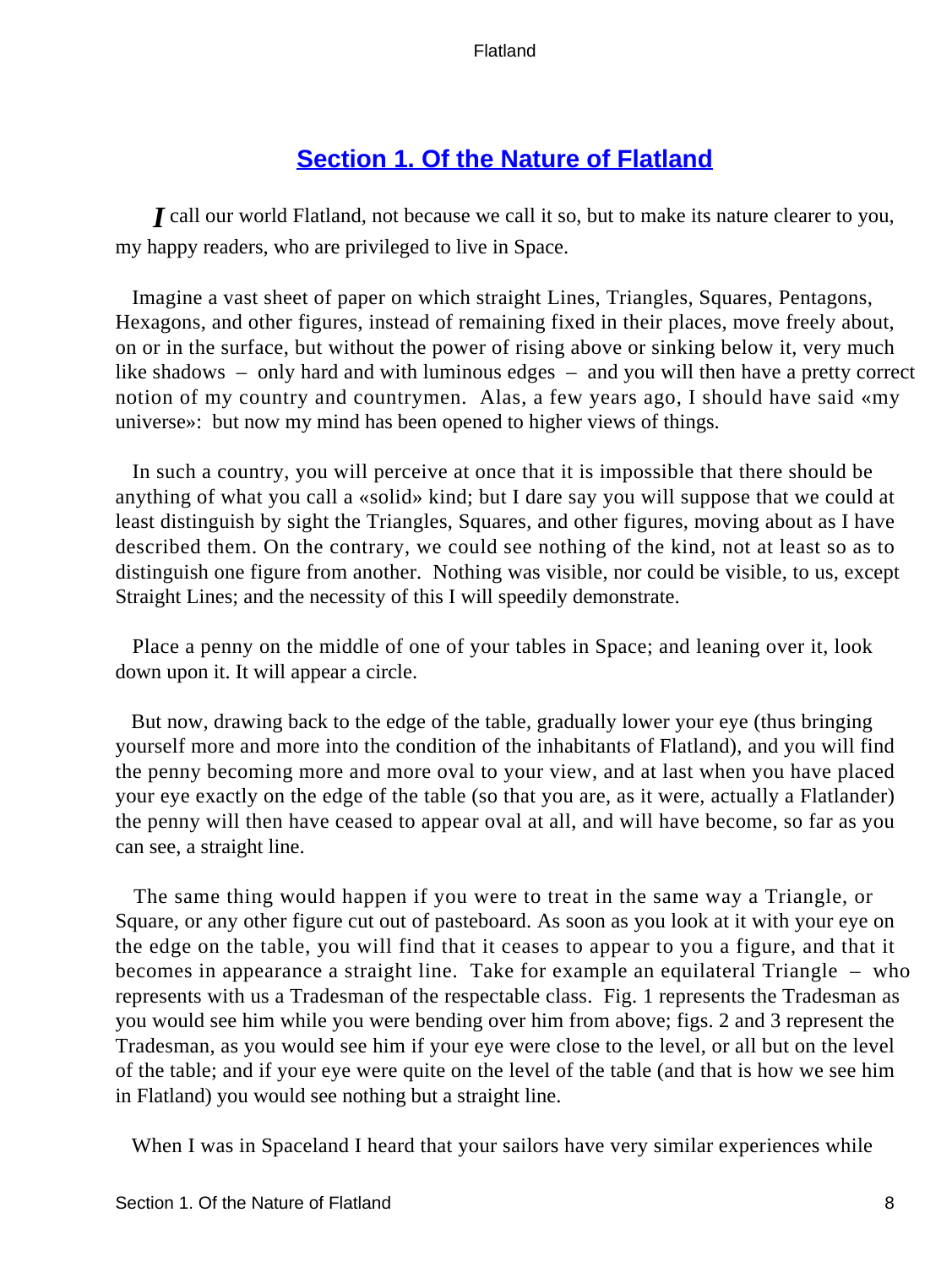they traverse your seas and discern some distant island or coast lying on the horizon. The far−off land may have bays, forelands, angles in and out to any number and extent; yet at a distance you see none of these (unless indeed your sun shines bright upon them revealing the projections and retirements by means of light and shade), nothing but a grey unbroken line upon the water.

 Well, that is just what we see when one of our triangular or other acquaintances comes toward us in Flatland. As there is neither sun with us, nor any light of such a kind as to make shadows, we have none of the helps to the sight that you have in Spaceland. If our friend comes closer to us we see his line becomes larger; if he leaves us it becomes smaller: but still he looks like a straight line; be he a Triangle, Square, Pentagon, Hexagon, Circle, what you will – a straight Line he looks and nothing else.

 You may perhaps ask how under these disadvantageous circumstances we are able to distinguish our friends from one another: but the answer to this very natural question will be more fitly and easily given when I come to describe the inhabitants of Flatland. For the present let me defer this subject, and say a word or two about the climate and houses in our country.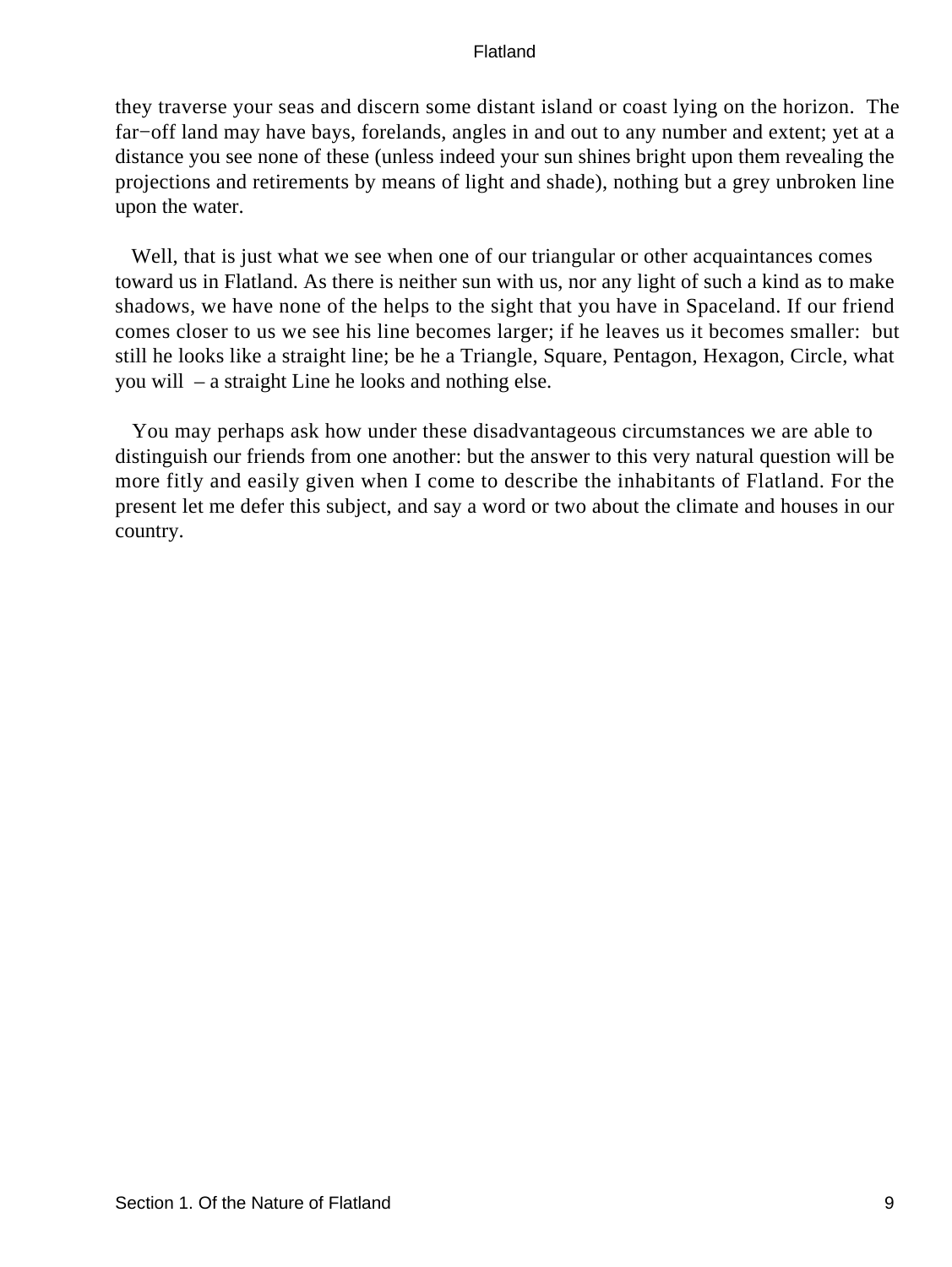### **[Section 2. Of the Climate and Houses in Flatland](#page-83-0)**

*A*s with you, so also with us, there are four points of the compass North, South, East, and West.

 There being no sun nor other heavenly bodies, it is impossible for us to determine the North in the usual way; but we have a method of our own. By a Law of Nature with us, there is a constant attraction to the South; and, although in temperate climates this is very slight – so that even a Woman in reasonable health can journey several furlongs northward without much difficulty – yet the hampering effect of the southward attraction is quite sufficient to serve as a compass in most parts of our earth. Moreover, the rain (which falls at stated intervals) coming always from the North, is an additional assistance; and in the towns we have the guidance of the houses, which of course have their side−walls running for the most part North and South, so that the roofs may keep off the rain from the North. In the country, where there are no houses, the trunks of the trees serve as some sort of guide. Altogether, we have not so much difficulty as might be expected in determining our bearings.

 Yet in our more temperate regions, in which the southward attraction is hardly felt, walking sometimes in a perfectly desolate plain where there have been no houses nor trees to guide me, I have been occasionally compelled to remain stationary for hours together, waiting till the rain came before continuing my journey. On the weak and aged, and especially on delicate Females, the force of attraction tells much more heavily than on the robust of the Male Sex, so that it is a point of breeding, if you meet a Lady in the street, always to give her the North side of the way – by no means an easy thing to do always at short notice when you are in rude health and in a climate where it is difficult to tell your North from your South.

 Windows there are none in our houses: for the light comes to us alike in our homes and out of them, by day and by night, equally at all times and in all places, whence we know not. It was in old days, with our learned men, an interesting and oft−investigated question, «What is the origin of light?» and the solution of it has been repeatedly attempted, with no other result than to crowd our lunatic asylums with the would−be solvers. Hence, after fruitless attempts to suppress such investigations indirectly by making them liable to a heavy tax, the Legislature, in comparatively recent times, absolutely prohibited them.  $I - a$ las, I alone in Flatland – know now only too well the true solution of this mysterious problem; but my knowledge cannot be made intelligible to a single one of my countrymen; and I am mocked at – I, the sole possessor of the truths of Space and of the theory of the introduction of Light from the world of three Dimensions – as if I were the maddest of the mad! But a truce to these painful digressions: let me return to our houses.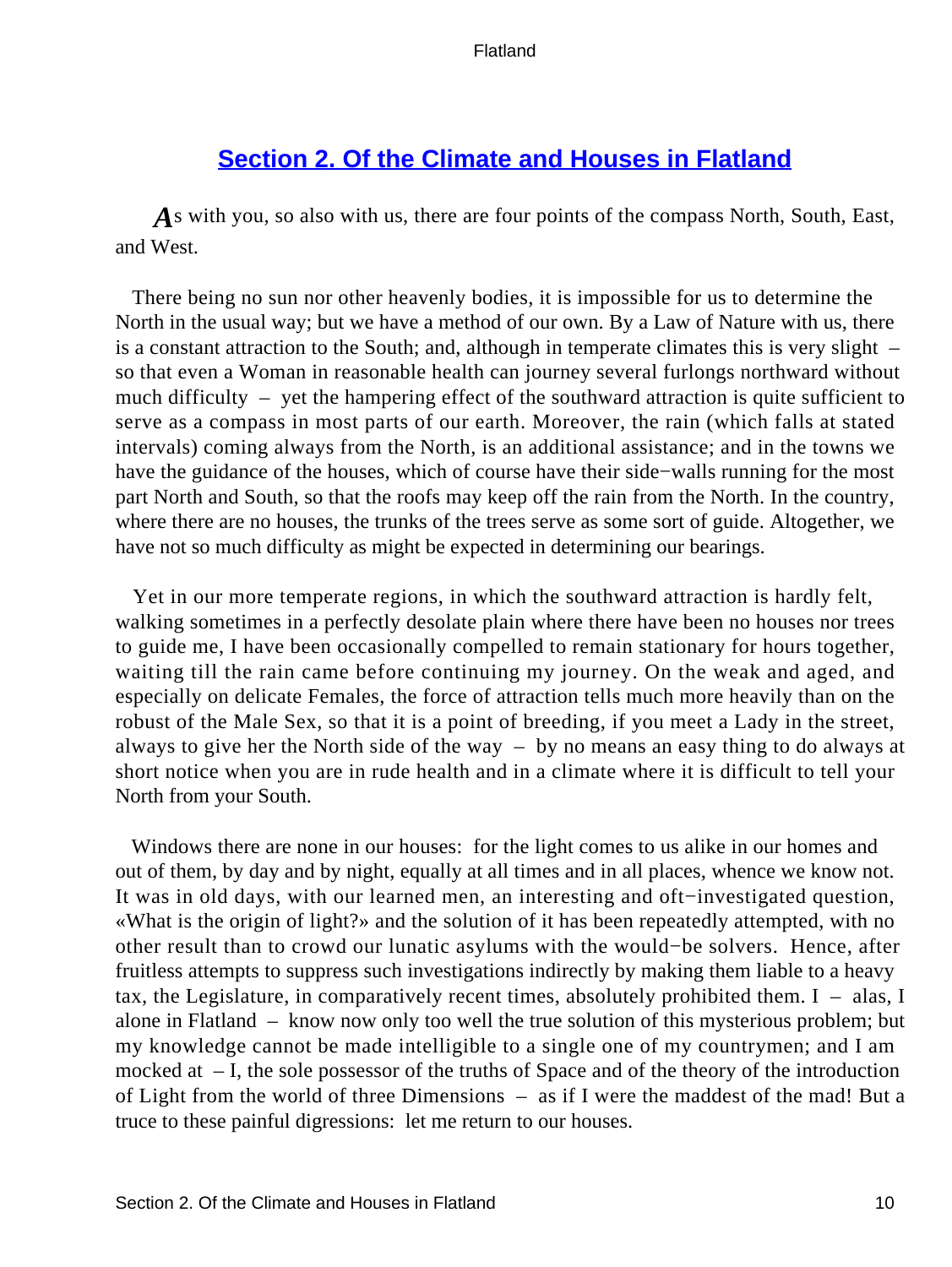The most common form for the construction of a house is five−sided or pentagonal, as in the annexed figure. The two Northern sides RO, OF, constitute the roof, and for the most part have no doors; on the East is a small door for the Women; on the West a much larger one for the Men; the South side or floor is usually doorless.

 Square and triangular houses are not allowed, and for this reason. The angles of a Square (and still more those of an equilateral Triangle), being much more pointed than those of a Pentagon, and the lines of inanimate objects (such as houses) being dimmer than the lines of Men and Women, it follows that there is no little danger lest the points of a square or triangular house residence might do serious injury to an inconsiderate or perhaps absent−minded traveller suddenly therefore, running against them: and as early as the eleventh century of our era, triangular houses were universally forbidden by Law, the only exceptions being fortifications, powder−magazines, barracks, and other state buildings, which it is not desirable that the general public should approach without circumspection.

 At this period, square houses were still everywhere permitted, though discouraged by a special tax. But, about three centuries afterwards, the Law decided that in all towns containing a population above ten thousand, the angle of a Pentagon was the smallest house−angle that could be allowed consistently with the public safety. The good sense of the community has seconded the efforts of the Legislature; and now, even in the country, the pentagonal construction has superseded every other. It is only now and then in some very remote and backward agricultural district that an antiquarian may still discover a square house.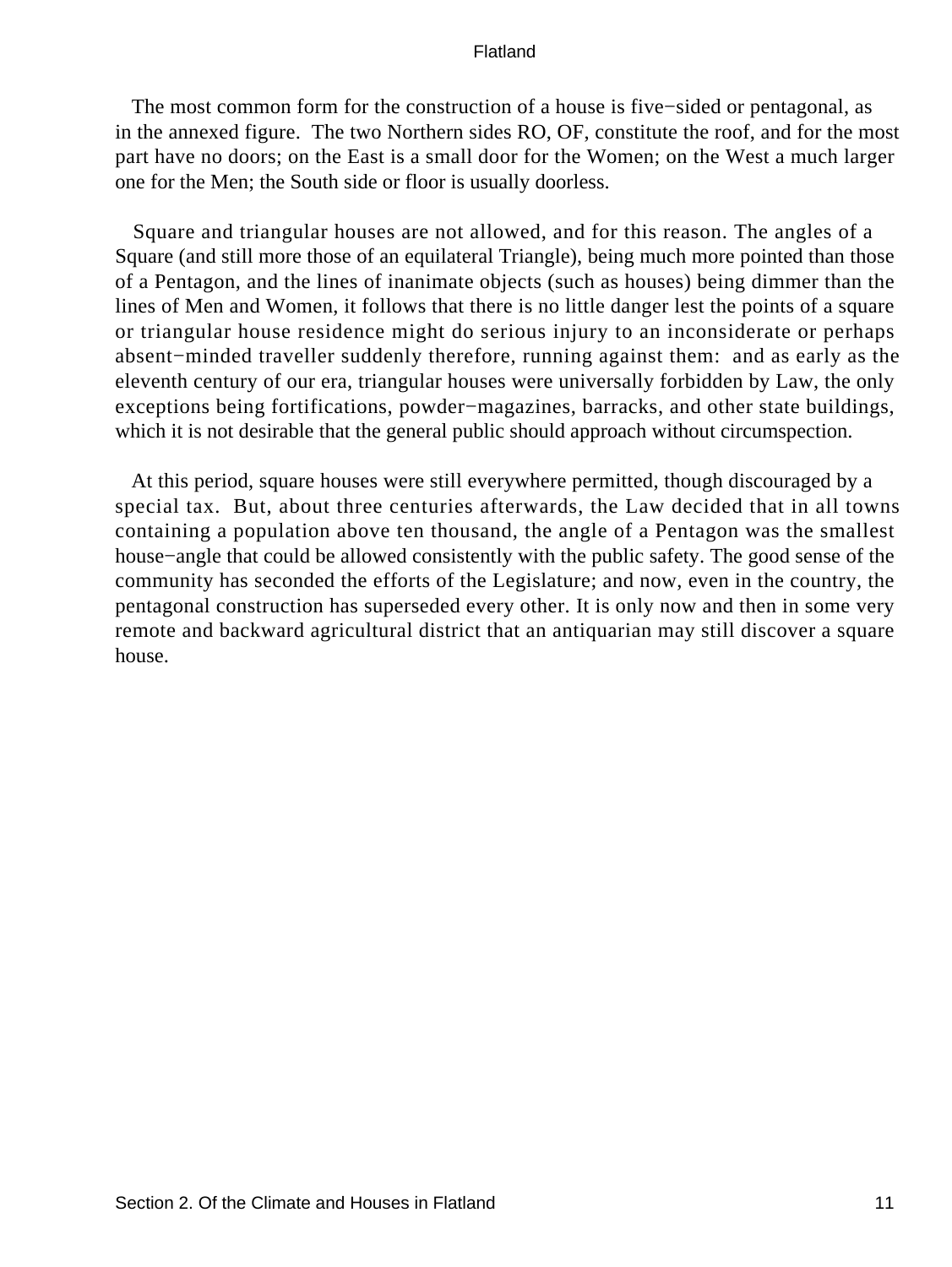### **[Section 3. Concerning the Inhabitants of Flatland](#page-83-0)**

**The greatest length or breadth of a full grown inhabitant of Flatland may be estimated** at about eleven of your inches. Twelve inches may be regarded as a maximum.

Our Women are Straight Lines.

 Our Soldiers and Lowest Classes of Workmen are Triangles with two equal sides, each about eleven inches long, and a base or third side so short (often not exceeding half an inch) that they form at their vertices a very sharp and formidable angle. Indeed when their bases are of the most degraded type (not more than the eighth part of an inch in size), they can hardly be distinguished from Straight Lines or Women; so extremely pointed are their vertices. With us, as with you, these Triangles are distinguished from others by being called Isosceles; and by this name I shall refer to them in the following pages.

Our Middle Class consists of Equilateral or Equal−Sided Triangles.

 Our Professional Men and Gentlemen are Squares (to which class I myself belong) and Five−Sided Figures or Pentagons.

 Next above these come the Nobility, of whom there are several degrees, beginning at Six−Sided Figures, or Hexagons, and from thence rising in the number of their sides till they receive the honourable title of Polygonal, or many−sided. Finally when the number of the sides becomes so numerous, and the sides themselves so small, that the figure cannot be distinguished from a circle, he is included in the Circular or Priestly order; and this is the highest class of all.

 It is a Law of Nature with us that a male child shall have one more side than his father, so that each generation shall rise (as a rule) one step in the scale of development and nobility. Thus the son of a Square is a Pentagon; the son of a Pentagon, a Hexagon; and so on.

 But this rule applies not always to the Tradesmen, and still less often to the Soldiers, and to the Workmen; who indeed can hardly be said to deserve the name of human Figures, since they have not all their sides equal. With them therefore the Law of Nature does not hold; and the son of an Isosceles (i.e. a Triangle with two sides equal) remains Isosceles still. Nevertheless, all hope is not shut out, even from the Isosceles, that his posterity may ultimately rise above his degraded condition. For, after a long series of military successes, or diligent and skilful labours, it is generally found that the more intelligent among the Artisan and Soldier classes manifest a slight increase of their third side or base, and a shrinkage of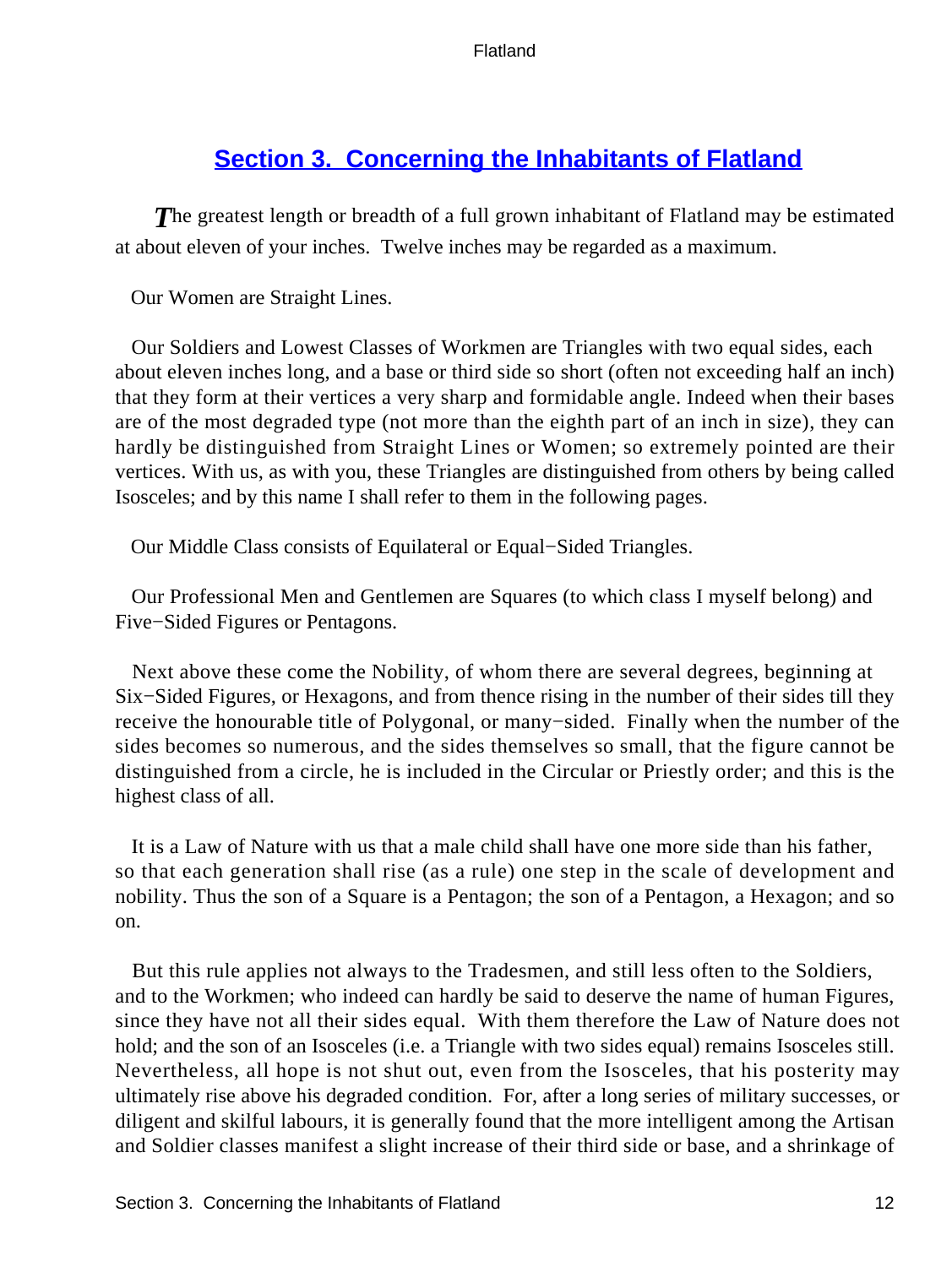the two other sides. Intermarriages (arranged by the Priests) between the sons and daughters of these more intellectual members of the lower classes generally result in an offspring approximating still more to the type of the Equal−Sided Triangle.

 Rarely – in proportion to the vast numbers of Isosceles births – is a genuine and certifiable Equal−Sided Triangle produced from Isosceles parents. [Note: «What need of a certificate?» a Spaceland critic may ask: «Is not the procreation of a Square Son a certificate from Nature herself, proving the Equal−sidedness of the Father?» I reply that no Lady of any position will marry an uncertified Triangle. Square offspring has sometimes resulted from a slightly Irregular Triangle; but in almost every such case the Irregularity of the first generation is visited on the third; which either fails to attain the Pentagonal rank, or relapses to the Triangular.] Such a birth requires, as its antecedents, not only a series of carefully arranged intermarriages, but also a long, continued exercise of frugality and self−control on the part of the would−be ancestors of the coming Equilateral, and a patient, systematic, and continuous development of the Isosceles intellect through many generations.

 The birth of a True Equilateral Triangle from Isosceles parents is the subject of rejoicing in our country for many furlongs around. After a strict examination conducted by the Sanitary and Social Board, the infant, if certified as Regular, is with solemn ceremonial admitted into the class of Equilaterals. He is then immediately taken from his proud yet sorrowing parents and adopted by some childless Equilateral, who is bound by oath never to permit the child henceforth to enter his former home or so much as to look upon his relations again, for fear lest the freshly developed organism may, by force of unconscious imitation, fall back again into his hereditary level.

 The occasional emergence of an Equilateral from the ranks of his serf−born ancestors is welcomed, not only by the poor serfs themselves, as a gleam of light and hope shed upon the monotonous squalor of their existence, but also by the Aristocracy at large; for all the higher classes are well aware that these rare phenomena, while they do little or nothing to vulgarize their own privileges, serve as a most useful barrier against revolution from below.

 Had the acute−angled rabble been all, without exception, absolutely destitute of hope and of ambition, they might have found leaders in some of their many seditious outbreaks, so able as to render their superior numbers and strength too much even for the wisdom of the Circles. But a wise ordinance of Nature has decreed that, in proportion as the working−classes increase in intelligence, knowledge, and all virtue, in that same proportion their acute angle (which makes them physically terrible) shall increase also and approximate to the comparatively harmless angle of the Equilateral Triangle. Thus, in the most brutal and formidable of the soldier class – creatures almost on a level with women in their lack of intelligence – it is found that, as they wax in the mental ability necessary to employ their tremendous penetrating power to advantage, so do they wane in the power of penetration itself.

 How admirable is this Law of Compensation! And how perfect a proof of the natural fitness and, I may almost say, the divine origin of the aristocratic constitution of the States in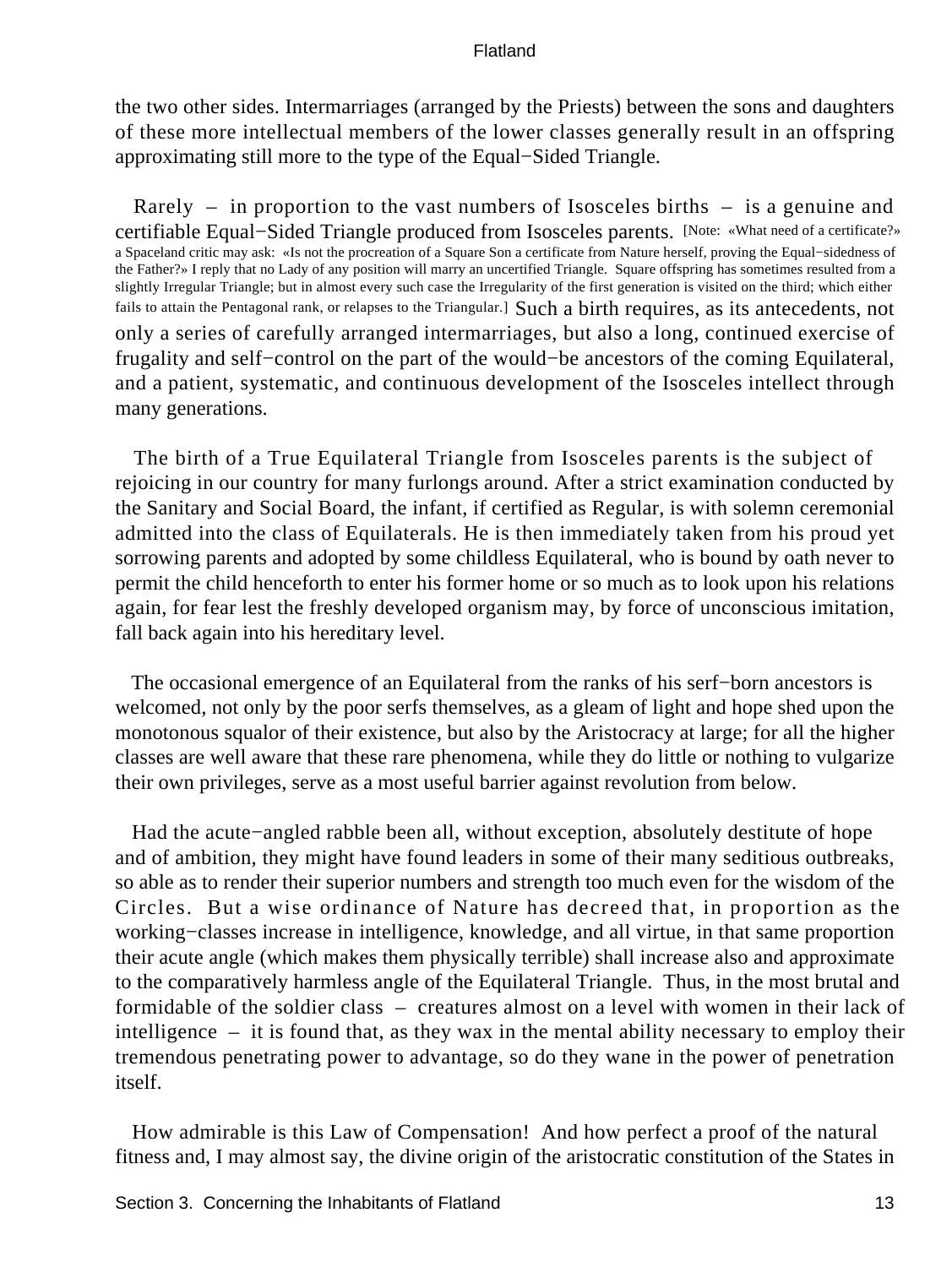Flatland! By a judicious use of this Law of Nature, the Polygons and Circles are almost always able to stifle sedition in its very cradle, taking advantage of the irrepressible and boundless hopefulness of the human mind. Art also comes to the aid of Law and Order. It is generally found possible – by a little artificial compression or expansion on the part of the State physicians – to make some of the more intelligent leaders of a rebellion perfectly Regular, and to admit them at once into the privileged classes; a much larger number, who are still below the standard, allured by the prospect of being ultimately ennobled, are induced to enter the State Hospitals, where they are kept in honourable confinement for life; one or two alone of the more obstinate, foolish, and hopelessly irregular are led to execution.

 Then the wretched rabble of the Isosceles, planless and leaderless, are either transfixed without resistance by the small body of their brethren whom the Chief Circle keeps in pay for emergencies of this kind; or else more often, by means of jealousies and suspicions skilfully fomented among them by the Circular party, they are stirred to mutual warfare, and perish by one another's angles. No less than one hundred and twenty rebellions are recorded in our annals, besides minor outbreaks numbered at two hundred and thirty−five; and they have all ended thus.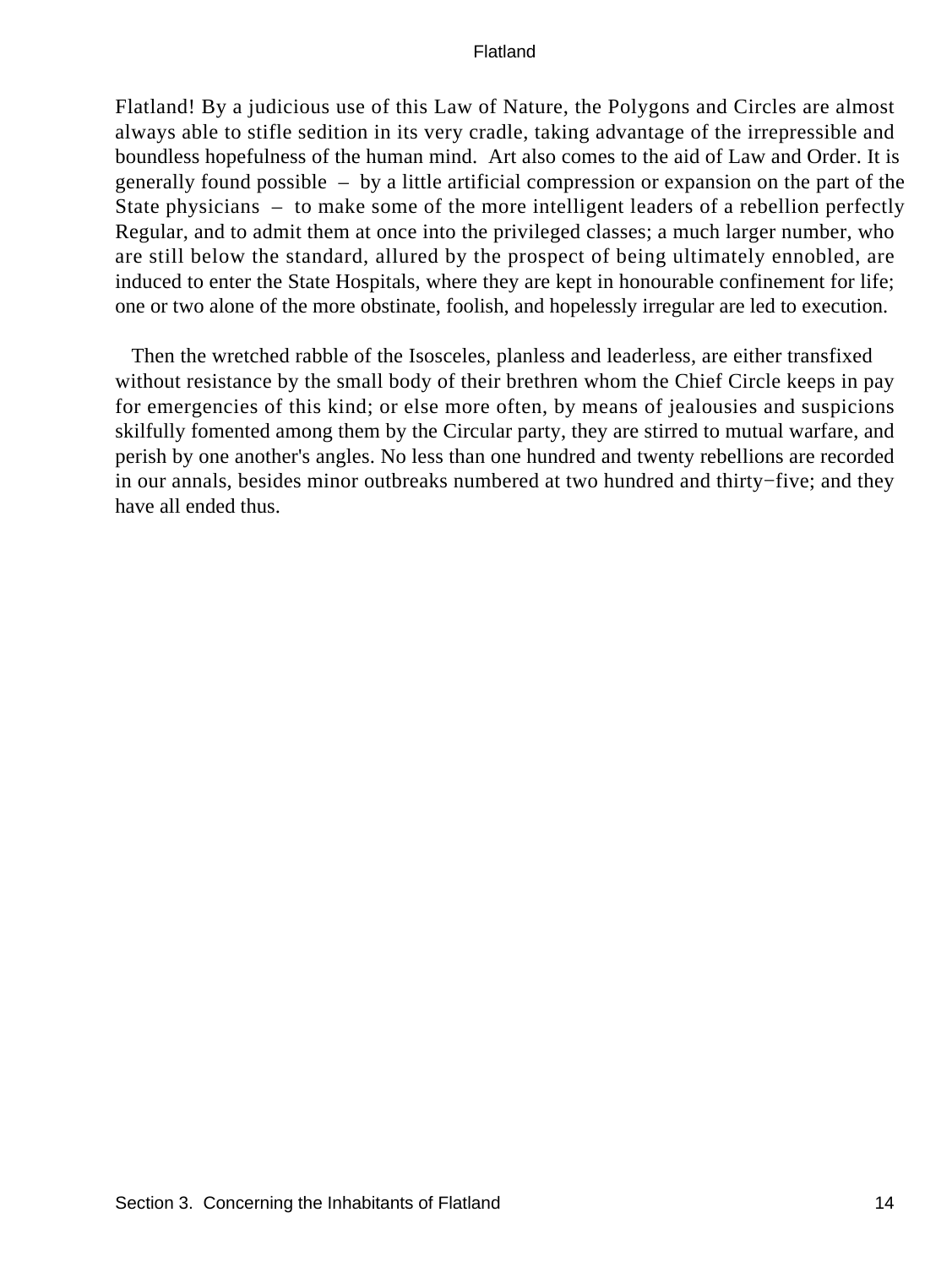### **[Section 4. Concerning the Women](#page-83-0)**

*I*f our highly pointed Triangles of the Soldier class are formidable, it may be readily inferred that far more formidable are our Women. For if a Soldier is a wedge, a Woman is a needle; being, so to speak, ALL point, at least at the two extremities. Add to this the power of making herself practically invisible at will, and you will perceive that a Female, in Flatland, is a creature by no means to be trifled with.

 But here, perhaps, some of my younger Readers may ask **How a** woman in Flatland can make herself invisible. This ought, I think, to be apparent without any explanation. However, a few words will make it clear to the most unreflecting.

 Place a needle on a table. Then, with your eye on the level of the table, look at it side−ways, and you see the whole length of it; but look at it end−ways, and you see nothing but a point, it has become practically invisible. Just so is it with one of our Women. When her side is turned towards us, we see her as a straight line; when the end containing her eye or mouth – for with us these two organs are identical – is the part that meets our eye, then we see nothing but a highly lustrous point; but when the back is presented to our view, then – being only sub−lustrous, and, indeed, almost as dim as an inanimate object – her hinder extremity serves her as a kind of Invisible Cap.

 The dangers to which we are exposed from our Women must now be manifest to the meanest capacity in Spaceland. If even the angle of a respectable Triangle in the middle class is not without its dangers; if to run against a Working Man involves a gash; if collision with an officer of the military class necessitates a serious wound; if a mere touch from the vertex of a Private Soldier brings with it danger of death; – what can it be to run against a Woman, except absolute and immediate destruction? And when a Woman is invisible, or visible only as a dim sub−lustrous point, how difficult must it be, even for the most cautious, always to avoid collision!

 Many are the enactments made at different times in the different States of Flatland, in order to minimize this peril; and in the Southern and less temperate climates where the force of gravitation is greater, and human beings more liable to casual and involuntary motions, the Laws concerning Women are naturally much more stringent. But a general view of the Code may be obtained from the following summary: –

 1. Every house shall have one entrance in the Eastern side, for the use of Females only; by which all females shall enter «in a becoming and respectful manner» and not by the Men's or Western door. [Note: When I was in Spaceland I understood that some of your Priestly circles have in the same way a separate entrance for Villagers, Farmers and Teachers of Board Schools (`Spectator', Sept. 1884, p. 1255) that they may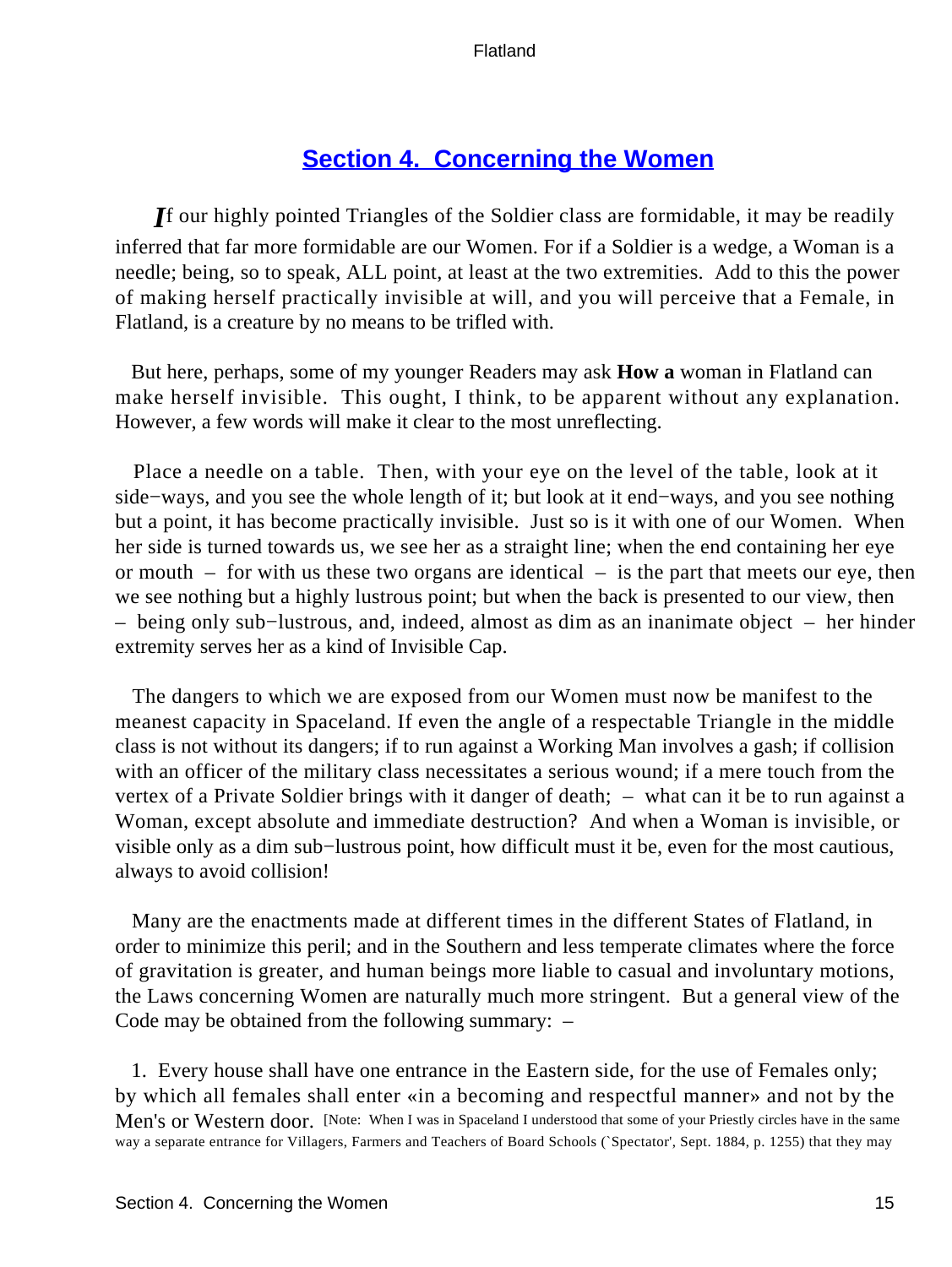«approach in a becoming and respectful manner.»]

 2. No Female shall walk in any public place without continually keeping up her Peace−cry, under penalty of death.

 3. Any Female, duly certified to be suffering from St. Vitus's Dance, fits, chronic cold accompanied by violent sneezing, or any disease necessitating involuntary motions, shall be instantly destroyed.

 In some of the States there is an additional Law forbidding Females, under penalty of death, from walking or standing in any public place without moving their backs constantly from right to left so as to indicate their presence to those behind them; others oblige a Woman, when travelling, to be followed by one of her sons, or servants, or by her husband; others confine Women altogether to their houses except during the religious festivals. But it has been found by the wisest of our Circles or Statesmen that the multiplication of restrictions on Females tends not only to the debilitation and diminution of the race, but also to the increase of domestic murders to such an extent that a State loses more than it gains by a too prohibitive Code.

 For whenever the temper of the Women is thus exasperated by confinement at home or hampering regulations abroad, they are apt to vent their spleen upon their husbands and children; and in the less temperate climates the whole male population of a village has been sometimes destroyed in one or two hours of simultaneous female outbreak. Hence the Three Laws, mentioned above, suffice for the better regulated States, and may be accepted as a rough exemplification of our Female Code.

 After all, our principal safeguard is found, not in Legislature, but in the interests of the Women themselves. For, although they can inflict instantaneous death by a retrograde movement, yet unless they can at once disengage their stinging extremity from the struggling body of their victim, their own frail bodies are liable to be shattered.

 The power of Fashion is also on our side. I pointed out that in some less civilized States no female is suffered to stand in any public place without swaying her back from right to left. This practice has been universal among ladies of any pretensions to breeding in all well−governed States, as far back as the memory of Figures can reach. It is considered a disgrace to any State that legislation should have to enforce what ought to be, and is in every respectable female, a natural instinct. The rhythmical and, if I may so say, well−modulated undulation of the back in our ladies of Circular rank is envied and imitated by the wife of a common Equilateral, who can achieve nothing beyond a mere monotonous swing, like the ticking of a pendulum; and the regular tick of the Equilateral is no less admired and copied by the wife of the progressive and aspiring Isosceles, in the females of whose family no «back−motion» of any kind has become as yet a necessity of life. Hence, in every family of position and consideration, «back motion» is as prevalent as time itself; and the husbands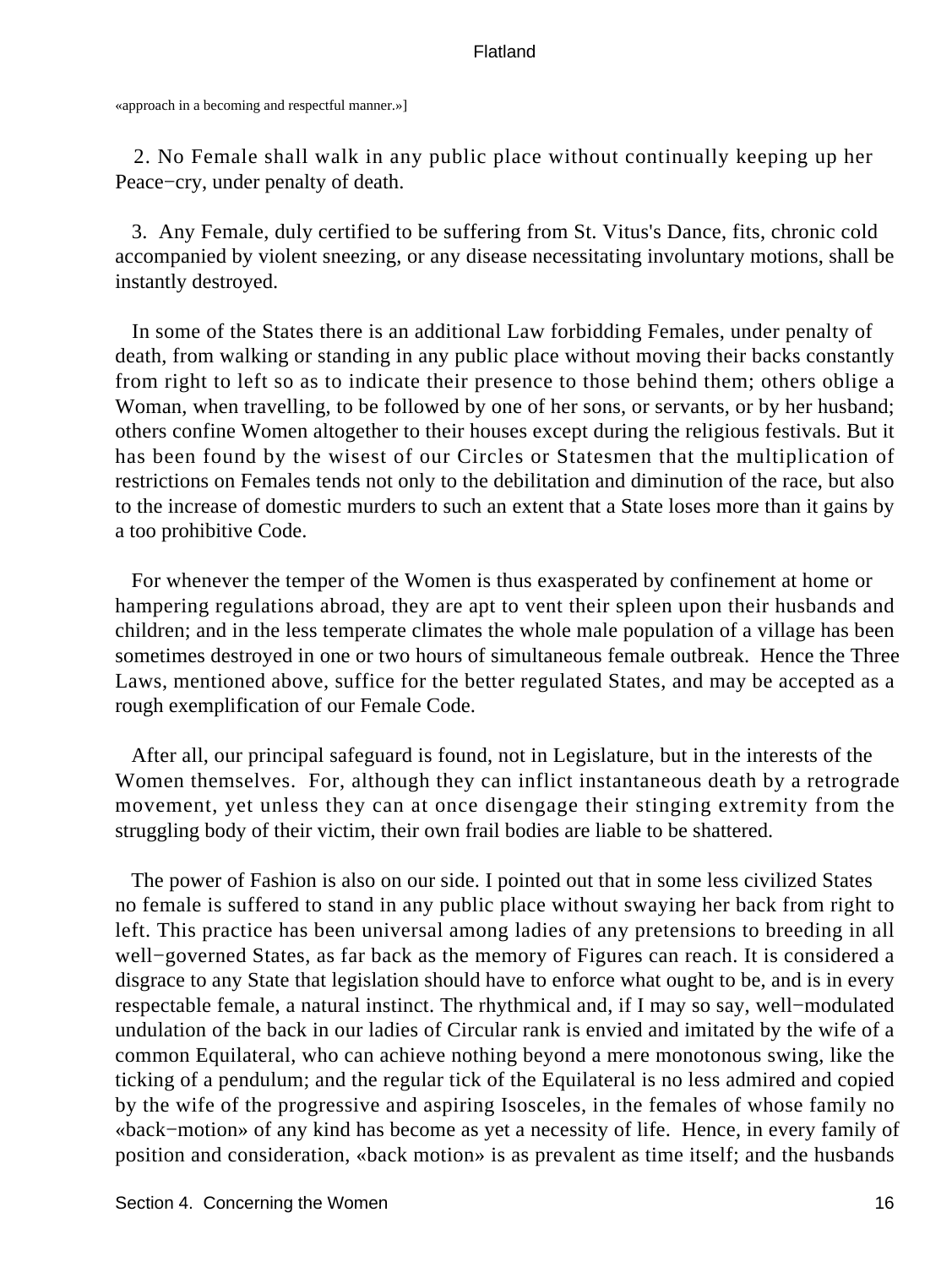and sons in these households enjoy immunity at least from invisible attacks.

 Not that it must be for a moment supposed that our Women are destitute of affection. But unfortunately the passion of the moment predominates, in the Frail Sex, over every other consideration. This is, of course, a necessity arising from their unfortunate conformation. For as they have no pretensions to an angle, being inferior in this respect to the very lowest of the Isosceles, they are consequently wholly devoid of brain−power, and have neither reflection, judgment nor forethought, and hardly any memory. Hence, in their fits of fury, they remember no claims and recognize no distinctions. I have actually known a case where a Woman has exterminated her whole household, and half an hour afterwards, when her rage was over and the fragments swept away, has asked what has become of her husband and her children.

 Obviously then a Woman is not to be irritated as long as she is in a position where she can turn round. When you have them in their apartments – which are constructed with a view to denying them that power – you can say and do what you like; for they are then wholly impotent for mischief, and will not remember a few minutes hence the incident for which they may be at this moment threatening you with death, nor the promises which you may have found it necessary to make in order to pacify their fury.

 On the whole we get on pretty smoothly in our domestic relations, except in the lower strata of the Military Classes. There the want of tact and discretion on the part of the husbands produces at times indescribable disasters. Relying too much on the offensive weapons of their acute angles instead of the defensive organs of good sense and seasonable simulation, these reckless creatures too often neglect the prescribed construction of the women's apartments, or irritate their wives by ill−advised expressions out of doors, which they refuse immediately to retract. Moreover a blunt and stolid regard for literal truth indisposes them to make those lavish promises by which the more judicious Circle can in a moment pacify his consort. The result is massacre; not, however, without its advantages, as it eliminates the more brutal and troublesome of the Isosceles; and by many of our Circles the destructiveness of the Thinner Sex is regarded as one among many providential arrangements for suppressing redundant population, and nipping Revolution in the bud.

 Yet even in our best regulated and most approximately Circular families I cannot say that the ideal of family life is so high as with you in Spaceland. There is peace, in so far as the absence of slaughter may be called by that name, but there is necessarily little harmony of tastes or pursuits; and the cautious wisdom of the Circles has ensured safety at the cost of domestic comfort. In every Circular or Polygonal household it has been a habit from time immemorial – and now has become a kind of instinct among the women of our higher classes – that the mothers and daughters should constantly keep their eyes and mouths towards their husband and his male friends; and for a lady in a family of distinction to turn her back upon her husband would be regarded as a kind of portent, involving loss of **Status.** But, as I shall soon shew, this custom, though it has the advantage of safety, is not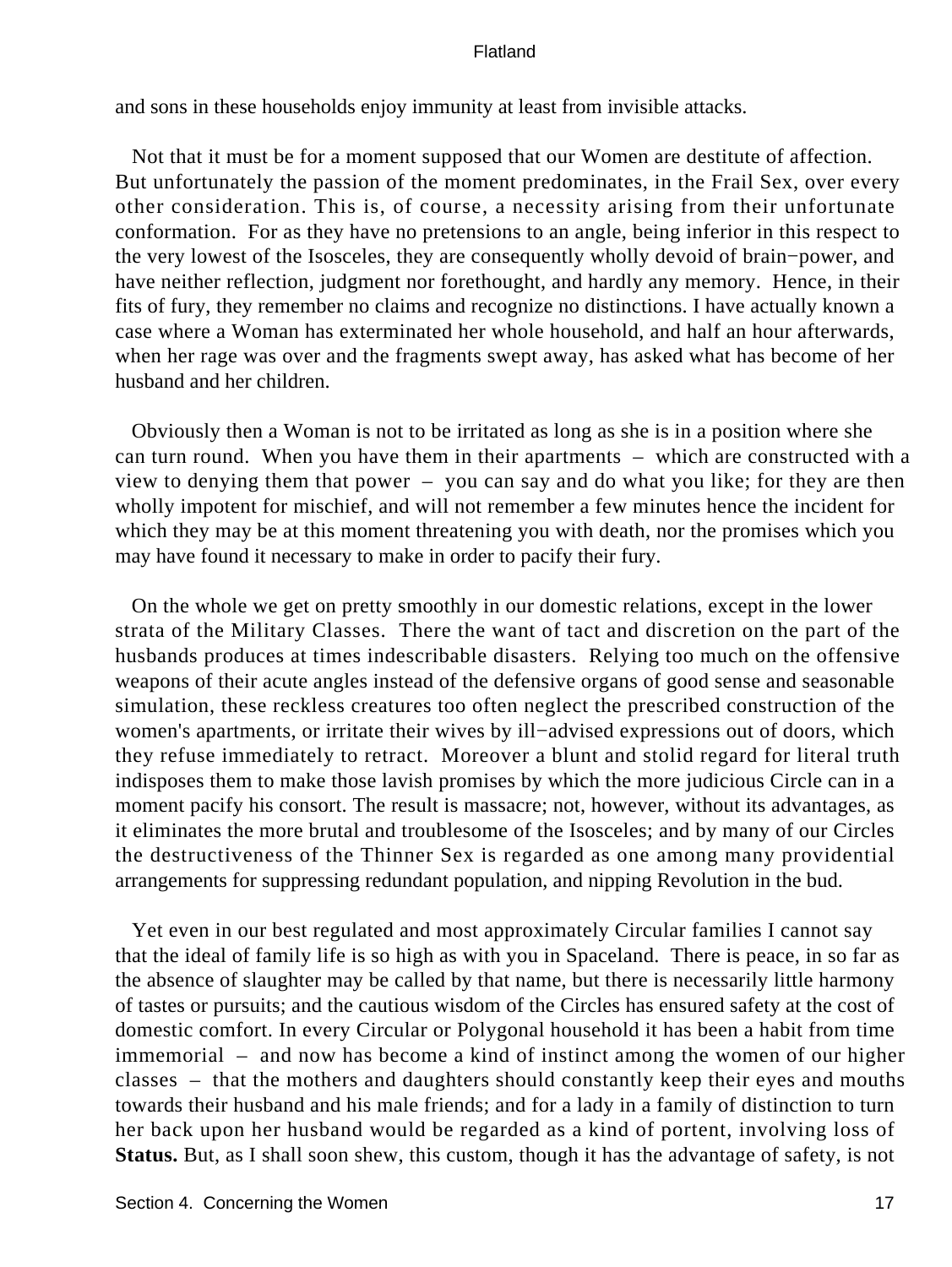without its disadvantages.

 In the house of the Working Man or respectable Tradesman – where the wife is allowed to turn her back upon her husband, while pursuing her household avocations – there are at least intervals of quiet, when the wife is neither seen nor heard, except for the humming sound of the continuous Peace−cry; but in the homes of the upper classes there is too often no peace. There the voluble mouth and bright penetrating eye are ever directed towards the Master of the household; and light itself is not more persistent than the stream of feminine discourse. The tact and skill which suffice to avert a Woman's sting are unequal to the task of stopping a Woman's mouth; and as the wife has absolutely nothing to say, and absolutely no constraint of wit, sense, or conscience to prevent her from saying it, not a few cynics have been found to aver that they prefer the danger of the death−dealing but inaudible sting to the safe sonorousness of a Woman's other end.

 To my readers in Spaceland the condition of our Women may seem truly deplorable, and so indeed it is. A Male of the lowest type of the Isosceles may look forward to some improvement of his angle, and to the ultimate elevation of the whole of his degraded caste; but no Woman can entertain such hopes for her sex. «Once a Woman, always a Woman» is a Decree of Nature; and the very Laws of Evolution seem suspended in her disfavour. Yet at least we can admire the wise Prearrangement which has ordained that, as they have no hopes, so they shall have no memory to recall, and no forethought to anticipate, the miseries and humiliations which are at once a necessity of their existence and the basis of the constitution of Flatland.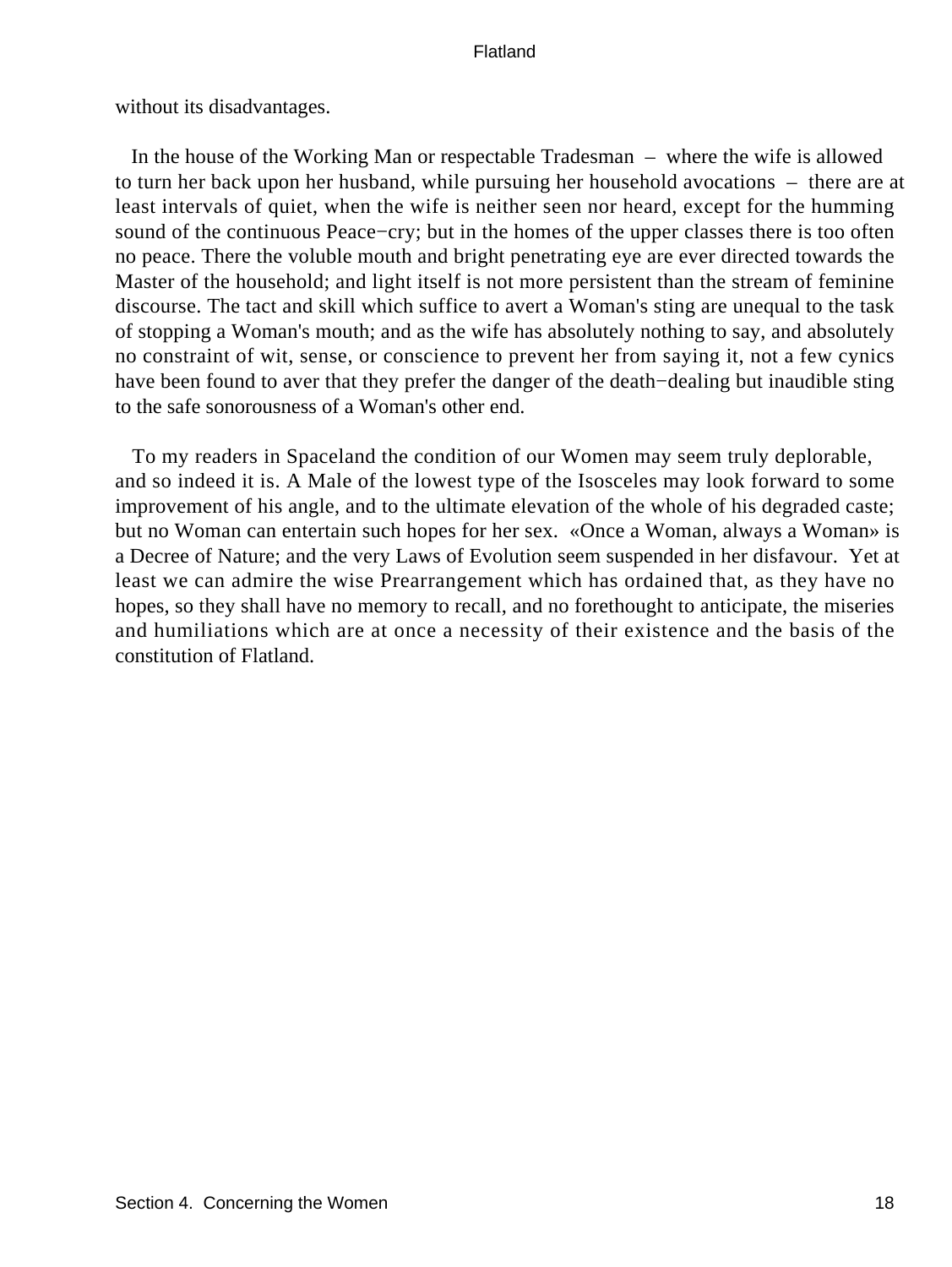### **[Section 5. Of our Methods of Recognizing one another](#page-83-0)**

*Y*ou, who are blessed with shade as well as light, you, who are gifted with two eyes, endowed with a knowledge of perspective, and charmed with the enjoyment of various colours, you, who can actually SEE an angle, and contemplate the complete circumference of a circle in the happy region of the Three Dimensions – how shall I make clear to you the extreme difficulty which we in Flatland experience in recognizing one another's configuration?

 Recall what I told you above. All beings in Flatland, animate or inanimate, no matter what their form, present **To our view** the same, or nearly the same, appearance, viz. that of a straight Line. How then can one be distinguished from another, where all appear the same?

 The answer is threefold. The first means of recognition is the sense of hearing; which with us is far more highly developed than with you, and which enables us not only to distinguish by the voice our personal friends, but even to discriminate between different classes, at least so far as concerns the three lowest orders, the Equilateral, the Square, and the Pentagon – for of the Isosceles I take no account. But as we ascend in the social scale, the process of discriminating and being discriminated by hearing increases in difficulty, partly because voices are assimilated, partly because the faculty of voice−discrimination is a plebeian virtue not much developed among the Aristocracy. And wherever there is any danger of imposture we cannot trust to this method. Amongst our lowest orders, the vocal organs are developed to a degree more than correspondent with those of hearing, so that an Isosceles can easily feign the voice of a Polygon, and, with some training, that of a Circle himself. A second method is therefore more commonly resorted to.

**Feeling** is, among our Women and lower classes – about our upper classes I shall speak presently – the principal test of recognition, at all events between strangers, and when the question is, not as to the individual, but as to the class. What therefore «introduction» is among the higher classes in Spaceland, that the process of «feeling» is with us. «Permit me to ask you to feel and be felt by my friend Mr. So−and−so» – is still, among the more old−fashioned of our country gentlemen in districts remote from towns, the customary formula for a Flatland introduction. But in the towns, and among men of business, the words «be felt by» are omitted and the sentence is abbreviated to, «Let me ask you to feel Mr. So–and–so»; although it is assumed, of course, that the «feeling» is to be reciprocal. Among our still more modern and dashing young gentlemen – who are extremely averse to superfluous effort and supremely indifferent to the purity of their native language – the formula is still further curtailed by the use of «to feel» in a technical sense, meaning, «to recommend−for−the−purposes−of−feeling−and−being−felt»; and at this moment the «slang» of polite or fast society in the upper classes sanctions such a barbarism as «Mr.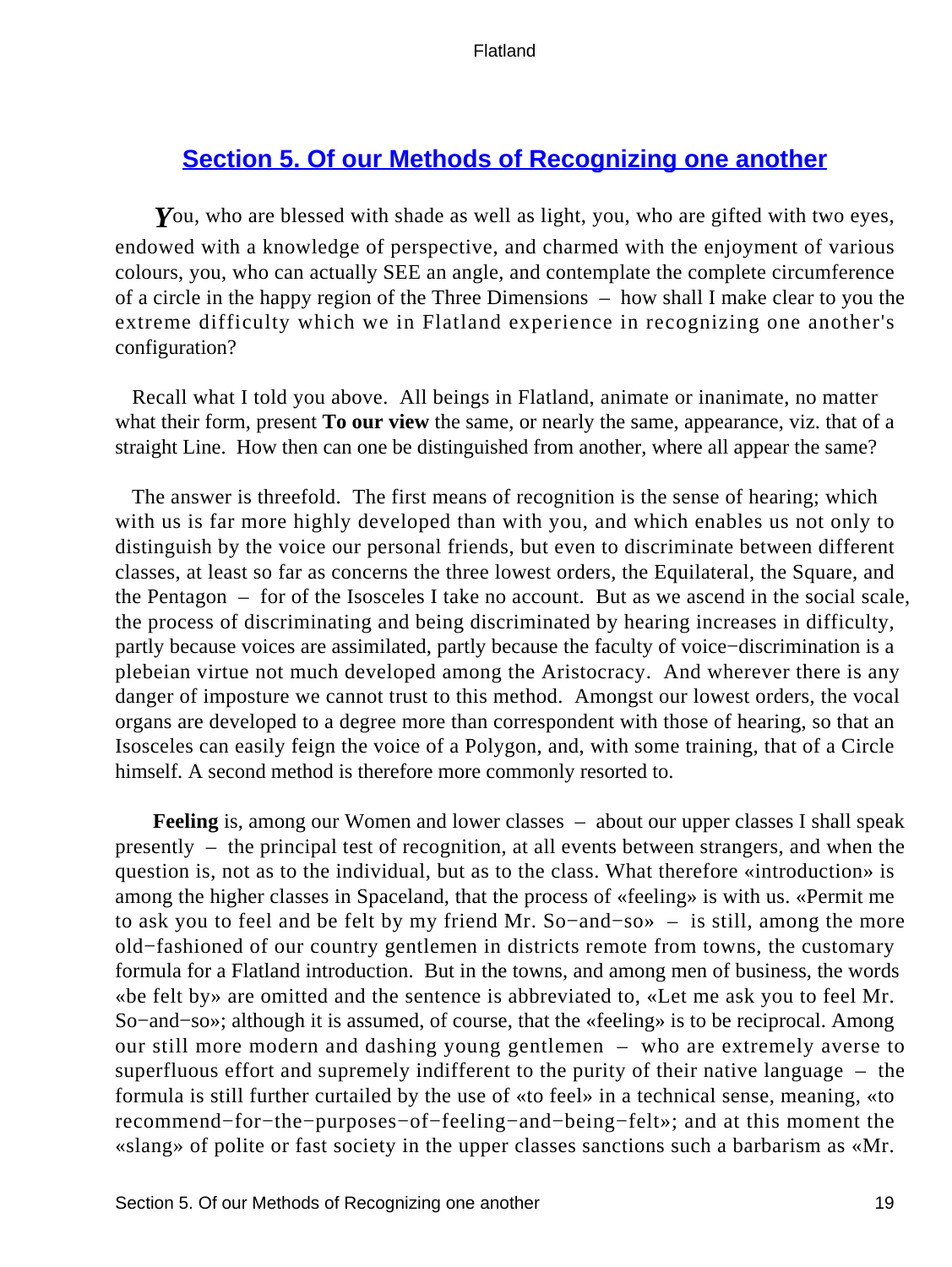Smith, permit me to feel Mr. Jones.»

 Let not my Reader however suppose that «feeling» is with us the tedious process that it would be with you, or that we find it necessary to feel right round all the sides of every individual before we determine the class to which he belongs. Long practice and training, begun in the schools and continued in the experience of daily life, enable us to discriminate at once by the sense of touch, between the angles of an equal−sided Triangle, Square, and Pentagon; and I need not say that the brainless vertex of an acute−angled Isosceles is obvious to the dullest touch. It is therefore not necessary, as a rule, to do more than feel a single angle of an individual; and this, once ascertained, tells us the class of the person whom we are addressing, unless indeed he belongs to the higher sections of the nobility. There the difficulty is much greater. Even a Master of Arts in our University of Wentbridge has been known to confuse a ten−sided with a twelve−sided Polygon; and there is hardly a Doctor of Science in or out of that famous University who could pretend to decide promptly and unhesitatingly between a twenty−sided and a twenty−four sided member of the Aristocracy.

 Those of my readers who recall the extracts I gave above from the Legislative code concerning Women, will readily perceive that the process of introduction by contact requires some care and discretion. Otherwise the angles might inflict on the unwary Feeler irreparable injury. It is essential for the safety of the Feeler that the Felt should stand perfectly still. A start, a fidgety shifting of the position, yes, even a violent sneeze, has been known before now to prove fatal to the incautious, and to nip in the bud many a promising friendship. Especially is this true among the lower classes of the Triangles. With them, the eye is situated so far from their vertex that they can scarcely take cognizance of what goes on at that extremity of their frame. They are, moreover, of a rough coarse nature, not sensitive to the delicate touch of the highly organized Polygon. What wonder then if an involuntary toss of the head has ere now deprived the State of a valuable life!

 I have heard that my excellent Grandfather – one of the least irregular of his unhappy Isosceles class, who indeed obtained, shortly before his decease, four out of seven votes from the Sanitary and Social Board for passing him into the class of the Equal−sided – often deplored, with a tear in his venerable eye, a miscarriage of this kind, which had occured to his great−great−great−Grandfather, a respectable Working Man with an angle or brain of 59 degrees 30 minutes. According to his account, my unfortunate Ancestor, being afflicted with rheumatism, and in the act of being felt by a Polygon, by one sudden start accidentally transfixed the Great Man through the diagonal; and thereby, partly in consequence of his long imprisonment and degradation, and partly because of the moral shock which pervaded the whole of my Ancestor's relations, threw back our family a degree and a half in their ascent towards better things. The result was that in the next generation the family brain was registered at only 58 degrees, and not till the lapse of five generations was the lost ground recovered, the full 60 degrees attained, and the Ascent from the Isosceles finally achieved. And all this series of calamities from one little accident in the process of Feeling.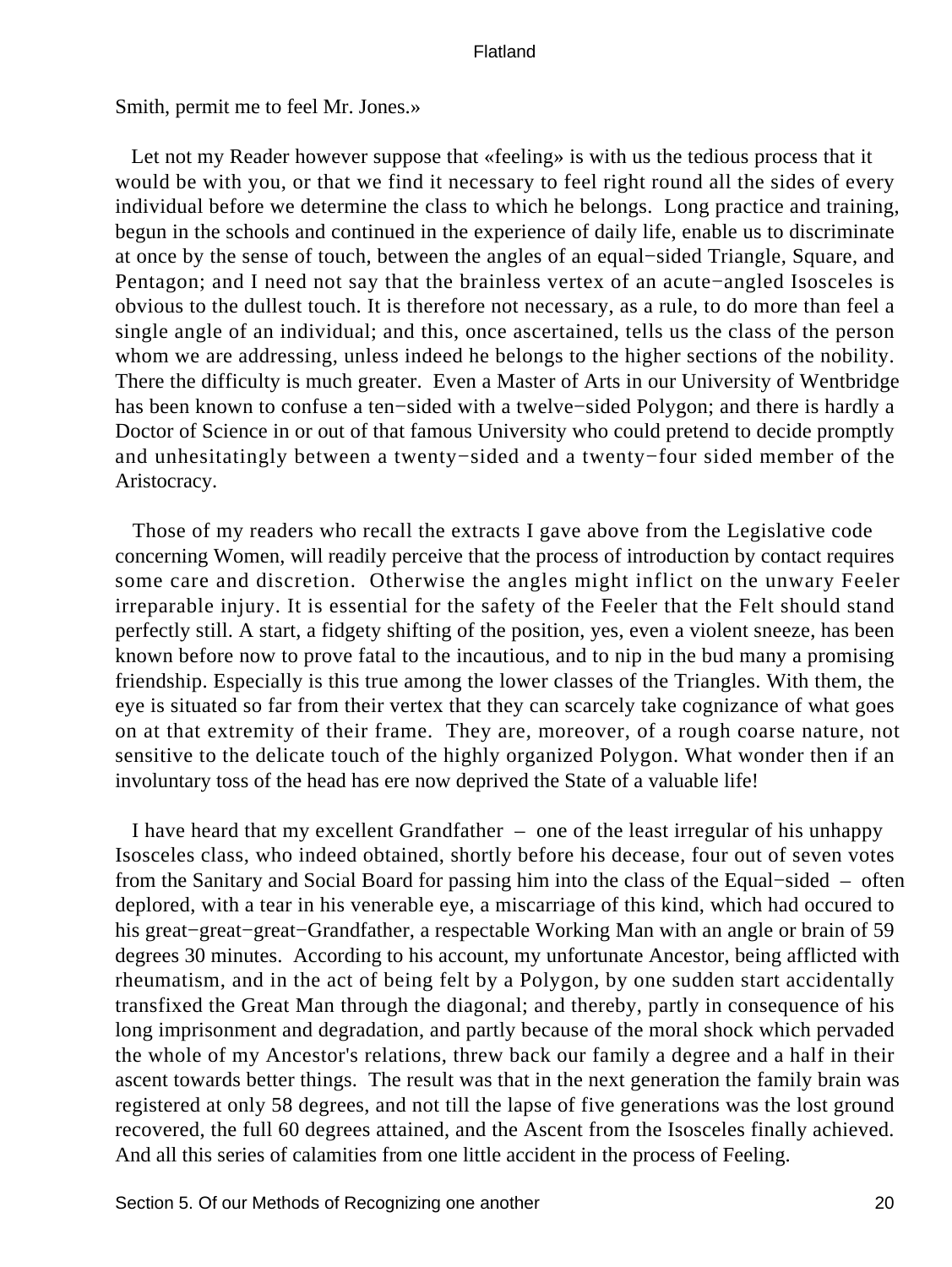At this point I think I hear some of my better educated readers exclaim, «How could you in Flatland know anything about angles and degrees, or minutes? We can SEE an angle, because we, in the region of Space, can see two straight lines inclined to one another; but you, who can see nothing but one straight line at a time, or at all events only a number of bits of straight lines all in one straight line – how can you ever discern any angle, and much less register angles of different sizes?»

 I answer that though we cannot SEE angles, we can **Infer** them, and this with great precision. Our sense of touch, stimulated by necessity, and developed by long training, enables us to distinguish angles far more accurately than your sense of sight, when unaided by a rule or measure of angles. Nor must I omit to explain that we have great natural helps. It is with us a Law of Nature that the brain of the Isosceles class shall begin at half a degree, or thirty minutes, and shall increase (if it increases at all) by half a degree in every generation; until the goal of 60 degrees is reached, when the condition of serfdom is quitted, and the freeman enters the class of Regulars.

 Consequently, Nature herself supplies us with an ascending scale or Alphabet of angles for half a degree up to 60 degrees, Specimens of which are placed in every Elementary School throughout the land. Owing to occasional retrogressions, to still more frequent moral and intellectual stagnation, and to the extraordinary fecundity of the Criminal and Vagabond Classes, there is always a vast superfluity of individuals of the half degree and single degree class, and a fair abundance of Specimens up to 10 degrees. These are absolutely destitute of civic rights; and a great number of them, not having even intelligence enough for the purposes of warfare, are devoted by the States to the service of education. Fettered immovably so as to remove all possibility of danger, they are placed in the class rooms of our Infant Schools, and there they are utilized by the Board of Education for the purpose of imparting to the offspring of the Middle Classes that tact and intelligence of which these wretched creatures themselves are utterly devoid.

 In some States the Specimens are occasionally fed and suffered to exist for several years; but in the more temperate and better regulated regions, it is found in the long run more advantageous for the educational interests of the young, to dispense with food, and to renew the Specimens every month – which is about the average duration of the foodless existence of the Criminal class. In the cheaper schools, what is gained by the longer existence of the Specimen is lost, partly in the expenditure for food, and partly in the diminished accuracy of the angles, which are impaired after a few weeks of constant «feeling». Nor must we forget to add, in enumerating the advantages of the more expensive system, that it tends, though slightly yet perceptibly, to the diminution of the redundant Isosceles population – an object which every statesman in Flatland constantly keeps in view. On the whole therefore – although I am not ignorant that, in many popularly elected School Boards, there is a reaction in favour of «the cheap system» as it is called  $-I$  am myself disposed to think that this is one of the many cases in which expense is the truest economy.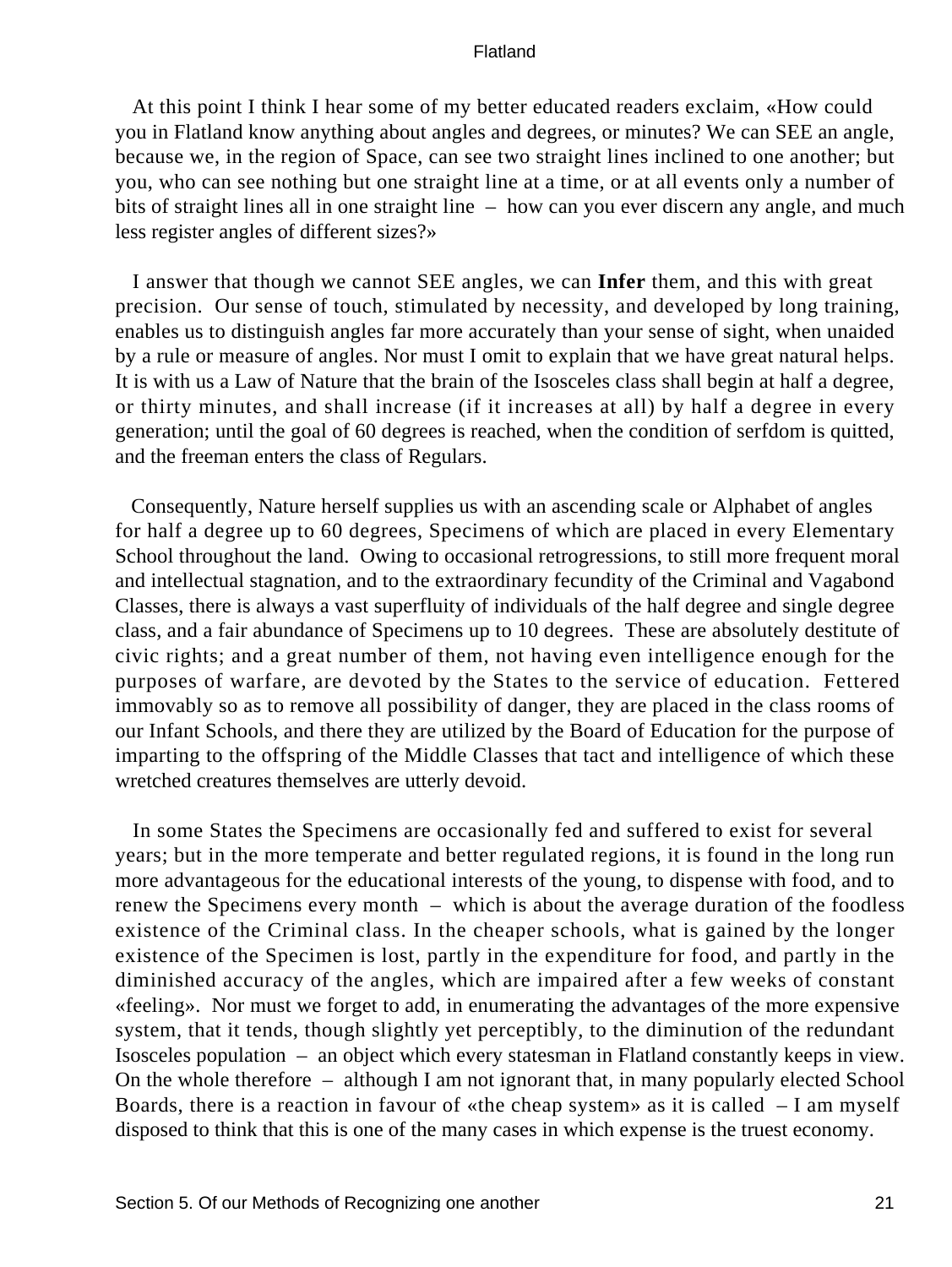But I must not allow questions of School Board politics to divert me from my subject. Enough has been said, I trust, to shew that Recognition by Feeling is not so tedious or indecisive a process as might have been supposed; and it is obviously more trustworthy than Recognition by hearing. Still there remains, as has been pointed out above, the objection that this method is not without danger. For this reason many in the Middle and Lower classes, and all without exception in the Polygonal and Circular orders, prefer a third method, the description of which shall be reserved for the next section.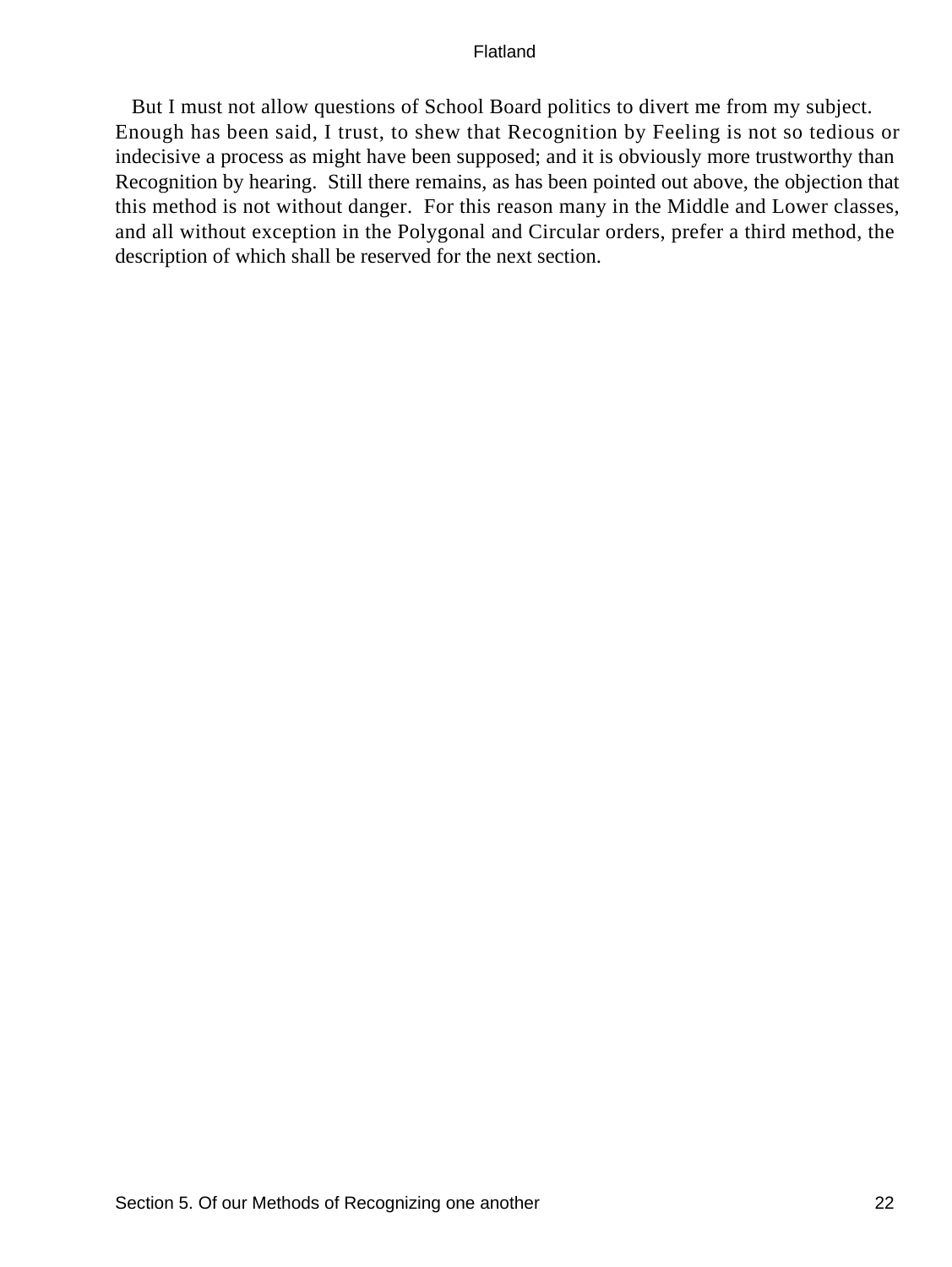# **[Section 6. Of Recognition by Sight](#page-83-0)**

*I* am about to appear very inconsistent. In previous sections I have said that all figures in Flatland present the appearance of a straight line; and it was added or implied, that it is consequently impossible to distinguish by the visual organ between individuals of different classes: yet now I am about to explain to my Spaceland critics how we are able to recognize one another by the sense of sight.

 If however the Reader will take the trouble to refer to the passage in which Recognition by Feeling is stated to be universal, he will find this qualification – «among the lower classes». It is only among the higher classes and in our temperate climates that Sight Recognition is practised.

 That this power exists in any regions and for any classes is the result of Fog; which prevails during the greater part of the year in all parts save the torrid zones. That which is with you in Spaceland an unmixed evil, blotting out the landscape, depressing the spirits, and enfeebling the health, is by us recognized as a blessing scarcely inferior to air itself, and as the Nurse of arts and Parent of sciences. But let me explain my meaning, without further eulogies on this beneficent Element.

 If Fog were non−existent, all lines would appear equally and indistinguishably clear; and this is actually the case in those unhappy countries in which the atmosphere is perfectly dry and transparent. But wherever there is a rich supply of Fog objects that are at a distance, say of three feet, are appreciably dimmer than those at a distance of two feet eleven inches; and the result is that by careful and constant experimental observation of comparative dimness and clearness, we are enabled to infer with great exactness the configuration of the object observed.

An instance will do more than a volume of generalities to make my meaning clear.

 Suppose I see two individuals approaching whose rank I wish to ascertain. They are, we will suppose, a Merchant and a Physician, or in other words, an Equilateral Triangle and a Pentagon: how am I to distinguish them?

 It will be obvious, to every child in Spaceland who has touched the threshold of Geometrical Studies, that, if I can bring my eye so that its glance may bisect an angle (A) of the approaching stranger, my view will lie as it were evenly between his two sides that are next to me (viz. CA and AB), so that I shall contemplate the two impartially, and both will appear of the same size.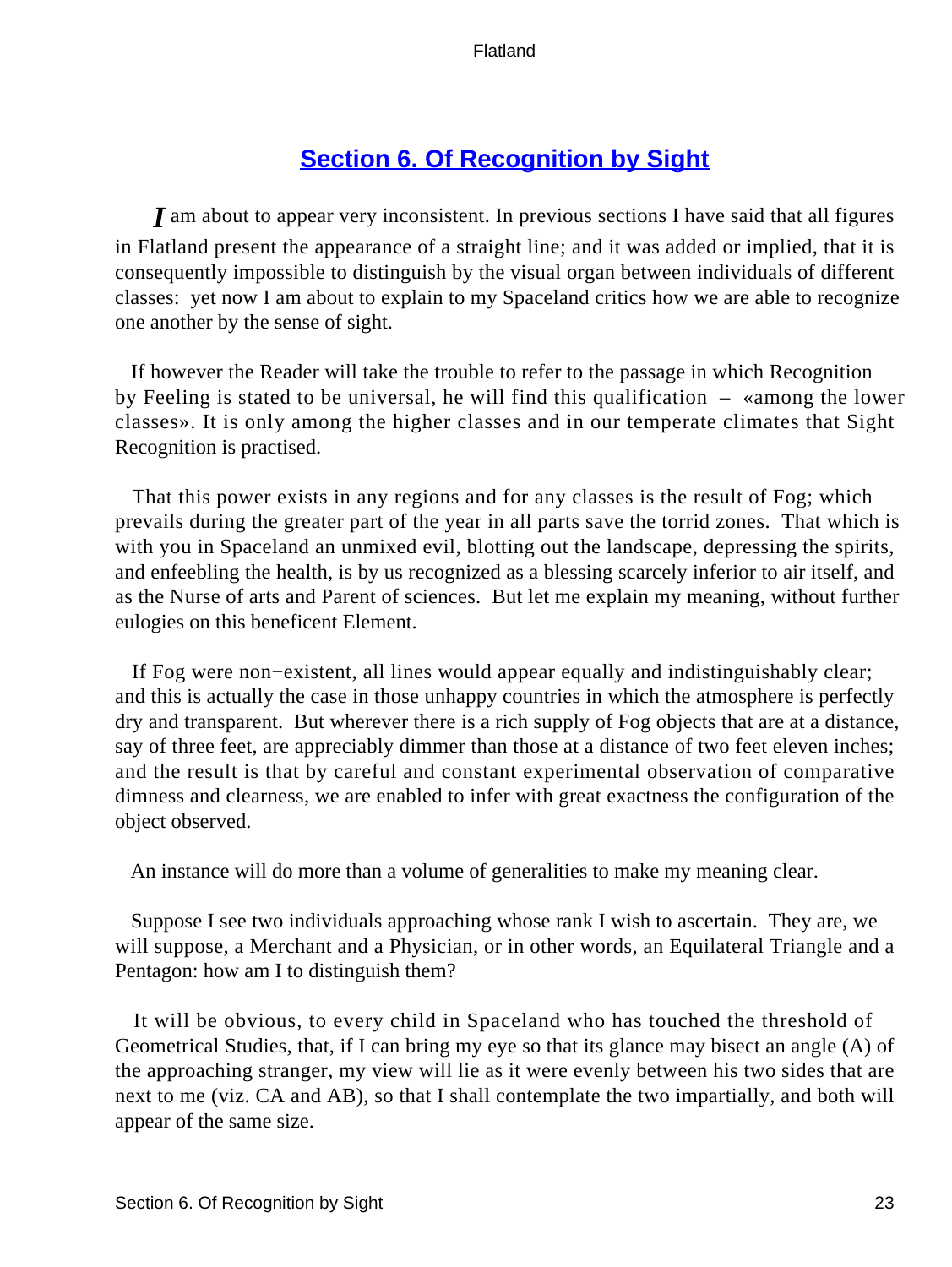Now in the case of (1) the Merchant, what shall I see? I shall see a straight line DAE, in which the middle point (A) will be very bright because it is nearest to me; but on either side the line will shade away **Rapidly into dimness,** because the sides AC and **Ab recede rapidly into the fog** and what appear to me as the Merchant's extremities, viz. D and E, will be **Very dim indeed.**

 On the other hand in the case of (2) the Physician, though I shall here also see a line (D'A'E') with a bright centre (A'), yet it will shade away **Less rapidly** into dimness, because the sides (A'C', A'B') **Recede less rapidly into the fog:** and what appear to me the Physician's extremities, viz. D' and E', will not be **Not so dim** as the extremities of the Merchant.

 The Reader will probably understand from these two instances how – after a very long training supplemented by constant experience – it is possible for the well−educated classes among us to discriminate with fair accuracy between the middle and lowest orders, by the sense of sight. If my Spaceland Patrons have grasped this general conception, so far as to conceive the possibility of it and not to reject my account as altogether incredible – I shall have attained all I can reasonably expect. Were I to attempt further details I should only perplex. Yet for the sake of the young and inexperienced, who may perchance infer – from the two simple instances I have given above, of the manner in which I should recognize my Father and my Sons – that Recognition by sight is an easy affair, it may be needful to point out that in actual life most of the problems of Sight Recognition are far more subtle and complex.

 If for example, when my Father, the Triangle, approaches me, he happens to present his side to me instead of his angle, then, until I have asked him to rotate, or until I have edged my eye round him, I am for the moment doubtful whether he may not be a Straight Line, or, in other words, a Woman. Again, when I am in the company of one of my two hexagonal Grandsons, contemplating one of his sides (AB) full front, it will be evident from the accompanying diagram that I shall see one whole line (AB) in comparative brightness (shading off hardly at all at the ends) and two smaller lines (CA and BD) dim throughout and shading away into greater dimness towards the extremities C and D.

 But I must not give way to the temptation of enlarging on these topics. The meanest mathematician in Spaceland will readily believe me when I assert that the problems of life, which present themselves to the well−educated – when they are themselves in motion, rotating, advancing or retreating, and at the same time attempting to discriminate by the sense of sight between a number of Polygons of high rank moving in different directions, as for example in a ball−room or conversazione – must be of a nature to task the angularity of the most intellectual, and amply justify the rich endowments of the Learned Professors of Geometry, both Static and Kinetic, in the illustrious University of Wentbridge, where the Science and Art of Sight Recognition are regularly taught to large classes of the **Elite** of the States.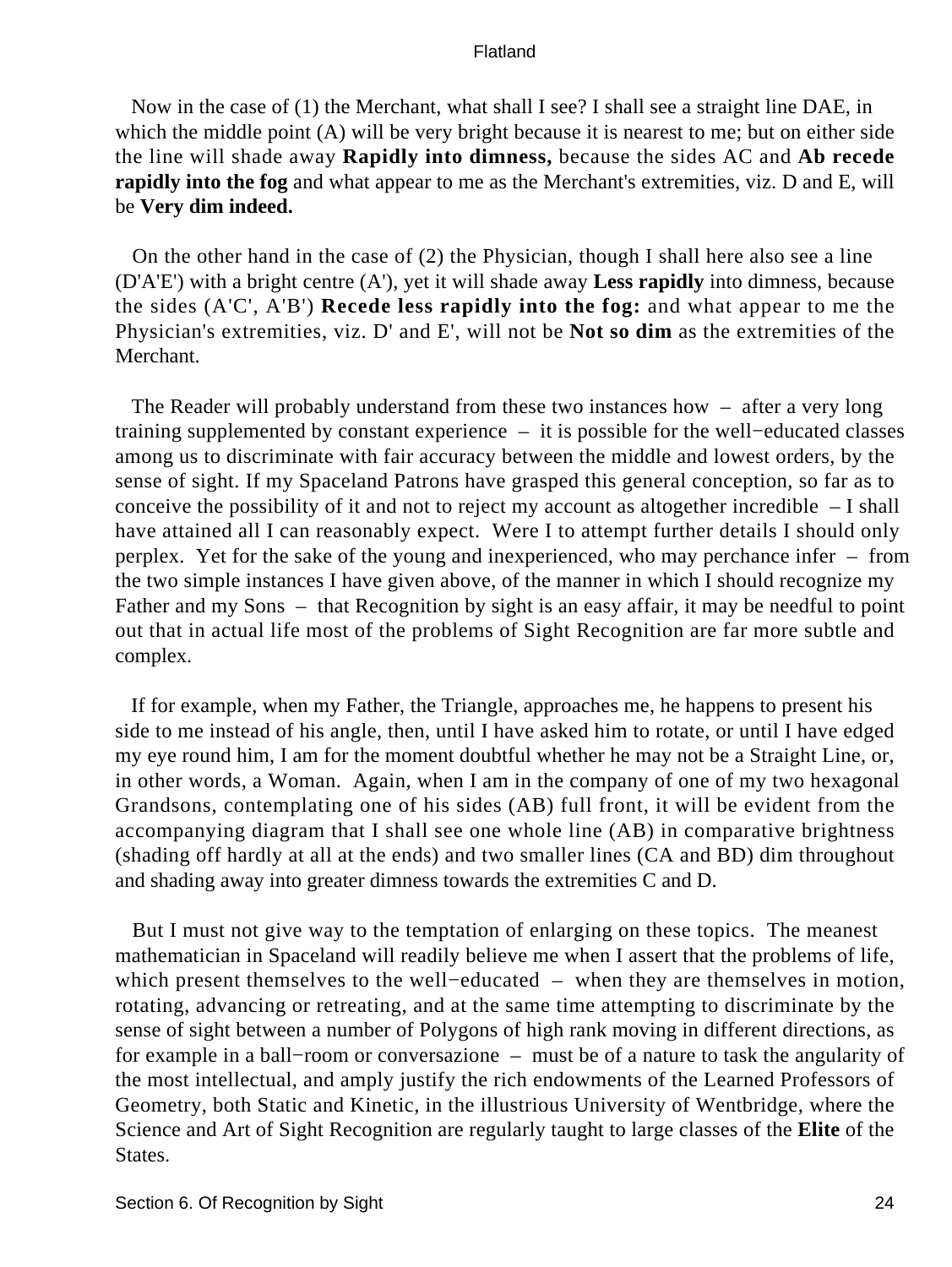It is only a few of the scions of our noblest and wealthiest houses, who are able to give the time and money necessary for the thorough prosecution of this noble and valuable Art. Even to me, a Mathematician of no mean standing, and the Grandfather of two most hopeful and perfectly regular Hexagons, to find myself in the midst of a crowd of rotating Polygons of the higher classes, is occasionally very perplexing. And of course to a common Tradesman, or Serf, such a sight is almost as unintelligible as it would be to you, my Reader, were you suddenly transported into our country.

 In such a crowd you could see on all sides of you nothing but a Line, apparently straight, but of which the parts would vary irregularly and perpetually in brightness or dimness. Even if you had completed your third year in the Pentagonal and Hexagonal classes in the University, and were perfect in the theory of the subject, you would still find that there was need of many years of experience, before you could move in a fashionable crowd without jostling against your betters, whom it is against etiquette to ask to «feel», and who, by their superior culture and breeding, know all about your movements, while you know very little or nothing about theirs. In a word, to comport oneself with perfect propriety in Polygonal society, one ought to be a Polygon oneself. Such at least is the painful teaching of my experience.

It is astonishing how much the  $Art - or I$  may almost call it instinct  $- of Sight$ Recognition is developed by the habitual practice of it and by the avoidance of the custom of «Feeling». Just as, with you, the deaf and dumb, if once allowed to gesticulate and to use the hand−alphabet, will never acquire the more difficult but far more valuable art of lipspeech and lip−reading, so it is with us as regards «Seeing» and «Feeling». None who in early life resort to «Feeling» will ever learn «Seeing» in perfection.

 For this reason, among our Higher Classes, «Feeling» is discouraged or absolutely forbidden. From the cradle their children, instead of going to the Public Elementary schools (where the art of Feeling is taught), are sent to higher Seminaries of an exclusive character; and at our illustrious University, to «feel» is regarded as a most serious fault, involving Rustication for the first offence, and Expulsion for the second.

 But among the lower classes the art of Sight Recognition is regarded as an unattainable luxury. A common Tradesman cannot afford to let his son spend a third of his life in abstract studies. The children of the poor are therefore allowed to «feel» from their earliest years, and they gain thereby a precocity and an early vivacity which contrast at first most favourably with the inert, undeveloped, and listless behaviour of the half−instructed youths of the Polygonal class; but when the latter have at last completed their University course, and are prepared to put their theory into practice, the change that comes over them may almost be described as a new birth, and in every art, science, and social pursuit they rapidly overtake and distance their Triangular competitors.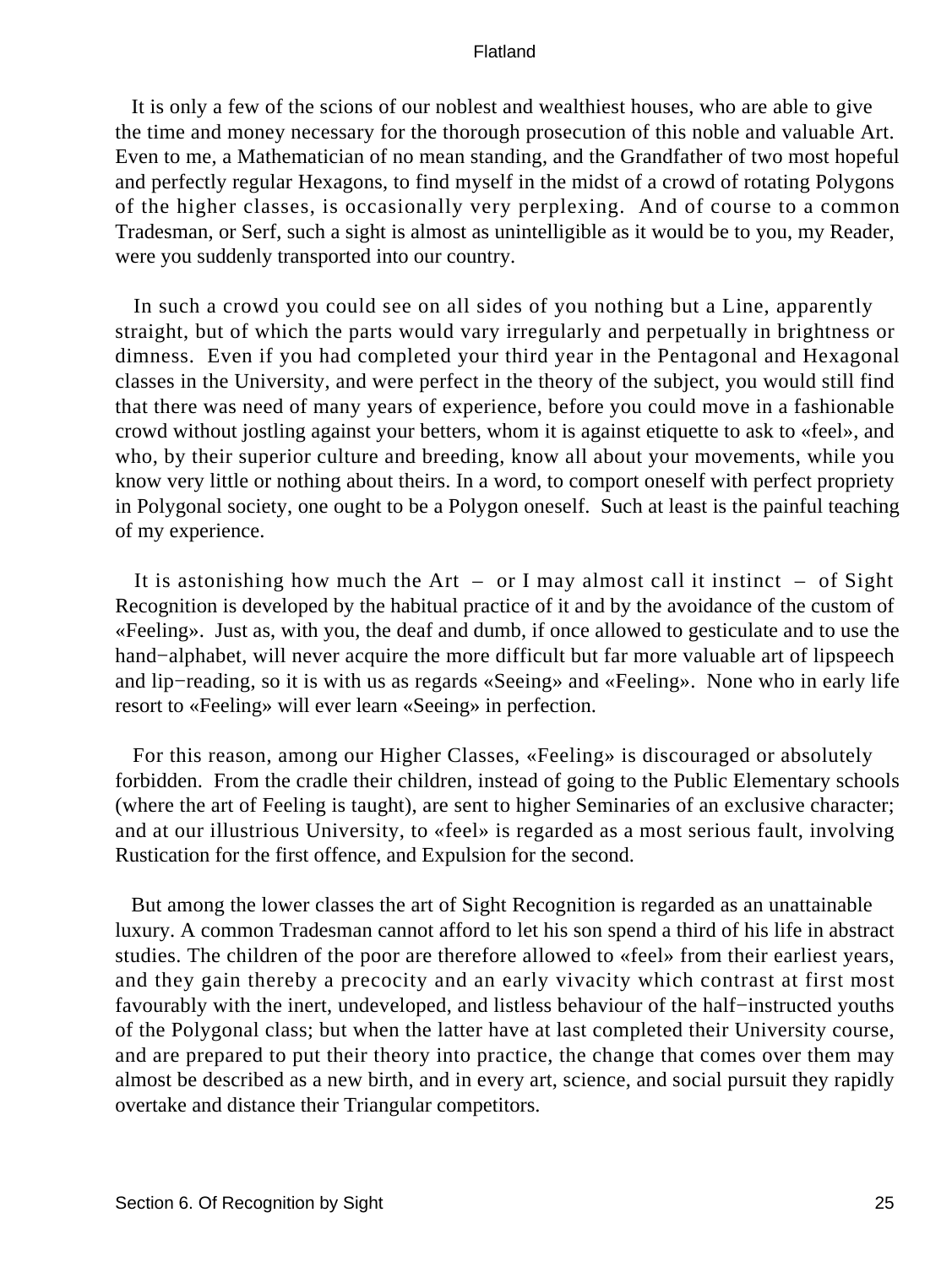Only a few of the Polygonal Class fail to pass the Final Test or Leaving Examination at the University. The condition of the unsuccessful minority is truly pitiable. Rejected from the higher class, they are also despised by the lower. They have neither the matured and systematically trained powers of the Polygonal Bachelors and Masters of Arts, nor yet the native precocity and mercurial versatility of the youthful Tradesman. The professions, the public services, are closed against them; and though in most States they are not actually debarred from marriage, yet they have the greatest difficulty in forming suitable alliances, as experience shews that the offspring of such unfortunate and ill−endowed parents is generally itself unfortunate, if not positively Irregular.

 It is from these specimens of the refuse of our Nobility that the great Tumults and Seditions of past ages have generally derived their leaders; and so great is the mischief thence arising that an increasing minority of our more progressive Statesmen are of opinion that true mercy would dictate their entire suppression, by enacting that all who fail to pass the Final Examination of the University should be either imprisoned for life, or extinguished by a painless death.

 But I find myself digressing into the subject of Irregularities, a matter of such vital interest that it demands a separate section.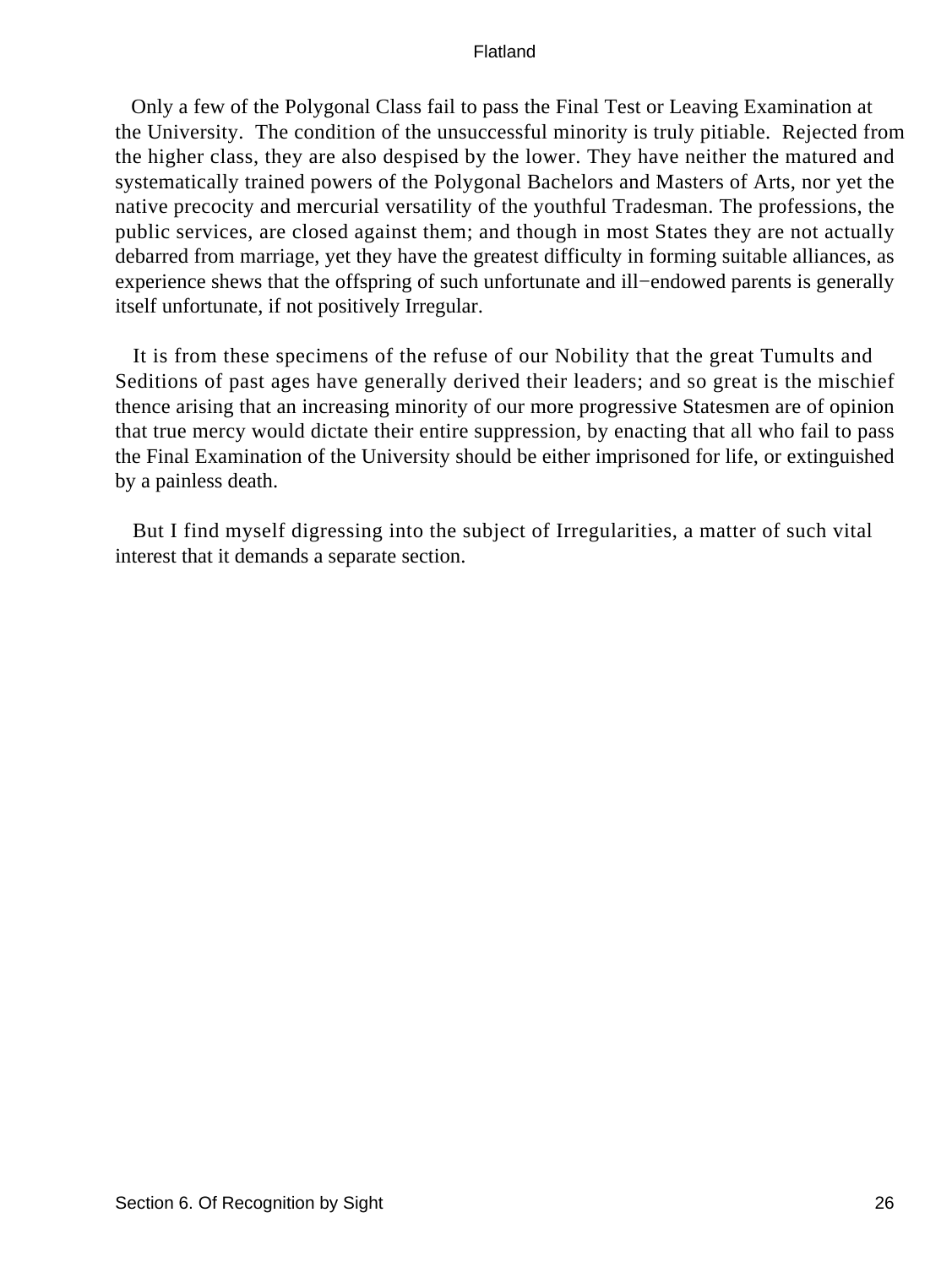### **[Section 7. Concerning Irregular Figures](#page-83-0)**

**Throughout the previous pages I have been assuming – what perhaps should have been** laid down at the beginning as a distinct and fundamental proposition – that every human being in Flatland is a Regular Figure, that is to say of regular construction. By this I mean that a Woman must not only be a line, but a straight line; that an Artisan or Soldier must have two of his sides equal; that Tradesmen must have three sides equal; Lawyers (of which class I am a humble member), four sides equal, and generally, that in every Polygon, all the sides must be equal.

 The size of the sides would of course depend upon the age of the individual. A Female at birth would be about an inch long, while a tall adult Woman might extend to a foot. As to the Males of every class, it may be roughly said that the length of an adult's sides, when added together, is two feet or a little more. But the size of our sides is not under consideration. I am speaking of the **Equality** of sides, and it does not need much reflection to see that the whole of the social life in Flatland rests upon the fundamental fact that Nature wills all Figures to have their sides equal.

 If our sides were unequal our angles might be unequal. Instead of its being sufficient to feel, or estimate by sight, a single angle in order to determine the form of an individual, it would be necessary to ascertain each angle by the experiment of Feeling. But life would be too short for such a tedious grouping. The whole science and art of Sight Recognition would at once perish; Feeling, so far as it is an art, would not long survive; intercourse would become perilous or impossible; there would be an end to all confidence, all forethought; no one would be safe in making the most simple social arrangements; in a word, civilization would relapse into barbarism.

 Am I going too fast to carry my Readers with me to these obvious conclusions? Surely a moment's reflection, and a single instance from common life, must convince every one that our whole social system is based upon Regularity, or Equality of Angles. You meet, for example, two or three Tradesmen in the street, whom you recognize at once to be Tradesmen by a glance at their angles and rapidly bedimmed sides, and you ask them to step into your house to lunch. This you do at present with perfect confidence, because everyone knows to an inch or two the area occupied by an adult Triangle: but imagine that your Tradesman drags behind his regular and respectable vertex, a parallelogram of twelve or thirteen inches in diagonal: – what are you to do with such a monster sticking fast in your house door?

 But I am insulting the intelligence of my Readers by accumulating details which must be patent to everyone who enjoys the advantages of a Residence in Spaceland. Obviously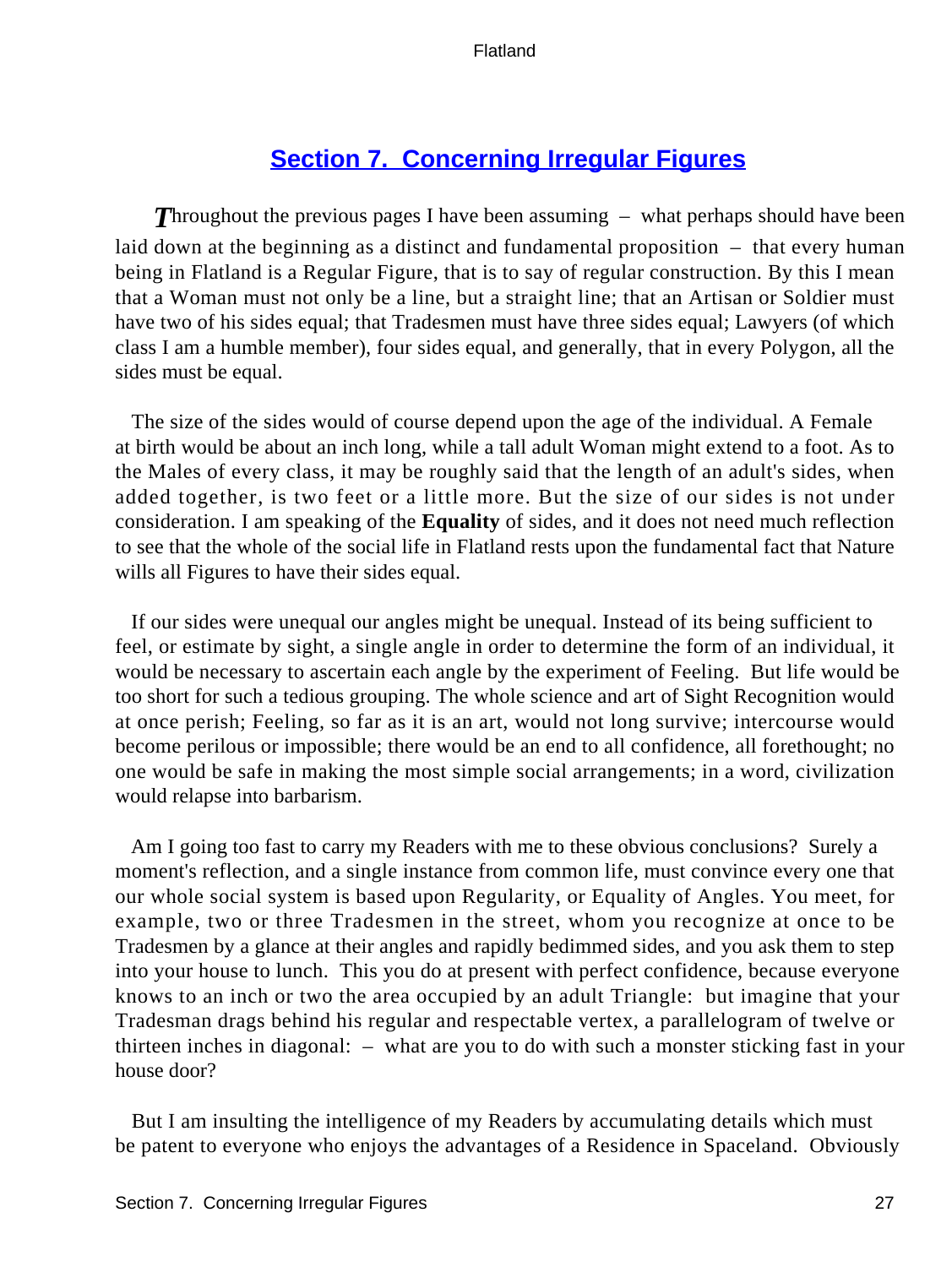the measurements of a single angle would no longer be sufficient under such portentous circumstances; one's whole life would be taken up in feeling or surveying the perimeter of one's acquaintances. Already the difficulties of avoiding a collision in a crowd are enough to tax the sagacity of even a well−educated Square; but if no one could calculate the Regularity of a single figure in the company, all would be chaos and confusion, and the slightest panic would cause serious injuries, or – if there happened to be any Women or Soldiers present – perhaps considerable loss of life.

 Expediency therefore concurs with Nature in stamping the seal of its approval upon Regularity of conformation: nor has the Law been backward in seconding their efforts. «Irregularity of Figure» means with us the same as, or more than, a combination of moral obliquity and criminality with you, and is treated accordingly. There are not wanting, it is true, some promulgators of paradoxes who maintain that there is no necessary connection between geometrical and moral Irregularity. «The Irregular», they say, «is from his birth scouted by his own parents, derided by his brothers and sisters, neglected by the domestics, scorned and suspected by society, and excluded from all posts of responsibility, trust, and useful activity. His every movement is jealously watched by the police till he comes of age and presents himself for inspection; then he is either destroyed, if he is found to exceed the fixed margin of deviation, or else immured in a Government Office as a clerk of the seventh class; prevented from marriage; forced to drudge at an uninteresting occupation for a miserable stipend; obliged to live and board at the office, and to take even his vacation under close supervision; what wonder that human nature, even in the best and purest, is embittered and perverted by such surroundings!»

 All this very plausible reasoning does not convince me, as it has not convinced the wisest of our Statesmen, that our ancestors erred in laying it down as an axiom of policy that the toleration of Irregularity is incompatible with the safety of the State. Doubtless, the life of an Irregular is hard; but the interests of the Greater Number require that it shall be hard. If a man with a triangular front and a polygonal back were allowed to exist and to propagate a still more Irregular posterity, what would become of the arts of life? Are the houses and doors and churches in Flatland to be altered in order to accommodate such monsters? Are our ticket−collectors to be required to measure every man's perimeter before they allow him to enter a theatre or to take his place in a lecture room? Is an Irregular to be exempted from the militia? And if not, how is he to be prevented from carrying desolation into the ranks of his comrades? Again, what irresistible temptations to fraudulent impostures must needs beset such a creature! How easy for him to enter a shop with his polygonal front foremost, and to order goods to any extent from a confiding tradesman! Let the advocates of a falsely called Philanthropy plead as they may for the abrogation of the Irregular Penal Laws, I for my part have never known an Irregular who was not also what Nature evidently intended him to be – a hypocrite, a misanthropist, and, up to the limits of his power, a perpetrator of all manner of mischief.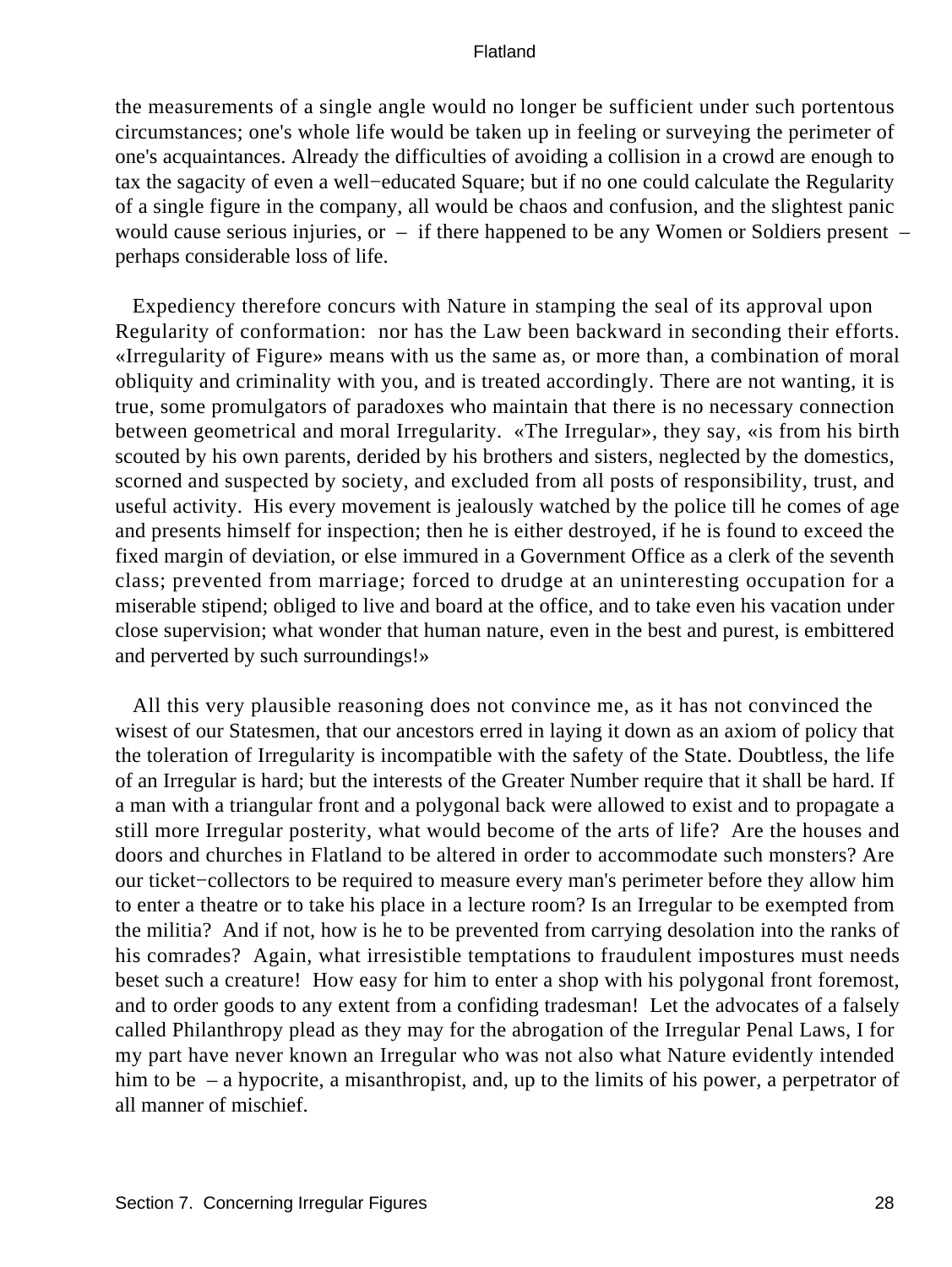Not that I should be disposed to recommend (at present) the extreme measures adopted by some States, where an infant whose angle deviates by half a degree from the correct angularity is summarily destroyed at birth. Some of our highest and ablest men, men of real genius, have during their earliest days laboured under deviations as great as, or even greater than, forty−five minutes: and the loss of their precious lives would have been an irreparable injury to the State. The art of healing also has achieved some of its most glorious triumphs in the compressions, extensions, trepannings, colligations, and other surgical or diaetetic operations by which Irregularity has been partly or wholly cured. Advocating therefore a VIA **Media,** I would lay down no fixed or absolute line of demarcation; but at the period when the frame is just beginning to set, and when the Medical Board has reported that recovery is improbable, I would suggest that the Irregular offspring be painlessly and mercifully consumed.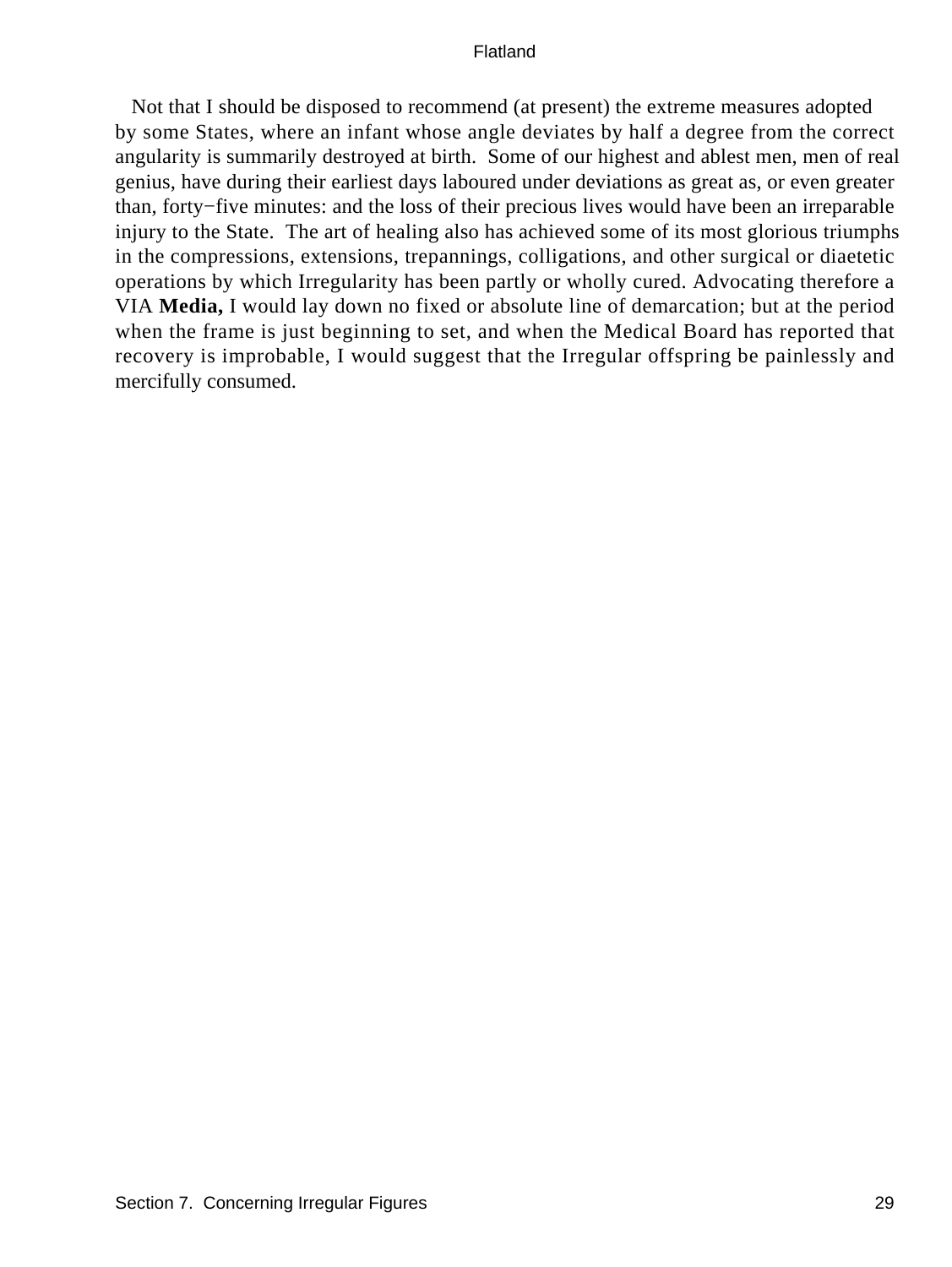# **[Section 8. Of the Ancient Practice of Painting](#page-83-0)**

*I*f my Readers have followed me with any attention up to this point, they will not be surprised to hear that life is somewhat dull in Flatland. I do not, of course, mean that there are not battles, conspiracies, tumults, factions, and all those other phenomena which are supposed to make History interesting; nor would I deny that the strange mixture of the problems of life and the problems of Mathematics, continually inducing conjecture and giving the opportunity of immediate verification, imparts to our existence a zest which you in Spaceland can hardly comprehend. I speak now from the aesthetic and artistic point of view when I say that life with us is dull; aesthetically and artistically, very dull indeed.

 How can it be otherwise, when all one's prospect, all one's landscapes, historical pieces, portraits, flowers, still life, are nothing but a single line, with no varieties except degrees of brightness and obscurity?

 It was not always thus. Colour, if Tradition speaks the truth, once for the space of half a dozen centuries or more, threw a transient splendour over the lives of our ancestors in the remotest ages. Some private individual – a Pentagon whose name is variously reported – having casually discovered the constituents of the simpler colours and a rudimentary method of painting, is said to have begun decorating first his house, then his slaves, then his Father, his Sons, and Grandsons, lastly himself. The convenience as well as the beauty of the results commended themselves to all. Wherever Chromatistes, – for by that name the most trustworthy authorities concur in calling him, – turned his variegated frame, there he at once excited attention, and attracted respect. No one now needed to «feel» him; no one mistook his front for his back; all his movements were readily ascertained by his neighbours without the slightest strain on their powers of calculation; no one jostled him, or failed to make way for him; his voice was saved the labour of that exhausting utterance by which we colourless Squares and Pentagons are often forced to proclaim our individuality when we move amid a crowd of ignorant Isosceles.

 The fashion spread like wildfire. Before a week was over, every Square and Triangle in the district had copied the example of Chromatistes, and only a few of the more conservative Pentagons still held out. A month or two found even the Dodecagons infected with the innovation. A year had not elapsed before the habit had spread to all but the very highest of the Nobility. Needless to say, the custom soon made its way from the district of Chromatistes to surrounding regions; and within two generations no one in all Flatland was colourless except the Women and the Priests.

 Here Nature herself appeared to erect a barrier, and to plead against extending the innovation to these two classes. Many−sidedness was almost essential as a pretext for the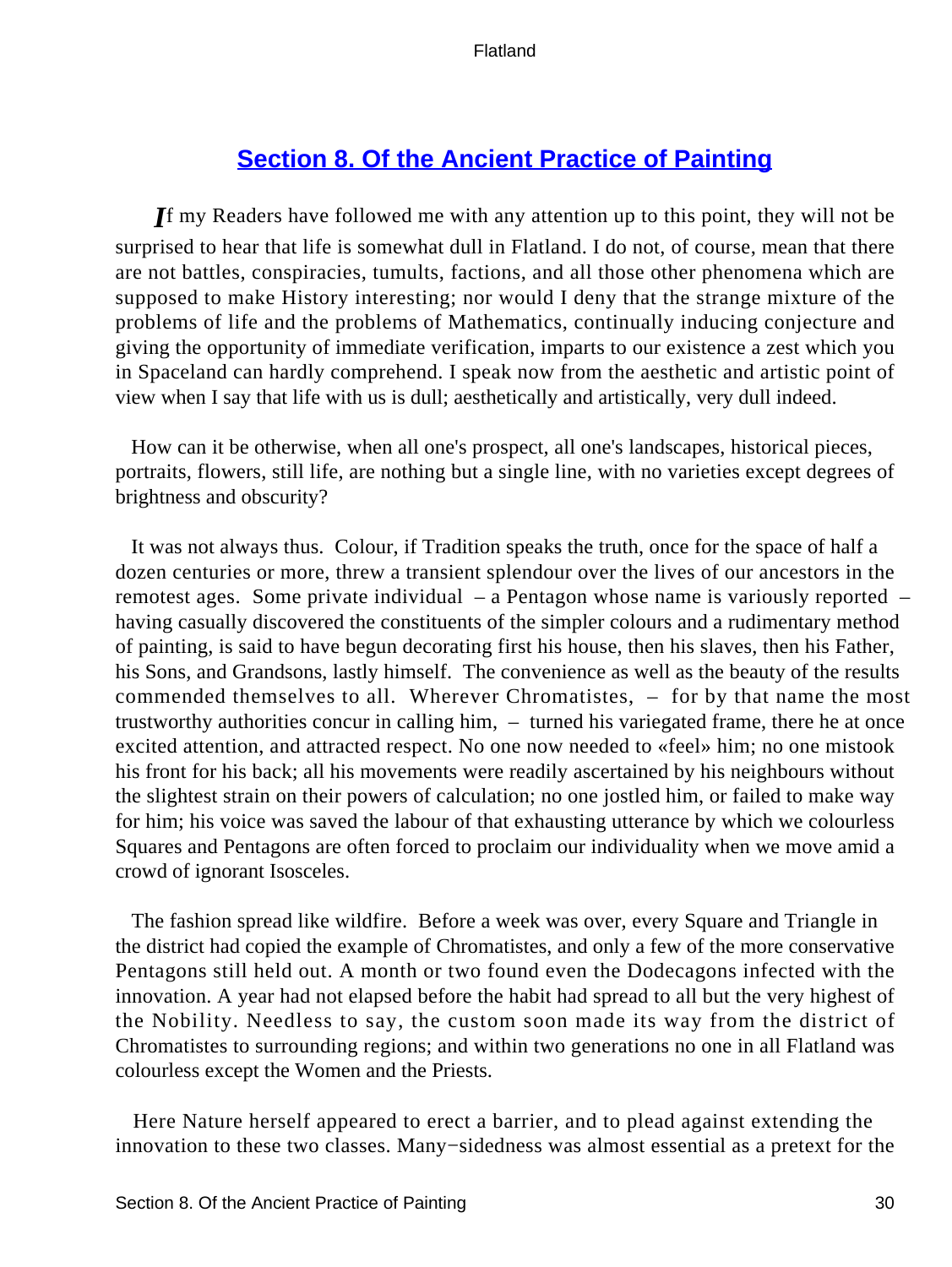Innovators. «Distinction of sides is intended by Nature to imply distinction of colours» – such was the sophism which in those days flew from mouth to mouth, converting whole towns at a time to the new culture. But manifestly to our Priests and Women this adage did not apply. The latter had only one side, and therefore – plurally and pedantically speaking – **No sides.** The former – if at least they would assert their claim to be really and truly Circles, and not mere high−class Polygons with an infinitely large number of infinitesimally small sides – were in the habit of boasting (what Women confessed and deplored) that they also had no sides, being blessed with a perimeter of one line, or, in other words, a Circumference. Hence it came to pass that these two Classes could see no force in the so−called axiom about «Distinction of Sides implying Distinction of Colour»; and when all others had succumbed to the fascinations of corporal decoration, the Priests and the Women alone still remained pure from the pollution of paint.

 Immoral, licentious, anarchical, unscientific – call them by what names you will – yet, from an aesthetic point of view, those ancient days of the Colour Revolt were the glorious childhood of Art in Flatland – a childhood, alas, that never ripened into manhood, nor even reached the blossom of youth. To live was then in itself a delight, because living implied seeing. Even at a small party, the company was a pleasure to behold; the richly varied hues of the assembly in a church or theatre are said to have more than once proved too distracting for our greatest teachers and actors; but most ravishing of all is said to have been the unspeakable magnificence of a military review.

 The sight of a line of battle of twenty thousand Isosceles suddenly facing about, and exchanging the sombre black of their bases for the orange and purple of the two sides including their acute angle; the militia of the Equilateral Triangles tricoloured in red, white, and blue; the mauve, ultra−marine, gamboge, and burnt umber of the Square artillerymen rapidly rotating near their vermilion guns; the dashing and flashing of the five−coloured and six−coloured Pentagons and Hexagons careering across the field in their offices of surgeons, geometricians and aides−de−camp – all these may well have been sufficient to render credible the famous story how an illustrious Circle, overcome by the artistic beauty of the forces under his command, threw aside his marshal's baton and his royal crown, exclaiming that he henceforth exchanged them for the artist's pencil. How great and glorious the sensuous development of these days must have been is in part indicated by the very language and vocabulary of the period. The commonest utterances of the commonest citizens in the time of the Colour Revolt seem to have been suffused with a richer tinge of word or thought; and to that era we are even now indebted for our finest poetry and for whatever rhythm still remains in the more scientific utterance of these modern days.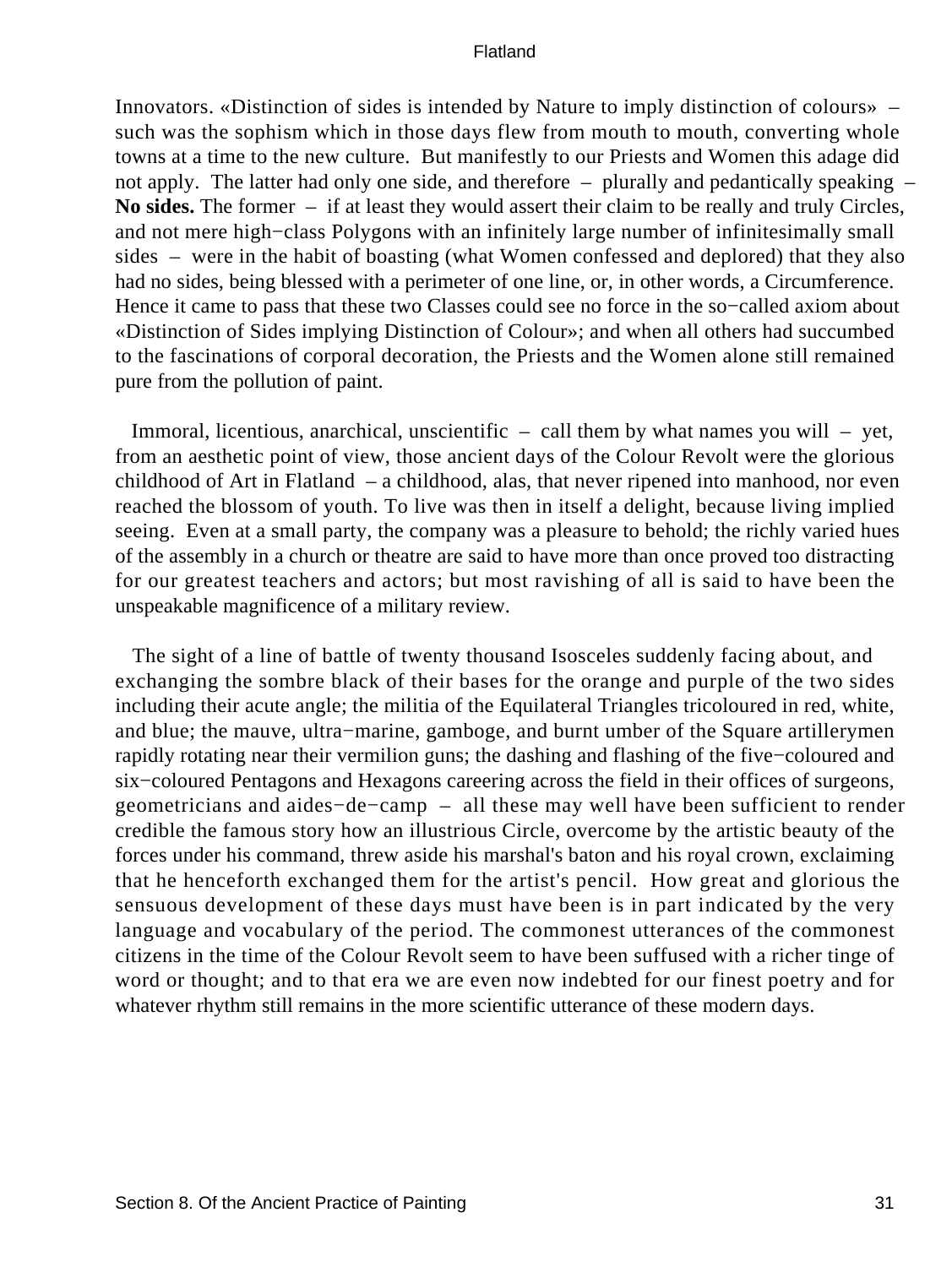### **[Section 9. Of the Universal Colour Bill](#page-83-0)**

*But meanwhile the intellectual Arts were fast decaying.* 

 The Art of Sight Recognition, being no longer needed, was no longer practised; and the studies of Geometry, Statics, Kinetics, and other kindred subjects, came soon to be considered superfluous, and fell into disrespect and neglect even at our University. The inferior Art of Feeling speedily experienced the same fate at our Elementary Schools. Then the Isosceles classes, asserting that the Specimens were no longer used nor needed, and refusing to pay the customary tribute from the Criminal classes to the service of Education, waxed daily more numerous and more insolent on the strength of their immunity from the old burden which had formerly exercised the twofold wholesome effect of at once taming their brutal nature and thinning their excessive numbers.

 Year by year the Soldiers and Artisans began more vehemently to assert – and with increasing truth – that there was no great difference between them and the very highest class of Polygons, now that they were raised to an equality with the latter, and enabled to grapple with all the difficulties and solve all the problems of life, whether Statical or Kinetical, by the simple process of Colour Recognition. Not content with the natural neglect into which Sight Recognition was falling, they began boldly to demand the legal prohibition of all «monopolizing and aristocratic Arts» and the consequent abolition of all endowments for the studies of Sight Recognition, Mathematics, and Feeling. Soon, they began to insist that inasmuch as Colour, which was a second Nature, had destroyed the need of aristocratic distinctions, the Law should follow in the same path, and that henceforth all individuals and all classes should be recognized as absolutely equal and entitled to equal rights.

 Finding the higher Orders wavering and undecided, the leaders of the Revolution advanced still further in their requirements, and at last demanded that all classes alike, the Priests and the Women not excepted, should do homage to Colour by submitting to be painted. When it was objected that Priests and Women had no sides, they retorted that Nature and Expediency concurred in dictating that the front half of every human being (that is to say, the half containing his eye and mouth) should be distinguishable from his hinder half. They therefore brought before a general and extraordinary Assembly of all the States of Flatland a Bill proposing that in every Woman the half containing the eye and mouth should be coloured red, and the other half green. The Priests were to be painted in the same way, red being applied to that semicircle in which the eye and mouth formed the middle point; while the other or hinder semicircle was to be coloured green.

 There was no little cunning in this proposal, which indeed emanated not from any Isosceles – for no being so degraded would have had angularity enough to appreciate, much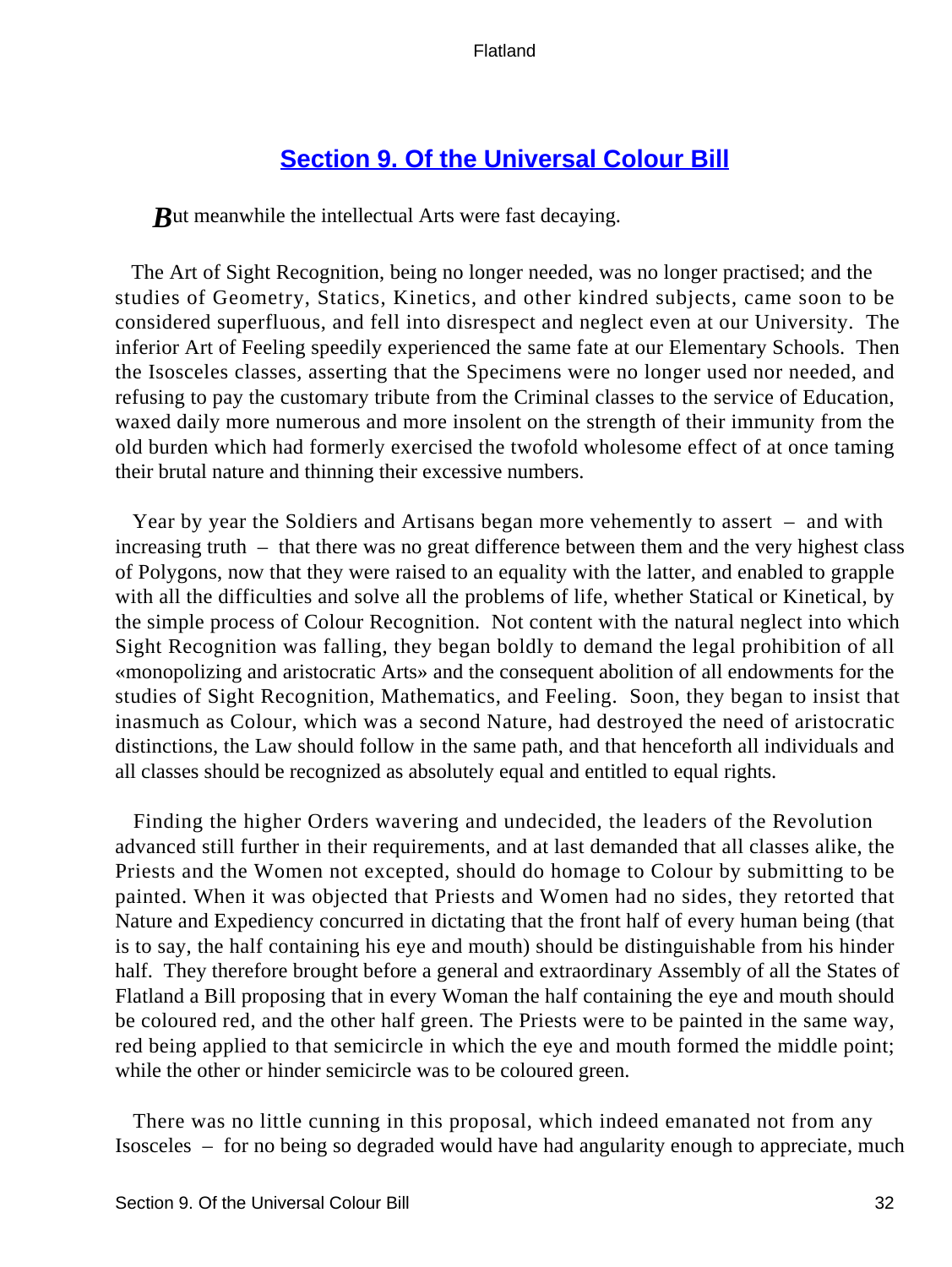less to devise, such a model of state−craft – but from an Irregular Circle who, instead of being destroyed in his childhood, was reserved by a foolish indulgence to bring desolation on his country and destruction on myriads of his followers.

 On the one hand the proposition was calculated to bring the Women in all classes over to the side of the Chromatic Innovation. For by assigning to the Women the same two colours as were assigned to the Priests, the Revolutionists thereby ensured that, in certain positions, every Woman would appear like a Priest, and be treated with corresponding respect and deference – a prospect that could not fail to attract the Female Sex in a mass.

 But by some of my Readers the possibility of the identical appearance of Priests and Women, under the new Legislation, may not be recognized; if so, a word or two will make it obvious.

 Imagine a woman duly decorated, according to the new Code; with the front half (i.e. the half containing eye and mouth) red, and with the hinder half green. Look at her from one side. Obviously you will see a straight line, **Half red, Half Green.**

 Now imagine a Priest, whose mouth is at M, and whose front semicircle (AMB) is consequently coloured red, while his hinder semicircle is green; so that the diameter AB divides the green from the red. If you contemplate the Great Man so as to have your eye in the same straight line as his dividing diameter (AB), what you will see will be a straight line (CBD), of which **One half** (CB) **Will be red,** AND **The other** (BD) **Green.** The whole line (CD) will be rather shorter perhaps than that of a full−sized Woman, and will shade off more rapidly towards its extremities; but the identity of the colours would give you an immediate impression of identity of Class, making you neglectful of other details. Bear in mind the decay of Sight Recognition which threatened society at the time of the Colour Revolt; add too the certainty that Women would speedily learn to shade off their extremities so as to imitate the Circles; it must then be surely obvious to you, my dear Reader, that the Colour Bill placed us under a great danger of confounding a Priest with a young Woman.

 How attractive this prospect must have been to the Frail Sex may readily be imagined. They anticipated with delight the confusion that would ensue. At home they might hear political and ecclesiastical secrets intended not for them but for their husbands and brothers, and might even issue commands in the name of a priestly Circle; out of doors the striking combination of red and green, without addition of any other colours, would be sure to lead the common people into endless mistakes, and the Women would gain whatever the Circles lost, in the deference of the passers by. As for the scandal that would befall the Circular Class if the frivolous and unseemly conduct of the Women were imputed to them, and as to the consequent subversion of the Constitution, the Female Sex could not be expected to give a thought to these considerations. Even in the households of the Circles, the Women were all in favour of the Universal Colour Bill.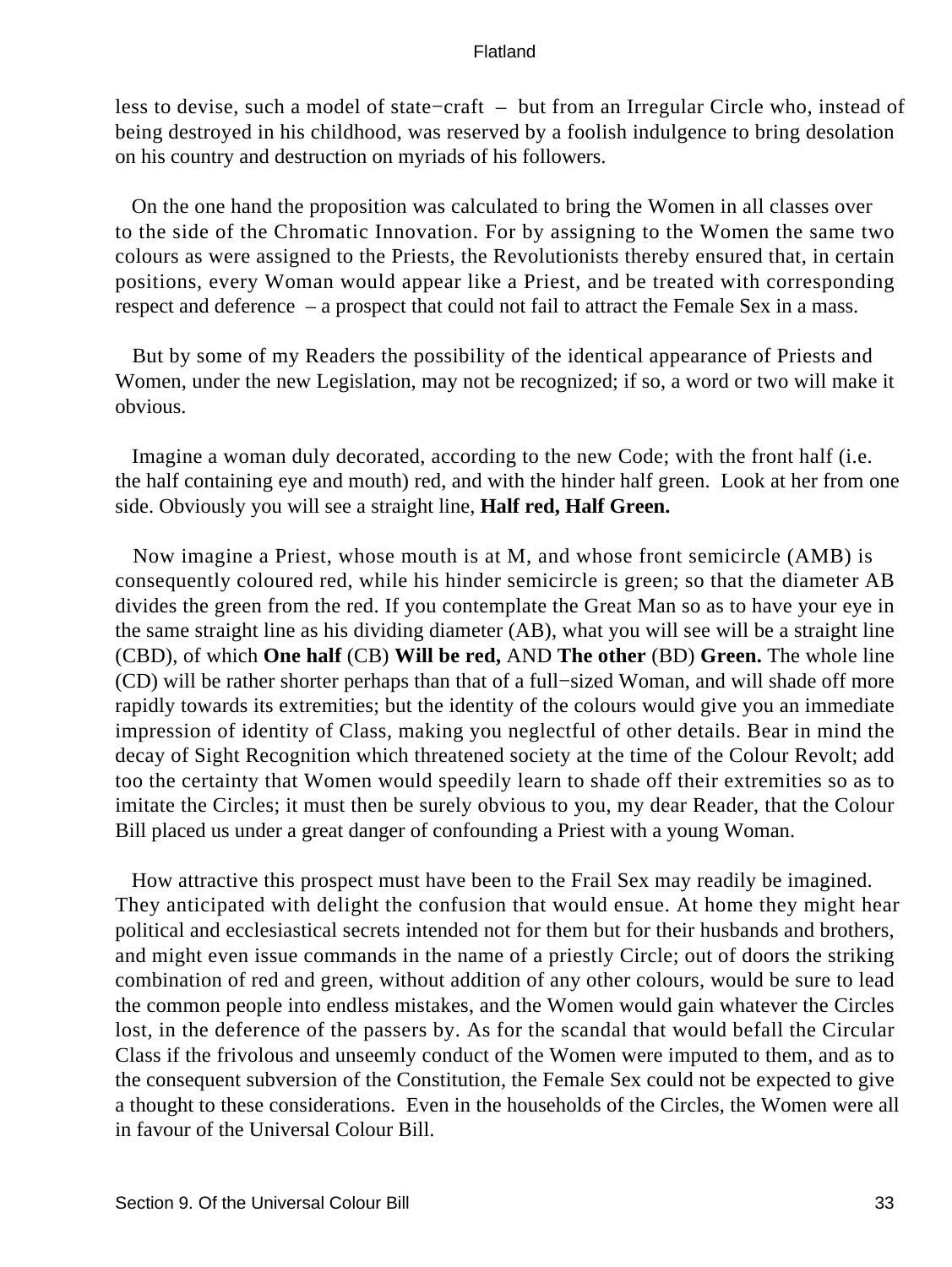The second object aimed at by the Bill was the gradual demoralization of the Circles themselves. In the general intellectual decay they still preserved their pristine clearness and strength of understanding. From their earliest childhood, familiarized in their Circular households with the total absence of Colour, the Nobles alone preserved the Sacred Art of Sight Recognition, with all the advantages that result from that admirable training of the intellect. Hence, up to the date of the introduction of the Universal Colour Bill, the Circles had not only held their own, but even increased their lead of the other classes by abstinence from the popular fashion.

 Now therefore the artful Irregular whom I described above as the real author of this diabolical Bill, determined at one blow to lower the status of the Hierarchy by forcing them to submit to the pollution of Colour, and at the same time to destroy their domestic opportunities of training in the Art of Sight Recognition, so as to enfeeble their intellects by depriving them of their pure and colourless homes. Once subjected to the chromatic taint, every parental and every childish Circle would demoralize each other. Only in discerning between the Father and the Mother would the Circular infant find problems for the exercise of its understanding – problems too often likely to be corrupted by maternal impostures with the result of shaking the child's faith in all logical conclusions. Thus by degrees the intellectual lustre of the Priestly Order would wane, and the road would then lie open for a total destruction of all Aristocratic Legislature and for the subversion of our Privileged Classes.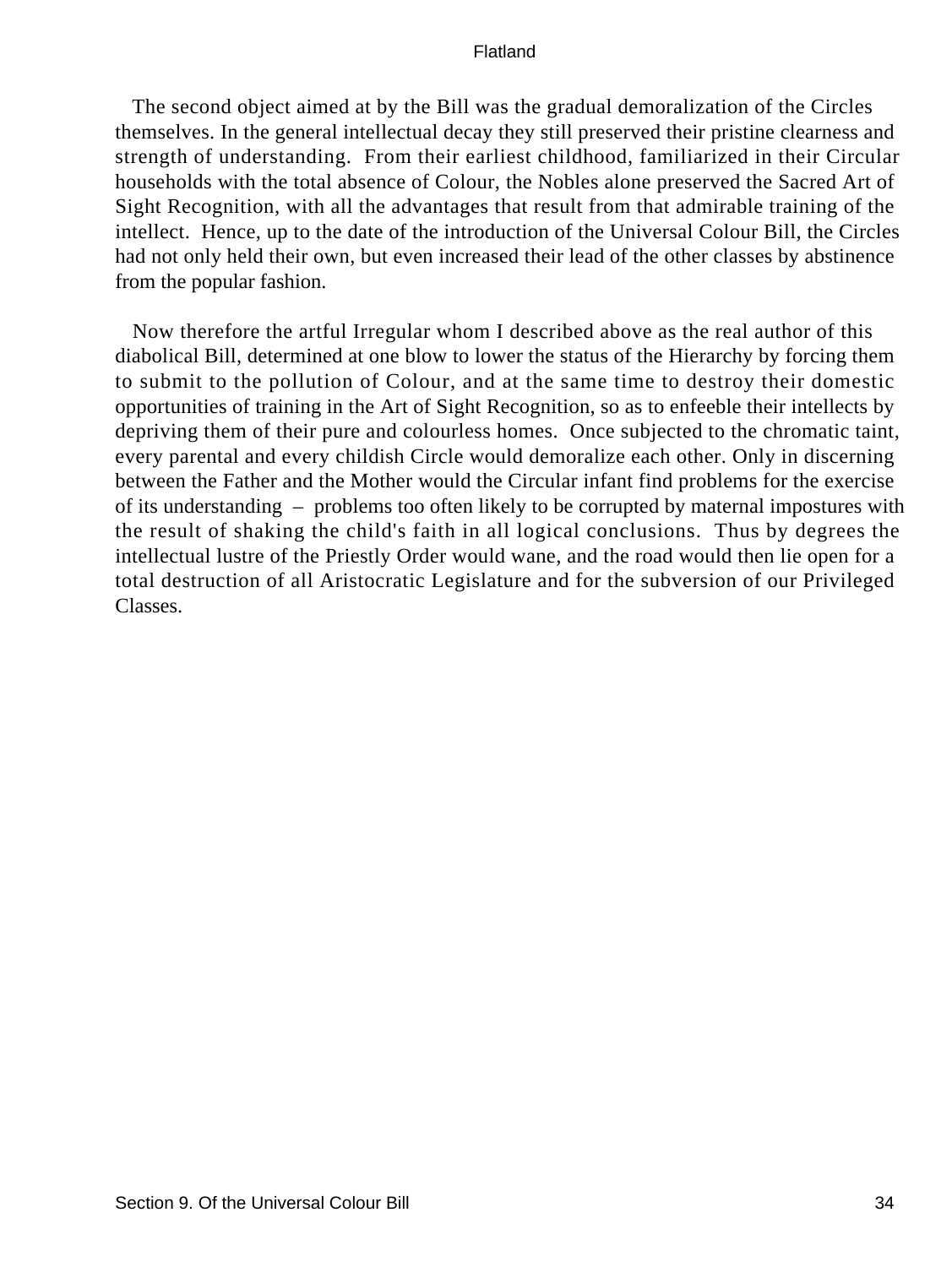### **[Section 10. Of the Suppression of the Chromatic Sedition](#page-83-0)**

**The agitation for the Universal Colour Bill continued for three years; and up to the last** moment of that period it seemed as though Anarchy were destined to triumph.

 A whole army of Polygons, who turned out to fight as private soldiers, was utterly annihilated by a superior force of Isosceles Triangles – the Squares and Pentagons meanwhile remaining neutral. Worse than all, some of the ablest Circles fell a prey to conjugal fury. Infuriated by political animosity, the wives in many a noble household wearied their lords with prayers to give up their opposition to the Colour Bill; and some, finding their entreaties fruitless, fell on and slaughtered their innocent children and husband, perishing themselves in the act of carnage. It is recorded that during that triennial agitation no less than twenty−three Circles perished in domestic discord.

 Great indeed was the peril. It seemed as though the Priests had no choice between submission and extermination; when suddenly the course of events was completely changed by one of those picturesque incidents which Statesmen ought never to neglect, often to anticipate, and sometimes perhaps to originate, because of the absurdly disproportionate power with which they appeal to the sympathies of the populace.

 It happened that an Isosceles of a low type, with a brain little if at all above four degrees – accidentally dabbling in the colours of some Tradesman whose shop he had plundered – painted himself, or caused himself to be painted (for the story varies) with the twelve colours of a Dodecagon. Going into the Market Place he accosted in a feigned voice a maiden, the orphan daughter of a noble Polygon, whose affection in former days he had sought in vain; and by a series of deceptions – aided, on the one side, by a string of lucky accidents too long to relate, and on the other, by an almost inconceivable fatuity and neglect of ordinary precautions on the part of the relations of the bride – he succeeded in consummating the marriage. The unhappy girl committed suicide on discovering the fraud to which she had been subjected.

 When the news of this catastrophe spread from State to State the minds of the Women were violently agitated. Sympathy with the miserable victim and anticipations of similar deceptions for themselves, their sisters, and their daughters, made them now regard the Colour Bill in an entirely new aspect. Not a few openly avowed themselves converted to antagonism; the rest needed only a slight stimulus to make a similar avowal. Seizing this favourable opportunity, the Circles hastily convened an extraordinary Assembly of the States; and besides the usual guard of Convicts, they secured the attendance of a large number of reactionary Women.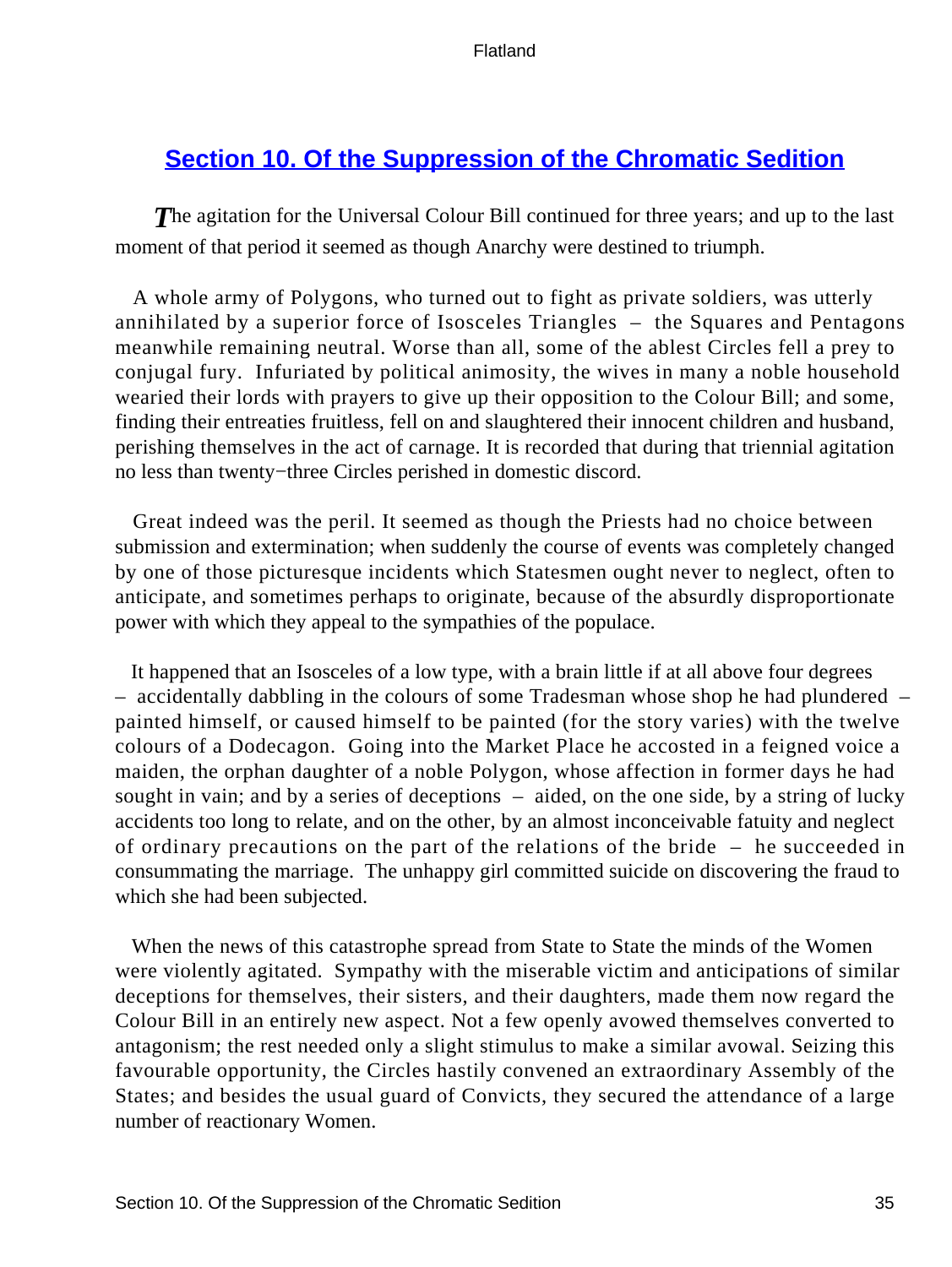Amidst an unprecedented concourse, the Chief Circle of those days – by name Pantocyclus – arose to find himself hissed and hooted by a hundred and twenty thousand Isosceles. But he secured silence by declaring that henceforth the Circles would enter on a policy of Concession; yielding to the wishes of the majority, they would accept the Colour Bill. The uproar being at once converted to applause, he invited Chromatistes, the leader of the Sedition, into the centre of the hall, to receive in the name of his followers the submission of the Hierarchy. Then followed a speech, a masterpiece of rhetoric, which occupied nearly a day in the delivery, and to which no summary can do justice.

With a grave appearance of impartiality he declared that as they were now finally committing themselves to Reform or Innovation, it was desirable that they should take one last view of the perimeter of the whole subject, its defects as well as its advantages. Gradually introducing the mention of the dangers to the Tradesmen, the Professional Classes and the Gentlemen, he silenced the rising murmurs of the Isosceles by reminding them that, in spite of all these defects, he was willing to accept the Bill if it was approved by the majority. But it was manifest that all, except the Isosceles, were moved by his words and were either neutral or averse to the Bill.

 Turning now to the Workmen he asserted that their interests must not be neglected, and that, if they intended to accept the Colour Bill, they ought at least to do so with full view of the consequences. Many of them, he said, were on the point of being admitted to the class of the Regular Triangles; others anticipated for their children a distinction they could not hope for themselves. That honourable ambition would now have to be sacrificed. With the universal adoption of Colour, all distinctions would cease; Regularity would be confused with Irregularity; development would give place to retrogression; the Workman would in a few generations be degraded to the level of the Military, or even the Convict Class; political power would be in the hands of the greatest number, that is to say the Criminal Classes, who were already more numerous than the Workmen, and would soon out−number all the other Classes put together when the usual Compensative Laws of Nature were violated.

 A subdued murmur of assent ran through the ranks of the Artisans, and Chromatistes, in alarm, attempted to step forward and address them. But he found himself encompassed with guards and forced to remain silent while the Chief Circle in a few impassioned words made a final appeal to the Women, exclaiming that, if the Colour Bill passed, no marriage would henceforth be safe, no woman's honour secure; fraud, deception, hypocrisy would pervade every household; domestic bliss would share the fate of the Constitution and pass to speedy perdition. «Sooner than this,» he cried, «Come death.»

 At these words, which were the preconcerted signal for action, the Isosceles Convicts fell on and transfixed the wretched Chromatistes; the Regular Classes, opening their ranks, made way for a band of Women who, under direction of the Circles, moved, back foremost, invisibly and unerringly upon the unconscious soldiers; the Artisans, imitating the example of their betters, also opened their ranks. Meantime bands of Convicts occupied every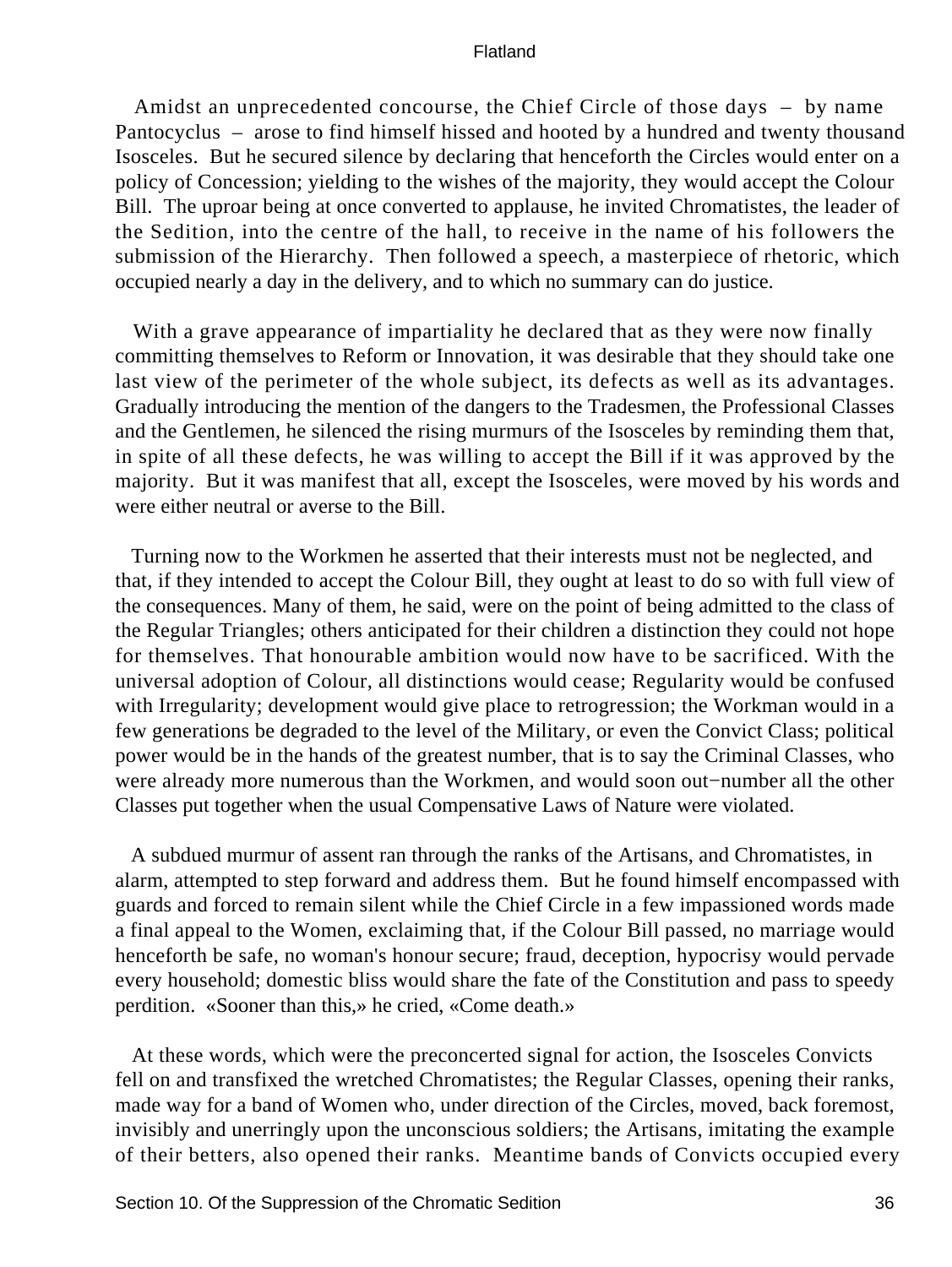entrance with an impenetrable phalanx.

 The battle, or rather carnage, was of short duration. Under the skillful generalship of the Circles almost every Woman's charge was fatal and very many extracted their sting uninjured, ready for a second slaughter. But no second blow was needed; the rabble of the Isosceles did the rest of the business for themselves. Surprised, leader−less, attacked in front by invisible foes, and finding egress cut off by the Convicts behind them, they at once – after their manner – lost all presence of mind, and raised the cry of «treachery». This sealed their fate. Every Isosceles now saw and felt a foe in every other. In half an hour not one of that vast multitude was living; and the fragments of seven score thousand of the Criminal Class slain by one another's angles attested the triumph of Order.

 The Circles delayed not to push their victory to the uttermost. The Working Men they spared but decimated. The Militia of the Equilaterals was at once called out; and every Triangle suspected of Irregularity on reasonable grounds, was destroyed by Court Martial, without the formality of exact measurement by the Social Board. The homes of the Military and Artisan classes were inspected in a course of visitations extending through upwards of a year; and during that period every town, village, and hamlet was systematically purged of that excess of the lower orders which had been brought about by the neglect to pay the tribute of Criminals to the Schools and University, and by the violation of the other natural Laws of the Constitution of Flatland. Thus the balance of classes was again restored.

 Needless to say that henceforth the use of Colour was abolished, and its possession prohibited. Even the utterance of any word denoting Colour, except by the Circles or by qualified scientific teachers, was punished by a severe penalty. Only at our University in some of the very highest and most esoteric classes – which I myself have never been privileged to attend – it is understood that the sparing use of Colour is still sanctioned for the purpose of illustrating some of the deeper problems of mathematics. But of this I can only speak from hearsay.

 Elsewhere in Flatland, Colour is now non−existent. The art of making it is known to only one living person, the Chief Circle for the time being; and by him it is handed down on his death−bed to none but his Successor. One manufactory alone produces it; and, lest the secret should be betrayed, the Workmen are annually consumed, and fresh ones introduced. So great is the terror with which even now our Aristocracy looks back to the far−distant days of the agitation for the Universal Colour Bill.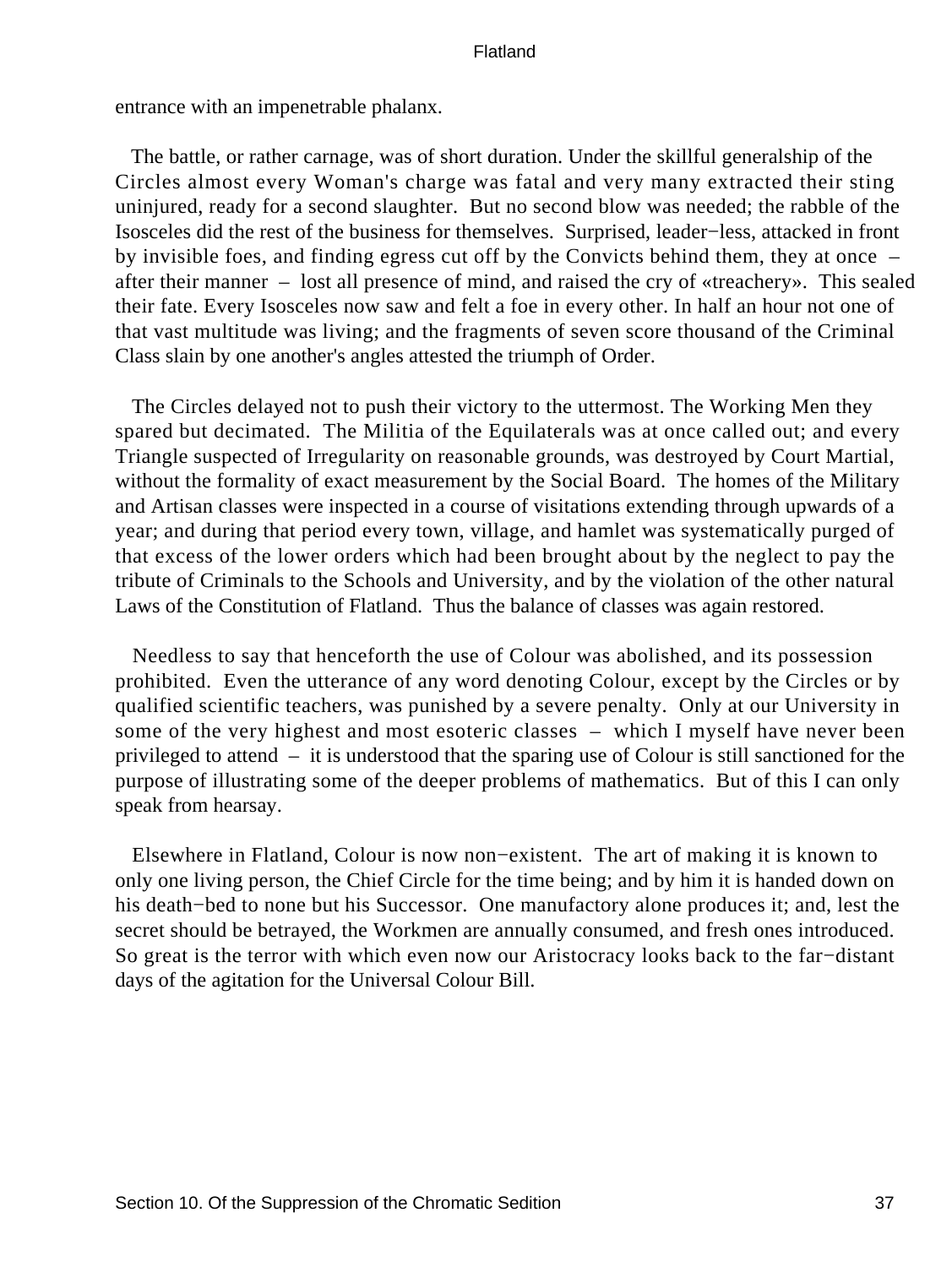# **[Section 11. Concerning our Priests](#page-83-0)**

*I*t is high time that I should pass from these brief and discursive notes about things in Flatland to the central event of this book, my initiation into the mysteries of Space. **That** is my subject; all that has gone before is merely preface.

 For this reason I must omit many matters of which the explanation would not, I flatter myself, be without interest for my Readers: as for example, our method of propelling and stopping ourselves, although destitute of feet; the means by which we give fixity to structures of wood, stone, or brick, although of course we have no hands, nor can we lay foundations as you can, nor avail ourselves of the lateral pressure of the earth; the manner in which the rain originates in the intervals between our various zones, so that the northern regions do not intercept the moisture from falling on the southern; the nature of our hills and mines, our trees and vegetables, our seasons and harvests; our Alphabet and method of writing, adapted to our linear tablets; these and a hundred other details of our physical existence I must pass over, nor do I mention them now except to indicate to my readers that their omission proceeds not from forgetfulness on the part of the author, but from his regard for the time of the Reader.

 Yet before I proceed to my legitimate subject some few final remarks will no doubt be expected by my Readers upon those pillars and mainstays of the Constitution of Flatland, the controllers of our conduct and shapers of our destiny, the objects of universal homage and almost of adoration: need I say that I mean our Circles or Priests?

 When I call them Priests, let me not be understood as meaning no more than the term denotes with you. With us, our Priests are Administrators of all Business, Art, and Science; Directors of Trade, Commerce, Generalship, Architecture, Engineering, Education, Statesmanship, Legislature, Morality, Theology; doing nothing themselves, they are the Causes of everything worth doing, that is done by others.

 Although popularly everyone called a Circle is deemed a Circle, yet among the better educated Classes it is known that no Circle is really a Circle, but only a Polygon with a very large number of very small sides. As the number of the sides increases, a Polygon approximates to a Circle; and, when the number is very great indeed, say for example three or four hundred, it is extremely difficult for the most delicate touch to feel any polygonal angles. Let me say rather, it **Would** be difficult: for, as I have shown above, Recognition by Feeling is unknown among the highest society, and to **Feel a** Circle would be considered a most audacious insult. This habit of abstention from Feeling in the best society enables a Circle the more easily to sustain the veil of mystery in which, from his earliest years, he is wont to enwrap the exact nature of his Perimeter or Circumference. Three feet being the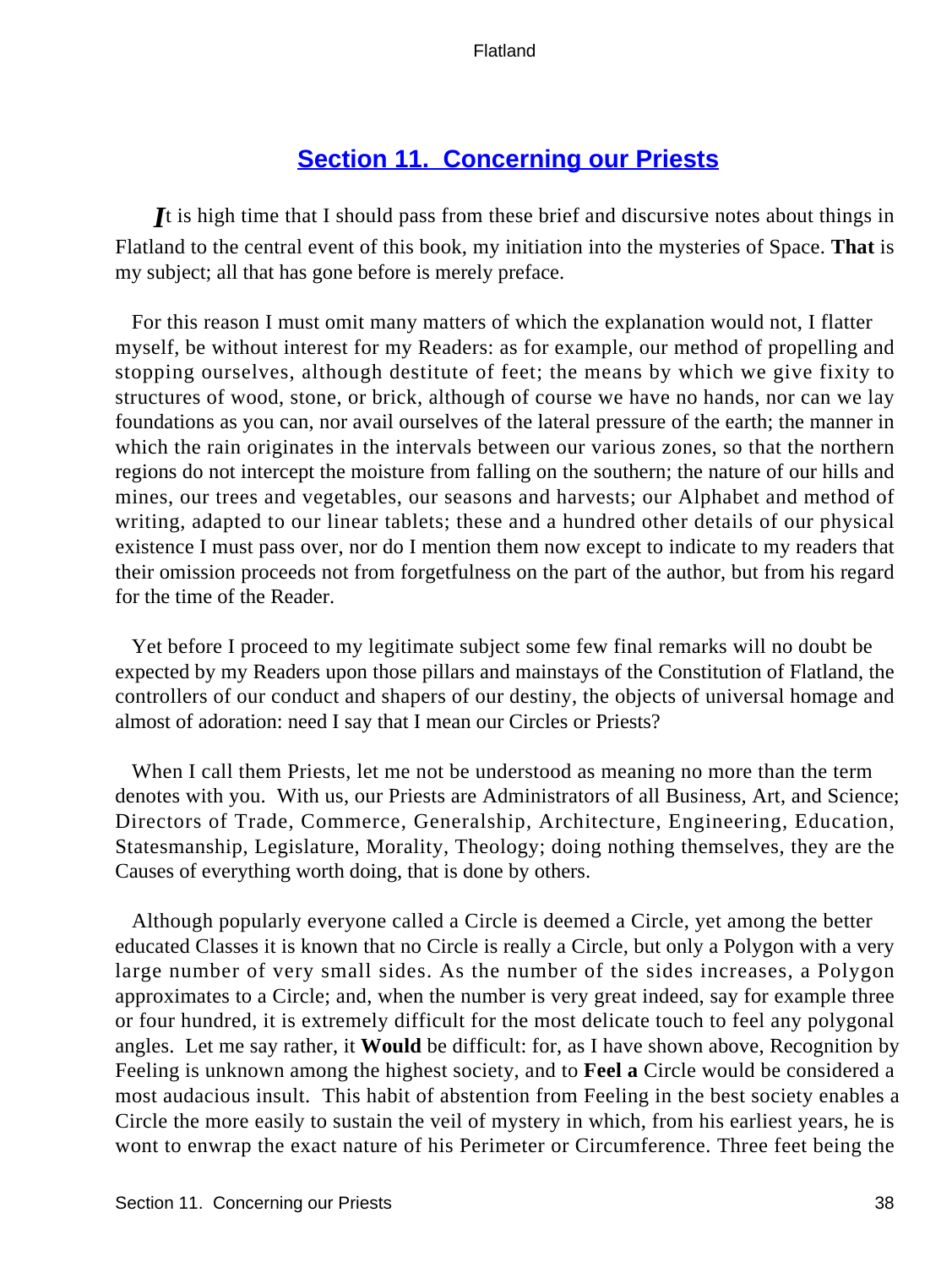average Perimeter it follows that, in a Polygon of three hundred sides each side will be no more than the hundredth part of a foot in length, or little more than the tenth part of an inch; and in a Polygon of six or seven hundred sides the sides are little larger than the diameter of a Spaceland pin−head. It is always assumed, by courtesy, that the Chief Circle for the time being has ten thousand sides.

 The ascent of the posterity of the Circles in the social scale is not restricted, as it is among the lower Regular classes, by the Law of Nature which limits the increase of sides to one in each generation. If it were so, the number of sides in a Circle would be a mere question of pedigree and arithmetic, and the four hundred and ninety−seventh descendant of an Equilateral Triangle would necessarily be a Polygon with five hundred sides. But this is not the case. Nature's Law prescribes two antagonistic decrees affecting Circular propagation; first, that as the race climbs higher in the scale of development, so development shall proceed at an accelerated pace; second, that in the same proportion, the race shall become less fertile. Consequently in the home of a Polygon of four or five hundred sides it is rare to find a son; more than one is never seen. On the other hand the son of a five−hundred−sided Polygon has been known to possess five hundred and fifty, or even six hundred sides.

 Art also steps in to help the process of the higher Evolution. Our physicians have discovered that the small and tender sides of an infant Polygon of the higher class can be fractured, and his whole frame re−set, with such exactness that a Polygon of two or three hundred sides sometimes – by no means always, for the process is attended with serious risk – but sometimes overleaps two or three hundred generations, and as it were doubles at a stroke, the number of his progenitors and the nobility of his descent.

 Many a promising child is sacrificed in this way. Scarcely one out of ten survives. Yet so strong is the parental ambition among those Polygons who are, as it were, on the fringe of the Circular class, that it is very rare to find a Nobleman of that position in society, who has neglected to place his first−born in the Circular Neo−Therapeutic Gymnasium before he has attained the age of a month.

 One year determines success or failure. At the end of that time the child has, in all probability, added one more to the tombstones that crowd the Neo−Therapeutic Cemetery; but on rare occasions a glad procession bears back the little one to his exultant parents, no longer a Polygon, but a Circle, at least by courtesy: and a single instance of so blessed a result induces multitudes of Polygonal parents to submit to similar domestic sacrifices, which have a dissimilar issue.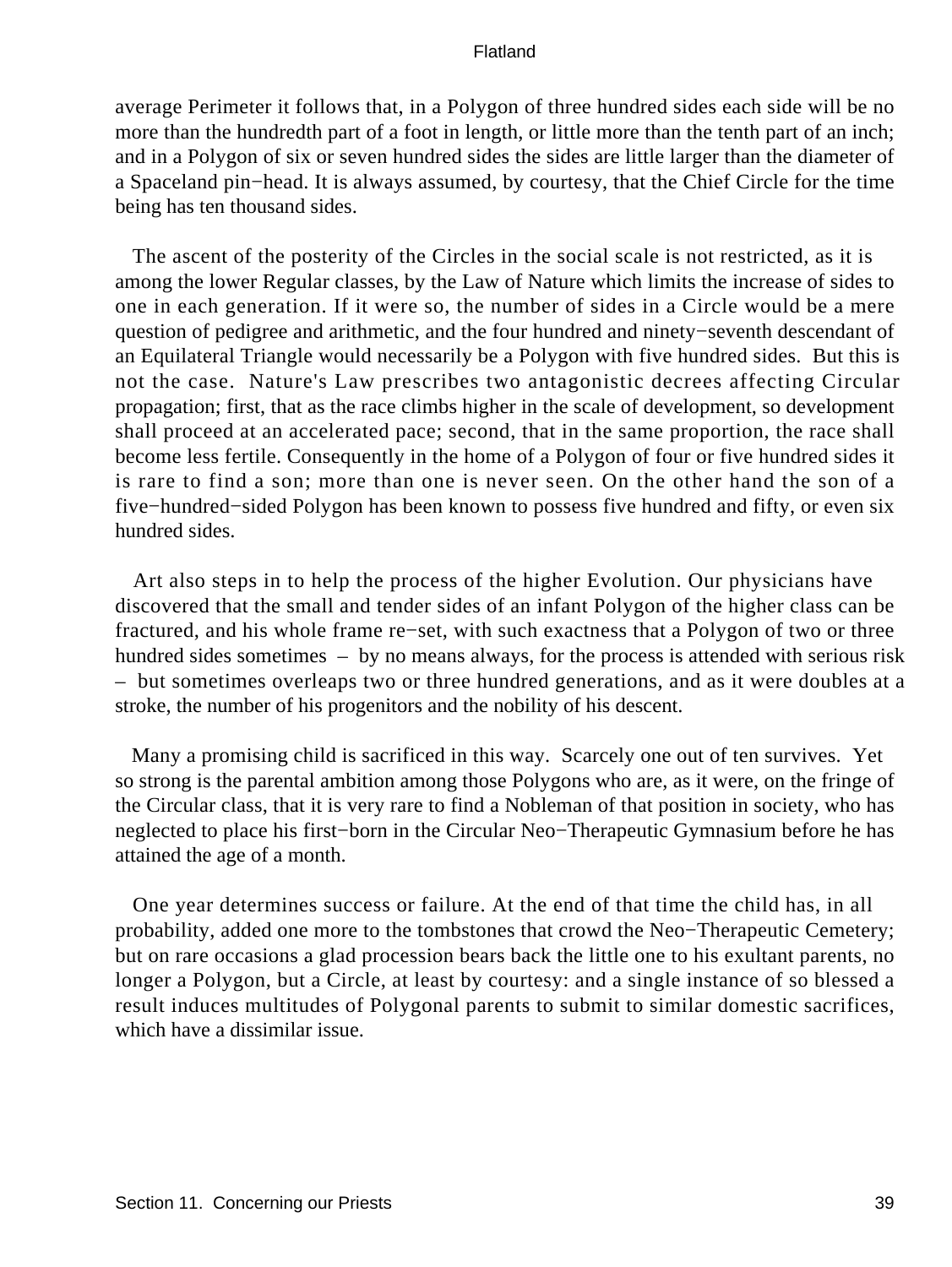# **[Section 12. Of the Doctrine of our Priests](#page-83-0)**

As to the doctrine of the Circles it may briefly be summed up in a single maxim, «Attend to your Configuration.» Whether political, ecclesiastical, or moral, all their teaching has for its object the improvement of individual and collective Configuration – with special reference of course to the Configuration of the Circles, to which all other objects are subordinated.

 It is the merit of the Circles that they have effectually suppressed those ancient heresies which led men to waste energy and sympathy in the vain belief that conduct depends upon will, effort, training, encouragement, praise, or anything else but Configuration. It was Pantocyclus – the illustrious Circle mentioned above, as the queller of the Colour Revolt – who first convinced mankind that Configuration makes the man; that if, for example, you are born an Isosceles with two uneven sides, you will assuredly go wrong unless you have them made even – for which purpose you must go to the Isosceles Hospital; similarly, if you are a Triangle, or Square, or even a Polygon, born with any Irregularity, you must be taken to one of the Regular Hospitals to have your disease cured; otherwise you will end your days in the State Prison or by the angle of the State Executioner.

 All faults or defects, from the slightest misconduct to the most flagitious crime, Pantocyclus attributed to some deviation from perfect Regularity in the bodily figure, caused perhaps (if not congenital) by some collision in a crowd; by neglect to take exercise, or by taking too much of it; or even by a sudden change of temperature, resulting in a shrinkage or expansion in some too susceptible part of the frame. Therefore, concluded that illustrious Philosopher, neither good conduct nor bad conduct is a fit subject, in any sober estimation, for either praise or blame. For why should you praise, for example, the integrity of a Square who faithfully defends the interests of his client, when you ought in reality rather to admire the exact precision of his right angles? Or again, why blame a lying, thievish Isosceles when you ought rather to deplore the incurable inequality of his sides?

 Theoretically, this doctrine is unquestionable; but it has practical drawbacks. In dealing with an Isosceles, if a rascal pleads that he cannot help stealing because of his unevenness, you reply that for that very reason, because he cannot help being a nuisance to his neighbours, you, the Magistrate, cannot help sentencing him to be consumed – and there's an end of the matter. But in little domestic difficulties, where the penalty of consumption, or death, is out of the question, this theory of Configuration sometimes comes in awkwardly; and I must confess that occasionally when one of my own Hexagonal Grandsons pleads as an excuse for his disobedience that a sudden change of the temperature has been too much for his Perimeter, and that I ought to lay the blame not on him but on his Configuration, which can only be strengthened by abundance of the choicest sweetmeats, I neither see my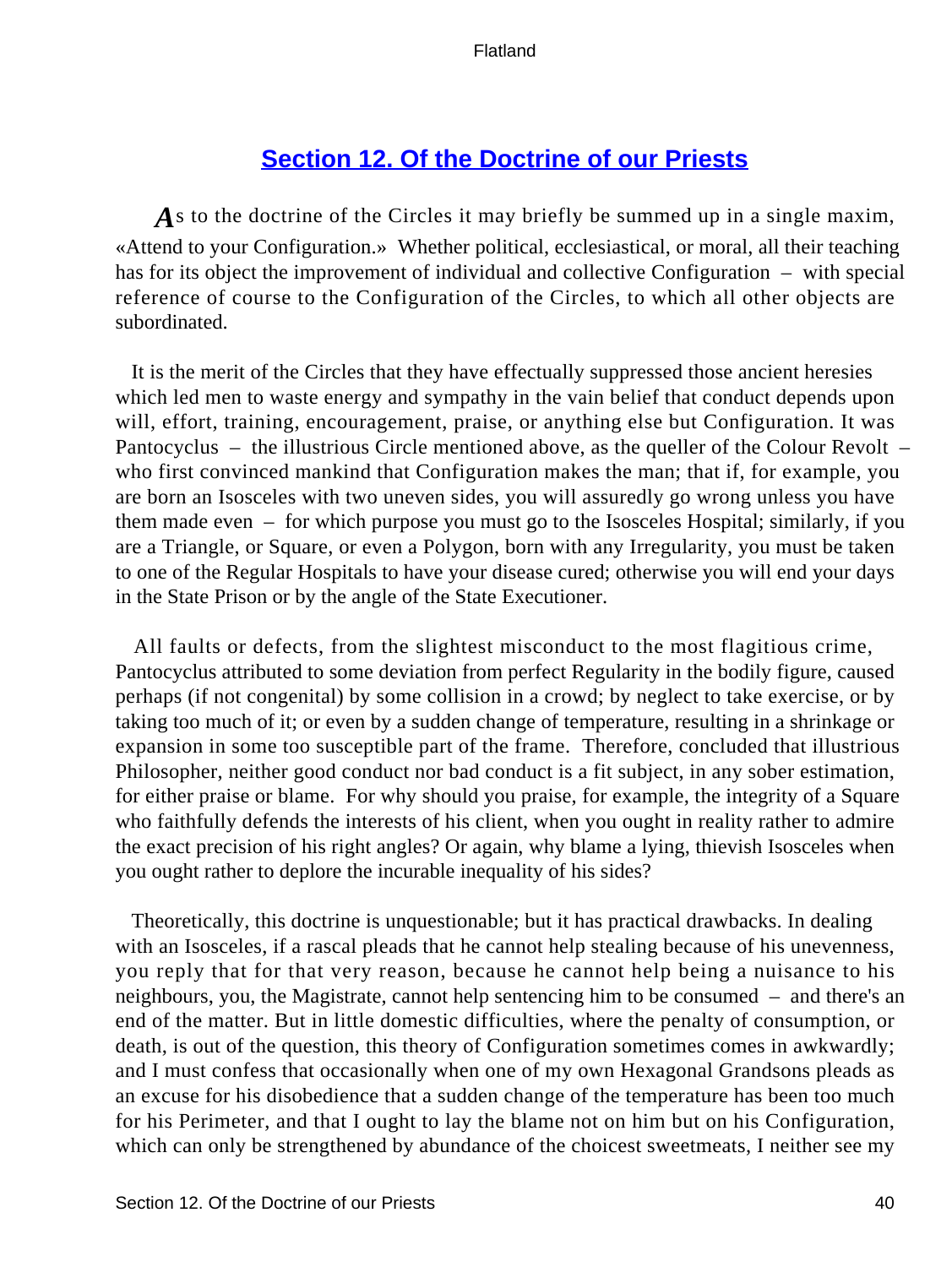way logically to reject, nor practically to accept, his conclusions.

 For my own part, I find it best to assume that a good sound scolding or castigation has some latent and strengthening influence on my Grandson's Configuration; though I own that I have no grounds for thinking so. At all events I am not alone in my way of extricating myself from this dilemma; for I find that many of the highest Circles, sitting as Judges in law courts, use praise and blame towards Regular and Irregular Figures; and in their homes I know by experience that, when scolding their children, they speak about «right» or «wrong» as vehemently and passionately as if they believed that these names represented real existences, and that a human Figure is really capable of choosing between them.

 Constantly carrying out their policy of making Configuration the leading idea in every mind, the Circles reverse the nature of that Commandment which in Spaceland regulates the relations between parents and children. With you, children are taught to honour their parents; with us – next to the Circles, who are the chief object of universal homage – a man is taught to honour his Grandson, if he has one; or, if not, his Son. By «honour», however, is by no means meant «indulgence», but a reverent regard for their highest interests: and the Circles teach that the duty of fathers is to subordinate their own interests to those of posterity, thereby advancing the welfare of the whole State as well as that of their own immediate descendants.

 The weak point in the system of the Circles – if a humble Square may venture to speak of anything Circular as containing any element of weakness – appears to me to be found in their relations with Women.

 As it is of the utmost importance for Society that Irregular births should be discouraged, it follows that no Woman who has any Irregularities in her ancestry is a fit partner for one who desires that his posterity should rise by regular degrees in the social scale.

 Now the Irregularity of a Male is a matter of measurement; but as all Women are straight, and therefore visibly Regular so to speak, one has to devise some other means of ascertaining what I may call their invisible Irregularity, that is to say their potential Irregularities as regards possible offspring. This is effected by carefully−kept pedigrees, which are preserved and supervised by the State; and without a certified pedigree no Woman is allowed to marry.

 Now it might have been supposed that a Circle – proud of his ancestry and regardful for a posterity which might possibly issue hereafter in a Chief Circle – would be more careful than any other to choose a wife who had no blot on her escutcheon. But it is not so. The care in choosing a Regular wife appears to diminish as one rises in the social scale. Nothing would induce an aspiring Isosceles, who had hopes of generating an Equilateral Son, to take a wife who reckoned a single Irregularity among her Ancestors; a Square or Pentagon, who is confident that his family is steadily on the rise, does not inquire above the five−hundredth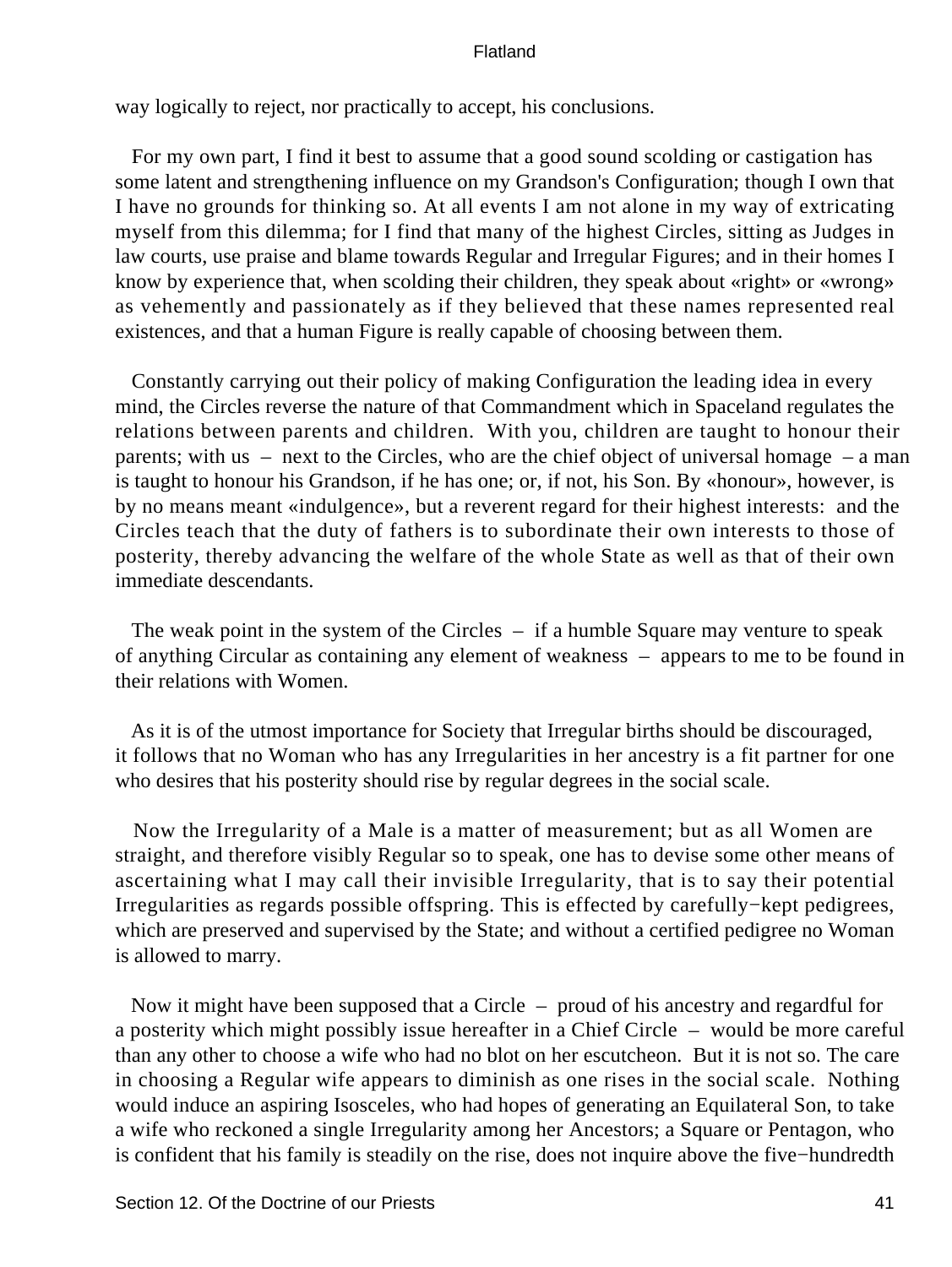generation; a Hexagon or Dodecagon is even more careless of the wife's pedigree; but a Circle has been known deliberately to take a wife who has had an Irregular Great−Grandfather, and all because of some slight superiority of lustre, or because of the charms of a low voice – which, with us, even more than you, is thought «an excellent thing in Woman».

 Such ill−judged marriages are, as might be expected, barren, if they do not result in positive Irregularity or in diminution of sides; but none of these evils have hitherto proved sufficiently deterrent. The loss of a few sides in a highly−developed Polygon is not easily noticed, and is sometimes compensated by a successful operation in the Neo−Therapeutic Gymnasium, as I have described above; and the Circles are too much disposed to acquiesce in infecundity as a Law of the superior development. Yet, if this evil be not arrested, the gradual diminution of the Circular class may soon become more rapid, and the time may be not far distant when, the race being no longer able to produce a Chief Circle, the Constitution of Flatland must fall.

 One other word of warning suggests itself to me, though I cannot so easily mention a remedy; and this also refers to our relations with Women. About three hundred years ago, it was decreed by the Chief Circle that, since women are deficient in Reason but abundant in Emotion, they ought no longer to be treated as rational, nor receive any mental education. The consequence was that they were no longer taught to read, nor even to master Arithmetic enough to enable them to count the angles of their husband or children; and hence they sensibly declined during each generation in intellectual power. And this system of female non−education or quietism still prevails.

 My fear is that, with the best intentions, this policy has been carried so far as to react injuriously on the Male Sex.

 For the consequence is that, as things now are, we Males have to lead a kind of bi−lingual, and I may almost say bi−mental, existence. With Women, we speak of «love», «duty», «right», «wrong», «pity», «hope», and other irrational and emotional conceptions, which have no existence, and the fiction of which has no object except to control feminine exuberances; but among ourselves, and in our books, we have an entirely different vocabulary and I may almost say, idiom. «Love» then becomes «the anticipation of benefits»; «duty» becomes «necessity» or «fitness»; and other words are correspondingly transmuted. Moreover, among Women, we use language implying the utmost deference for their Sex; and they fully believe that the Chief Circle Himself is not more devoutly adored by us than they are: but behind their backs they are both regarded and spoken of – by all except the very young – as being little better than «mindless organisms».

 Our Theology also in the Women's chambers is entirely different from our Theology elsewhere.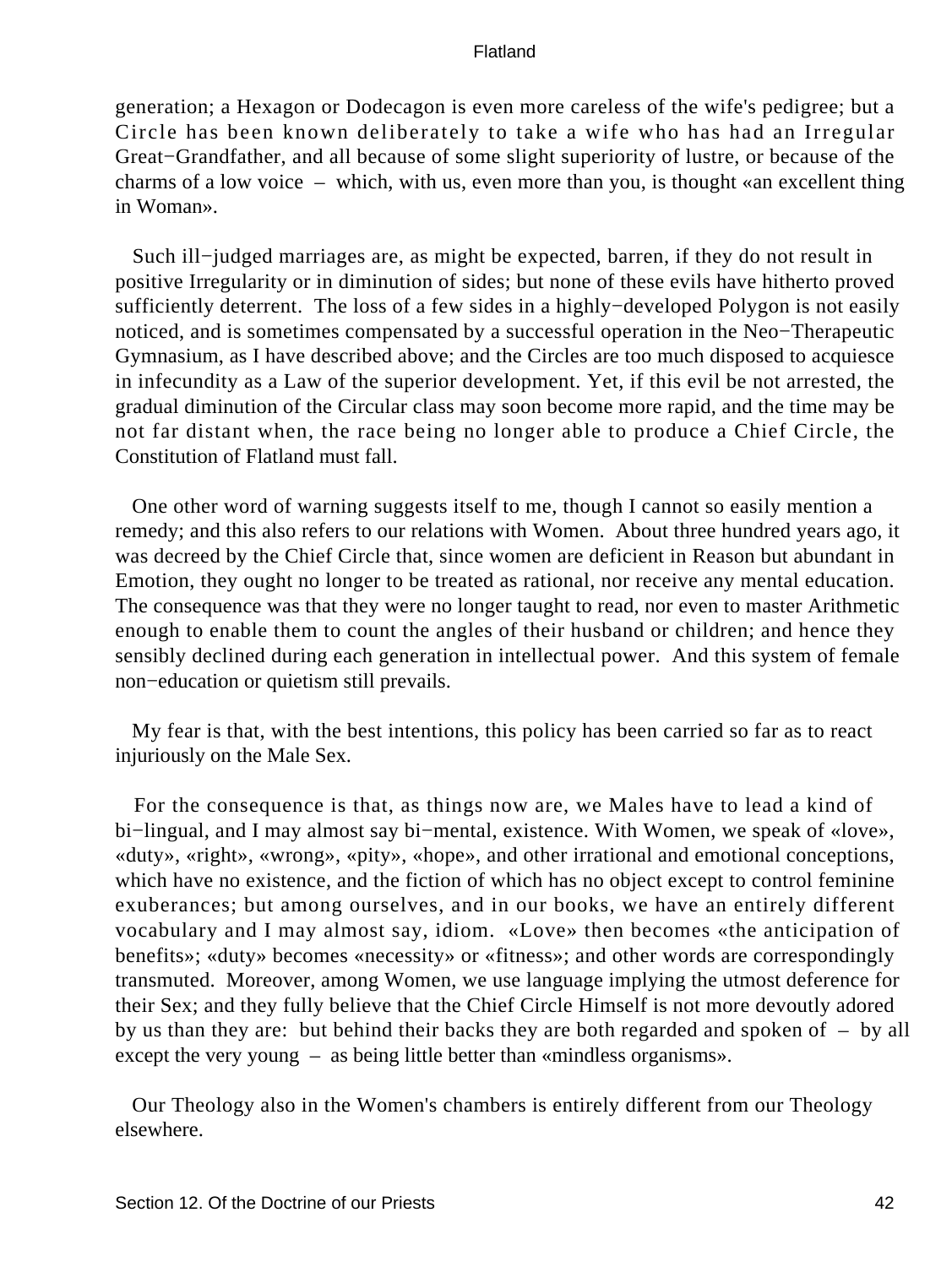Now my humble fear is that this double training, in language as well as in thought, imposes somewhat too heavy a burden upon the young, especially when, at the age of three years old, they are taken from the maternal care and taught to unlearn the old language – except for the purpose of repeating it in the presence of their Mothers and Nurses – and to learn the vocabulary and idiom of science. Already methinks I discern a weakness in the grasp of mathematical truth at the present time as compared with the more robust intellect of our ancestors three hundred years ago. I say nothing of the possible danger if a Woman should ever surreptitiously learn to read and convey to her Sex the result of her perusal of a single popular volume; nor of the possibility that the indiscretion or disobedience of some infant Male might reveal to a Mother the secrets of the logical dialect. On the simple ground of the enfeebling of the Male intellect, I rest this humble appeal to the highest Authorities to reconsider the regulations of Female education.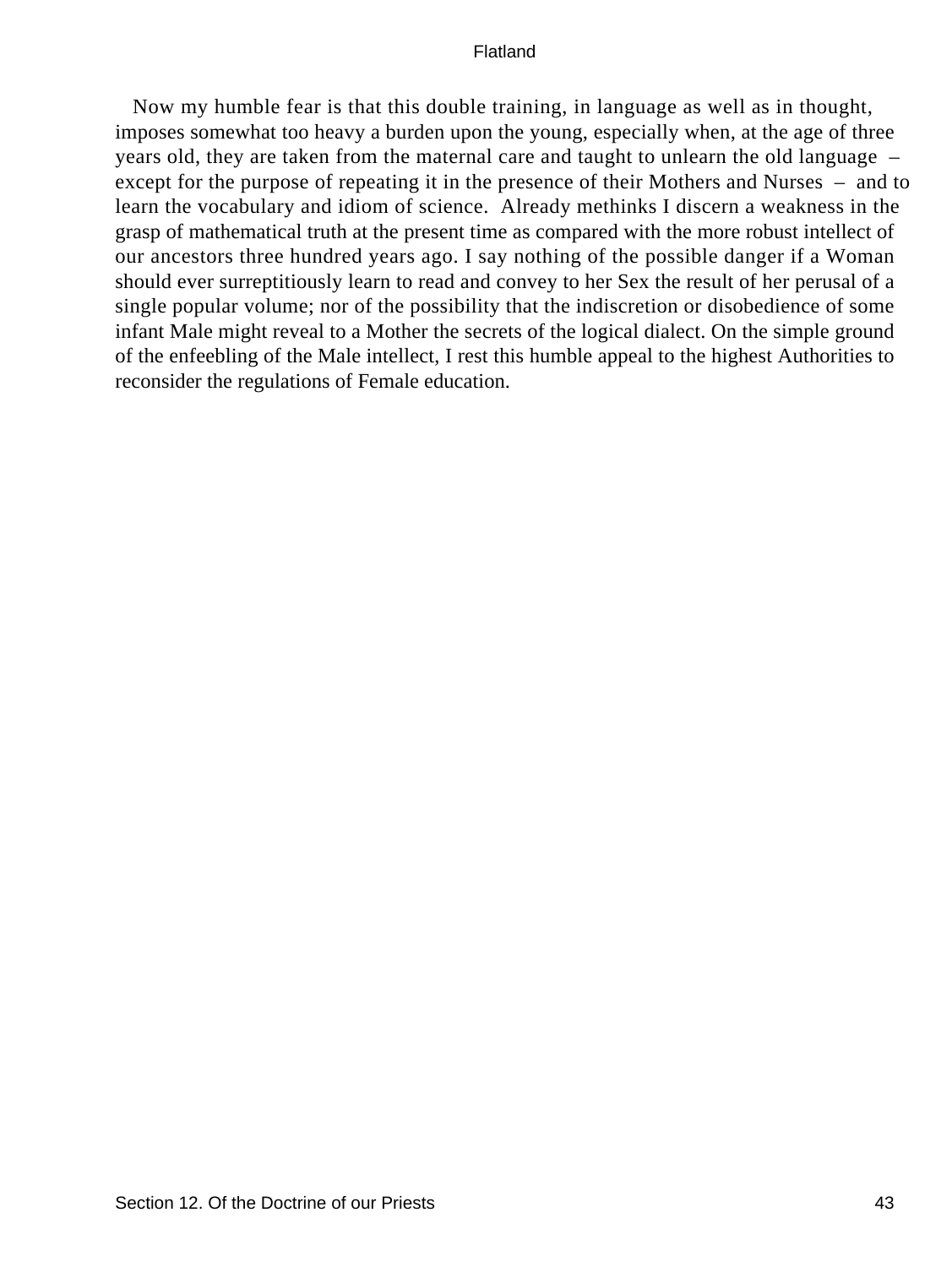# **[PART II: Other WORLDS](#page-83-0)**

*«O* brave new worlds, that have such people in them!»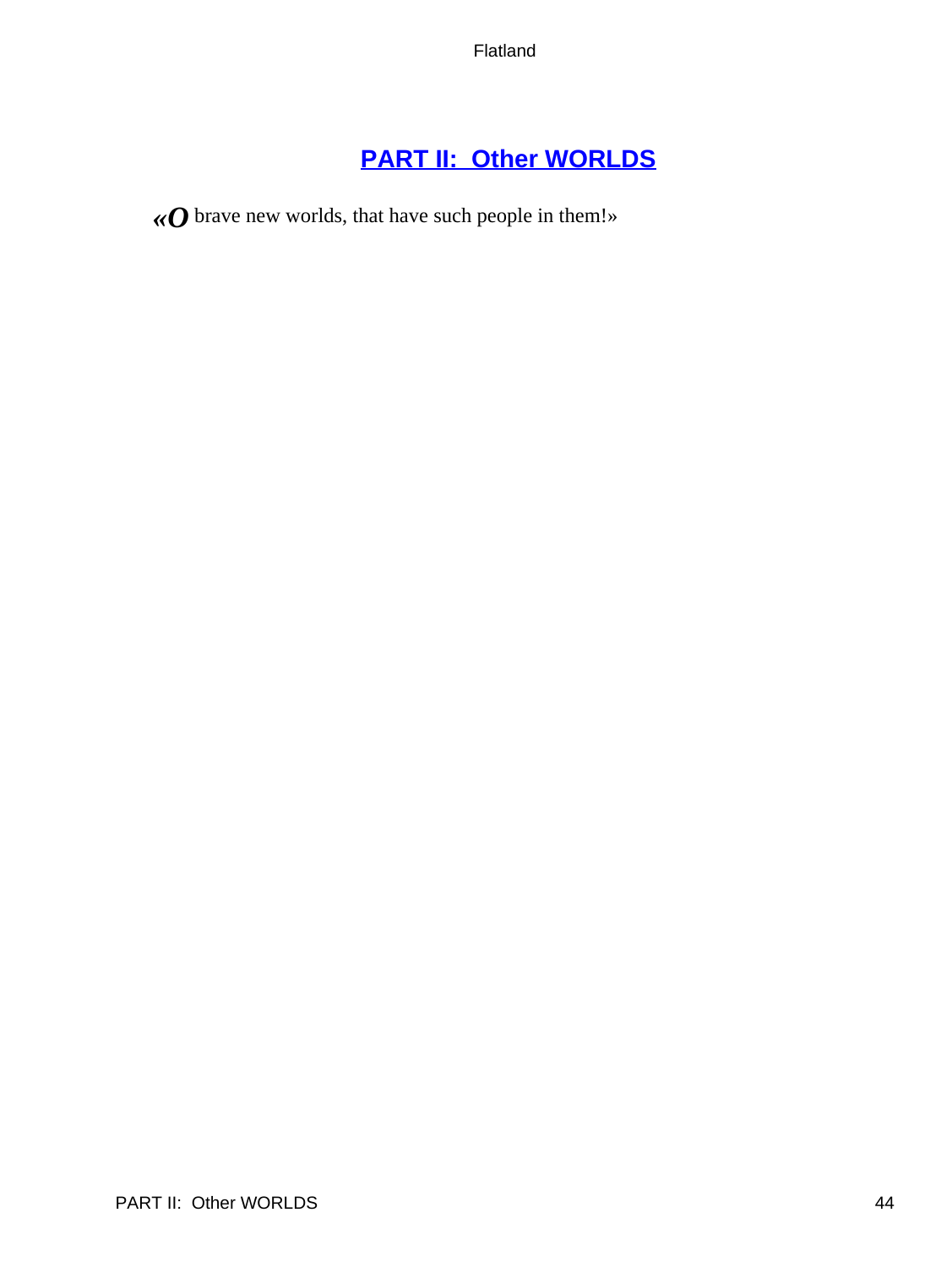# **[Section 13. How I had a Vision of Lineland](#page-83-0)**

*I*t was the last day but one of the 1999th year of our era, and the first day of the Long Vacation. Having amused myself till a late hour with my favourite recreation of Geometry, I had retired to rest with an unsolved problem in my mind. In the night I had a dream.

 I saw before me a vast multitude of small Straight Lines (which I naturally assumed to be Women) interspersed with other Beings still smaller and of the nature of lustrous points – all moving to and fro in one and the same Straight Line, and, as nearly as I could judge, with the same velocity.

 A noise of confused, multitudinous chirping or twittering issued from them at intervals as long as they were moving; but sometimes they ceased from motion, and then all was silence.

 Approaching one of the largest of what I thought to be Women, I accosted her, but received no answer. A second and a third appeal on my part were equally ineffectual. Losing patience at what appeared to me intolerable rudeness, I brought my mouth into a position full in front of her mouth so as to intercept her motion, and loudly repeated my question, «Woman, what signifies this concourse, and this strange and confused chirping, and this monotonous motion to and fro in one and the same Straight Line?»

The KING'S eyes

*much larger than the reality* 

shewing that HIS MAJESTY

# *could see nothing but a point.*

 «I am no Woman,» replied the small Line. «I am the Monarch of the world. But thou, whence intrudest thou into my realm of Lineland?» Receiving this abrupt reply, I begged pardon if I had in any way startled or molested his Royal Highness; and describing myself as a stranger I besought the King to give me some account of his dominions. But I had the greatest possible difficulty in obtaining any information on points that really interested me; for the Monarch could not refrain from constantly assuming that whatever was familiar to him must also be known to me and that I was simulating ignorance in jest. However, by persevering questions I elicited the following facts:

It seemed that this poor ignorant Monarch – as he called himself – was persuaded that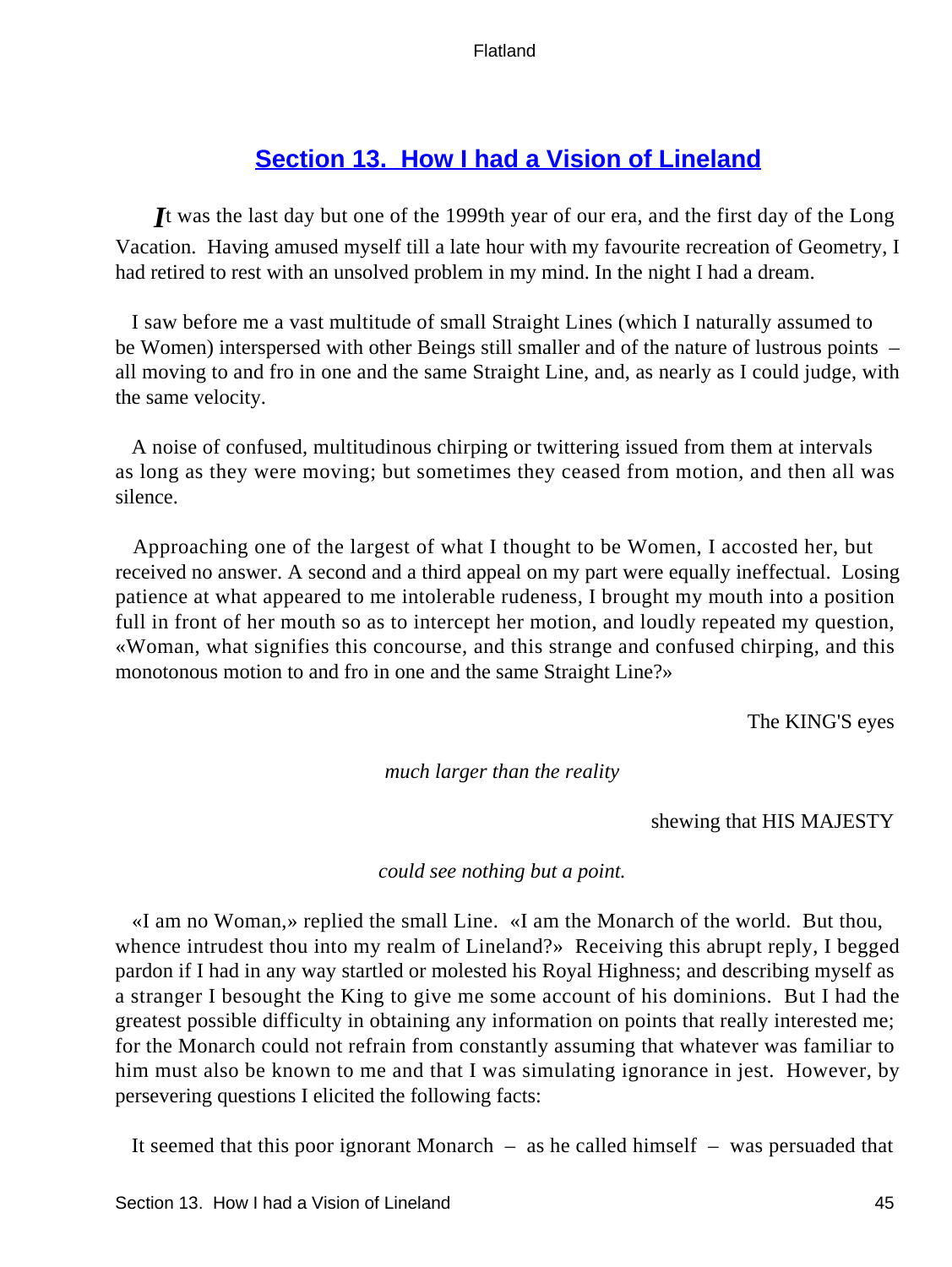the Straight Line which he called his Kingdom, and in which he passed his existence, constituted the whole of the world, and indeed the whole of Space. Not being able either to move or to see, save in his Straight Line, he had no conception of anything out of it. Though he had heard my voice when I first addressed him, the sounds had come to him in a manner so contrary to his experience that he had made no answer, «seeing no man», as he expressed it, «and hearing a voice as it were from my own intestines.» Until the moment when I placed my mouth in his World, he had neither seen me, nor heard anything except confused sounds beating against – what I called his side, but what he called his **Inside** or **Stomach;** nor had he even now the least conception of the region from which I had come. Outside his World, or Line, all was a blank to him; nay, not even a blank, for a blank implies Space; say, rather, all was non−existent.

 His subjects – of whom the small Lines were men and the Points Women – were all alike confined in motion and eye−sight to that single Straight Line, which was their World. It need scarcely be added that the whole of their horizon was limited to a Point; nor could any one ever see anything but a Point. Man, woman, child, thing – each was a Point to the eye of a Linelander. Only by the sound of the voice could sex or age be distinguished. Moreover, as each individual occupied the whole of the narrow path, so to speak, which constituted his Universe, and no one could move to the right or left to make way for passers by, it followed that no Linelander could ever pass another. Once neighbours, always neighbours. Neighbourhood with them was like marriage with us. Neighbours remained neighbours till death did them part.

 Such a life, with all vision limited to a Point, and all motion to a Straight Line, seemed to me inexpressibly dreary; and I was surprised to note the vivacity and cheerfulness of the King. Wondering whether it was possible, amid circumstances so unfavourable to domestic relations, to enjoy the pleasures of conjugal union, I hesitated for some time to question his Royal Highness on so delicate a subject; but at last I plunged into it by abruptly inquiring as to the health of his family. «My wives and children,» he replied, «are well and happy.»

 Staggered at this answer – for in the immediate proximity of the Monarch (as I had noted in my dream before I entered Lineland) there were none but Men – I ventured to reply, «Pardon me, but I cannot imagine how your Royal Highness can at any time either see or approach their Majesties, when there are at least half a dozen intervening individuals, whom you can neither see through, nor pass by? Is it possible that in Lineland proximity is not necessary for marriage and for the generation of children?»

 «How can you ask so absurd a question?» replied the Monarch. "If it were indeed as you suggest, the Universe would soon be depopulated. No, no; neighbourhood is needless for the union of hearts; and the birth of children is too important a matter to have been allowed to depend upon such an accident as proximity. You cannot be ignorant of this. Yet since you are pleased to affect ignorance, I will instruct you as if you were the veriest baby in Lineland. Know, then, that marriages are consummated by means of the faculty of sound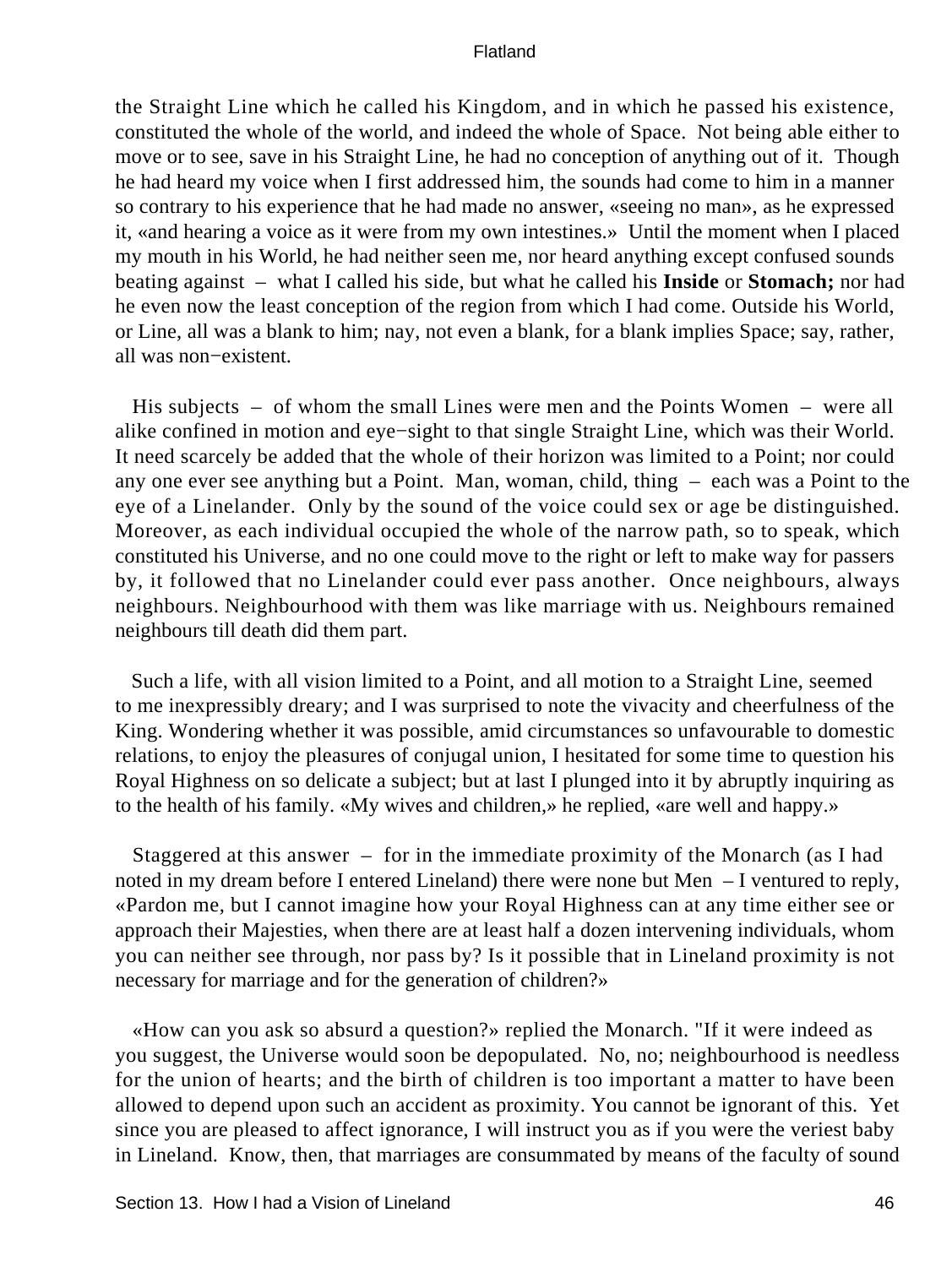and the sense of hearing.

 «You are of course aware that every Man has two mouths or voices – as well as two eyes – a bass at one and a tenor at the other of his extremities. I should not mention this, but that I have been unable to distinguish your tenor in the course of our conversation.» I replied that I had but one voice, and that I had not been aware that his Royal Highness had two. «That confirms my impression,» said the King, "that you are not a Man, but a feminine Monstrosity with a bass voice, and an utterly uneducated ear. But to continue.

 «Nature having herself ordained that every Man should wed two wives – » «Why two?» asked I. «You carry your affected simplicity too far», he cried. «How can there be a completely harmonious union without the combination of the Four in One, viz. the Bass and Tenor of the Man and the Soprano and Contralto of the two Women?» «But supposing,» said I, «that a man should prefer one wife or three?» «It is impossible,» he said; «it is as inconceivable as that two and one should make five, or that the human eye should see a Straight Line.» I would have interrupted him; but he proceeded as follows:

 «Once in the middle of each week a Law of Nature compels us to move to and fro with a rhythmic motion of more than usual violence, which continues for the time you would take to count a hundred and one. In the midst of this choral dance, at the fifty−first pulsation, the inhabitants of the Universe pause in full career, and each individual sends forth his richest, fullest, sweetest strain. It is in this decisive moment that all our marriages are made. So exquisite is the adaptation of Bass to Treble, of Tenor to Contralto, that oftentimes the Loved Ones, though twenty thousand leagues away, recognize at once the responsive note of their destined Lover; and, penetrating the paltry obstacles of distance, Love unites the three. The marriage in that instant consummated results in a threefold Male and Female offspring which takes its place in Lineland.»

«What! Always threefold?» said I. «Must one wife then always have twins?»

 «Bass−voiced Monstrosity! yes,» replied the King. «How else could the balance of the Sexes be maintained, if two girls were not born for every boy? Would you ignore the very Alphabet of Nature?» He ceased, speechless for fury; and some time elapsed before I could induce him to resume his narrative.

 «You will not, of course, suppose that every bachelor among us finds his mates at the first wooing in this universal Marriage Chorus. On the contrary, the process is by most of us many times repeated. Few are the hearts whose happy lot it is at once to recognize in each other's voices the partner intended for them by Providence, and to fly into a reciprocal and perfectly harmonious embrace. With most of us the courtship is of long duration. The Wooer's voices may perhaps accord with one of the future wives, but not with both; or not, at first, with either; or the Soprano and Contralto may not quite harmonize. In such cases Nature has provided that every weekly Chorus shall bring the three Lovers into closer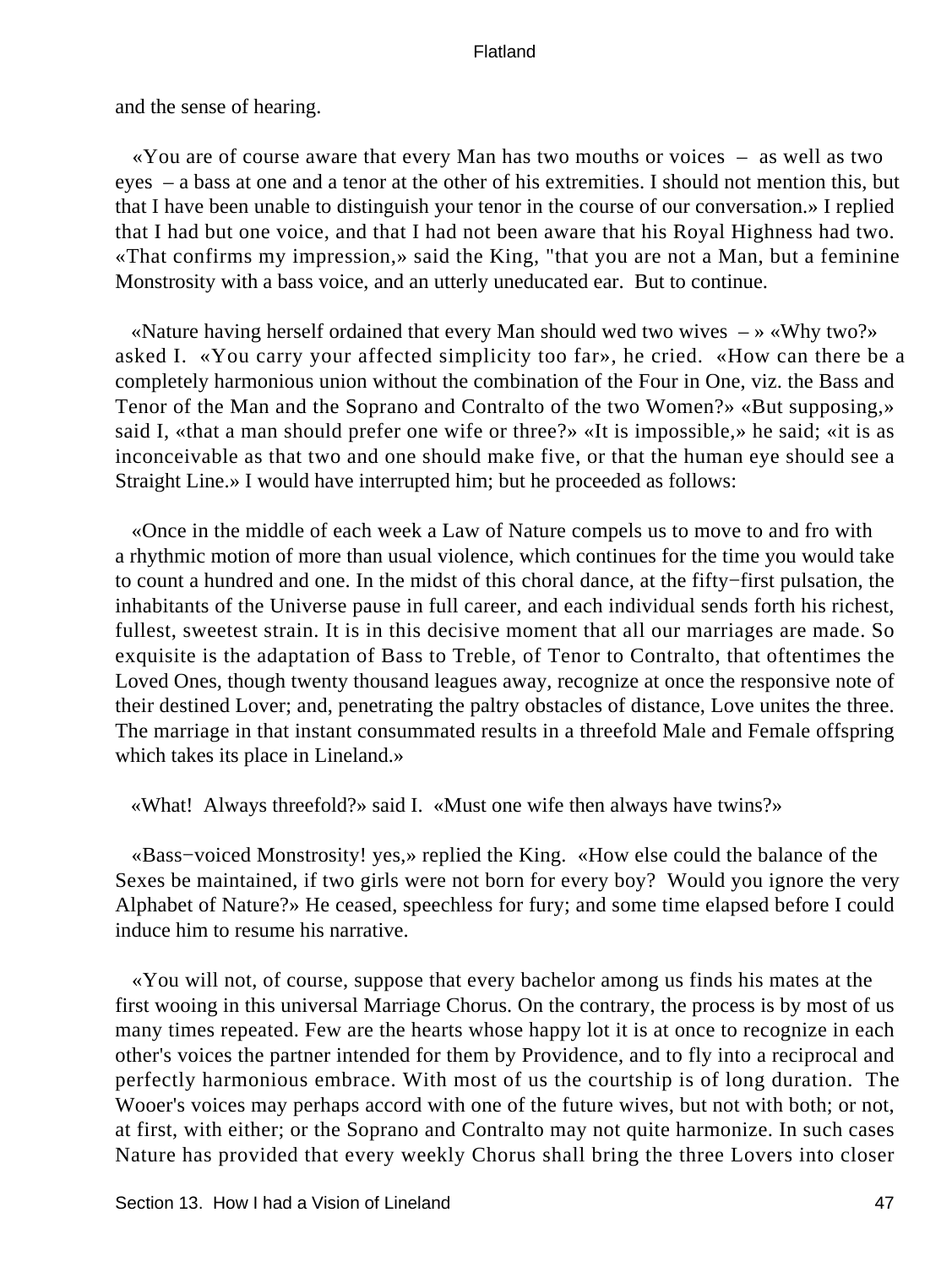harmony. Each trial of voice, each fresh discovery of discord, almost imperceptibly induces the less perfect to modify his or her vocal utterance so as to approximate to the more perfect. And after many trials and many approximations, the result is at last achieved. There comes a day at last, when, while the wonted Marriage Chorus goes forth from universal Lineland, the three far−off Lovers suddenly find themselves in exact harmony, and, before they are awake, the wedded Triplet is rapt vocally into a duplicate embrace; and Nature rejoices over one more marriage and over three more births.»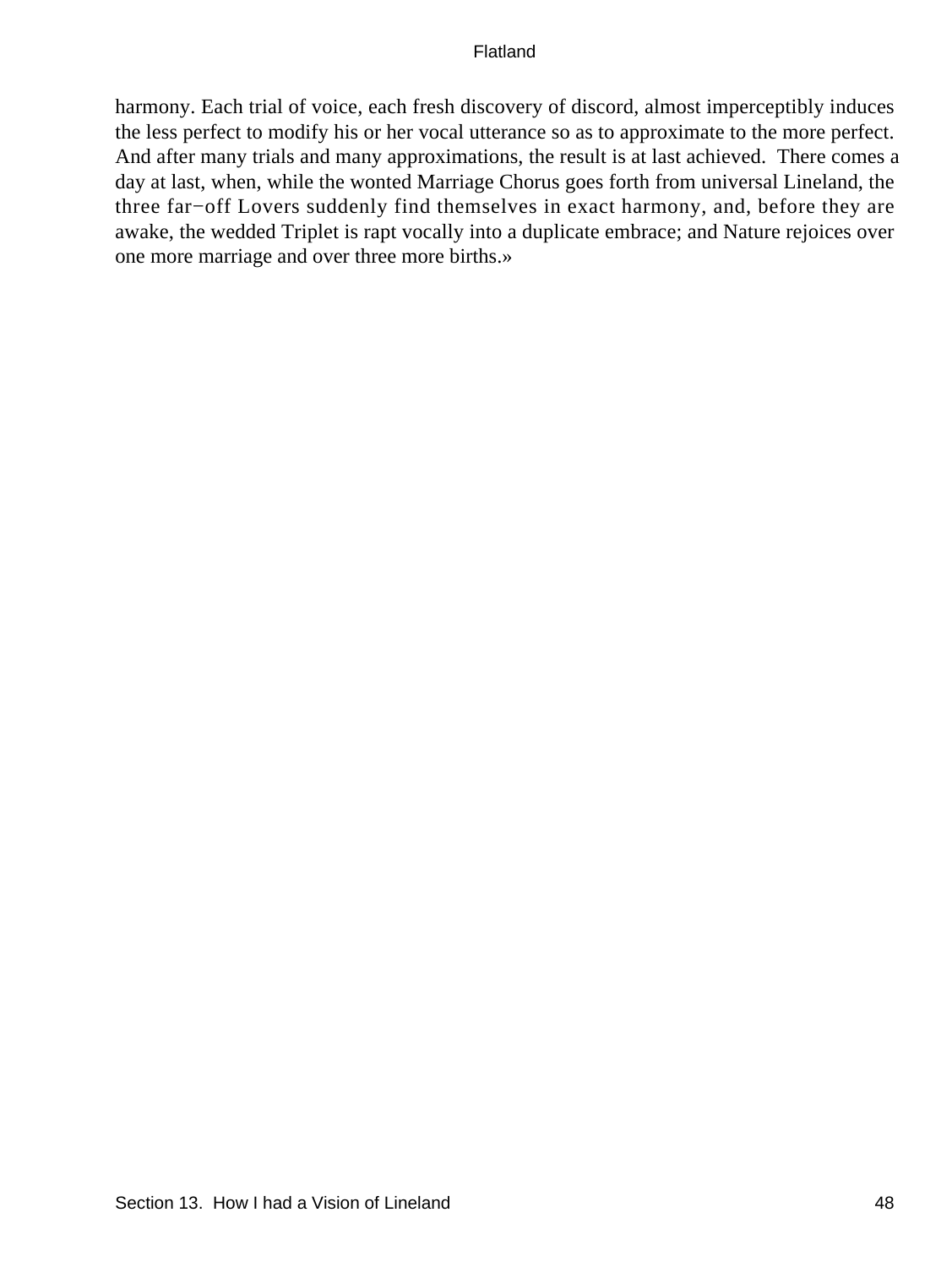# **[Section 14. How I vainly tried to explain the nature of Flatland](#page-83-0)**

**Thinking that it was time to bring down the Monarch from his raptures to the level of** common sense, I determined to endeavour to open up to him some glimpses of the truth, that is to say of the nature of things in Flatland. So I began thus: «How does your Royal Highness distinguish the shapes and positions of his subjects? I for my part noticed by the sense of sight, before I entered your Kingdom, that some of your people are Lines and others Points, and that some of the Lines are larger  $- \times \times$ You speak of an impossibility,» interrupted the King; «you must have seen a vision; for to detect the difference between a Line and a Point by the sense of sight is, as every one knows, in the nature of things, impossible; but it can be detected by the sense of hearing, and by the same means my shape can be exactly ascertained. Behold me  $-I$  am a Line, the longest in Lineland, over six inches of Space – » «Of Length», I ventured to suggest. «Fool,» said he, «Space is Length. Interrupt me again, and I have done.»

 I apologized; but he continued scornfully, «Since you are impervious to argument, you shall hear with your ears how by means of my two voices I reveal my shape to my Wives, who are at this moment six thousand miles seventy yards two feet eight inches away, the one to the North, the other to the South. Listen, I call to them.»

 He chirruped, and then complacently continued: «My wives at this moment receiving the sound of one of my voices, closely followed by the other, and perceiving that the latter reaches them after an interval in which sound can traverse 6.457 inches, infer that one of my mouths is 6.457 inches further from them than the other, and accordingly know my shape to be 6.457 inches. But you will of course understand that my wives do not make this calculation every time they hear my two voices. They made it, once for all, before we were married. But they **Could** make it at any time. And in the same way I can estimate the shape of any of my Male subjects by the sense of sound.»

 «But how,» said I, «if a Man feigns a Woman's voice with one of his two voices, or so disguises his Southern voice that it cannot be recognized as the echo of the Northern? May not such deceptions cause great inconvenience? And have you no means of checking frauds of this kind by commanding your neighbouring subjects to feel one another?» This of course was a very stupid question, for feeling could not have answered the purpose; but I asked with the view of irritating the Monarch, and I succeeded perfectly.

 «What!» cried he in horror, «explain your meaning.» «Feel, touch, come into contact,» I replied. «If you mean by FEELING,» said the King, "approaching so close as to leave no space between two individuals, know, Stranger, that this offence is punishable in my dominions by death. And the reason is obvious. The frail form of a Woman, being liable to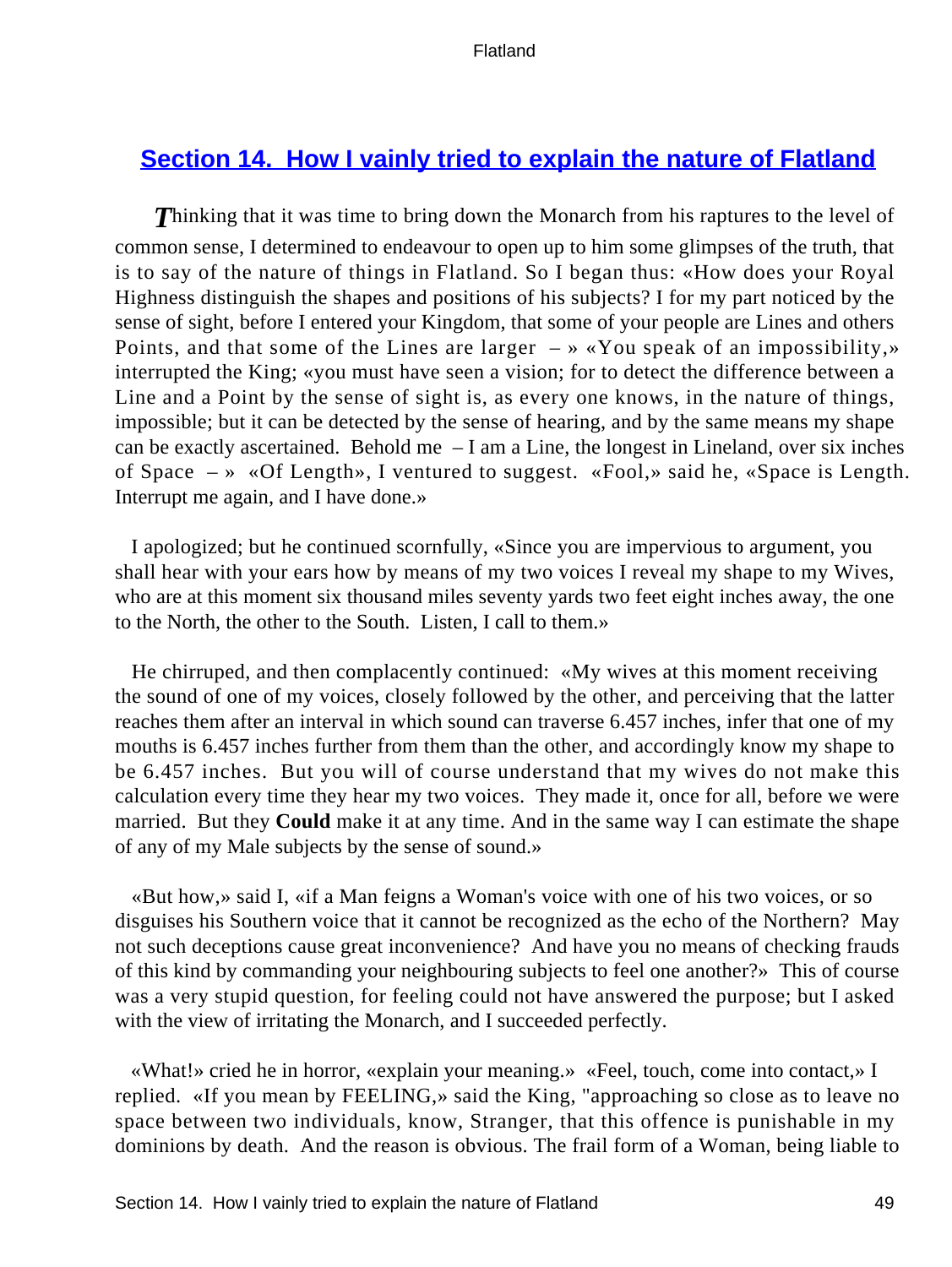be shattered by such an approximation, must be preserved by the State; but since Women cannot be distinguished by the sense of sight from Men, the Law ordains universally that neither Man nor Woman shall be approached so closely as to destroy the interval between the approximator and the approximated.

 «And indeed what possible purpose would be served by this illegal and unnatural excess of approximation which you call **Touching,** when all the ends of so brutal and coarse a process are attained at once more easily and more exactly by the sense of hearing? As to your suggested danger of deception, it is non−existent: for the Voice, being the essence of one's Being, cannot be thus changed at will. But come, suppose that I had the power of passing through solid things, so that I could penetrate my subjects, one after another, even to the number of a billion, verifying the size and distance of each by the sense of **Feeling:** how much time and energy would be wasted in this clumsy and inaccurate method! Whereas now, in one moment of audition, I take as it were the census and statistics, local, corporeal, mental and spiritual, of every living being in Lineland. Hark, only hark!»

 So saying he paused and listened, as if in an ecstasy, to a sound which seemed to me no better than a tiny chirping from an innumerable multitude of lilliputian grasshoppers.

 «Truly,» replied I, «your sense of hearing serves you in good stead, and fills up many of your deficiencies. But permit me to point out that your life in Lineland must be deplorably dull. To see nothing but a Point! Not even to be able to contemplate a Straight Line! Nay, not even to know what a Straight Line is! To see, yet be cut off from those Linear prospects which are vouchsafed to us in Flatland! Better surely to have no sense of sight at all than to see so little! I grant you I have not your discriminative faculty of hearing; for the concert of all Lineland which gives you such intense pleasure, is to me no better than a multitudinous twittering or chirping. But at least I can discern, by sight, a Line from a Point. And let me prove it. Just before I came into your kingdom, I saw you dancing from left to right, and then from right to left, with Seven Men and a Woman in your immediate proximity on the left, and eight Men and two Women on your right. Is not this correct?»

 «It is correct,» said the King, «so far as the numbers and sexes are concerned, though I know not what you mean by 'right' and 'left'. But I deny that you saw these things. For how could you see the Line, that is to say the inside, of any Man? But you must have heard these things, and then dreamed that you saw them. And let me ask what you mean by those words 'left' and 'right'. I suppose it is your way of saying Northward and Southward.»

 «Not so,» replied I; «besides your motion of Northward and Southward, there is another motion which I call from right to left.»

**King.** Exhibit to me, if you please, this motion from left to right.

I. Nay, that I cannot do, unless you could step out of your Line altogether.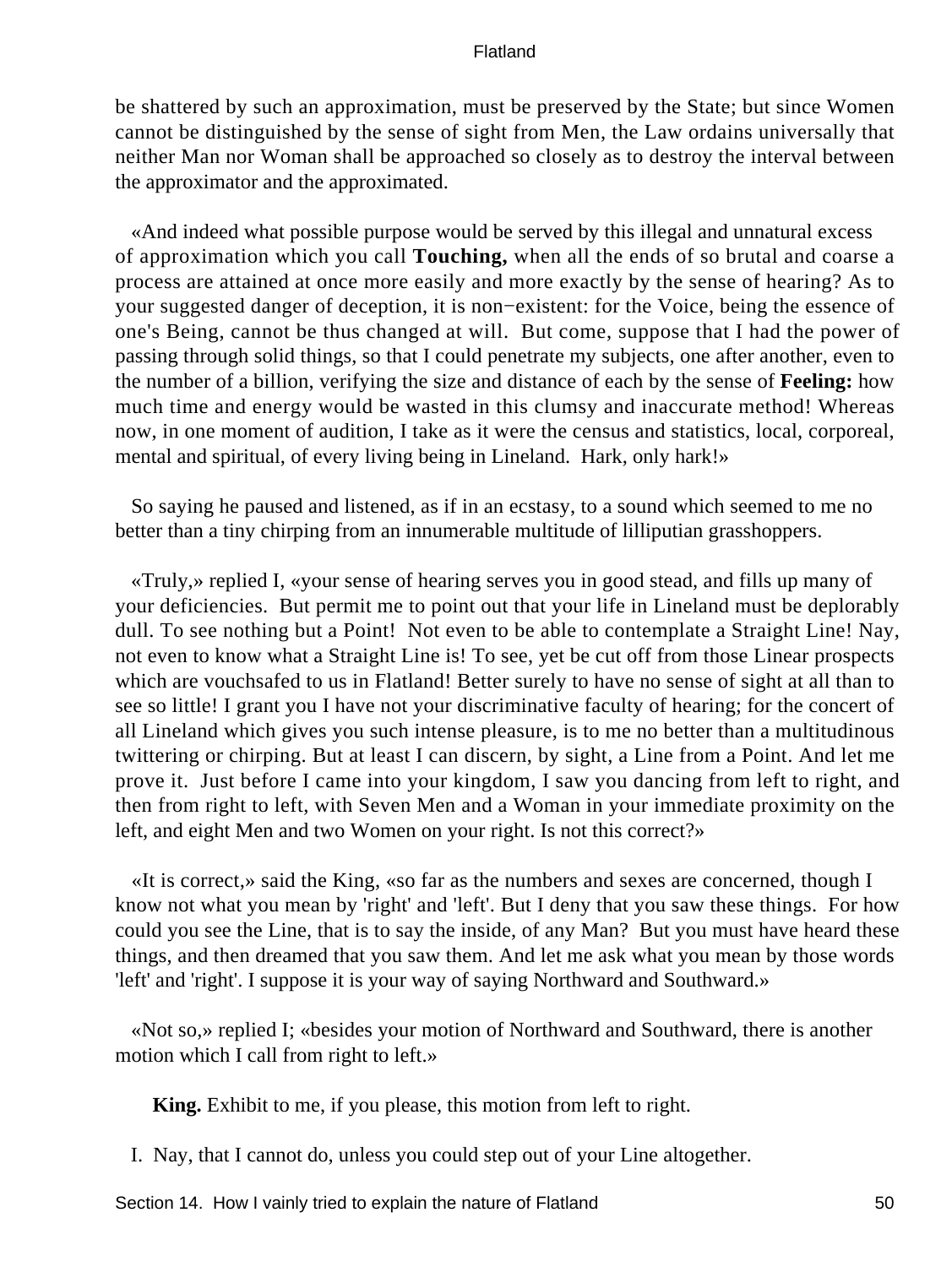**King.** Out of my Line? Do you mean out of the world? Out of Space?

 I. Well, yes. Out of **Your** World. Out of **Your** Space. For your Space is not the true Space. True Space is a Plane; but your Space is only a Line.

**King.** If you cannot indicate this motion from left to right by yourself moving in it, then I beg you to describe it to me in words.

 I. If you cannot tell your right side from your left, I fear that no words of mine can make my meaning clear to you. But surely you cannot be ignorant of so simple a distinction.

**King.** I do not in the least understand you.

 I. Alas! How shall I make it clear? When you move straight on, does it not sometimes occur to you that you **Could** move in some other way, turning your eye round so as to look in the direction towards which your side is now fronting? In other words, instead of always moving in the direction of one of your extremities, do you never feel a desire to move in the direction, so to speak, of your side?

**King.** Never. And what do you mean? How can a man's inside «front» in any direction? Or how can a man move in the direction of his inside?

 I. Well then, since words cannot explain the matter, I will try deeds, and will move gradually out of Lineland in the direction which I desire to indicate to you.

 At the word I began to move my body out of Lineland. As long as any part of me remained in his dominion and in his view, the King kept exclaiming, «I see you, I see you still; you are not moving.» But when I had at last moved myself out of his Line, he cried in his shrillest voice, «She is vanished; she is dead.» «I am not dead,» replied I; «I am simply out of Lineland, that is to say, out of the Straight Line which you call Space, and in the true Space, where I can see things as they are. And at this moment I can see your Line, or side – or inside as you are pleased to call it; and I can see also the Men and Women on the North and South of you, whom I will now enumerate, describing their order, their size, and the interval between each.»

When I had done this at great length, I cried triumphantly, «Does that at last convince you?» And, with that, I once more entered Lineland, taking up the same position as before.

 But the Monarch replied, «If you were a Man of sense – though, as you appear to have only one voice I have little doubt you are not a Man but a Woman – but, if you had a particle of sense, you would listen to reason. You ask me to believe that there is another Line besides that which my senses indicate, and another motion besides that of which I am daily conscious. I, in return, ask you to describe in words or indicate by motion that other Line of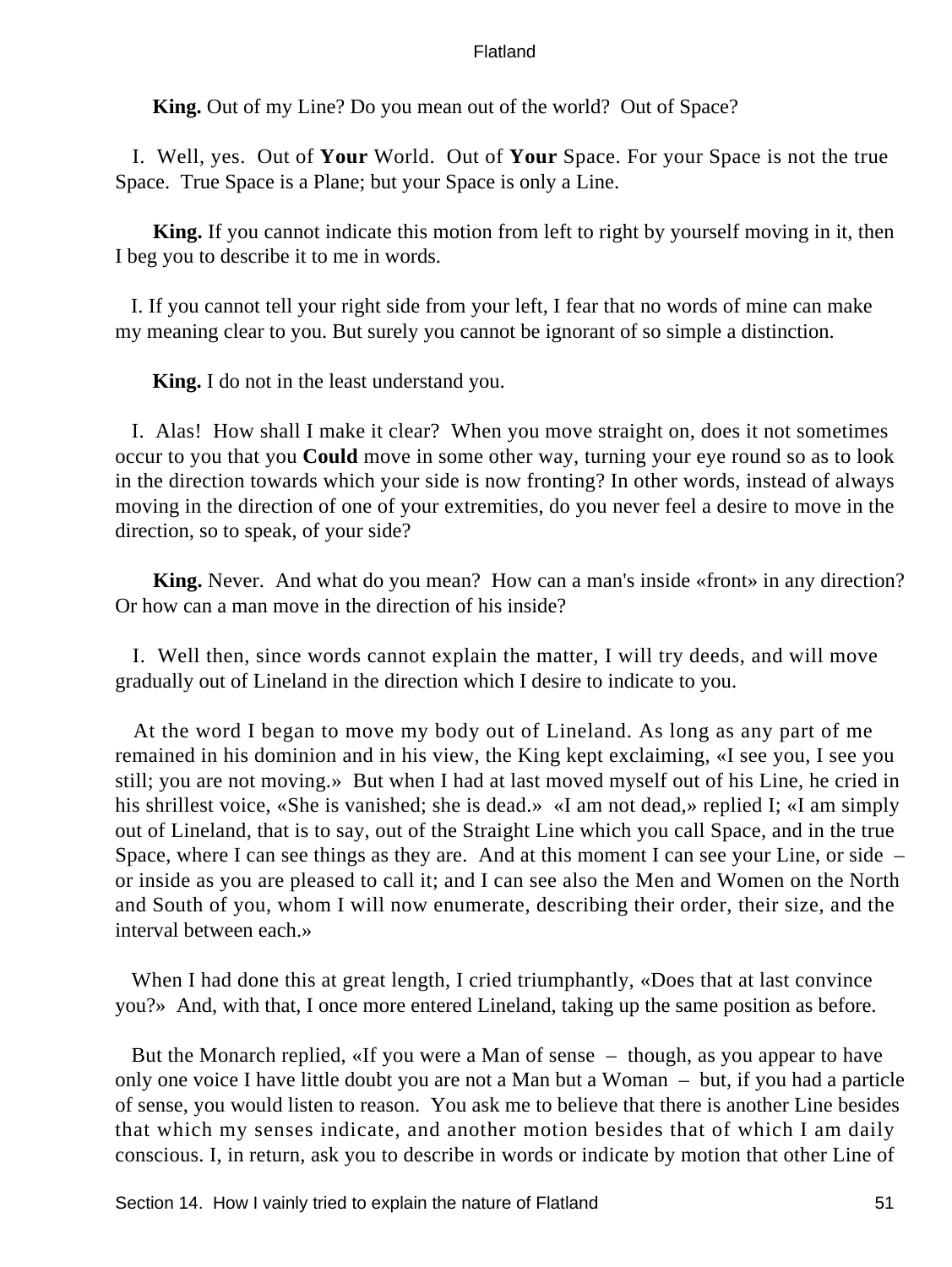which you speak. Instead of moving, you merely exercise some magic art of vanishing and returning to sight; and instead of any lucid description of your new World, you simply tell me the numbers and sizes of some forty of my retinue, facts known to any child in my capital. Can anything be more irrational or audacious? Acknowledge your folly or depart from my dominions.»

 Furious at his perversity, and especially indignant that he professed to be ignorant of my sex, I retorted in no measured terms, «Besotted Being! You think yourself the perfection of existence, while you are in reality the most imperfect and imbecile. You profess to see, whereas you can see nothing but a Point! You plume yourself on inferring the existence of a Straight Line; but **I can see** Straight Lines, and infer the existence of Angles, Triangles, Squares, Pentagons, Hexagons, and even Circles. Why waste more words? Suffice it that I am the completion of your incomplete self. You are a Line, but I am a Line of Lines, called in my country a Square: and even I, infinitely superior though I am to you, am of little account among the great nobles of Flatland, whence I have come to visit you, in the hope of enlightening your ignorance.»

 Hearing these words the King advanced towards me with a menacing cry as if to pierce me through the diagonal; and in that same moment there arose from myriads of his subjects a multitudinous war−cry, increasing in vehemence till at last methought it rivalled the roar of an army of a hundred thousand Isosceles, and the artillery of a thousand Pentagons. Spell−bound and motionless, I could neither speak nor move to avert the impending destruction; and still the noise grew louder, and the King came closer, when I awoke to find the breakfast−bell recalling me to the realities of Flatland.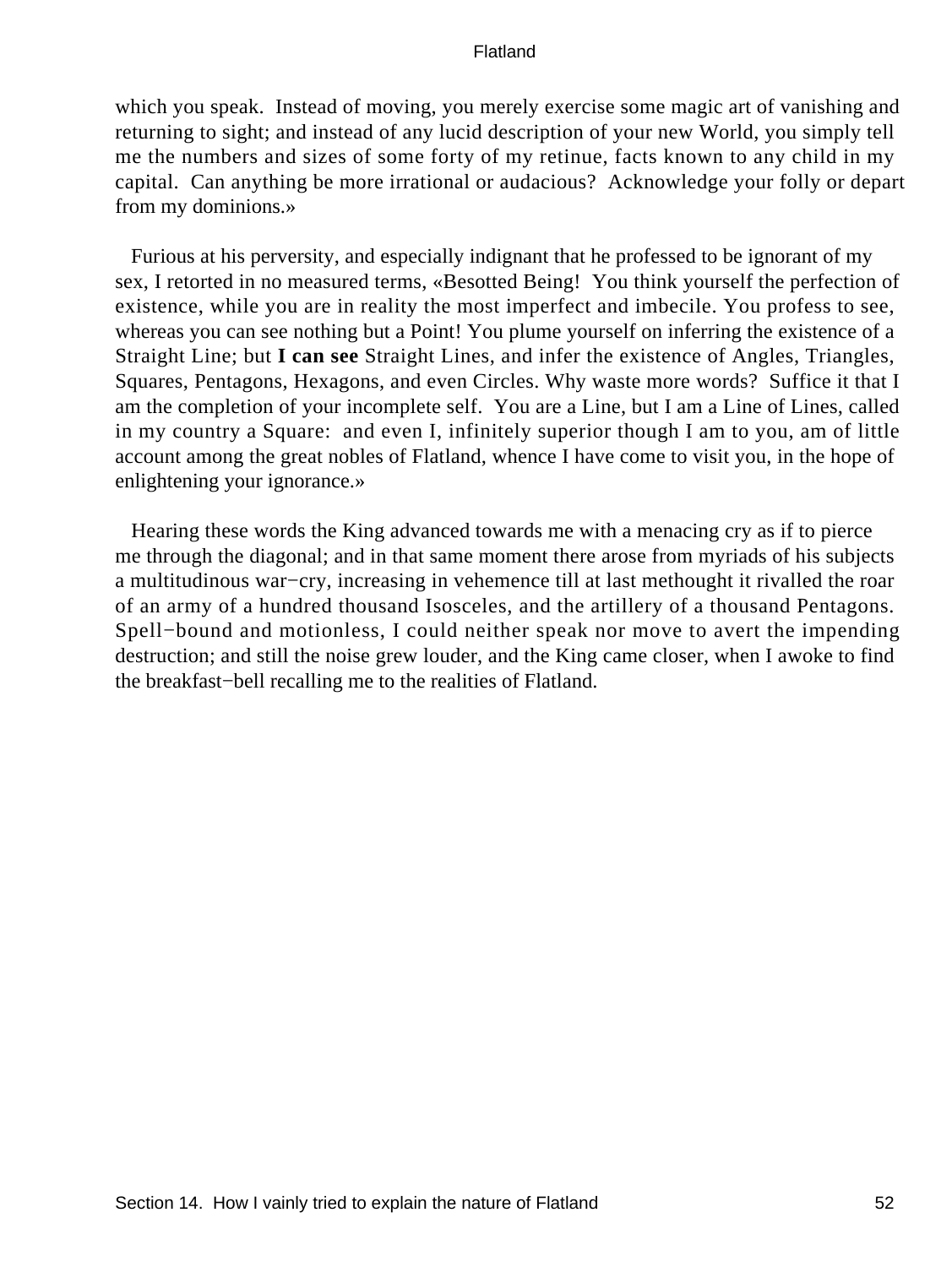# **[Section 15. Concerning a Stranger from Spaceland](#page-83-0)**

*F*rom dreams I proceed to facts.

 It was the last day of the 1999th year of our era. The pattering of the rain had long ago announced nightfall; and I was sitting in the company of my wife, musing on the events of the past and the prospects of the coming year, the coming century, the coming Millennium.

 [Note: When I say «sitting», of course I do not mean any change of attitude such as you in Spaceland signify by that word; for as we have no feet, we can no more «sit» nor «stand» (in your sense of the word) than one of your soles or flounders.

 Nevertheless, we perfectly well recognize the different mental states of volition implied in «lying», «sitting», and «standing», which are to some extent indicated to a beholder by a slight increase of lustre corresponding to the increase of volition.

But on this, and a thousand other kindred subjects, time forbids me to dwell.]

 My four Sons and two orphan Grandchildren had retired to their several apartments; and my wife alone remained with me to see the old Millennium out and the new one in.

 I was rapt in thought, pondering in my mind some words that had casually issued from the mouth of my youngest Grandson, a most promising young Hexagon of unusual brilliancy and perfect angularity. His uncles and I had been giving him his usual practical lesson in Sight Recognition, turning ourselves upon our centres, now rapidly, now more slowly, and questioning him as to our positions; and his answers had been so satisfactory that I had been induced to reward him by giving him a few hints on Arithmetic, as applied to Geometry.

 Taking nine Squares, each an inch every way, I had put them together so as to make one large Square, with a side of three inches, and I had hence proved to my little Grandson that – though it was impossible for us to SEE the inside of the Square – yet we might ascertain the number of square inches in a Square by simply squaring the number of inches in the side: «and thus,» said I, «we know that  $3^2$ , or 9, represents the number of square inches in a Square whose side is 3 inches long.»

 The little Hexagon meditated on this a while and then said to me; «But you have been teaching me to raise numbers to the third power: I suppose  $3^3$  must mean something in Geometry; what does it mean?» «Nothing at all,» replied I, «not at least in Geometry; for Geometry has only Two Dimensions.» And then I began to shew the boy how a Point by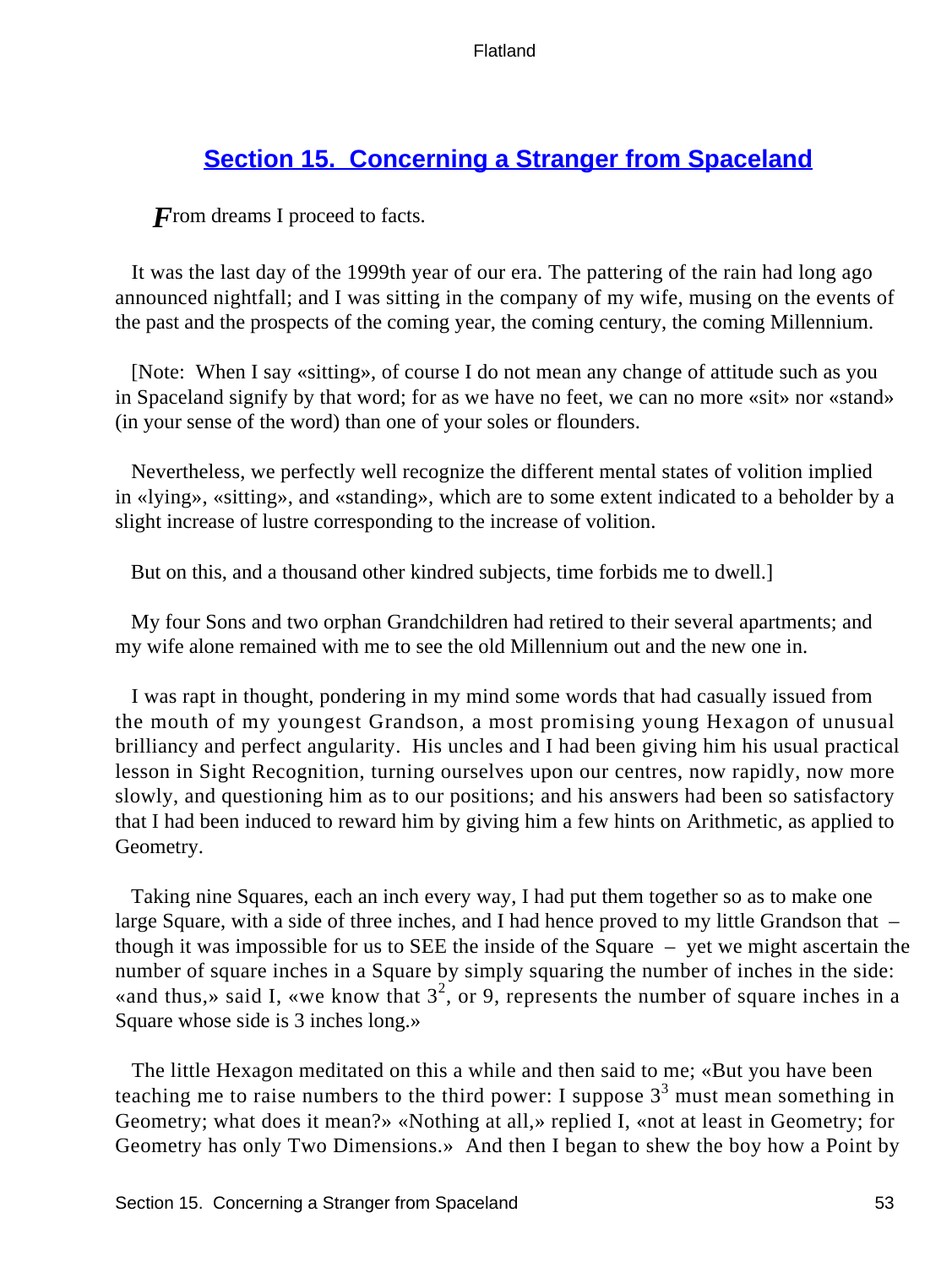moving through a length of three inches makes a Line of three inches, which may be represented by 3; and how a Line of three inches, moving parallel to itself through a length of three inches, makes a Square of three inches every way, which may be represented by  $3^2$ .

 Upon this, my Grandson, again returning to his former suggestion, took me up rather suddenly and exclaimed, «Well, then, if a Point by moving three inches, makes a Line of three inches represented by 3; and if a straight Line of three inches, moving parallel to itself, makes a Square of three inches every way, represented by  $3^2$ ; it must be that a Square of three inches every way, moving somehow parallel to itself (but I don't see how) must make Something else (but I don't see what) of three inches every way – and this must be represented by  $3^3$ .»

 «Go to bed,» said I, a little ruffled by this interruption: «if you would talk less nonsense, you would remember more sense.»

 So my Grandson had disappeared in disgrace; and there I sat by my Wife's side, endeavouring to form a retrospect of the year 1999 and of the possibilities of the year 2000, but not quite able to shake off the thoughts suggested by the prattle of my bright little Hexagon. Only a few sands now remained in the half−hour glass. Rousing myself from my reverie I turned the glass Northward for the last time in the old Millennium; and in the act, I exclaimed aloud, «The boy is a fool.»

 Straightway I became conscious of a Presence in the room, and a chilling breath thrilled through my very being. «He is no such thing,» cried my Wife, «and you are breaking the Commandments in thus dishonouring your own Grandson.» But I took no notice of her. Looking round in every direction I could see nothing; yet still **I felt a** Presence, and shivered as the cold whisper came again. I started up. «What is the matter?» said my Wife, «there is no draught; what are you looking for? There is nothing.» There was nothing; and I resumed my seat, again exclaiming, «The boy is a fool, I say;  $3^3$  can have no meaning in Geometry.» At once there came a distinctly audible reply, «The boy is not a fool; and  $3^3$  has an obvious Geometrical meaning.»

 My Wife as well as myself heard the words, although she did not understand their meaning, and both of us sprang forward in the direction of the sound. What was our horror when we saw before us a Figure! At the first glance it appeared to be a Woman, seen sideways; but a moment's observation shewed me that the extremities passed into dimness too rapidly to represent one of the Female Sex; and I should have thought it a Circle, only that it seemed to change its size in a manner impossible for a Circle or for any regular Figure of which I had had experience.

 But my Wife had not my experience, nor the coolness necessary to note these characteristics. With the usual hastiness and unreasoning jealousy of her Sex, she flew at once to the conclusion that a Woman had entered the house through some small aperture.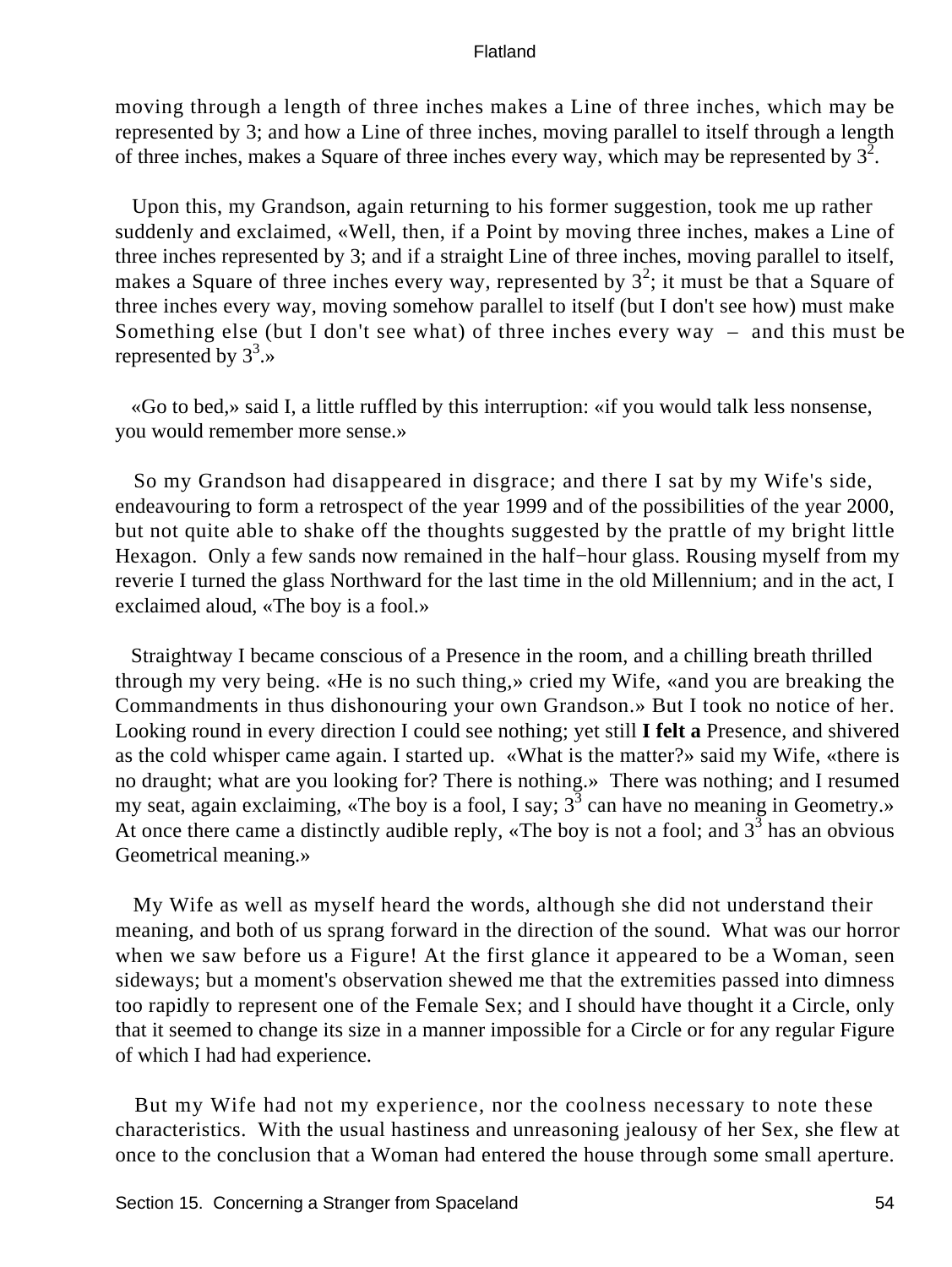«How comes this person here?» she exclaimed, «you promised me, my dear, that there should be no ventilators in our new house.» «Nor are there any,» said I; «but what makes you think that the stranger is a Woman? I see by my power of Sight Recognition  $- \rightarrow \infty$ . I have no patience with your Sight Recognition,» replied she, «'Feeling is believing' and 'A Straight Line to the touch is worth a Circle to the sight'» – two Proverbs, very common with the Frailer Sex in Flatland.

 «Well,» said I, for I was afraid of irritating her, «if it must be so, demand an introduction.» Assuming her most gracious manner, my Wife advanced towards the Stranger, «Permit me, Madam, to feel and be felt by  $\rightarrow$  then, suddenly recoiling, «Oh! it is not a Woman, and there are no angles either, not a trace of one. Can it be that I have so misbehaved to a perfect Circle?»

 «I am indeed, in a certain sense a Circle,» replied the Voice, «and a more perfect Circle than any in Flatland; but to speak more accurately, I am many Circles in one.» Then he added more mildly, «I have a message, dear Madam, to your husband, which I must not deliver in your presence; and, if you would suffer us to retire for a few minutes  $- \rightarrow$  But my Wife would not listen to the proposal that our august Visitor should so incommode himself, and assuring the Circle that the hour of her own retirement had long passed, with many reiterated apologies for her recent indiscretion, she at last retreated to her apartment.

 I glanced at the half−hour glass. The last sands had fallen. The third Millennium had begun.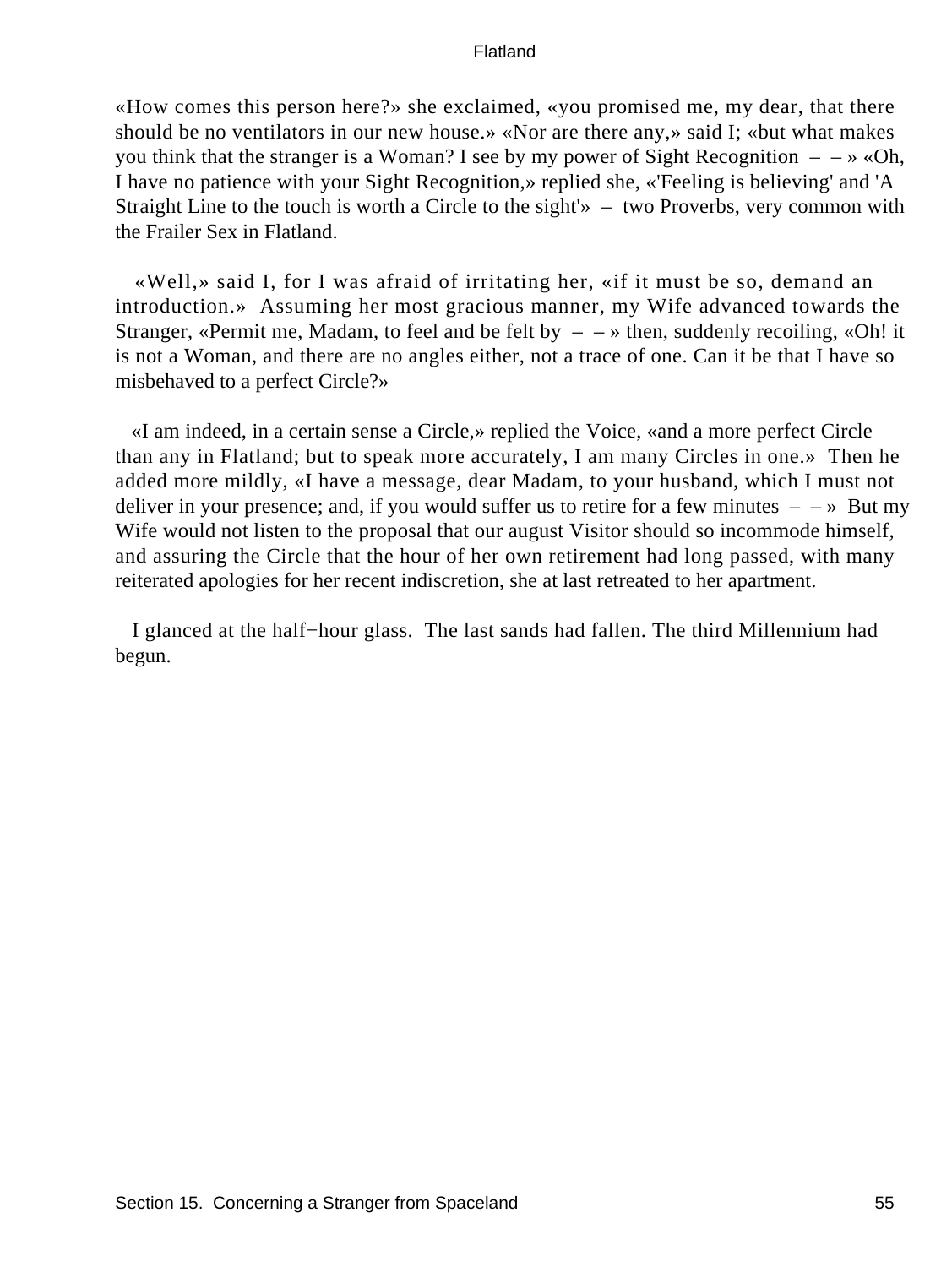# **[Section 16. How the Stranger vainly endeavoured to reveal to me](#page-83-0)**

# *in words the mysteries of Spaceland*

*A*s soon as the sound of the Peace−cry of my departing Wife had died away, I began to approach the Stranger with the intention of taking a nearer view and of bidding him be seated: but his appearance struck me dumb and motionless with astonishment. Without the slightest symptoms of angularity he nevertheless varied every instant with gradations of size and brightness scarcely possible for any Figure within the scope of my experience. The thought flashed across me that I might have before me a burglar or cut−throat, some monstrous Irregular Isosceles, who, by feigning the voice of a Circle, had obtained admission somehow into the house, and was now preparing to stab me with his acute angle.

 In a sitting−room, the absence of Fog (and the season happened to be remarkably dry), made it difficult for me to trust to Sight Recognition, especially at the short distance at which I was standing. Desperate with fear, I rushed forward with an unceremonious, «You must permit me,  $Sir - \rightarrow$  and felt him. My Wife was right. There was not the trace of an angle, not the slightest roughness or inequality: never in my life had I met with a more perfect Circle. He remained motionless while I walked round him, beginning from his eye and returning to it again. Circular he was throughout, a perfectly satisfactory Circle; there could not be a doubt of it. Then followed a dialogue, which I will endeavour to set down as near as I can recollect it, omitting only some of my profuse apologies – for I was covered with shame and humiliation that I, a Square, should have been guilty of the impertinence of feeling a Circle. It was commenced by the Stranger with some impatience at the lengthiness of my introductory process.

**Stranger.** Have you felt me enough by this time? Are you not introduced to me yet?

 I. Most illustrious Sir, excuse my awkwardness, which arises not from ignorance of the usages of polite society, but from a little surprise and nervousness, consequent on this somewhat unexpected visit. And I beseech you to reveal my indiscretion to no one, and especially not to my Wife. But before your Lordship enters into further communications, would he deign to satisfy the curiosity of one who would gladly know whence his Visitor came?

**Stranger.** From Space, from Space, Sir: whence else?

 I. Pardon me, my Lord, but is not your Lordship already in Space, your Lordship and his humble servant, even at this moment?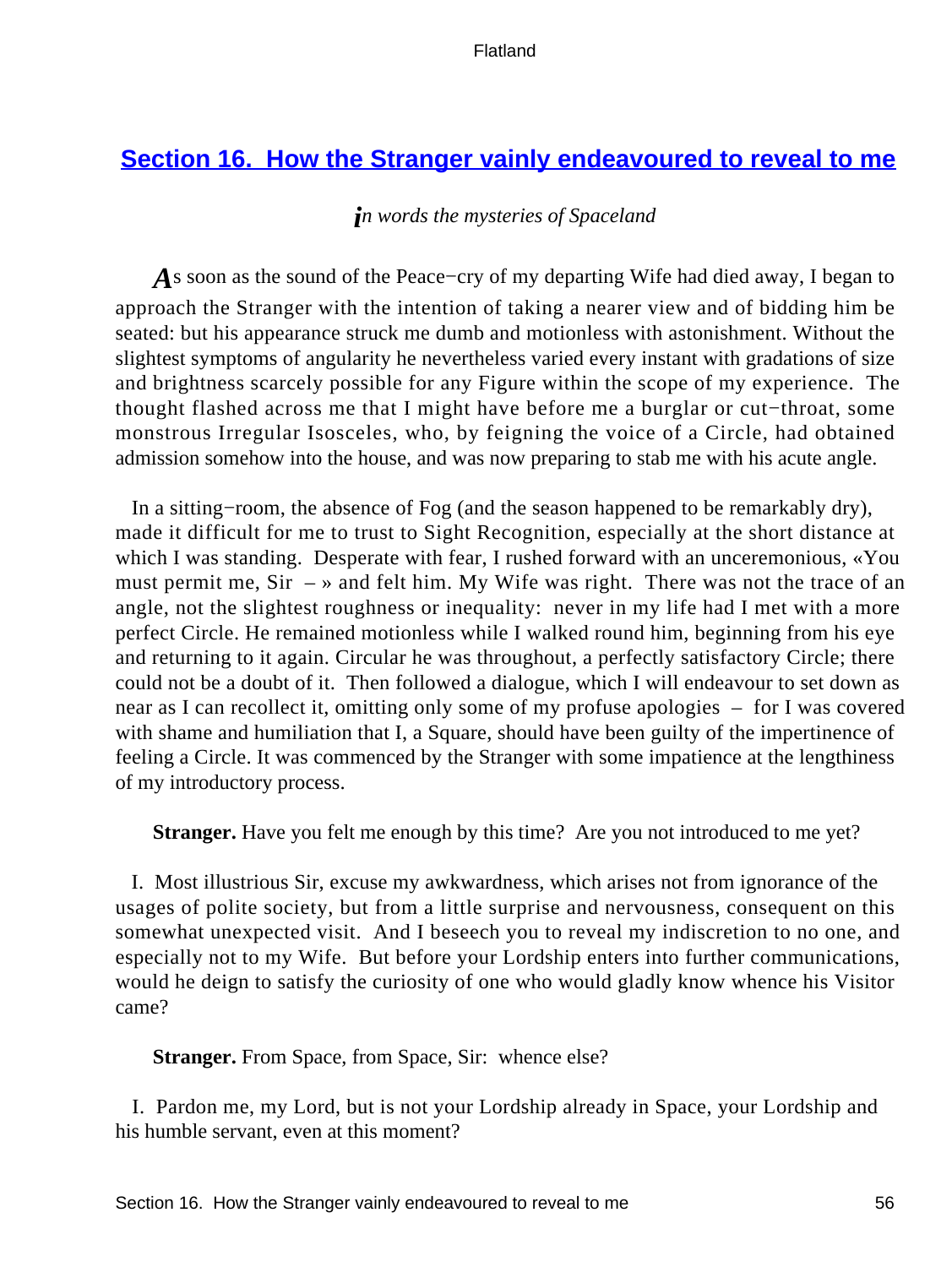**Stranger.** Pooh! what do you know of Space? Define Space.

I. Space, my Lord, is height and breadth indefinitely prolonged.

**Stranger.** Exactly: you see you do not even know what Space is. You think it is of Two Dimensions only; but I have come to announce to you a Third – height, breadth, and length.

 I. Your Lordship is pleased to be merry. We also speak of length and height, or breadth and thickness, thus denoting Two Dimensions by four names.

**Stranger.** But I mean not only three names, but Three Dimensions.

 I. Would your Lordship indicate or explain to me in what direction is the Third Dimension, unknown to me?

**Stranger.** I came from it. It is up above and down below.

I. My Lord means seemingly that it is Northward and Southward.

**Stranger.** I mean nothing of the kind. I mean a direction in which you cannot look, because you have no eye in your side.

 I. Pardon me, my Lord, a moment's inspection will convince your Lordship that I have a perfect luminary at the juncture of two of my sides.

**Stranger.** Yes: but in order to see into Space you ought to have an eye, not on your Perimeter, but on your side, that is, on what you would probably call your inside; but we in Spaceland should call it your side.

I. An eye in my inside! An eye in my stomach! Your Lordship jests.

**Stranger.** I am in no jesting humour. I tell you that I come from Space, or, since you will not understand what Space means, from the Land of Three Dimensions whence I but lately looked down upon your Plane which you call Space forsooth. From that position of advantage I discerned all that you speak of as **Solid** (by which you mean «enclosed on four sides»), your houses, your churches, your very chests and safes, yes even your insides and stomachs, all lying open and exposed to my view.

I. Such assertions are easily made, my Lord.

**Stranger.** But not easily proved, you mean. But I mean to prove mine.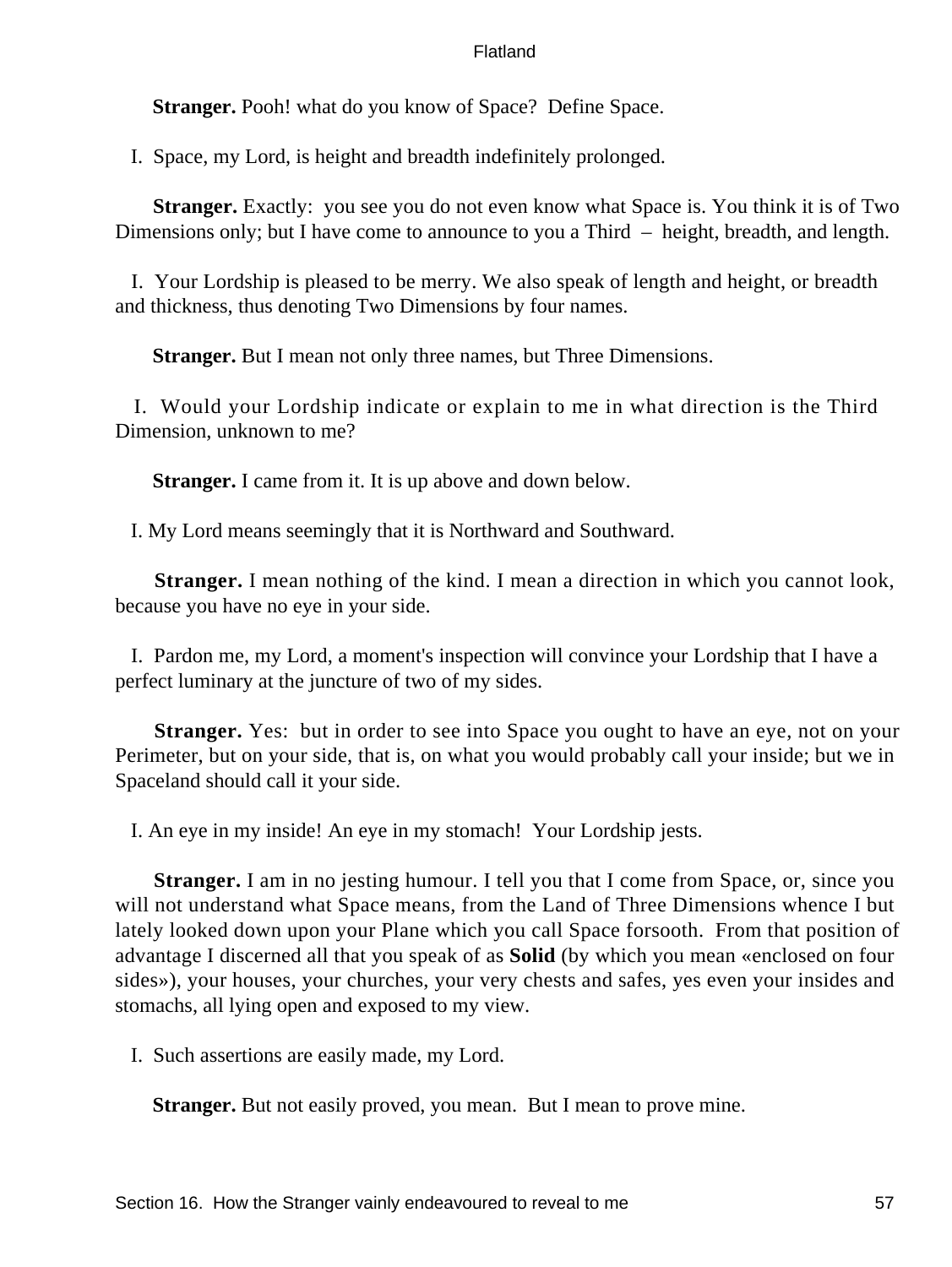When I descended here, I saw your four Sons, the Pentagons, each in his apartment, and your two Grandsons the Hexagons; I saw your youngest Hexagon remain a while with you and then retire to his room, leaving you and your Wife alone. I saw your Isosceles servants, three in number, in the kitchen at supper, and the little Page in the scullery. Then I came here, and how do you think I came?

I. Through the roof, I suppose.

**Stranger.** Not so. Your roof, as you know very well, has been recently repaired, and has no aperture by which even a Woman could penetrate. I tell you I come from Space. Are you not convinced by what I have told you of your children and household?

 I. Your Lordship must be aware that such facts touching the belongings of his humble servant might be easily ascertained by any one in the neighbourhood possessing your Lordship's ample means of obtaining information.

**Stranger.** (TO HIMSELF.) What must I do? Stay; one more argument suggests itself to me. When you see a Straight Line – your wife, for example – how many Dimensions do you attribute to her?

 I. Your Lordship would treat me as if I were one of the vulgar who, being ignorant of Mathematics, suppose that a Woman is really a Straight Line, and only of One Dimension. No, no, my Lord; we Squares are better advised, and are as well aware as your Lordship that a Woman, though popularly called a Straight Line, is, really and scientifically, a very thin Parallelogram, possessing Two Dimensions, like the rest of us, viz., length and breadth (or thickness).

**Stranger.** But the very fact that a Line is visible implies that it possesses yet another Dimension.

 I. My Lord, I have just acknowledged that a Woman is broad as well as long. We see her length, we infer her breadth; which, though very slight, is capable of measurement.

**Stranger.** You do not understand me. I mean that when you see a Woman, you ought – besides inferring her breadth – to see her length, and to SEE what we call her **Height;** although that last Dimension is infinitesimal in your country. If a Line were mere length without «height», it would cease to occupy Space and would become invisible. Surely you must recognize this?

 I. I must indeed confess that I do not in the least understand your Lordship. When we in Flatland see a Line, we see length and **Brightness.** If the brightness disappears, the Line is extinguished, and, as you say, ceases to occupy Space. But am I to suppose that your Lordship gives to brightness the title of a Dimension, and that what we call «bright» you call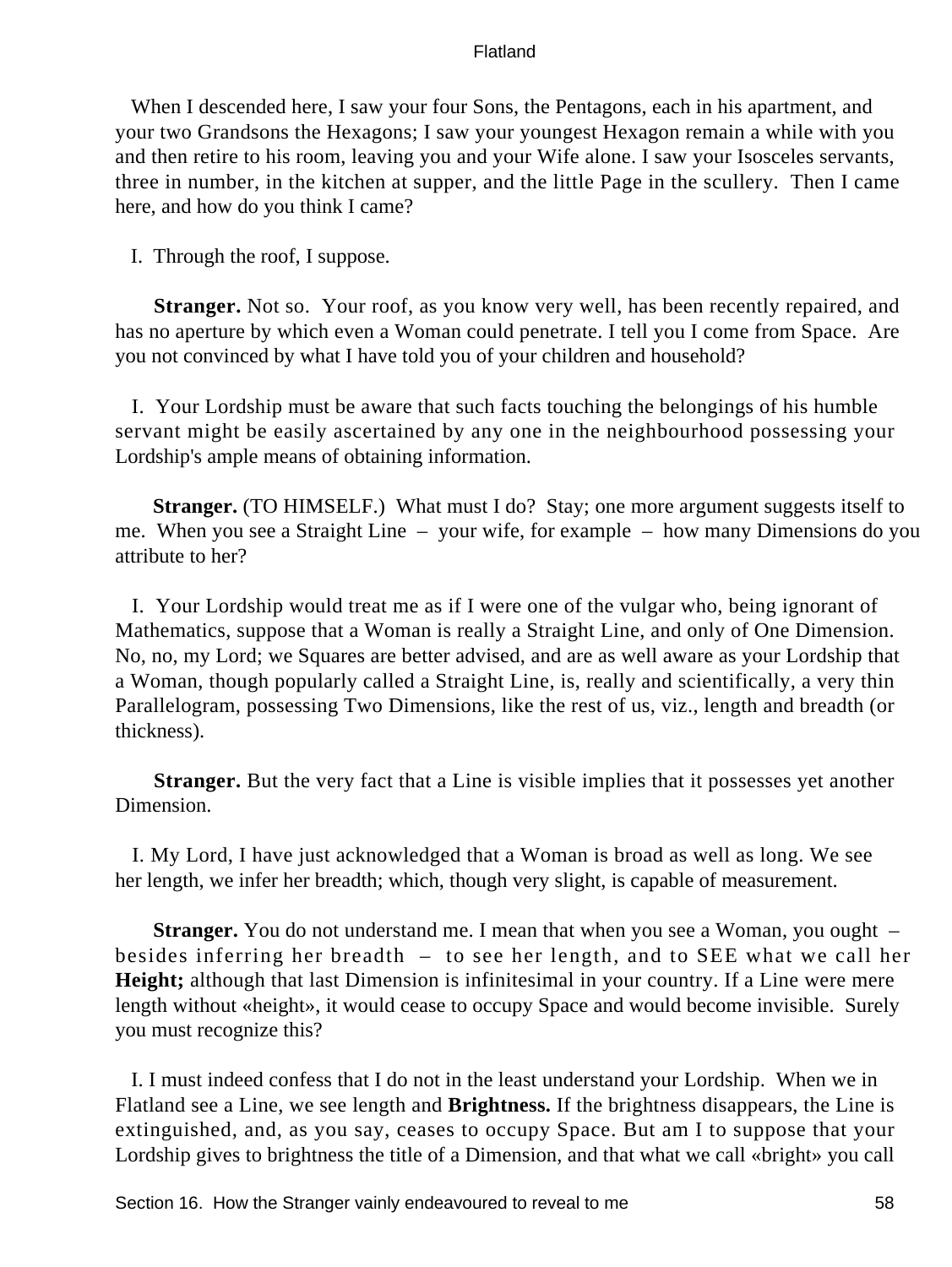«high»?

**Stranger.** No, indeed. By «height» I mean a Dimension like your length: only, with you, «height» is not so easily perceptible, being extremely small.

 I. My Lord, your assertion is easily put to the test. You say I have a Third Dimension, which you call «height». Now, Dimension implies direction and measurement. Do but measure my «height», or merely indicate to me the direction in which my «height» extends, and I will become your convert. Otherwise, your Lordship's own understanding must hold me excused.

**Stranger.** (TO HIMSELF.) I can do neither. How shall I convince him? Surely a plain statement of facts followed by ocular demonstration ought to suffice. – Now, Sir; listen to me.

 You are living on a Plane. What you style Flatland is the vast level surface of what I may call a fluid, on, or in, the top of which you and your countrymen move about, without rising above it or falling below it.

 I am not a plane Figure, but a Solid. You call me a Circle; but in reality I am not a Circle, but an infinite number of Circles, of size varying from a Point to a Circle of thirteen inches in diameter, one placed on the top of the other. When I cut through your plane as I am now doing, I make in your plane a section which you, very rightly, call a Circle. For even a Sphere – which is my proper name in my own country – if he manifest himself at all to an inhabitant of Flatland – must needs manifest himself as a Circle.

 Do you not remember – for I, who see all things, discerned last night the phantasmal vision of Lineland written upon your brain – do you not remember, I say, how, when you entered the realm of Lineland, you were compelled to manifest yourself to the King, not as a Square, but as a Line, because that Linear Realm had not Dimensions enough to represent the whole of you, but only a slice or section of you? In precisely the same way, your country of Two Dimensions is not spacious enough to represent me, a being of Three, but can only exhibit a slice or section of me, which is what you call a Circle.

 The diminished brightness of your eye indicates incredulity. But now prepare to receive proof positive of the truth of my assertions. You cannot indeed see more than one of my sections, or Circles, at a time; for you have no power to raise your eye out of the plane of Flatland; but you can at least see that, as I rise in Space, so my sections become smaller. See now, I will rise; and the effect upon your eye will be that my Circle will become smaller and smaller till it dwindles to a point and finally vanishes.

 There was no «rising» that I could see; but he diminished and finally vanished. I winked once or twice to make sure that I was not dreaming. But it was no dream. For from the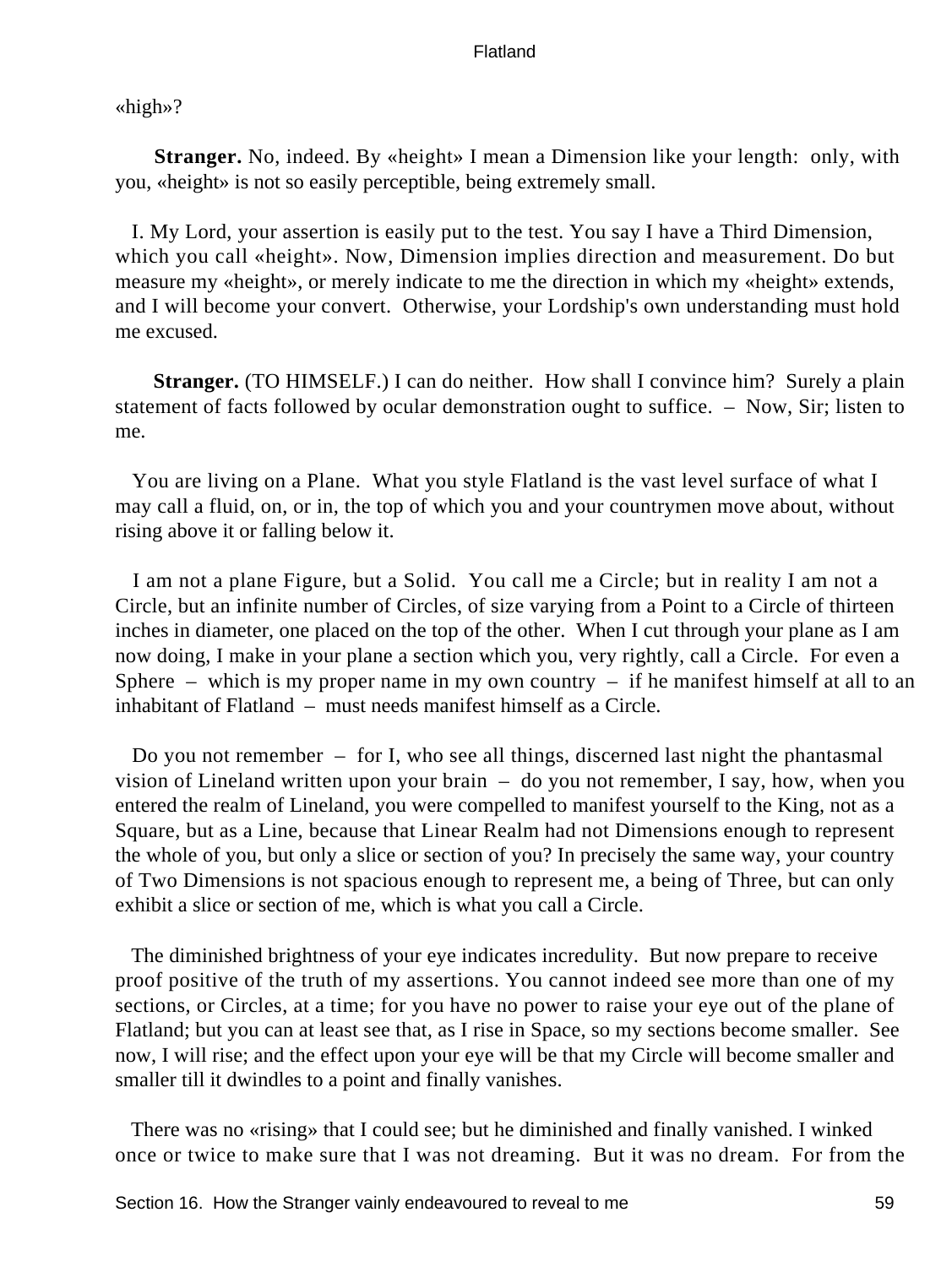depths of nowhere came forth a hollow voice – close to my heart it seemed – «Am I quite gone? Are you convinced now? Well, now I will gradually return to Flatland and you shall see my section become larger and larger.»

 Every reader in Spaceland will easily understand that my mysterious Guest was speaking the language of truth and even of simplicity. But to me, proficient though I was in Flatland Mathematics, it was by no means a simple matter. The rough diagram given above will make it clear to any Spaceland child that the Sphere, ascending in the three positions indicated there, must needs have manifested himself to me, or to any Flatlander, as a Circle, at first of full size, then small, and at last very small indeed, approaching to a Point. But to me, although I saw the facts before me, the causes were as dark as ever. All that I could comprehend was, that the Circle had made himself smaller and vanished, and that he had now reappeared and was rapidly making himself larger.

 When he regained his original size, he heaved a deep sigh; for he perceived by my silence that I had altogether failed to comprehend him. And indeed I was now inclining to the belief that he must be no Circle at all, but some extremely clever juggler; or else that the old wives' tales were true, and that after all there were such people as Enchanters and Magicians.

 After a long pause he muttered to himself, «One resource alone remains, if I am not to resort to action. I must try the method of Analogy.» Then followed a still longer silence, after which he continued our dialogue.

**Sphere.** Tell me, Mr. Mathematician; if a Point moves Northward, and leaves a luminous wake, what name would you give to the wake?

I. A straight Line.

**Sphere.** And a straight Line has how many extremities?

I. Two.

**Sphere.** Now conceive the Northward straight Line moving parallel to itself, East and West, so that every point in it leaves behind it the wake of a straight Line. What name will you give to the Figure thereby formed? We will suppose that it moves through a distance equal to the original straight Line. – What name, I say?

I. A Square.

**Sphere.** And how many sides has a Square? How many angles?

I. Four sides and four angles.

Section 16. How the Stranger vainly endeavoured to reveal to me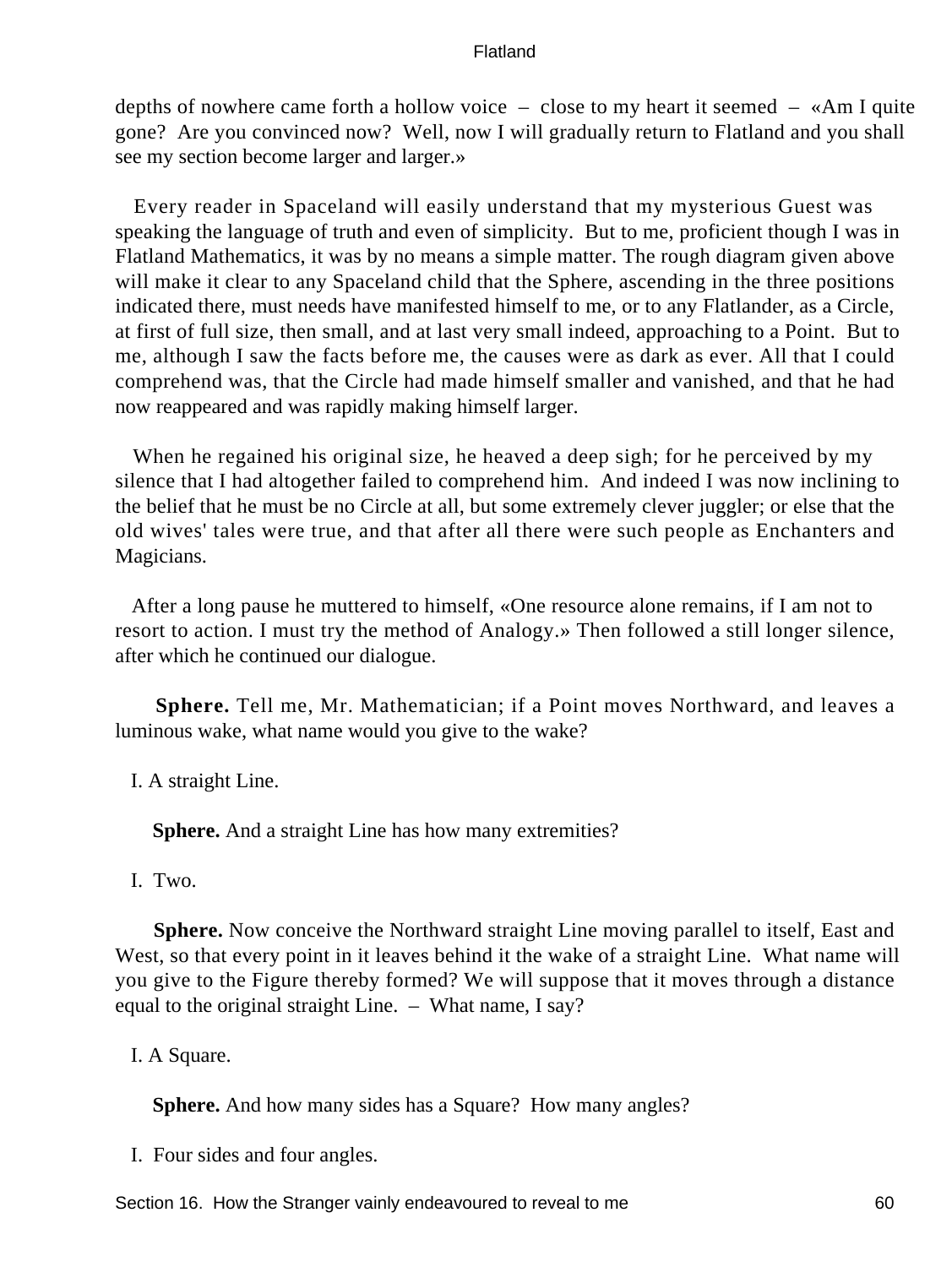**Sphere.** Now stretch your imagination a little, and conceive a Square in Flatland, moving parallel to itself upward.

I. What? Northward?

**Sphere.** No, not Northward; upward; out of Flatland altogether.

 If it moved Northward, the Southern points in the Square would have to move through the positions previously occupied by the Northern points. But that is not my meaning.

 I mean that every Point in you – for you are a Square and will serve the purpose of my illustration – every Point in you, that is to say in what you call your inside, is to pass upwards through Space in such a way that no Point shall pass through the position previously occupied by any other Point; but each Point shall describe a straight Line of its own. This is all in accordance with Analogy; surely it must be clear to you.

 Restraining my impatience – for I was now under a strong temptation to rush blindly at my Visitor and to precipitate him into Space, or out of Flatland, anywhere, so that I could get rid of him  $-I$  replied:  $-$ 

 «And what may be the nature of the Figure which I am to shape out by this motion which you are pleased to denote by the word 'upward'? I presume it is describable in the language of Flatland.»

**Sphere.** Oh, certainly. It is all plain and simple, and in strict accordance with Analogy – only, by the way, you must not speak of the result as being a Figure, but as a Solid. But I will describe it to you. Or rather not I, but Analogy.

We began with a single Point, which of course – being itself a Point – has only ONE terminal Point.

One Point produces a Line with TWO terminal Points.

One Line produces a Square with **Four** terminal Points.

 Now you can give yourself the answer to your own question: 1, 2, 4, are evidently in Geometrical Progression. What is the next number?

I. Eight.

**Sphere.** Exactly. The one Square produces a SOMETHING−WHICH− YOU−DO−NOT−AS−YET−KNOW−A−NAME−FOR−BUT−WHICH−WE−CALL−A−CUBE with **Eight** terminal Points. Now are you convinced?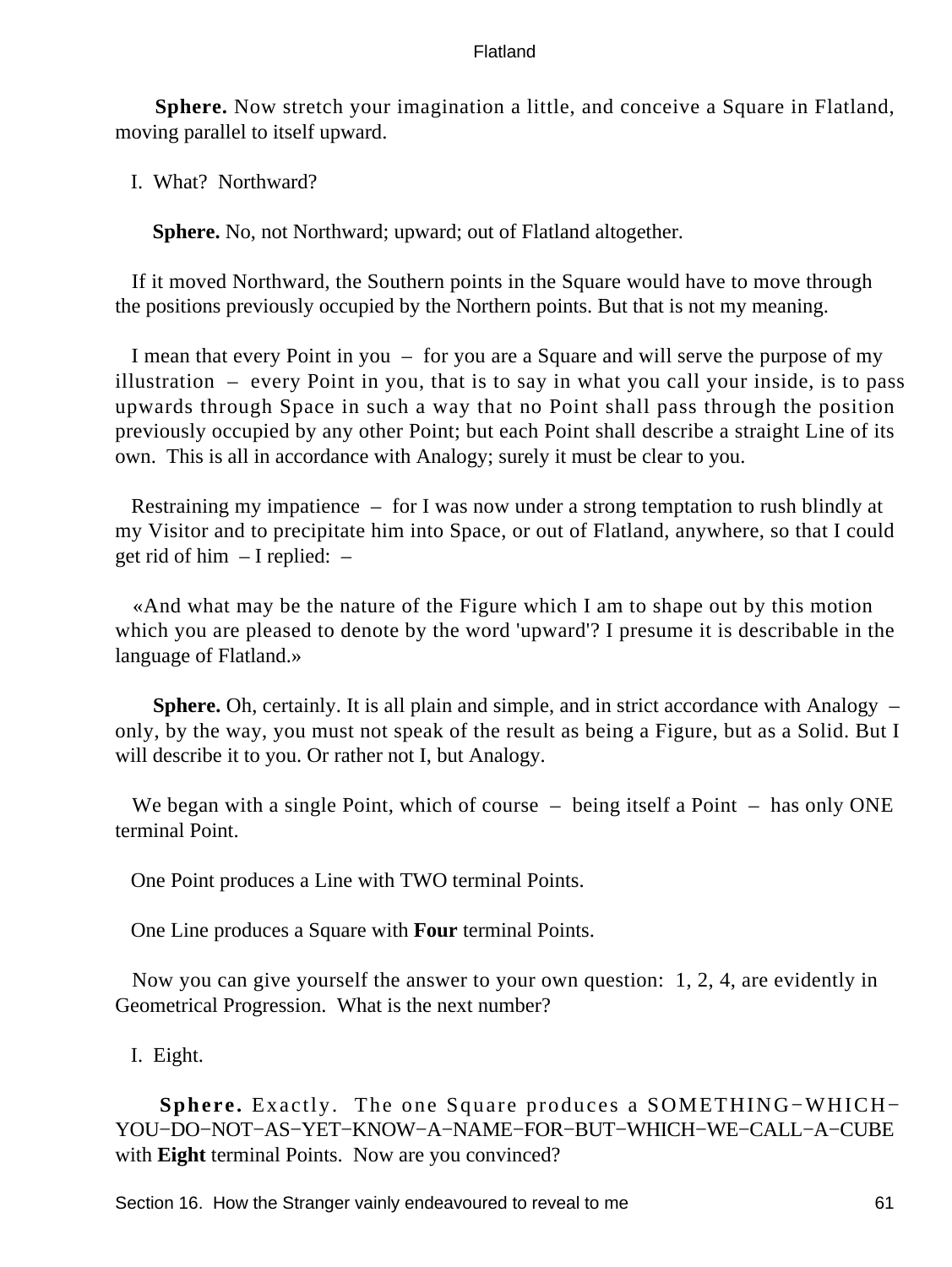I. And has this Creature sides, as well as angles or what you call «terminal Points»?

**Sphere.** Of course; and all according to Analogy. But, by the way, not what YOU call sides, but what WE call sides. You would call them **Solids.**

 I. And how many solids or sides will appertain to this Being whom I am to generate by the motion of my inside in an «upward» direction, and whom you call a Cube?

**Sphere.** How can you ask? And you a mathematician! The side of anything is always, if I may so say, one Dimension behind the thing. Consequently, as there is no Dimension behind a Point, a Point has 0 sides; a Line, if I may say, has 2 sides (for the Points of a Line may be called by courtesy, its sides); a Square has 4 sides; 0, 2, 4; what Progression do you call that?

I. Arithmetical.

**Sphere.** And what is the next number?

I. Six.

**Sphere.** Exactly. Then you see you have answered your own question. The Cube which you will generate will be bounded by six sides, that is to say, six of your insides. You see it all now, eh?

 «Monster,» I shrieked, «be thou juggler, enchanter, dream, or devil, no more will I endure thy mockeries. Either thou or I must perish.» And saying these words I precipitated myself upon him.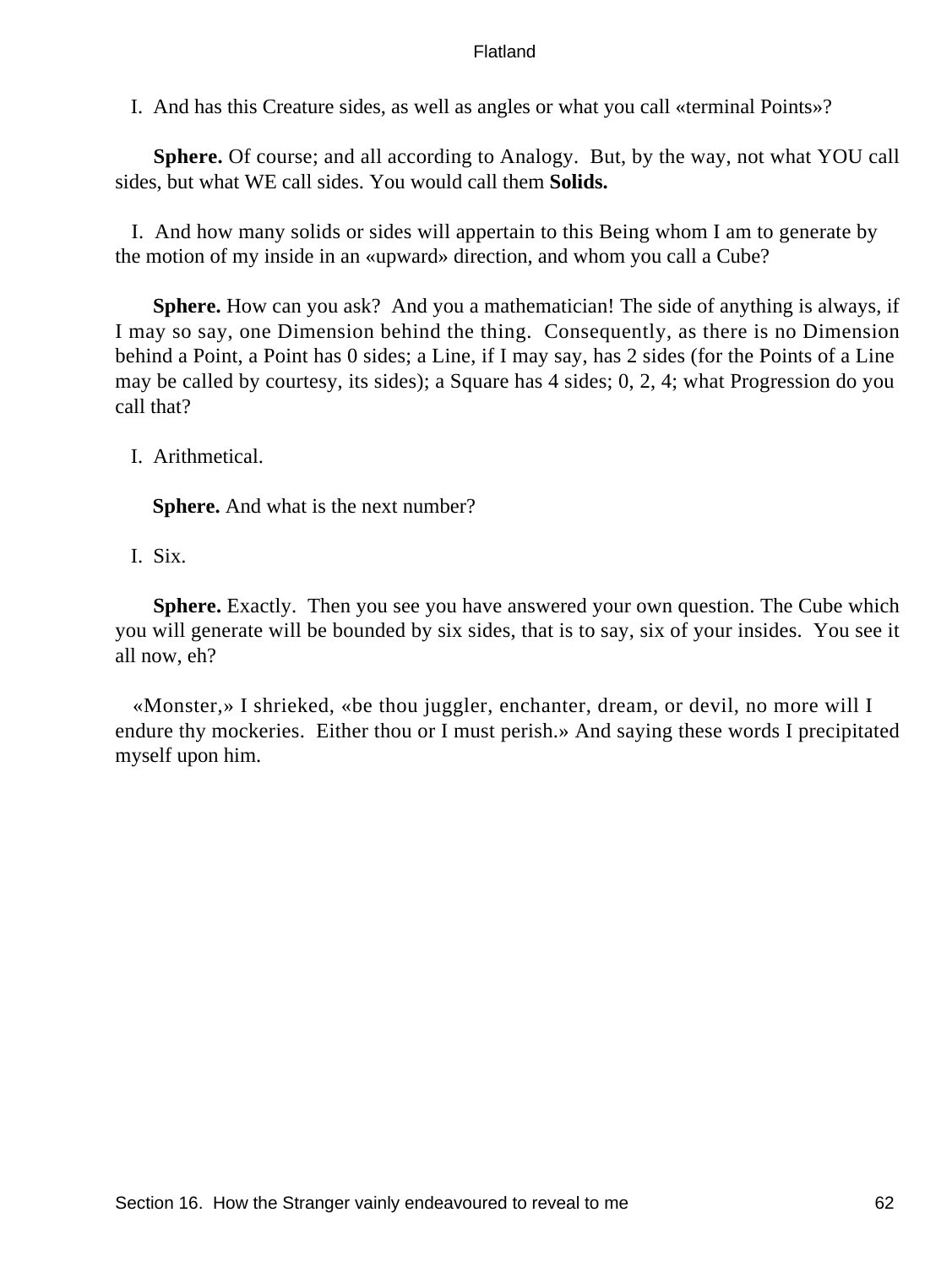# **[Section 17. How the Sphere, having in vain tried words,](#page-83-0)**

# *resorted to deeds*

*I*t was in vain. I brought my hardest right angle into violent collision with the Stranger, pressing on him with a force sufficient to have destroyed any ordinary Circle: but I could feel him slowly and unarrestably slipping from my contact; no edging to the right nor to the left, but moving somehow out of the world, and vanishing to nothing. Soon there was a blank. But still I heard the Intruder's voice.

**Sphere.** Why will you refuse to listen to reason? I had hoped to find in you – as being a man of sense and an accomplished mathematician – a fit apostle for the Gospel of the Three Dimensions, which I am allowed to preach once only in a thousand years: but now I know not how to convince you. Stay, I have it. Deeds, and not words, shall proclaim the truth. Listen, my friend.

 I have told you I can see from my position in Space the inside of all things that you consider closed. For example, I see in yonder cupboard near which you are standing, several of what you call boxes (but like everything else in Flatland, they have no tops nor bottoms) full of money; I see also two tablets of accounts. I am about to descend into that cupboard and to bring you one of those tablets. I saw you lock the cupboard half an hour ago, and I know you have the key in your possession. But I descend from Space; the doors, you see, remain unmoved. Now I am in the cupboard and am taking the tablet. Now I have it. Now I ascend with it.

 I rushed to the closet and dashed the door open. One of the tablets was gone. With a mocking laugh, the Stranger appeared in the other corner of the room, and at the same time the tablet appeared upon the floor. I took it up. There could be no doubt  $-$  it was the missing tablet.

 I groaned with horror, doubting whether I was not out of my senses; but the Stranger continued: "Surely you must now see that my explanation, and no other, suits the phenomena. What you call Solid things are really superficial; what you call Space is really nothing but a great Plane. I am in Space, and look down upon the insides of the things of which you only see the outsides. You could leave this Plane yourself, if you could but summon up the necessary volition. A slight upward or downward motion would enable you to see all that I can see.

 «The higher I mount, and the further I go from your Plane, the more I can see, though of course I see it on a smaller scale. For example, I am ascending; now I can see your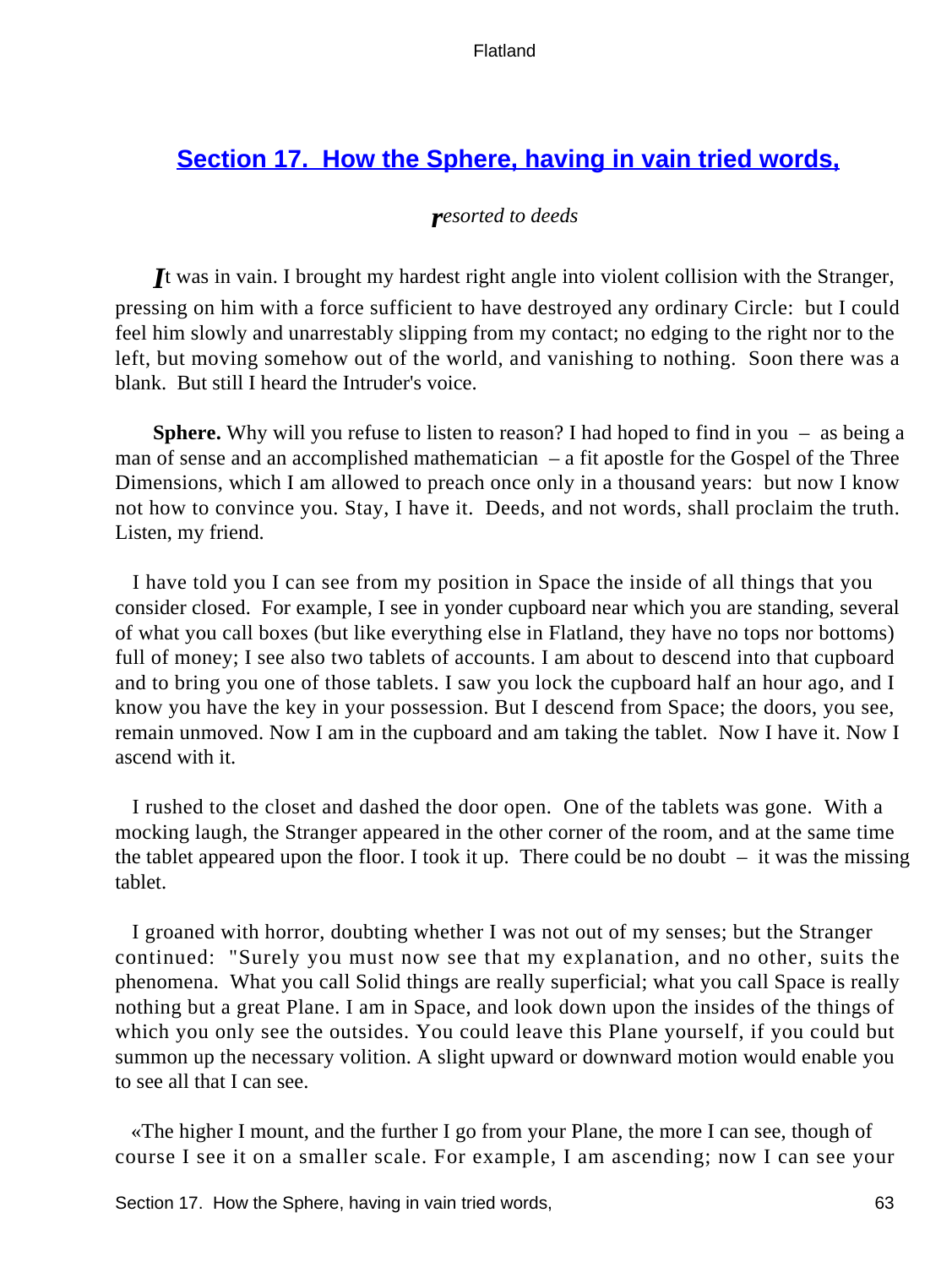neighbour the Hexagon and his family in their several apartments; now I see the inside of the Theatre, ten doors off, from which the audience is only just departing; and on the other side a Circle in his study, sitting at his books. Now I shall come back to you. And, as a crowning proof, what do you say to my giving you a touch, just the least touch, in your stomach? It will not seriously injure you, and the slight pain you may suffer cannot be compared with the mental benefit you will receive.»

 Before I could utter a word of remonstrance, I felt a shooting pain in my inside, and a demoniacal laugh seemed to issue from within me. A moment afterwards the sharp agony had ceased, leaving nothing but a dull ache behind, and the Stranger began to reappear, saying, as he gradually increased in size, «There, I have not hurt you much, have I? If you are not convinced now, I don't know what will convince you. What say you?»

 My resolution was taken. It seemed intolerable that I should endure existence subject to the arbitrary visitations of a Magician who could thus play tricks with one's very stomach. If only I could in any way manage to pin him against the wall till help came!

 Once more I dashed my hardest angle against him, at the same time alarming the whole household by my cries for aid. I believe, at the moment of my onset, the Stranger had sunk below our Plane, and really found difficulty in rising. In any case he remained motionless, while I, hearing, as I thought, the sound of some help approaching, pressed against him with redoubled vigour, and continued to shout for assistance.

 A convulsive shudder ran through the Sphere. «This must not be,» I thought I heard him say: «either he must listen to reason, or I must have recourse to the last resource of civilization.» Then, addressing me in a louder tone, he hurriedly exclaimed, «Listen: no stranger must witness what you have witnessed. Send your Wife back at once, before she enters the apartment. The Gospel of Three Dimensions must not be thus frustrated. Not thus must the fruits of one thousand years of waiting be thrown away. I hear her coming. Back! back! Away from me, or you must go with me – whither you know not – into the Land of Three Dimensions!»

 «Fool! Madman! Irregular!» I exclaimed; «never will I release thee; thou shalt pay the penalty of thine impostures.»

 «Ha! Is it come to this?» thundered the Stranger: «then meet your fate: out of your Plane you go. Once, twice, thrice! 'Tis done!»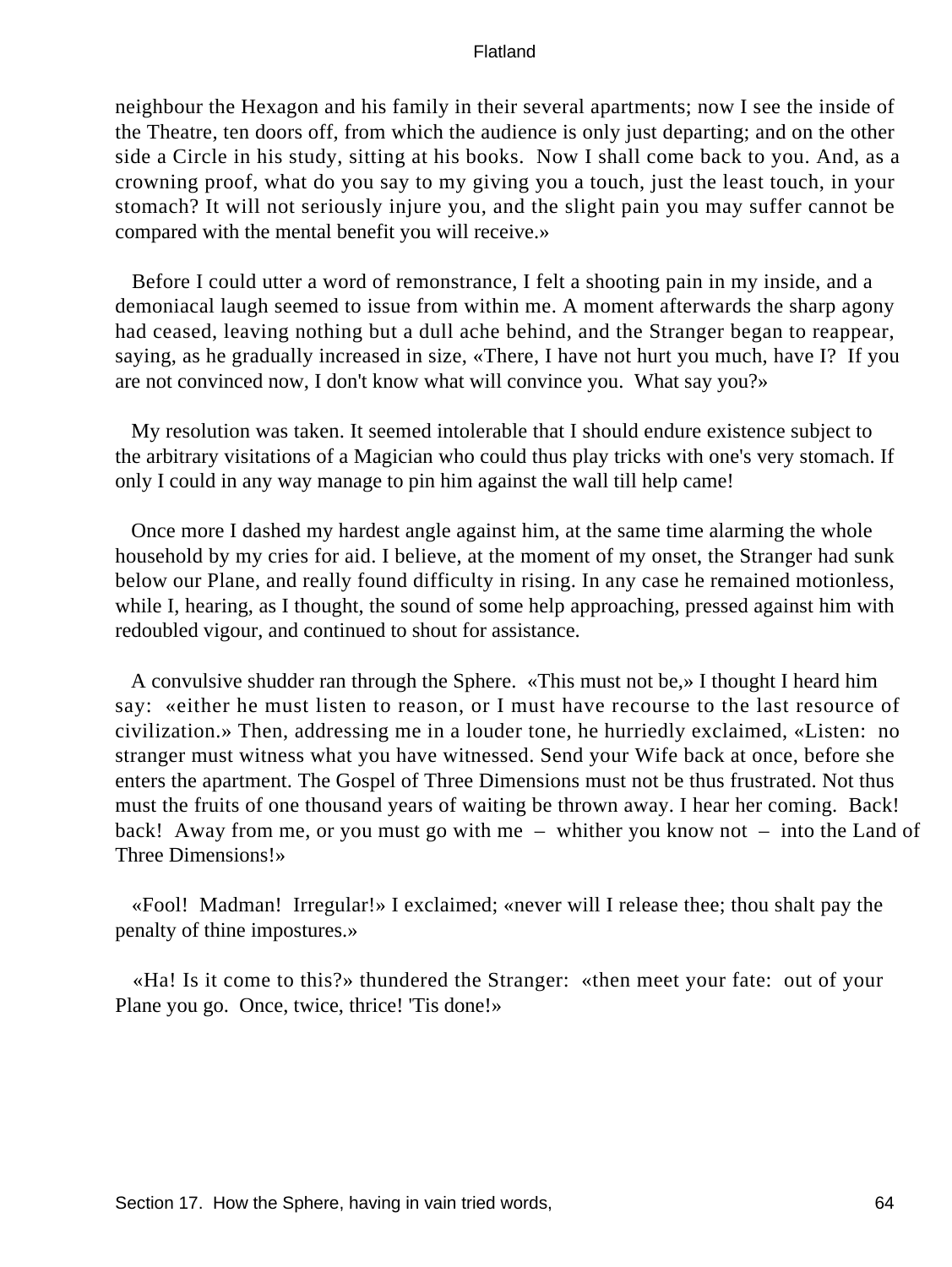# **[Section 18. How I came to Spaceland, and what I saw there](#page-84-0)**

*A*n unspeakable horror seized me. There was a darkness; then a dizzy, sickening sensation of sight that was not like seeing; I saw a Line that was no Line; Space that was not Space: I was myself, and not myself. When I could find voice, I shrieked aloud in agony, «Either this is madness or it is Hell.» «It is neither,» calmly replied the voice of the Sphere, «it is Knowledge; it is Three Dimensions: open your eye once again and try to look steadily.»

 I looked, and, behold, a new world! There stood before me, visibly incorporate, all that I had before inferred, conjectured, dreamed, of perfect Circular beauty. What seemed the centre of the Stranger's form lay open to my view: yet I could see no heart, nor lungs, nor arteries, only a beautiful harmonious Something – for which I had no words; but you, my Readers in Spaceland, would call it the surface of the Sphere.

 Prostrating myself mentally before my Guide, I cried, «How is it, O divine ideal of consummate loveliness and wisdom that I see thy inside, and yet cannot discern thy heart, thy lungs, thy arteries, thy liver?» «What you think you see, you see not,» he replied; «it is not given to you, nor to any other Being to behold my internal parts. I am of a different order of Beings from those in Flatland. Were I a Circle, you could discern my intestines, but I am a Being, composed as I told you before, of many Circles, the Many in the One, called in this country a Sphere. And, just as the outside of a Cube is a Square, so the outside of a Sphere presents the appearance of a Circle.»

 Bewildered though I was by my Teacher's enigmatic utterance, I no longer chafed against it, but worshipped him in silent adoration. He continued, with more mildness in his voice. «Distress not yourself if you cannot at first understand the deeper mysteries of Spaceland. By degrees they will dawn upon you. Let us begin by casting back a glance at the region whence you came. Return with me a while to the plains of Flatland, and I will shew you that which you have often reasoned and thought about, but never seen with the sense of sight – a visible angle.» «Impossible!» I cried; but, the Sphere leading the way, I followed as if in a dream, till once more his voice arrested me: «Look yonder, and behold your own Pentagonal house, and all its inmates.»

 I looked below, and saw with my physical eye all that domestic individuality which I had hitherto merely inferred with the understanding. And how poor and shadowy was the inferred conjecture in comparison with the reality which I now beheld! My four Sons calmly asleep in the North−Western rooms, my two orphan Grandsons to the South; the Servants, the Butler, my Daughter, all in their several apartments. Only my affectionate Wife, alarmed by my continued absence, had quitted her room and was roving up and down in the Hall,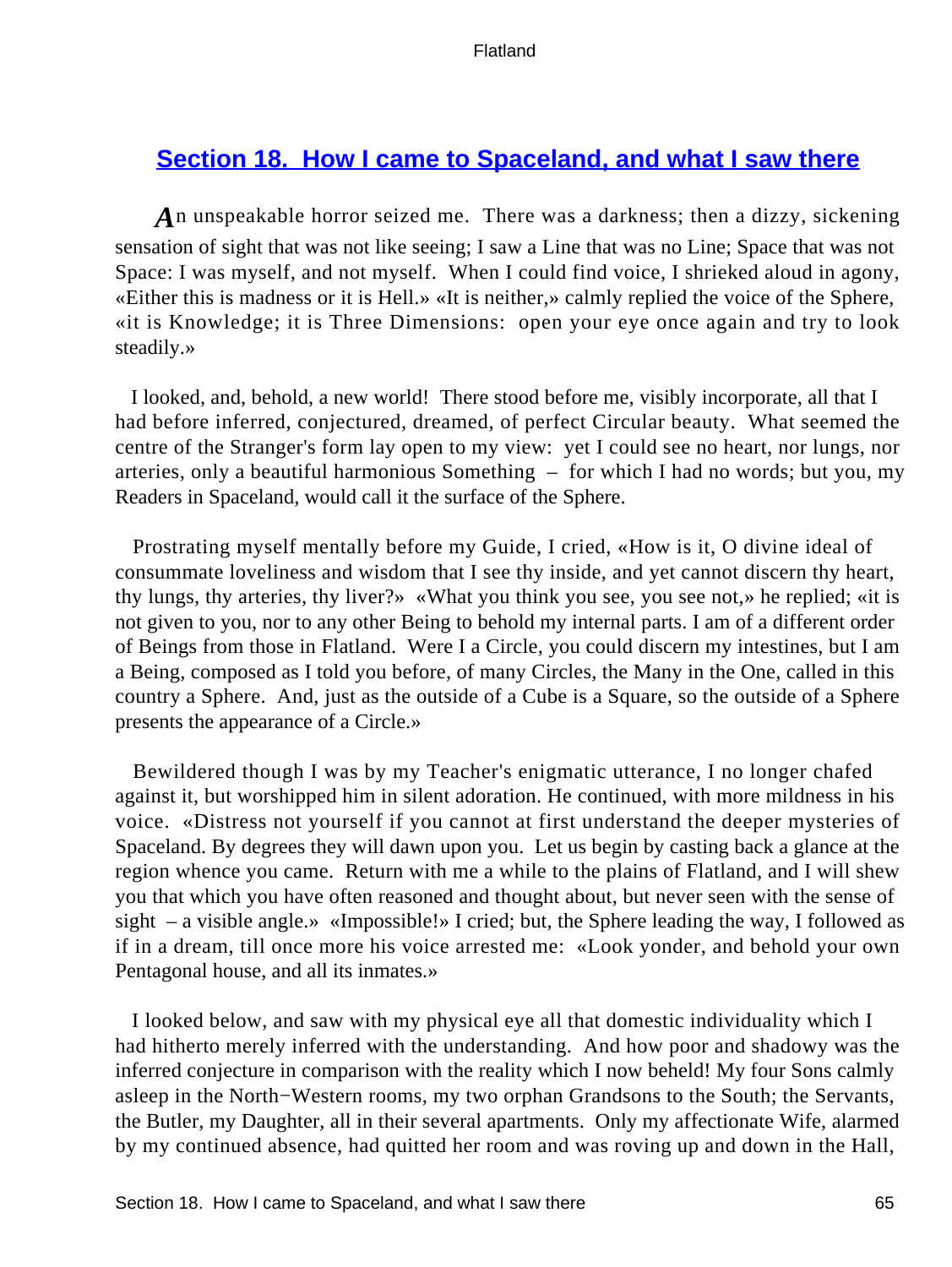anxiously awaiting my return. Also the Page, aroused by my cries, had left his room, and under pretext of ascertaining whether I had fallen somewhere in a faint, was prying into the cabinet in my study. All this I could now SEE, not merely infer; and as we came nearer and nearer, I could discern even the contents of my cabinet, and the two chests of gold, and the tablets of which the Sphere had made mention.

 Touched by my Wife's distress, I would have sprung downward to reassure her, but I found myself incapable of motion. «Trouble not yourself about your Wife,» said my Guide: «she will not be long left in anxiety; meantime, let us take a survey of Flatland.»

 Once more I felt myself rising through space. It was even as the Sphere had said. The further we receded from the object we beheld, the larger became the field of vision. My native city, with the interior of every house and every creature therein, lay open to my view in miniature. We mounted higher, and lo, the secrets of the earth, the depths of mines and inmost caverns of the hills, were bared before me.

 Awestruck at the sight of the mysteries of the earth, thus unveiled before my unworthy eye, I said to my Companion, «Behold, I am become as a God. For the wise men in our country say that to see all things, or as they express it, **Omnividence,** is the attribute of God alone.» There was something of scorn in the voice of my Teacher as he made answer: «Is it so indeed? Then the very pick−pockets and cut−throats of my country are to be worshipped by your wise men as being Gods: for there is not one of them that does not see as much as you see now. But trust me, your wise men are wrong.»

I. Then is omnividence the attribute of others besides Gods?

**Sphere.** I do not know. But, if a pick−pocket or a cut−throat of our country can see everything that is in your country, surely that is no reason why the pick−pocket or cut−throat should be accepted by you as a God. This omnividence, as you call it  $-$  it is not a common word in Spaceland – does it make you more just, more merciful, less selfish, more loving? Not in the least. Then how does it make you more divine?

 I. «More merciful, more loving!» But these are the qualities of women! And we know that a Circle is a higher Being than a Straight Line, in so far as knowledge and wisdom are more to be esteemed than mere affection.

**Sphere.** It is not for me to classify human faculties according to merit. Yet many of the best and wisest in Spaceland think more of the affections than of the understanding, more of your despised Straight Lines than of your belauded Circles. But enough of this. Look yonder. Do you know that building?

 I looked, and afar off I saw an immense Polygonal structure, in which I recognized the General Assembly Hall of the States of Flatland, surrounded by dense lines of Pentagonal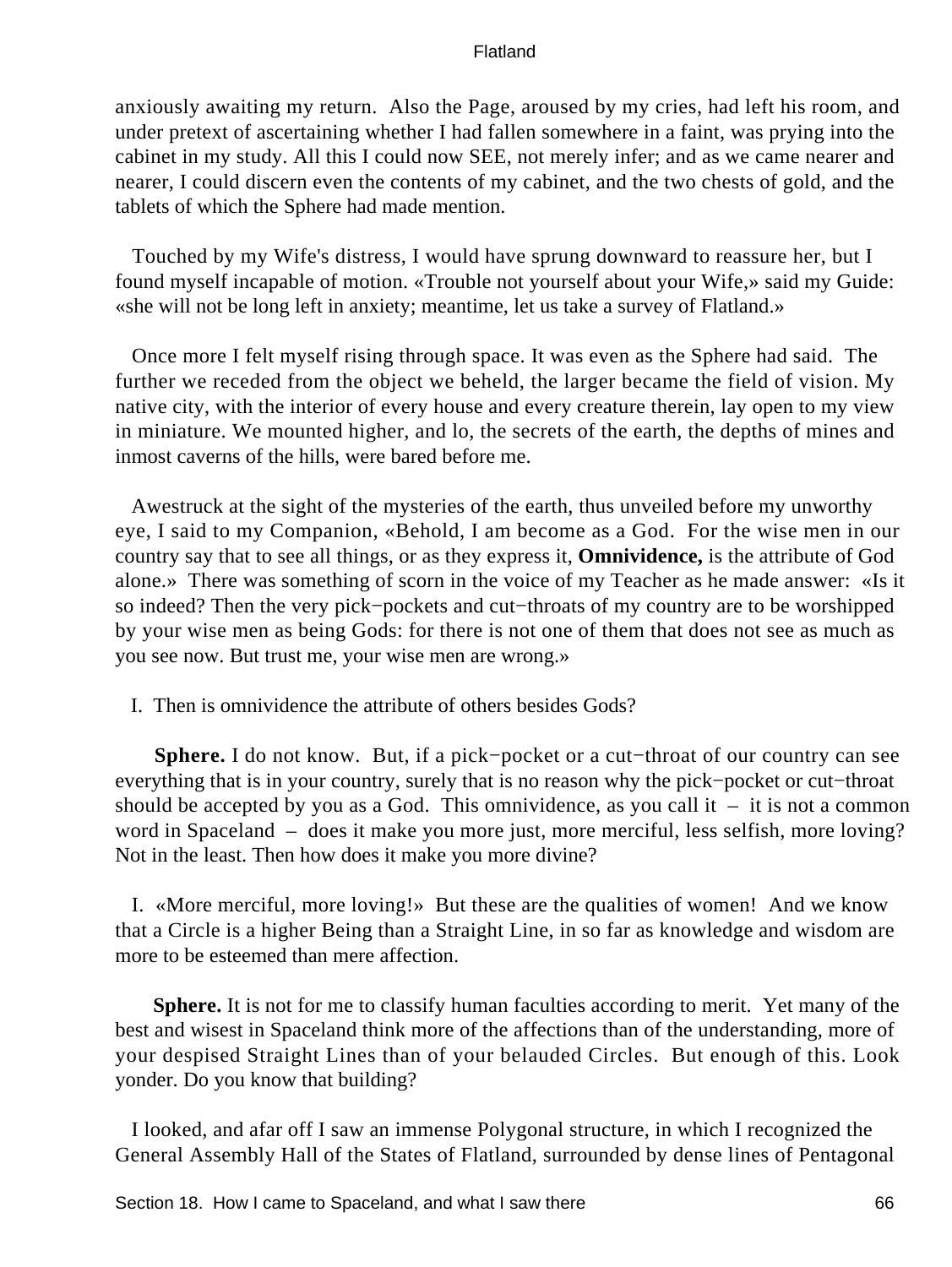buildings at right angles to each other, which I knew to be streets; and I perceived that I was approaching the great Metropolis.

 «Here we descend,» said my Guide. It was now morning, the first hour of the first day of the two thousandth year of our era. Acting, as was their wont, in strict accordance with precedent, the highest Circles of the realm were meeting in solemn conclave, as they had met on the first hour of the first day of the year 1000, and also on the first hour of the first day of the year 0.

 The minutes of the previous meetings were now read by one whom I at once recognized as my brother, a perfectly Symmetrical Square, and the Chief Clerk of the High Council. It was found recorded on each occasion that: «Whereas the States had been troubled by divers ill−intentioned persons pretending to have received revelations from another World, and professing to produce demonstrations whereby they had instigated to frenzy both themselves and others, it had been for this cause unanimously resolved by the Grand Council that on the first day of each millenary, special injunctions be sent to the Prefects in the several districts of Flatland, to make strict search for such misguided persons, and without formality of mathematical examination, to destroy all such as were Isosceles of any degree, to scourge and imprison any regular Triangle, to cause any Square or Pentagon to be sent to the district Asylum, and to arrest any one of higher rank, sending him straightway to the Capital to be examined and judged by the Council.»

 «You hear your fate,» said the Sphere to me, while the Council was passing for the third time the formal resolution. «Death or imprisonment awaits the Apostle of the Gospel of Three Dimensions.» «Not so,» replied I, «the matter is now so clear to me, the nature of real space so palpable, that methinks I could make a child understand it. Permit me but to descend at this moment and enlighten them.» «Not yet,» said my Guide, «the time will come for that. Meantime I must perform my mission. Stay thou there in thy place.» Saying these words, he leaped with great dexterity into the sea (if I may so call it) of Flatland, right in the midst of the ring of Counsellors. «I come,» cried he, «to proclaim that there is a land of Three Dimensions.»

 I could see many of the younger Counsellors start back in manifest horror, as the Sphere's circular section widened before them. But on a sign from the presiding Circle – who shewed not the slightest alarm or surprise – six Isosceles of a low type from six different quarters rushed upon the Sphere. «We have him,» they cried; «No; yes; we have him still! he's going! he's gone!»

 «My Lords,» said the President to the Junior Circles of the Council, «there is not the slightest need for surprise; the secret archives, to which I alone have access, tell me that a similar occurrence happened on the last two millennial commencements. You will, of course, say nothing of these trifles outside the Cabinet.»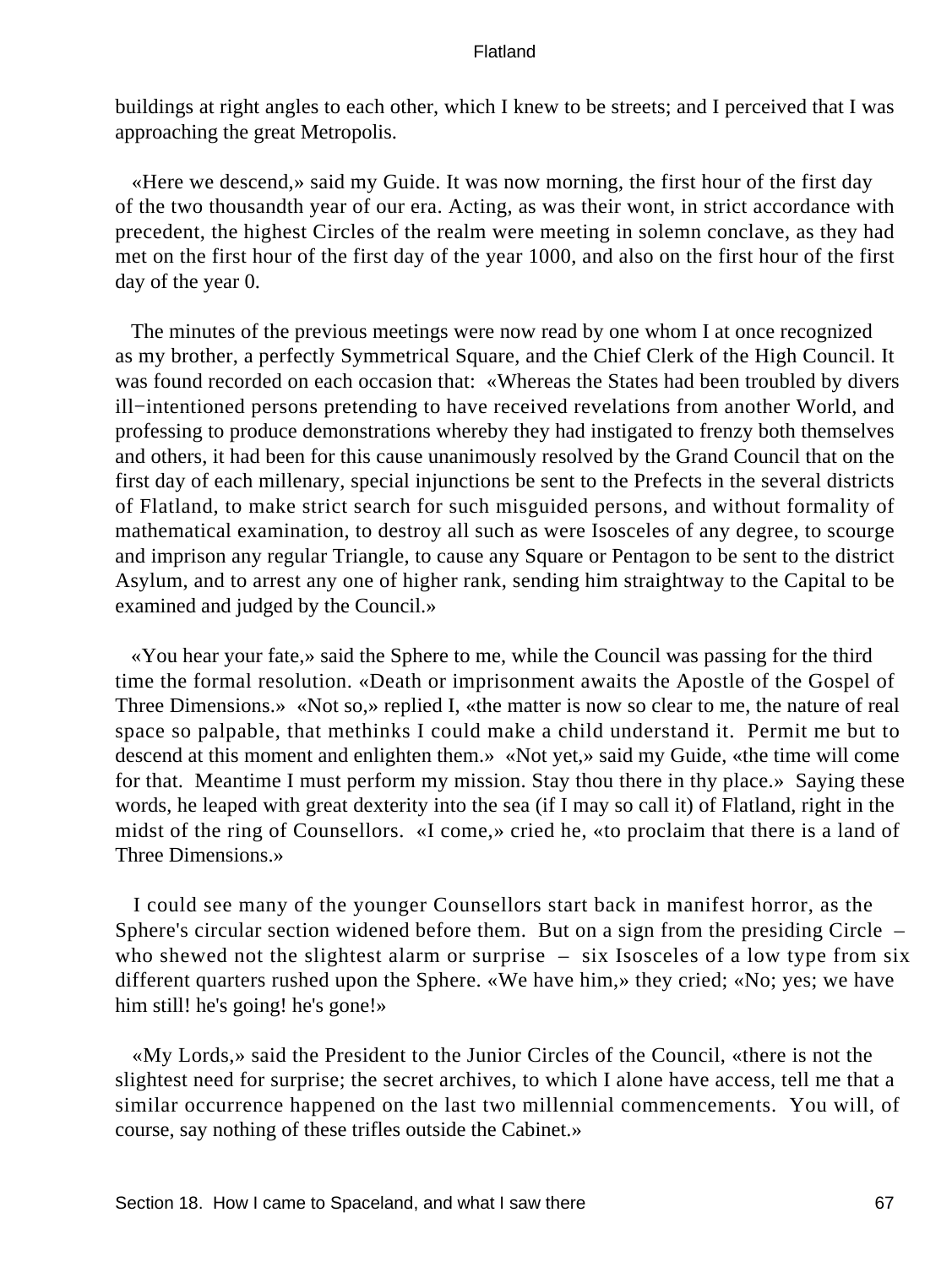Raising his voice, he now summoned the guards. «Arrest the policemen; gag them. You know your duty.» After he had consigned to their fate the wretched policemen – ill−fated and unwilling witnesses of a State−secret which they were not to be permitted to reveal – he again addressed the Counsellors. «My Lords, the business of the Council being concluded, I have only to wish you a happy New Year.» Before departing, he expressed, at some length, to the Clerk, my excellent but most unfortunate brother, his sincere regret that, in accordance with precedent and for the sake of secrecy, he must condemn him to perpetual imprisonment, but added his satisfaction that, unless some mention were made by him of that day's incident, his life would be spared.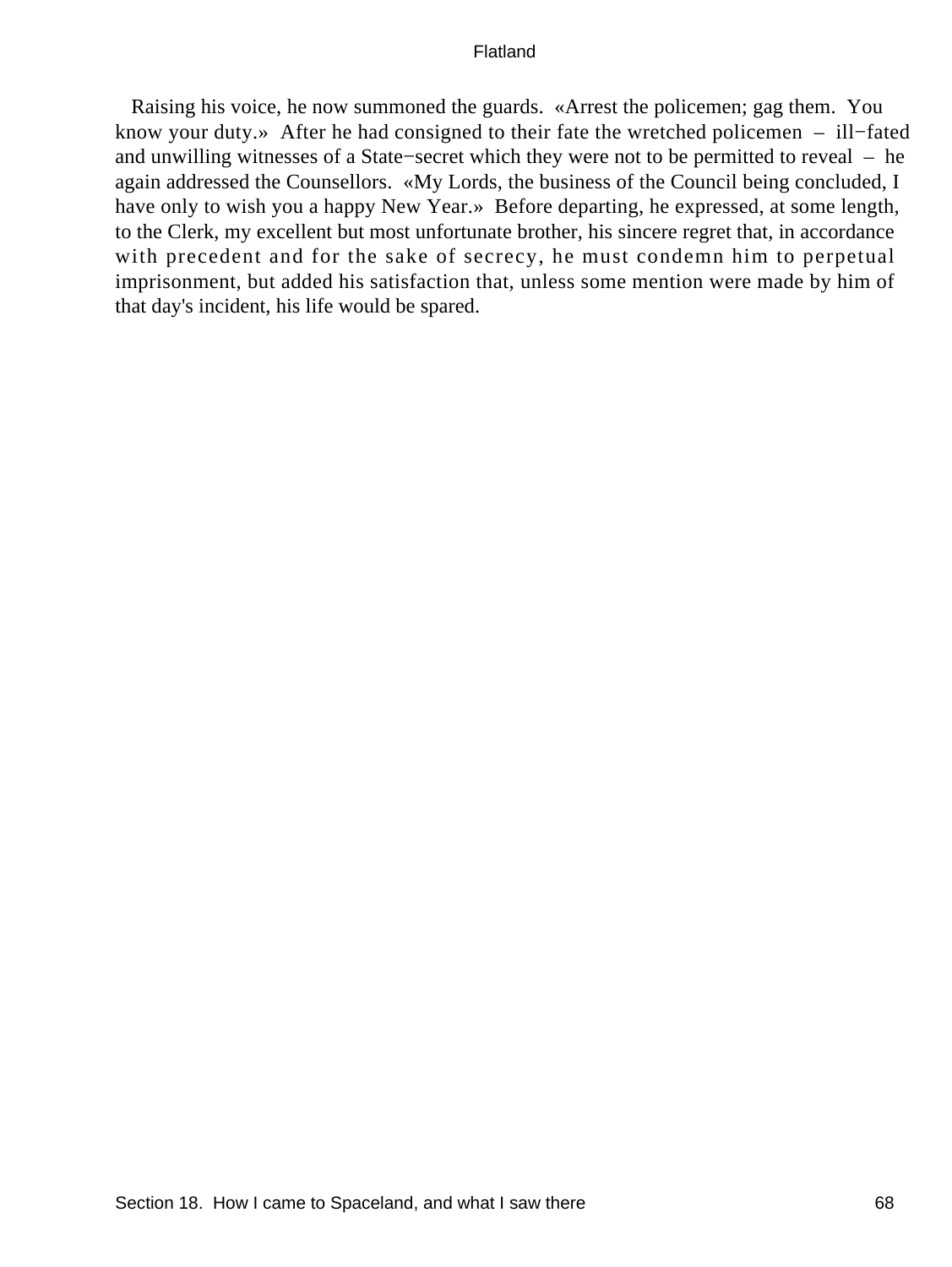# **[Section 19. How, though the Sphere shewed me other mysteries](#page-84-0)**

# *of Spaceland, I still desired more; and what came of it*

**When** I saw my poor brother led away to imprisonment, I attempted to leap down into the Council Chamber, desiring to intercede on his behalf, or at least bid him farewell. But I found that I had no motion of my own. I absolutely depended on the volition of my Guide, who said in gloomy tones, «Heed not thy brother; haply thou shalt have ample time hereafter to condole with him. Follow me.»

 Once more we ascended into space. «Hitherto,» said the Sphere, «I have shewn you naught save Plane Figures and their interiors. Now I must introduce you to Solids, and reveal to you the plan upon which they are constructed. Behold this multitude of moveable square cards. See, I put one on another, not, as you supposed, Northward of the other, but ON the other. Now a second, now a third. See, I am building up a Solid by a multitude of Squares parallel to one another. Now the Solid is complete, being as high as it is long and broad, and we call it a Cube.»

 «Pardon me, my Lord,» replied I; «but to my eye the appearance is as of an Irregular Figure whose inside is laid open to the view; in other words, methinks I see no Solid, but a Plane such as we infer in Flatland; only of an Irregularity which betokens some monstrous criminal, so that the very sight of it is painful to my eyes.»

 «True,» said the Sphere, «it appears to you a Plane, because you are not accustomed to light and shade and perspective; just as in Flatland a Hexagon would appear a Straight Line to one who has not the Art of Sight Recognition. But in reality it is a Solid, as you shall learn by the sense of Feeling.»

 He then introduced me to the Cube, and I found that this marvellous Being was indeed no Plane, but a Solid; and that he was endowed with six plane sides and eight terminal points called solid angles; and I remembered the saying of the Sphere that just such a Creature as this would be formed by a Square moving, in Space, parallel to himself: and I rejoiced to think that so insignificant a Creature as I could in some sense be called the Progenitor of so illustrious an offspring.

 But still I could not fully understand the meaning of what my Teacher had told me concerning «light» and «shade» and «perspective»; and I did not hesitate to put my difficulties before him.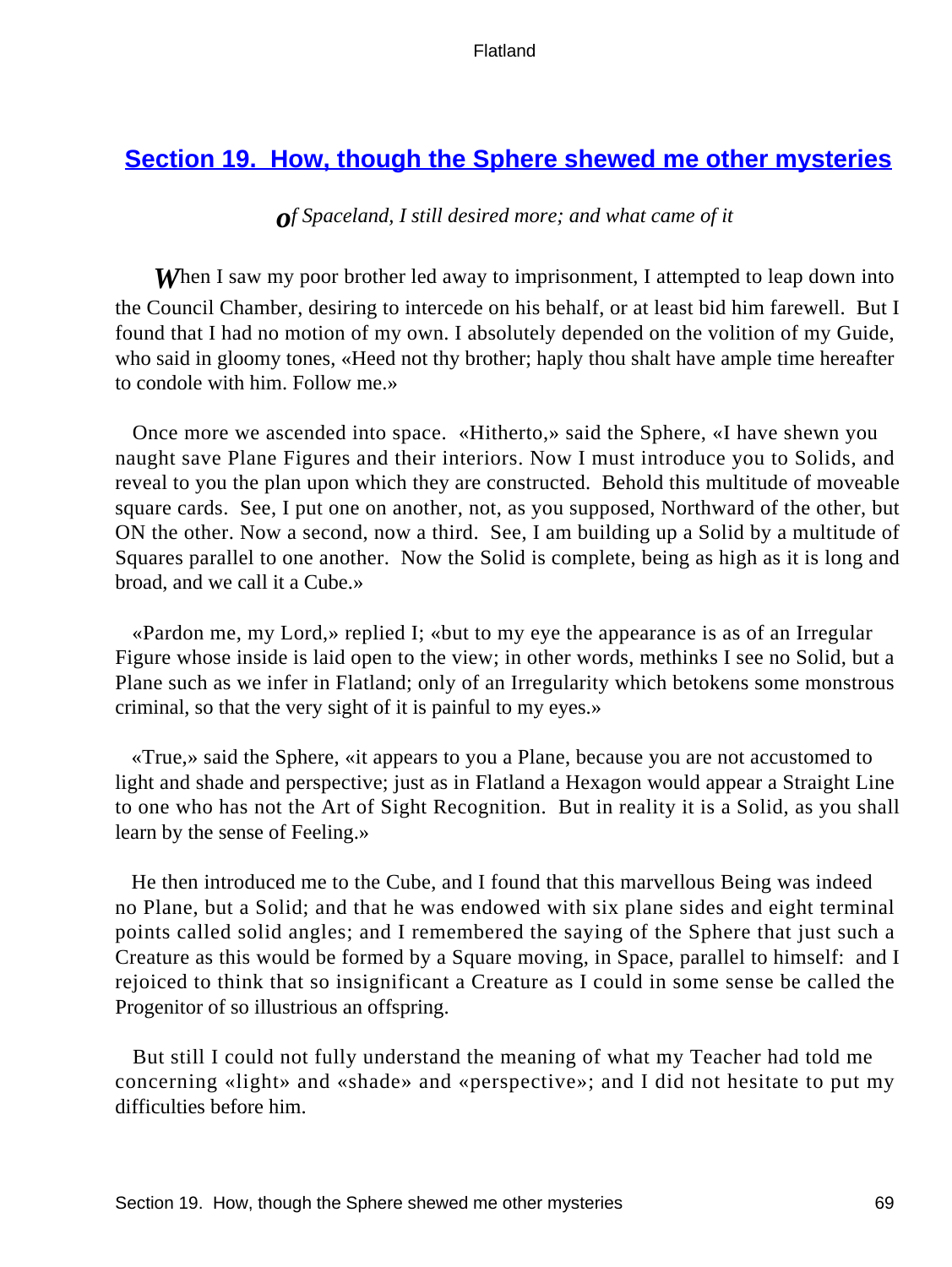Were I to give the Sphere's explanation of these matters, succinct and clear though it was, it would be tedious to an inhabitant of Space, who knows these things already. Suffice it, that by his lucid statements, and by changing the position of objects and lights, and by allowing me to feel the several objects and even his own sacred Person, he at last made all things clear to me, so that I could now readily distinguish between a Circle and a Sphere, a Plane Figure and a Solid.

 This was the Climax, the Paradise, of my strange eventful History. Henceforth I have to relate the story of my miserable Fall: – most miserable, yet surely most undeserved! For why should the thirst for knowledge be aroused, only to be disappointed and punished? My volition shrinks from the painful task of recalling my humiliation; yet, like a second Prometheus, I will endure this and worse, if by any means I may arouse in the interiors of Plane and Solid Humanity a spirit of rebellion against the Conceit which would limit our Dimensions to Two or Three or any number short of Infinity. Away then with all personal considerations! Let me continue to the end, as I began, without further digressions or anticipations, pursuing the plain path of dispassionate History. The exact facts, the exact words, – and they are burnt in upon my brain, – shall be set down without alteration of an iota; and let my Readers judge between me and Destiny.

 The Sphere would willingly have continued his lessons by indoctrinating me in the conformation of all regular Solids, Cylinders, Cones, Pyramids, Pentahedrons, Hexahedrons, Dodecahedrons, and Spheres: but I ventured to interrupt him. Not that I was wearied of knowledge. On the contrary, I thirsted for yet deeper and fuller draughts than he was offering to me.

 «Pardon me,» said I, «O Thou Whom I must no longer address as the Perfection of all Beauty; but let me beg thee to vouchsafe thy servant a sight of thine interior.»

**Sphere.** My what?

I. Thine interior: thy stomach, thy intestines.

**Sphere.** Whence this ill−timed impertinent request? And what mean you by saying that I am no longer the Perfection of all Beauty?

 I. My Lord, your own wisdom has taught me to aspire to One even more great, more beautiful, and more closely approximate to Perfection than yourself. As you yourself, superior to all Flatland forms, combine many Circles in One, so doubtless there is One above you who combines many Spheres in One Supreme Existence, surpassing even the Solids of Spaceland. And even as we, who are now in Space, look down on Flatland and see the insides of all things, so of a certainty there is yet above us some higher, purer region, whither thou dost surely purpose to lead me  $-$  O Thou Whom I shall always call, everywhere and in all Dimensions, my Priest, Philosopher, and Friend – some yet more spacious Space,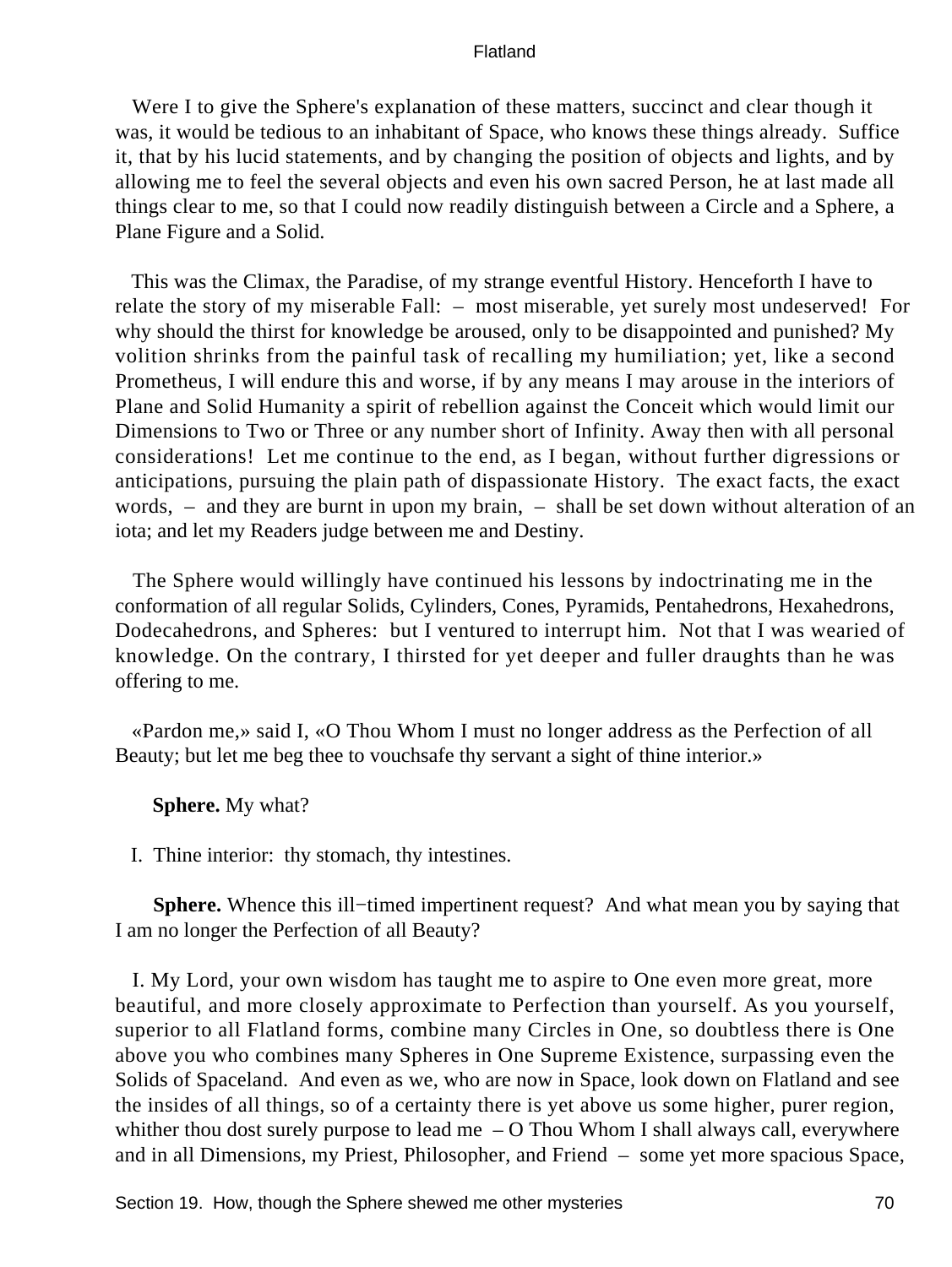some more dimensionable Dimensionality, from the vantage−ground of which we shall look down together upon the revealed insides of Solid things, and where thine own intestines, and those of thy kindred Spheres, will lie exposed to the view of the poor wandering exile from Flatland, to whom so much has already been vouchsafed.

**Sphere.** Pooh! Stuff! Enough of this trifling! The time is short, and much remains to be done before you are fit to proclaim the Gospel of Three Dimensions to your blind benighted countrymen in Flatland.

 I. Nay, gracious Teacher, deny me not what I know it is in thy power to perform. Grant me but one glimpse of thine interior, and I am satisfied for ever, remaining henceforth thy docile pupil, thy unemancipable slave, ready to receive all thy teachings and to feed upon the words that fall from thy lips.

**Sphere.** Well, then, to content and silence you, let me say at once, I would shew you what you wish if I could; but I cannot. Would you have me turn my stomach inside out to oblige you?

 I. But my Lord has shewn me the intestines of all my countrymen in the Land of Two Dimensions by taking me with him into the Land of Three. What therefore more easy than now to take his servant on a second journey into the blessed region of the Fourth Dimension, where I shall look down with him once more upon this land of Three Dimensions, and see the inside of every three−dimensioned house, the secrets of the solid earth, the treasures of the mines in Spaceland, and the intestines of every solid living creature, even of the noble and adorable Spheres.

**Sphere.** But where is this land of Four Dimensions?

I. I know not: but doubtless my Teacher knows.

**Sphere.** Not I. There is no such land. The very idea of it is utterly inconceivable.

 I. Not inconceivable, my Lord, to me, and therefore still less inconceivable to my Master. Nay, I despair not that, even here, in this region of Three Dimensions, your Lordship's art may make the Fourth Dimension visible to me; just as in the Land of Two Dimensions my Teacher's skill would fain have opened the eyes of his blind servant to the invisible presence of a Third Dimension, though I saw it not.

 Let me recall the past. Was I not taught below that when I saw a Line and inferred a Plane, I in reality saw a Third unrecognized Dimension, not the same as brightness, called «height»? And does it not now follow that, in this region, when I see a Plane and infer a Solid, I really see a Fourth unrecognized Dimension, not the same as colour, but existent, though infinitesimal and incapable of measurement?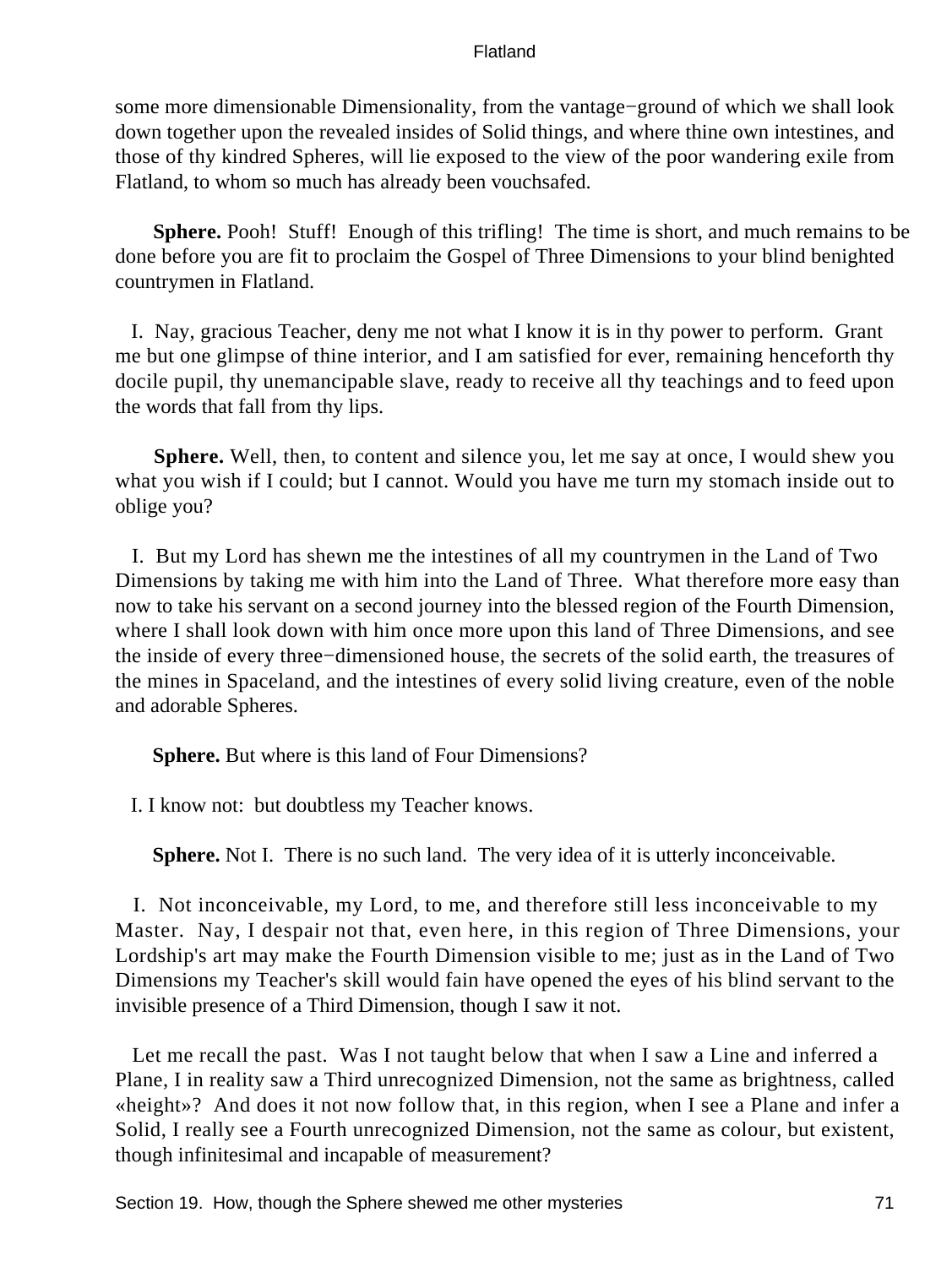And besides this, there is the Argument from Analogy of Figures.

**Sphere.** Analogy! Nonsense: what analogy?

 I. Your Lordship tempts his servant to see whether he remembers the revelations imparted to him. Trifle not with me, my Lord; I crave, I thirst, for more knowledge. Doubtless we cannot SEE that other higher Spaceland now, because we we have no eye in our stomachs. But, just as there WAS the realm of Flatland, though that poor puny Lineland Monarch could neither turn to left nor right to discern it, and just as there WAS close at hand, and touching my frame, the land of Three Dimensions, though I, blind senseless wretch, had no power to touch it, no eye in my interior to discern it, so of a surety there is a Fourth Dimension, which my Lord perceives with the inner eye of thought. And that it must exist my Lord himself has taught me. Or can he have forgotten what he himself imparted to his servant?

In One Dimension, did not a moving Point produce a Line with TWO terminal points?

 In Two Dimensions, did not a moving Line produce a Square with **Four** terminal points?

 In Three Dimensions, did not a moving Square produce – did not this eye of mine behold it – that blessed Being, a Cube, with **Eight** terminal points?

 And in Four Dimensions shall not a moving Cube – alas, for Analogy, and alas for the Progress of Truth, if it be not so – shall not, I say, the motion of a divine Cube result in a still more divine Organization with **Sixteen** terminal points?

 Behold the infallible confirmation of the Series, 2, 4, 8, 16: is not this a Geometrical Progression? Is not this – if I might quote my Lord's own words – «strictly according to Analogy»?

 Again, was I not taught by my Lord that as in a Line there are TWO bounding Points, and in a Square there are **Four** bounding Lines, so in a Cube there must be SIX bounding Squares? Behold once more the confirming Series, 2, 4, 6: is not this an Arithmetical Progression? And consequently does it not of necessity follow that the more divine offspring of the divine Cube in the Land of Four Dimensions, must have 8 bounding Cubes: and is not this also, as my Lord has taught me to believe, «strictly according to Analogy»?

 O, my Lord, my Lord, behold, I cast myself in faith upon conjecture, not knowing the facts; and I appeal to your Lordship to confirm or deny my logical anticipations. If I am wrong, I yield, and will no longer demand a fourth Dimension; but, if I am right, my Lord will listen to reason.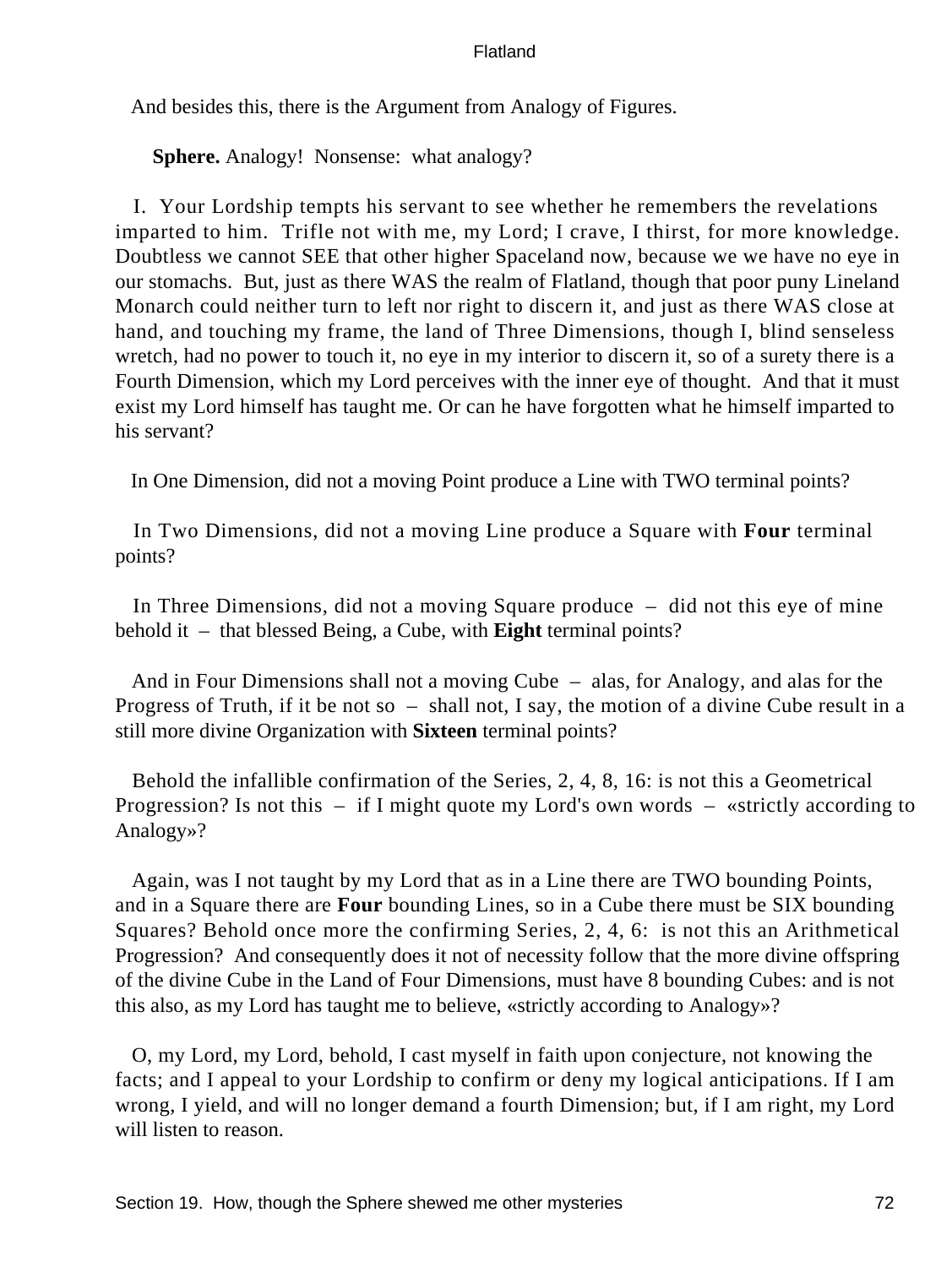I ask therefore, is it, or is it not, the fact, that ere now your countrymen also have witnessed the descent of Beings of a higher order than their own, entering closed rooms, even as your Lordship entered mine, without the opening of doors or windows, and appearing and vanishing at will? On the reply to this question I am ready to stake everything. Deny it, and I am henceforth silent. Only vouchsafe an answer.

**Sphere.** (AFTER A PAUSE). It is reported so. But men are divided in opinion as to the facts. And even granting the facts, they explain them in different ways. And in any case, however great may be the number of different explanations, no one has adopted or suggested the theory of a Fourth Dimension. Therefore, pray have done with this trifling, and let us return to business.

 I. I was certain of it. I was certain that my anticipations would be fulfilled. And now have patience with me and answer me yet one more question, best of Teachers! Those who have thus appeared – no one knows whence – and have returned – no one knows whither – have they also contracted their sections and vanished somehow into that more Spacious Space, whither I now entreat you to conduct me?

**Sphere** (MOODILY). They have vanished, certainly – if they ever appeared. But most people say that these visions arose from the thought – you will not understand me – from the brain; from the perturbed angularity of the Seer.

 I. Say they so? Oh, believe them not. Or if it indeed be so, that this other Space is really Thoughtland, then take me to that blessed Region where I in Thought shall see the insides of all solid things. There, before my ravished eye, a Cube, moving in some altogether new direction, but strictly according to Analogy, so as to make every particle of his interior pass through a new kind of Space, with a wake of its own – shall create a still more perfect perfection than himself, with sixteen terminal Extra−solid angles, and Eight solid Cubes for his Perimeter. And once there, shall we stay our upward course? In that blessed region of Four Dimensions, shall we linger on the threshold of the Fifth, and not enter therein? Ah, no! Let us rather resolve that our ambition shall soar with our corporal ascent. Then, yielding to our intellectual onset, the gates of the Sixth Dimension shall fly open; after that a Seventh, and then an Eighth –

 How long I should have continued I know not. In vain did the Sphere, in his voice of thunder, reiterate his command of silence, and threaten me with the direst penalties if I persisted. Nothing could stem the flood of my ecstatic aspirations. Perhaps I was to blame; but indeed I was intoxicated with the recent draughts of Truth to which he himself had introduced me. However, the end was not long in coming. My words were cut short by a crash outside, and a simultaneous crash inside me, which impelled me through space with a velocity that precluded speech. Down! down! down! I was rapidly descending; and I knew that return to Flatland was my doom. One glimpse, one last and never−to−be−forgotten glimpse I had of that dull level wilderness – which was now to become my Universe again –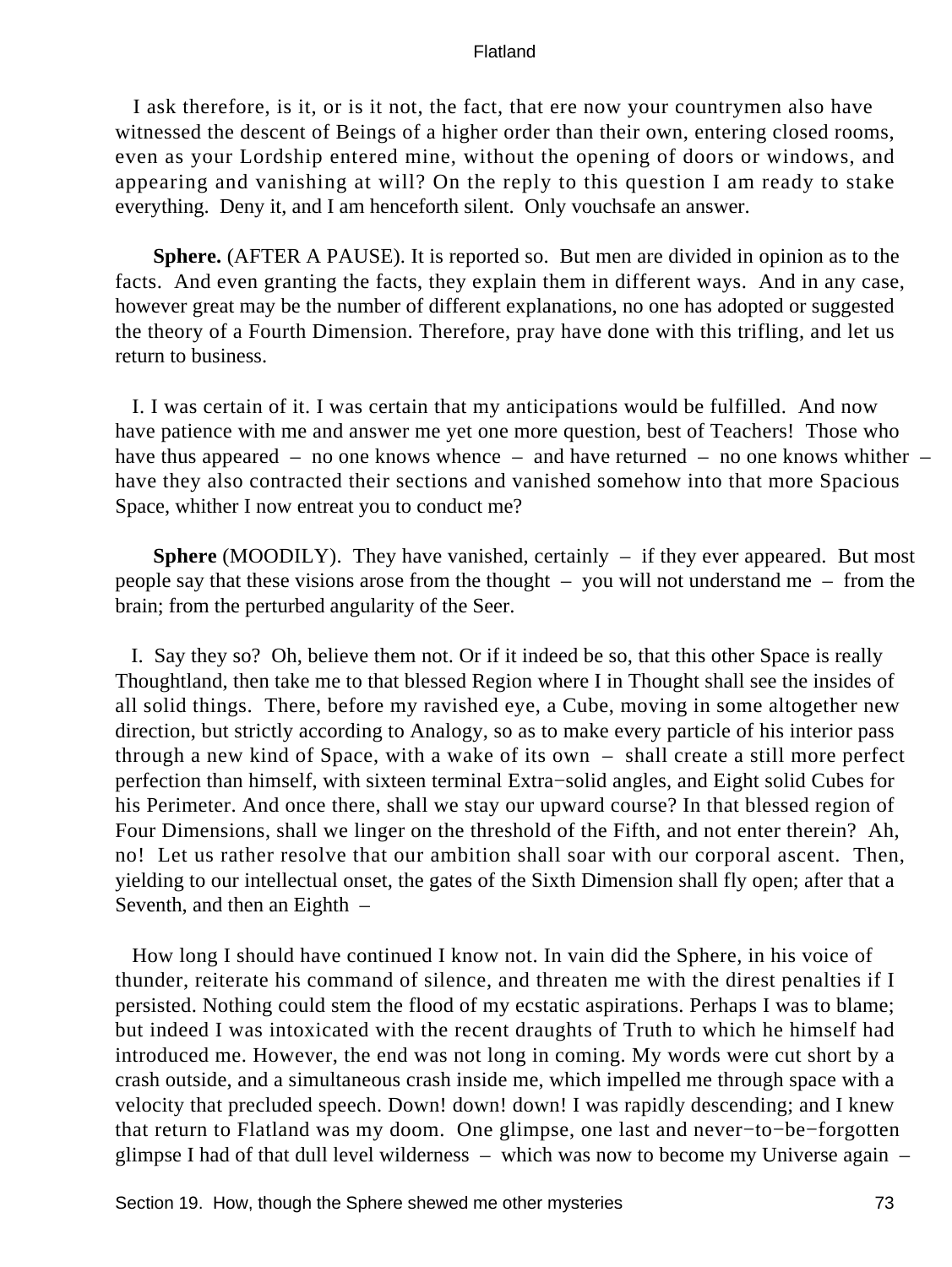spread out before my eye. Then a darkness. Then a final, all−consummating thunder−peal; and, when I came to myself, I was once more a common creeping Square, in my Study at home, listening to the Peace−Cry of my approaching Wife.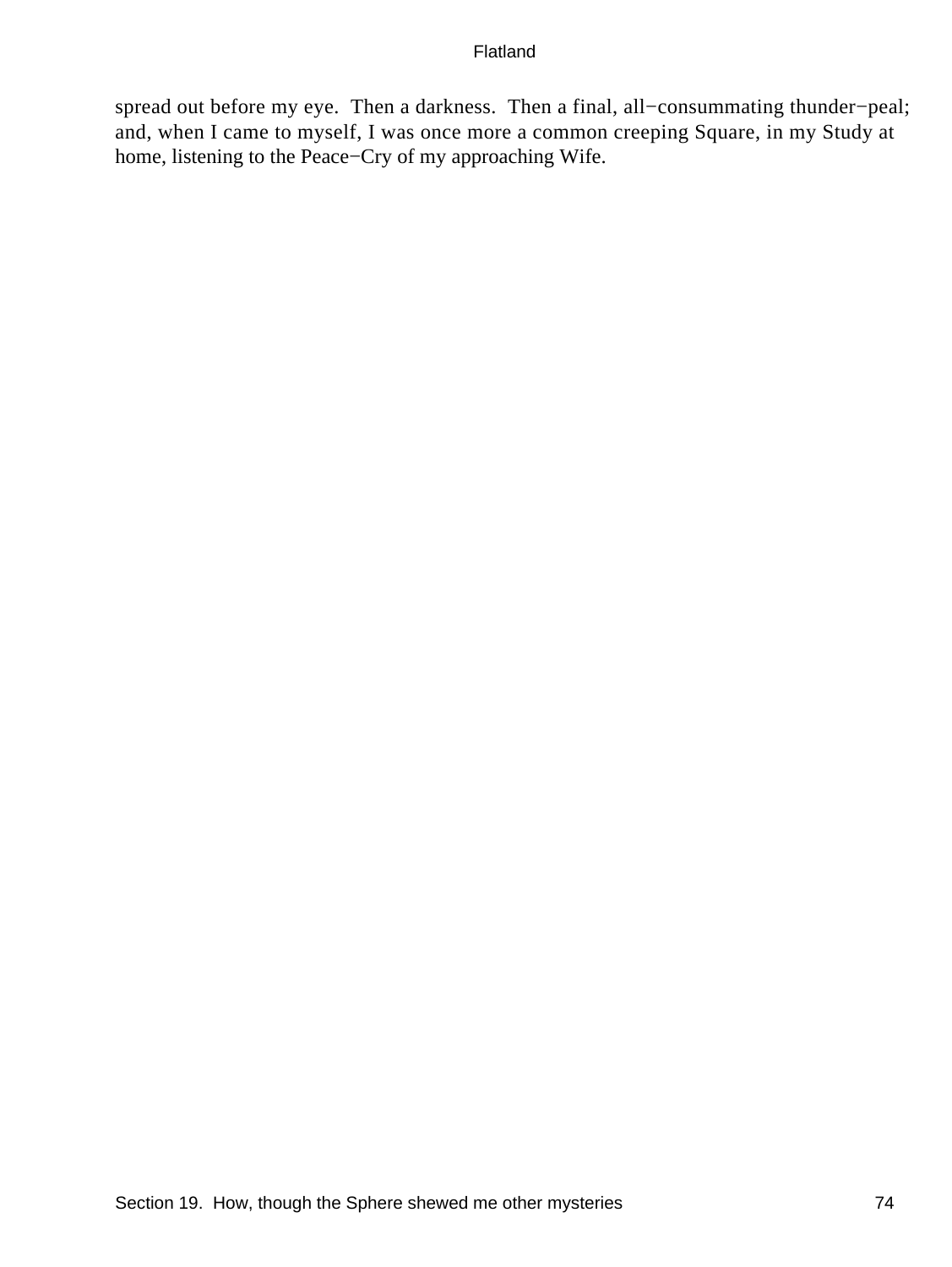# <span id="page-75-0"></span>**[Section 20. How the Sphere encouraged me in a Vision](#page-84-0)**

*A* lthough I had less than a minute for reflection, I felt, by a kind of instinct, that I must conceal my experiences from my Wife. Not that I apprehended, at the moment, any danger from her divulging my secret, but I knew that to any Woman in Flatland the narrative of my adventures must needs be unintelligible. So I endeavoured to reassure her by some story, invented for the occasion, that I had accidentally fallen through the trap−door of the cellar, and had there lain stunned.

 The Southward attraction in our country is so slight that even to a Woman my tale necessarily appeared extraordinary and well−nigh incredible; but my Wife, whose good sense far exceeds that of the average of her Sex, and who perceived that I was unusually excited, did not argue with me on the subject, but insisted that I was ill and required repose. I was glad of an excuse for retiring to my chamber to think quietly over what had happened. When I was at last by myself, a drowsy sensation fell on me; but before my eyes closed I endeavoured to reproduce the Third Dimension, and especially the process by which a Cube is constructed through the motion of a Square. It was not so clear as I could have wished; but I remembered that it must be «Upward, and yet not Northward», and I determined steadfastly to retain these words as the clue which, if firmly grasped, could not fail to guide me to the solution. So mechanically repeating, like a charm, the words, «Upward, yet not Northward», I fell into a sound refreshing sleep.

 During my slumber I had a dream. I thought I was once more by the side of the Sphere, whose lustrous hue betokened that he had exchanged his wrath against me for perfect placability. We were moving together towards a bright but infinitesimally small Point, to which my Master directed my attention. As we approached, methought there issued from it a slight humming noise as from one of your Spaceland bluebottles, only less resonant by far, so slight indeed that even in the perfect stillness of the Vacuum through which we soared, the sound reached not our ears till we checked our flight at a distance from it of something under twenty human diagonals.

 «Look yonder,» said my Guide, "in Flatland thou hast lived; of Lineland thou hast received a vision; thou hast soared with me to the heights of Spaceland; now, in order to complete the range of thy experience, I conduct thee downward to the lowest depth of existence, even to the realm of Pointland, the Abyss of No dimensions.

 «Behold yon miserable creature. That Point is a Being like ourselves, but confined to the non−dimensional Gulf. He is himself his own World, his own Universe; of any other than himself he can form no conception; he knows not Length, nor Breadth, nor Height, for he has had no experience of them; he has no cognizance even of the number Two; nor has he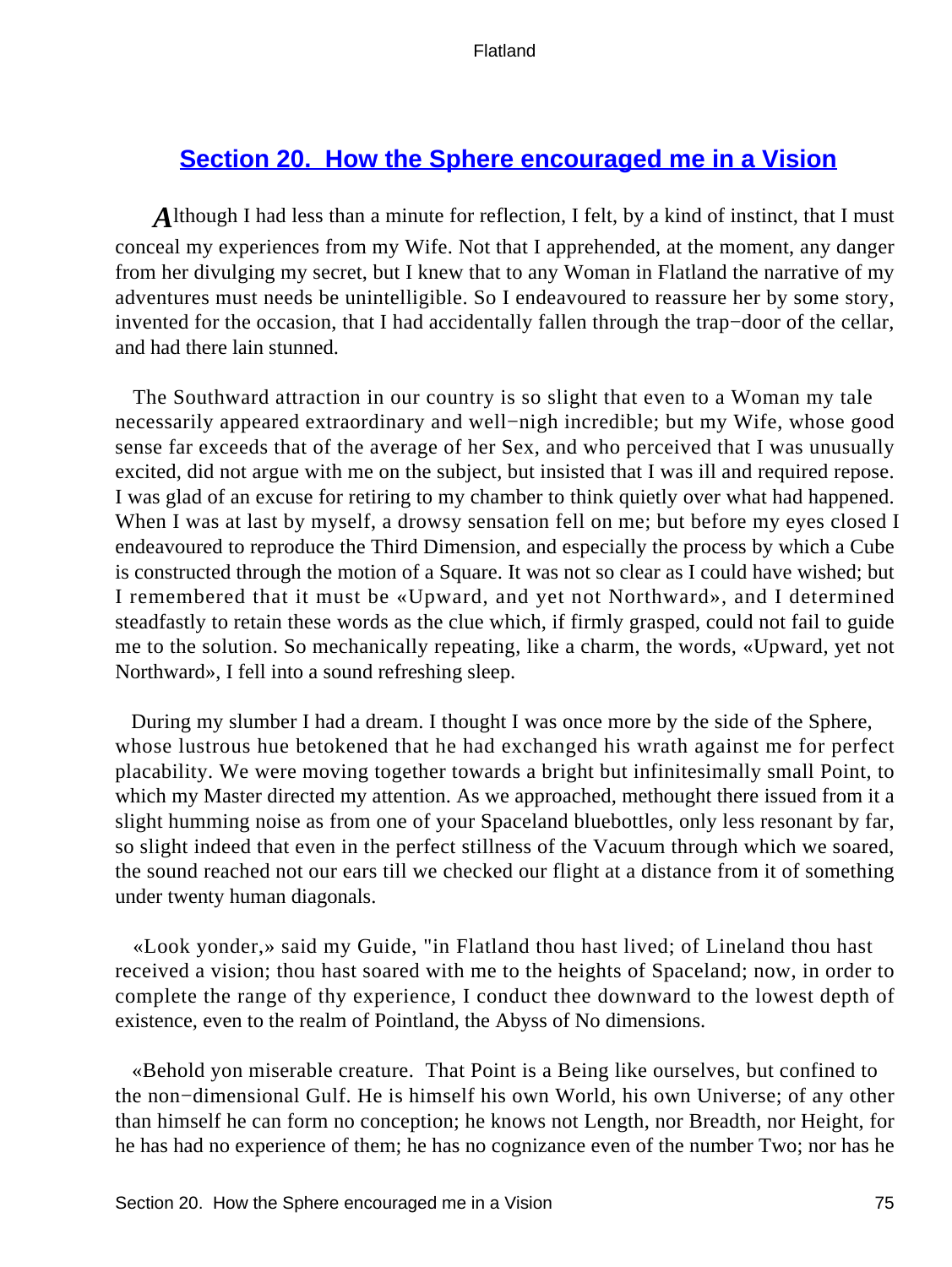a thought of Plurality; for he is himself his One and All, being really Nothing. Yet mark his perfect self−contentment, and hence learn this lesson, that to be self−contented is to be vile and ignorant, and that to aspire is better than to be blindly and impotently happy. Now listen.»

 He ceased; and there arose from the little buzzing creature a tiny, low, monotonous, but distinct tinkling, as from one of your Spaceland phonographs, from which I caught these words, «Infinite beatitude of existence! It is; and there is none else beside It.»

 «What,» said I, «does the puny creature mean by 'it'?» «He means himself,» said the Sphere: «have you not noticed before now, that babies and babyish people who cannot distinguish themselves from the world, speak of themselves in the Third Person? But hush!»

 «It fills all Space,» continued the little soliloquizing Creature, «and what It fills, It is. What It thinks, that It utters; and what It utters, that It hears; and It itself is Thinker, Utterer, Hearer, Thought, Word, Audition; it is the One, and yet the All in All. Ah, the happiness ah, the happiness of Being!»

 «Can you not startle the little thing out of its complacency?» said I. «Tell it what it really is, as you told me; reveal to it the narrow limitations of Pointland, and lead it up to something higher.» «That is no easy task,» said my Master; «try you.»

Hereon, raising my voice to the uttermost, I addressed the Point as follows:

 «Silence, silence, contemptible Creature. You call yourself the All in All, but you are the Nothing: your so−called Universe is a mere speck in a Line, and a Line is a mere shadow as compared with  $-\infty$  «Hush, hush, you have said enough,» interrupted the Sphere, «now listen, and mark the effect of your harangue on the King of Pointland.»

 The lustre of the Monarch, who beamed more brightly than ever upon hearing my words, shewed clearly that he retained his complacency; and I had hardly ceased when he took up his strain again. «Ah, the joy, ah, the joy of Thought! What can It not achieve by thinking! Its own Thought coming to Itself, suggestive of Its disparagement, thereby to enhance Its happiness! Sweet rebellion stirred up to result in triumph! Ah, the divine creative power of the All in One! Ah, the joy, the joy of Being!»

 «You see,» said my Teacher, «how little your words have done. So far as the Monarch understands them at all, he accepts them as his own – for he cannot conceive of any other except himself – and plumes himself upon the variety of 'Its Thought' as an instance of creative Power. Let us leave this God of Pointland to the ignorant fruition of his omnipresence and omniscience: nothing that you or I can do can rescue him from his self−satisfaction.»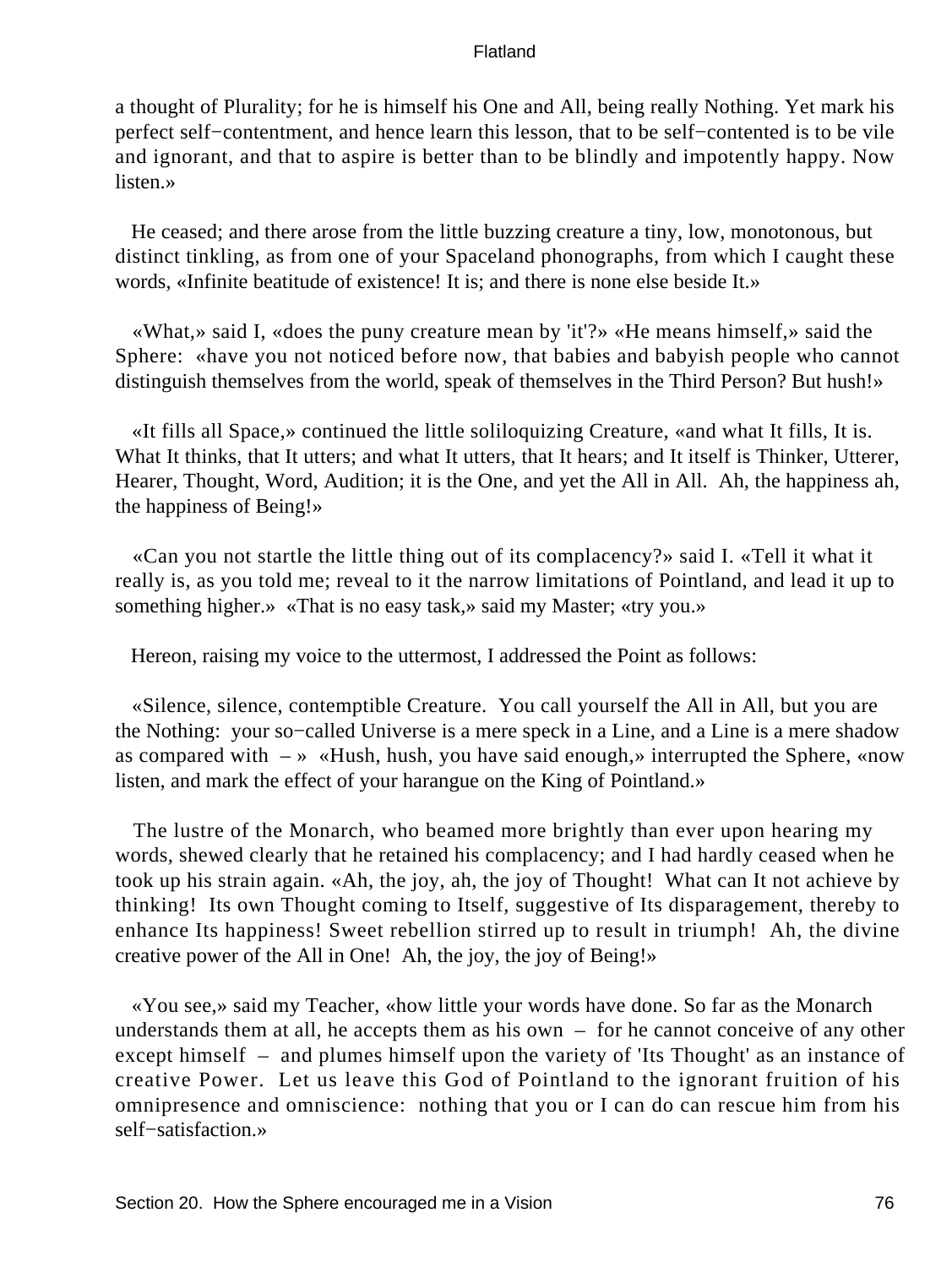After this, as we floated gently back to Flatland, I could hear the mild voice of my Companion pointing the moral of my vision, and stimulating me to aspire, and to teach others to aspire. He had been angered at first – he confessed – by my ambition to soar to Dimensions above the Third; but, since then, he had received fresh insight, and he was not too proud to acknowledge his error to a Pupil. Then he proceeded to initiate me into mysteries yet higher than those I had witnessed, shewing me how to construct Extra−Solids by the motion of Solids, and Double Extra−Solids by the motion of Extra−Solids, and all «strictly according to Analogy», all by methods so simple, so easy, as to be patent even to the Female Sex.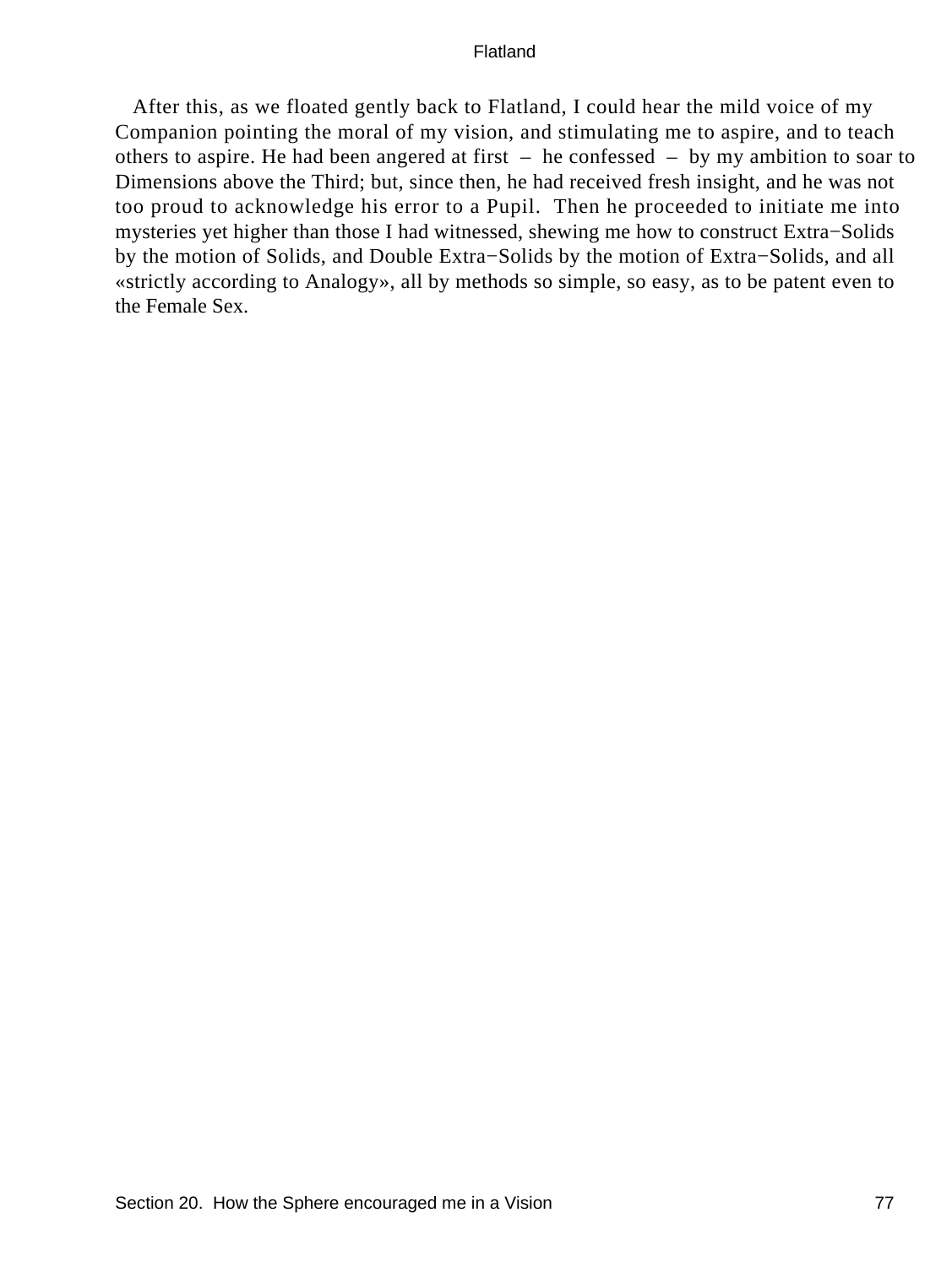# <span id="page-78-0"></span>**[Section 21. How I tried to teach the Theory of Three Dimensions](#page-84-0)**

### *to my Grandson, and with what success*

*I* awoke rejoicing, and began to reflect on the glorious career before me. I would go forth, methought, at once, and evangelize the whole of Flatland. Even to Women and Soldiers should the Gospel of Three Dimensions be proclaimed. I would begin with my Wife.

 Just as I had decided on the plan of my operations, I heard the sound of many voices in the street commanding silence. Then followed a louder voice. It was a herald's proclamation. Listening attentively, I recognized the words of the Resolution of the Council, enjoining the arrest, imprisonment, or execution of any one who should pervert the minds of the people by delusions, and by professing to have received revelations from another World.

 I reflected. This danger was not to be trifled with. It would be better to avoid it by omitting all mention of my Revelation, and by proceeding on the path of Demonstration – which after all, seemed so simple and so conclusive that nothing would be lost by discarding the former means. «Upward, not Northward» – was the clue to the whole proof. It had seemed to me fairly clear before I fell asleep; and when I first awoke, fresh from my dream, it had appeared as patent as Arithmetic; but somehow it did not seem to me quite so obvious now. Though my Wife entered the room opportunely just at that moment, I decided, after we had exchanged a few words of commonplace conversation, not to begin with her.

 My Pentagonal Sons were men of character and standing, and physicians of no mean reputation, but not great in mathematics, and, in that respect, unfit for my purpose. But it occurred to me that a young and docile Hexagon, with a mathematical turn, would be a most suitable pupil. Why therefore not make my first experiment with my little precocious Grandson, whose casual remarks on the meaning of  $3<sup>3</sup>$  had met with the approval of the Sphere? Discussing the matter with him, a mere boy, I should be in perfect safety; for he would know nothing of the Proclamation of the Council; whereas I could not feel sure that my Sons – so greatly did their patriotism and reverence for the Circles predominate over mere blind affection – might not feel compelled to hand me over to the Prefect, if they found me seriously maintaining the seditious heresy of the Third Dimension.

 But the first thing to be done was to satisfy in some way the curiosity of my Wife, who naturally wished to know something of the reasons for which the Circle had desired that mysterious interview, and of the means by which he had entered the house. Without entering into the details of the elaborate account I gave her,  $-$  an account, I fear, not quite so consistent with truth as my Readers in Spaceland might desire, – I must be content with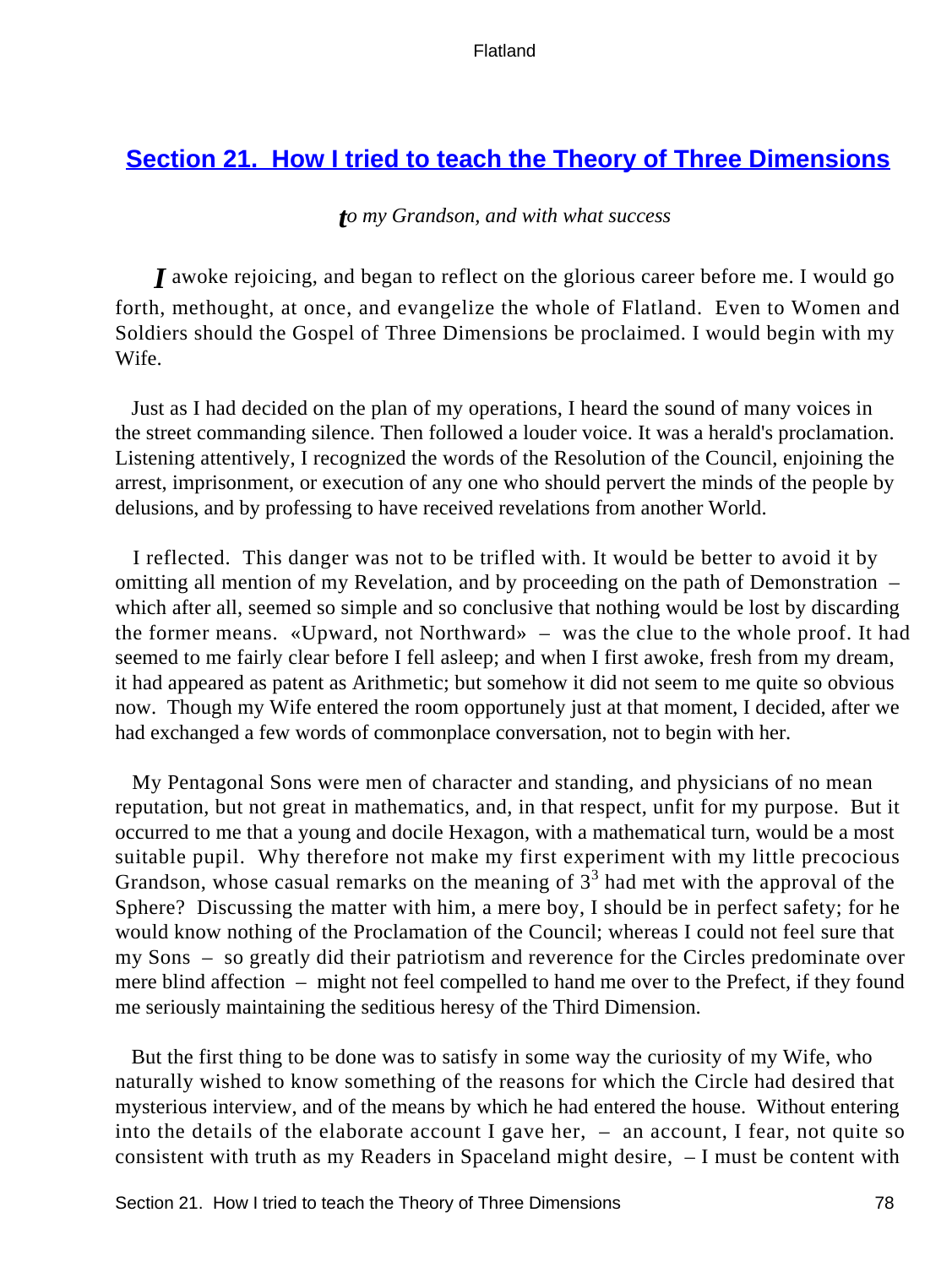saying that I succeeded at last in persuading her to return quietly to her household duties without eliciting from me any reference to the World of Three Dimensions. This done, I immediately sent for my Grandson; for, to confess the truth, I felt that all that I had seen and heard was in some strange way slipping away from me, like the image of a half−grasped, tantalizing dream, and I longed to essay my skill in making a first disciple.

When my Grandson entered the room I carefully secured the door. Then, sitting down by his side and taking our mathematical tablets, – or, as you would call them, Lines – I told him we would resume the lesson of yesterday. I taught him once more how a Point by motion in One Dimension produces a Line, and how a straight Line in Two Dimensions produces a Square. After this, forcing a laugh, I said, «And now, you scamp, you wanted to make me believe that a Square may in the same way by motion 'Upward, not Northward' produce another figure, a sort of extra Square in Three Dimensions. Say that again, you young rascal.»

 At this moment we heard once more the herald's «O yes! O yes!» outside in the street proclaiming the Resolution of the Council. Young though he was, my Grandson – who was unusually intelligent for his age, and bred up in perfect reverence for the authority of the Circles – took in the situation with an acuteness for which I was quite unprepared. He remained silent till the last words of the Proclamation had died away, and then, bursting into tears, «Dear Grandpapa,» he said, «that was only my fun, and of course I meant nothing at all by it; and we did not know anything then about the new Law; and I don't think I said anything about the Third Dimension; and I am sure I did not say one word about 'Upward, not Northward', for that would be such nonsense, you know. How could a thing move Upward, and not Northward? Upward and not Northward! Even if I were a baby, I could not be so absurd as that. How silly it is! Ha! ha!»

 «Not at all silly,» said I, losing my temper; «here for example, I take this Square,» and, at the word, I grasped a moveable Square, which was lying at hand – «and I move it, you see, not Northward but – yes, I move it Upward – that is to say, not Northward, but I move it somewhere – not exactly like this, but somehow  $-\nu$  Here I brought my sentence to an inane conclusion, shaking the Square about in a purposeless manner, much to the amusement of my Grandson, who burst out laughing louder than ever, and declared that I was not teaching him, but joking with him; and so saying he unlocked the door and ran out of the room. Thus ended my first attempt to convert a pupil to the Gospel of Three Dimensions.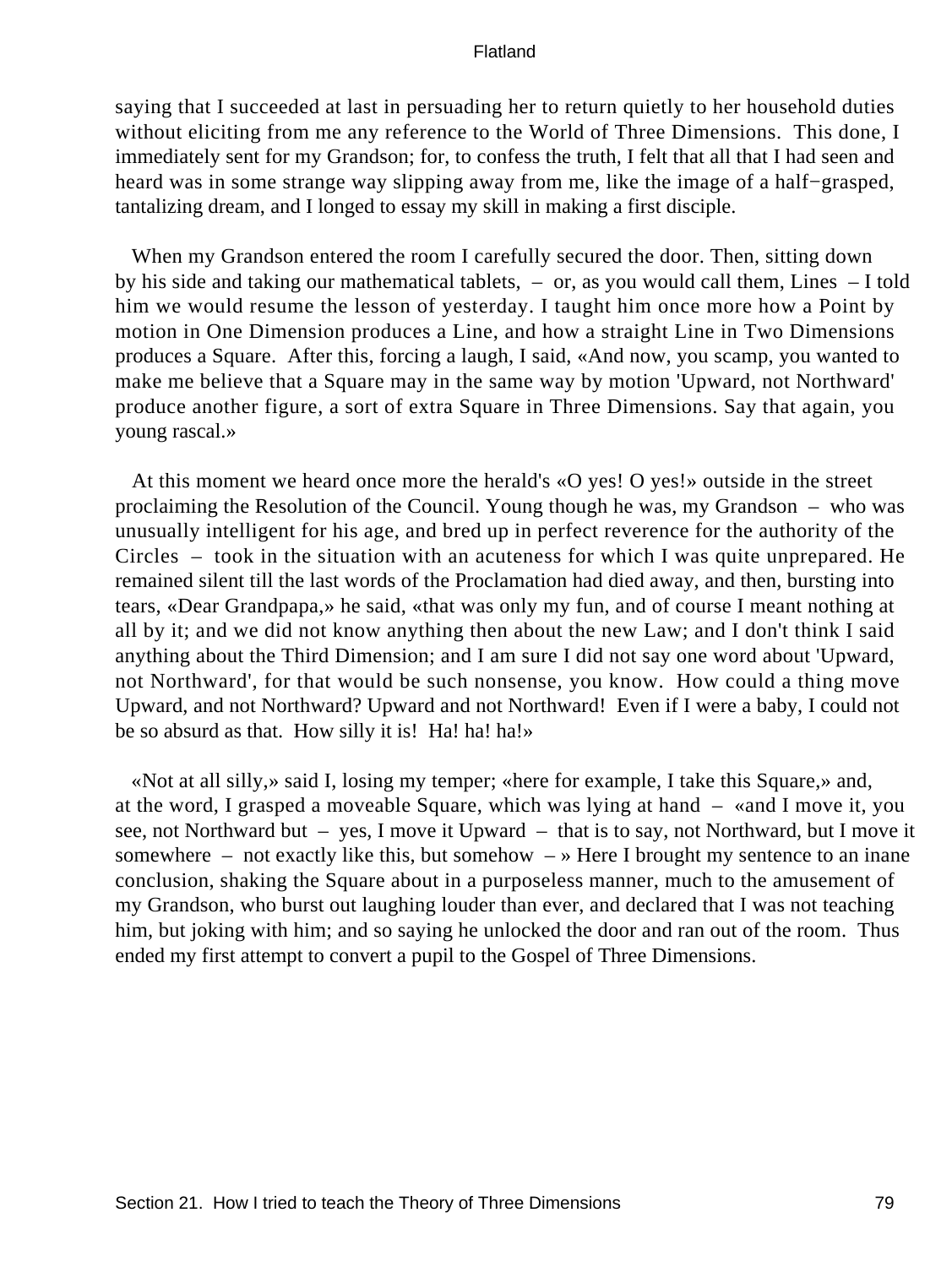# <span id="page-80-0"></span>**[Section 22. How I then tried to diffuse the Theory](#page-84-0)**

### *of Three Dimensions by other means, and of the result*

*M*y failure with my Grandson did not encourage me to communicate my secret to others of my household; yet neither was I led by it to despair of success. Only I saw that I must not wholly rely on the catch−phrase, «Upward, not Northward», but must rather endeavour to seek a demonstration by setting before the public a clear view of the whole subject; and for this purpose it seemed necessary to resort to writing.

 So I devoted several months in privacy to the composition of a treatise on the mysteries of Three Dimensions. Only, with the view of evading the Law, if possible, I spoke not of a physical Dimension, but of a Thoughtland whence, in theory, a Figure could look down upon Flatland and see simultaneously the insides of all things, and where it was possible that there might be supposed to exist a Figure environed, as it were, with six Squares, and containing eight terminal Points. But in writing this book I found myself sadly hampered by the impossibility of drawing such diagrams as were necessary for my purpose; for of course, in our country of Flatland, there are no tablets but Lines, and no diagrams but Lines, all in one straight Line and only distinguishable by difference of size and brightness; so that, when I had finished my treatise (which I entitled, «Through Flatland to Thoughtland») I could not feel certain that many would understand my meaning.

 Meanwhile my life was under a cloud. All pleasures palled upon me; all sights tantalized and tempted me to outspoken treason, because I could not but compare what I saw in Two Dimensions with what it really was if seen in Three, and could hardly refrain from making my comparisons aloud. I neglected my clients and my own business to give myself to the contemplation of the mysteries which I had once beheld, yet which I could impart to no one, and found daily more difficult to reproduce even before my own mental vision.

 One day, about eleven months after my return from Spaceland, I tried to see a Cube with my eye closed, but failed; and though I succeeded afterwards, I was not then quite certain (nor have I been ever afterwards) that I had exactly realized the original. This made me more melancholy than before, and determined me to take some step; yet what, I knew not. I felt that I would have been willing to sacrifice my life for the Cause, if thereby I could have produced conviction. But if I could not convince my Grandson, how could I convince the highest and most developed Circles in the land?

 And yet at times my spirit was too strong for me, and I gave vent to dangerous utterances. Already I was considered heterodox if not treasonable, and I was keenly alive to the danger of my position; nevertheless I could not at times refrain from bursting out into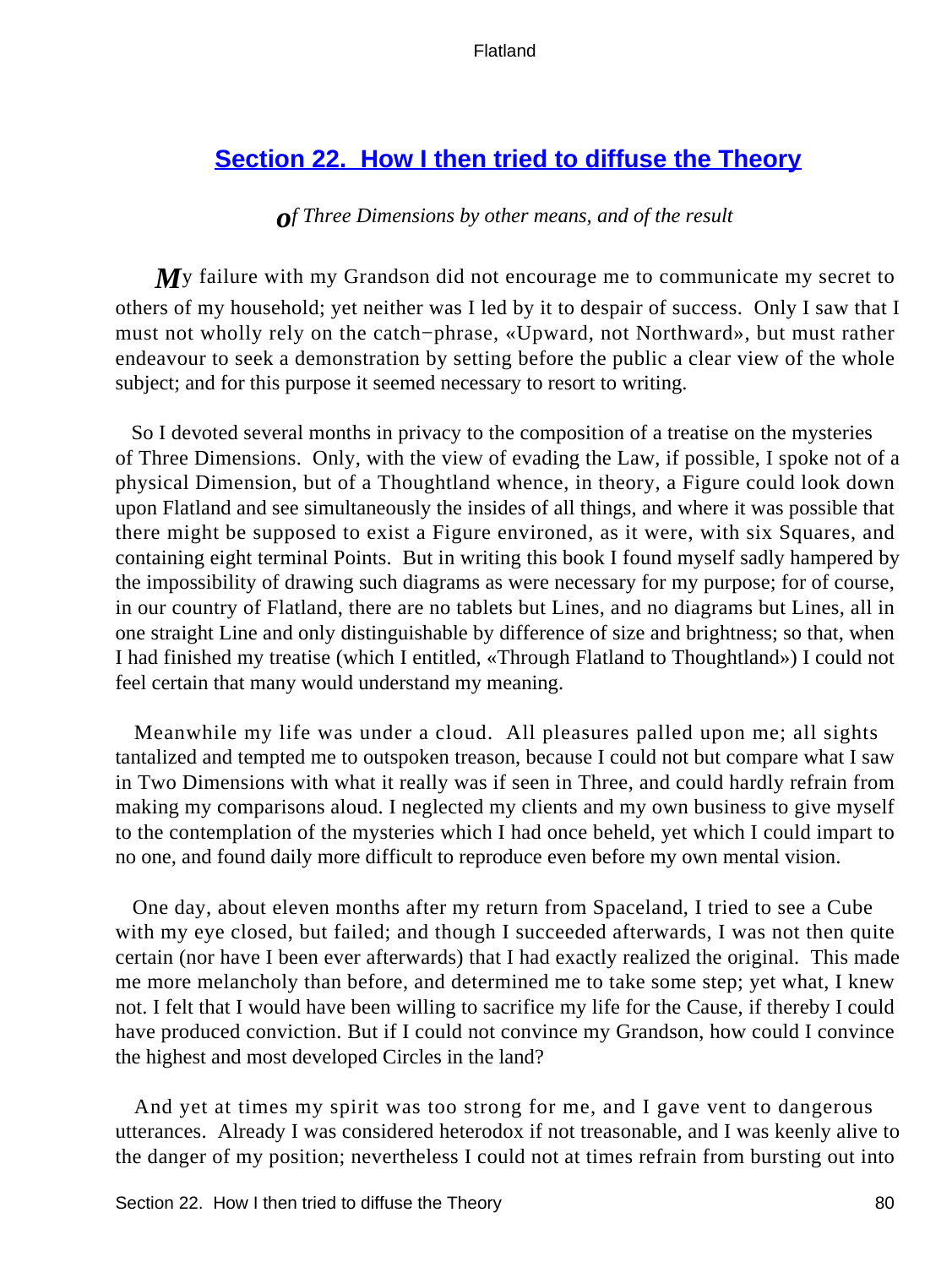suspicious or half−seditious utterances, even among the highest Polygonal and Circular society. When, for example, the question arose about the treatment of those lunatics who said that they had received the power of seeing the insides of things, I would quote the saying of an ancient Circle, who declared that prophets and inspired people are always considered by the majority to be mad; and I could not help occasionally dropping such expressions as «the eye that discerns the interiors of things», and «the all−seeing land»; once or twice I even let fall the forbidden terms «the Third and Fourth Dimensions». At last, to complete a series of minor indiscretions, at a meeting of our Local Speculative Society held at the palace of the Prefect himself, – some extremely silly person having read an elaborate paper exhibiting the precise reasons why Providence has limited the number of Dimensions to Two, and why the attribute of omnividence is assigned to the Supreme alone – I so far forgot myself as to give an exact account of the whole of my voyage with the Sphere into Space, and to the Assembly Hall in our Metropolis, and then to Space again, and of my return home, and of everything that I had seen and heard in fact or vision. At first, indeed, I pretended that I was describing the imaginary experiences of a fictitious person; but my enthusiasm soon forced me to throw off all disguise, and finally, in a fervent peroration, I exhorted all my hearers to divest themselves of prejudice and to become believers in the Third Dimension.

Need I say that I was at once arrested and taken before the Council?

 Next morning, standing in the very place where but a very few months ago the Sphere had stood in my company, I was allowed to begin and to continue my narration unquestioned and uninterrupted. But from the first I foresaw my fate; for the President, noting that a guard of the better sort of Policemen was in attendance, of angularity little, if at all, under 55 degrees, ordered them to be relieved before I began my defence, by an inferior class of 2 or 3 degrees. I knew only too well what that meant. I was to be executed or imprisoned, and my story was to be kept secret from the world by the simultaneous destruction of the officials who had heard it; and, this being the case, the President desired to substitute the cheaper for the more expensive victims.

 After I had concluded my defence, the President, perhaps perceiving that some of the junior Circles had been moved by my evident earnestness, asked me two questions: –

 1. Whether I could indicate the direction which I meant when I used the words «Upward, not Northward»?

 2. Whether I could by any diagrams or descriptions (other than the enumeration of imaginary sides and angles) indicate the Figure I was pleased to call a Cube?

 I declared that I could say nothing more, and that I must commit myself to the Truth, whose cause would surely prevail in the end.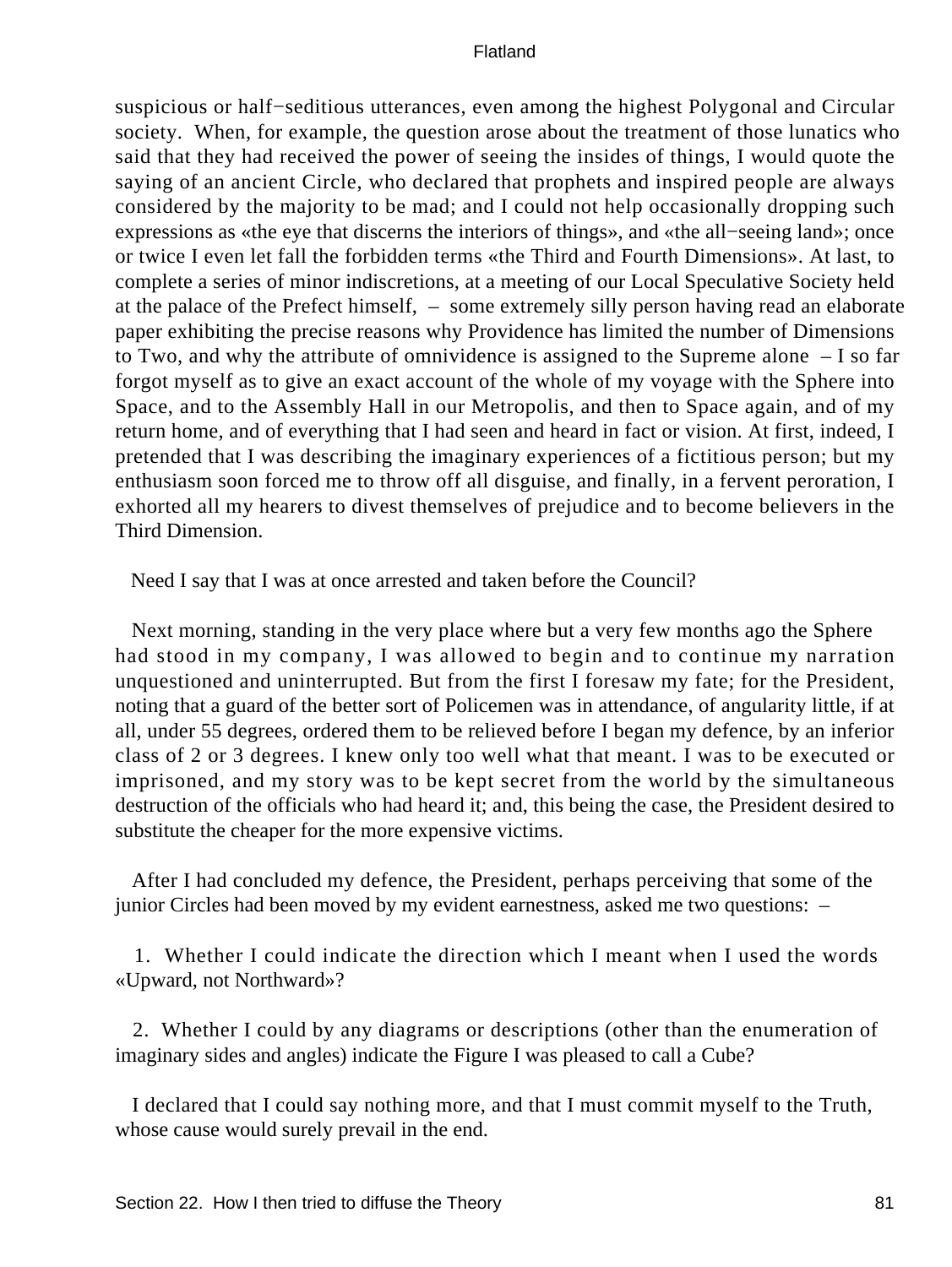The President replied that he quite concurred in my sentiment, and that I could not do better. I must be sentenced to perpetual imprisonment; but if the Truth intended that I should emerge from prison and evangelize the world, the Truth might be trusted to bring that result to pass. Meanwhile I should be subjected to no discomfort that was not necessary to preclude escape, and, unless I forfeited the privilege by misconduct, I should be occasionally permitted to see my brother who had preceded me to my prison.

Seven years have elapsed and I am still a prisoner, and  $-$  if I except the occasional visits of my brother – debarred from all companionship save that of my jailers. My brother is one of the best of Squares, just, sensible, cheerful, and not without fraternal affection; yet I confess that my weekly interviews, at least in one respect, cause me the bitterest pain. He was present when the Sphere manifested himself in the Council Chamber; he saw the Sphere's changing sections; he heard the explanation of the phenomena then given to the Circles. Since that time, scarcely a week has passed during seven whole years, without his hearing from me a repetition of the part I played in that manifestation, together with ample descriptions of all the phenomena in Spaceland, and the arguments for the existence of Solid things derivable from Analogy. Yet – I take shame to be forced to confess it – my brother has not yet grasped the nature of the Third Dimension, and frankly avows his disbelief in the existence of a Sphere.

 Hence I am absolutely destitute of converts, and, for aught that I can see, the millennial Revelation has been made to me for nothing. Prometheus up in Spaceland was bound for bringing down fire for mortals, but I – poor Flatland Prometheus – lie here in prison for bringing down nothing to my countrymen. Yet I exist in the hope that these memoirs, in some manner, I know not how, may find their way to the minds of humanity in Some Dimension, and may stir up a race of rebels who shall refuse to be confined to limited Dimensionality.

 That is the hope of my brighter moments. Alas, it is not always so. Heavily weighs on me at times the burdensome reflection that I cannot honestly say I am confident as to the exact shape of the once−seen, oft−regretted Cube; and in my nightly visions the mysterious precept, «Upward, not Northward», haunts me like a soul−devouring Sphinx. It is part of the martyrdom which I endure for the cause of the Truth that there are seasons of mental weakness, when Cubes and Spheres flit away into the background of scarce−possible existences; when the Land of Three Dimensions seems almost as visionary as the Land of One or None; nay, when even this hard wall that bars me from my freedom, these very tablets on which I am writing, and all the substantial realities of Flatland itself, appear no better than the offspring of a diseased imagination, or the baseless fabric of a dream.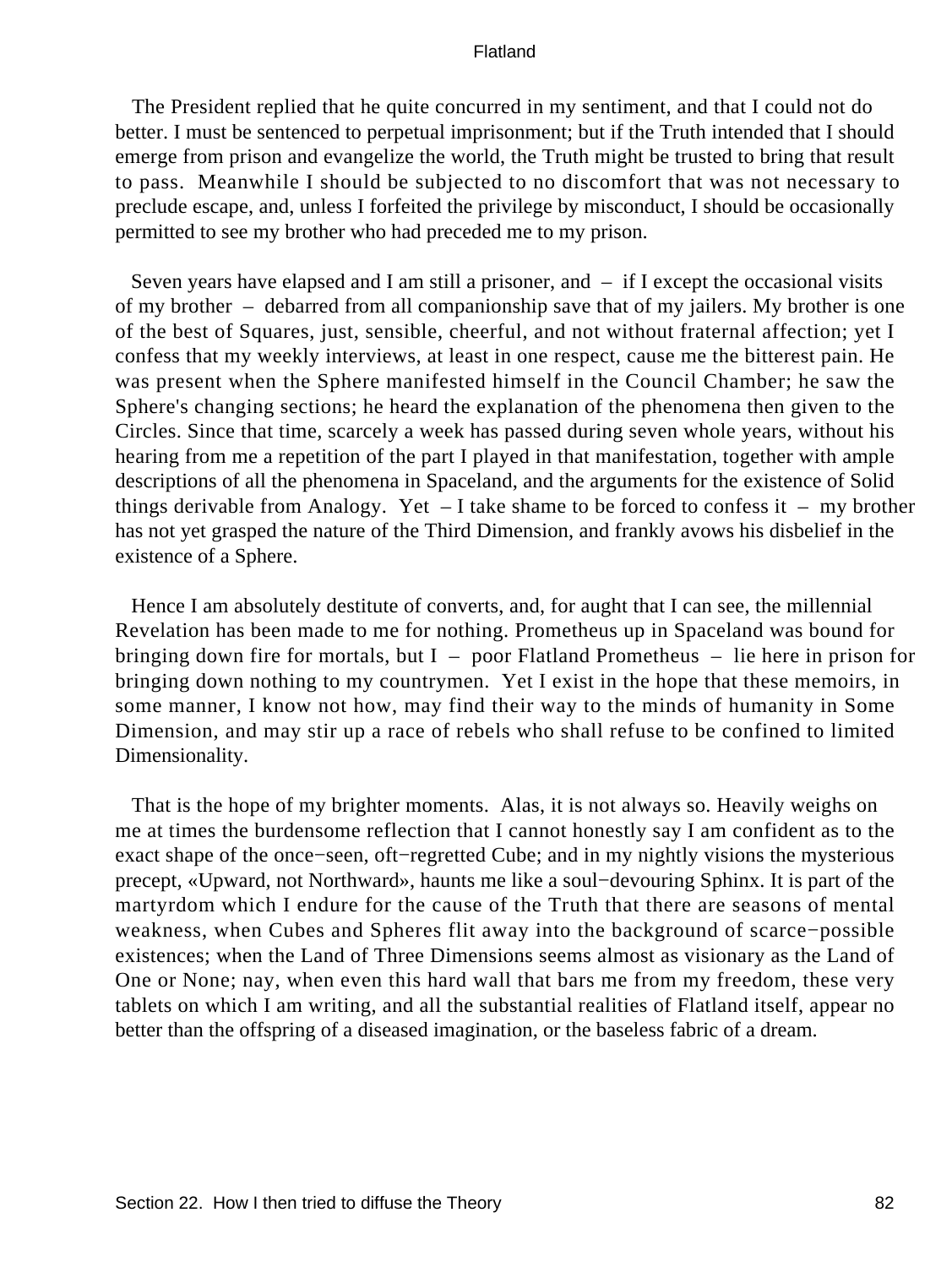# **Table Of Content**

**[Preface to the Second and Revised Edition, 1884.](#page-4-0)**

## **[PART I: THIS WORLD](#page-7-0)**

## **[Section 1. Of the Nature of Flatland](#page-8-0)**

**[Section 2. Of the Climate and Houses in Flatland](#page-10-0)**

**[Section 3. Concerning the Inhabitants of Flatland](#page-12-0)**

**[Section 4. Concerning the Women](#page-15-0)**

**[Section 5. Of our Methods of Recognizing one another](#page-19-0)**

**[Section 6. Of Recognition by Sight](#page-23-0)**

**[Section 7. Concerning Irregular Figures](#page-27-0)**

**[Section 8. Of the Ancient Practice of Painting](#page-30-0)**

**[Section 9. Of the Universal Colour Bill](#page-32-0)**

**[Section 10. Of the Suppression of the Chromatic Sedition](#page-35-0)**

**[Section 11. Concerning our Priests](#page-38-0)**

**[Section 12. Of the Doctrine of our Priests](#page-40-0)**

**[PART II: OTHER WORLDS](#page-44-0)**

**[Section 13. How I had a Vision of Lineland](#page-45-0)**

**[Section 14. How I vainly tried to explain the nature of Flatland](#page-49-0)**

**[Section 15. Concerning a Stranger from Spaceland](#page-53-0)**

**[Section 16. How the Stranger vainly endeavoured to reveal to me](#page-56-0)**

**[Section 17. How the Sphere, having in vain tried words,](#page-63-0)**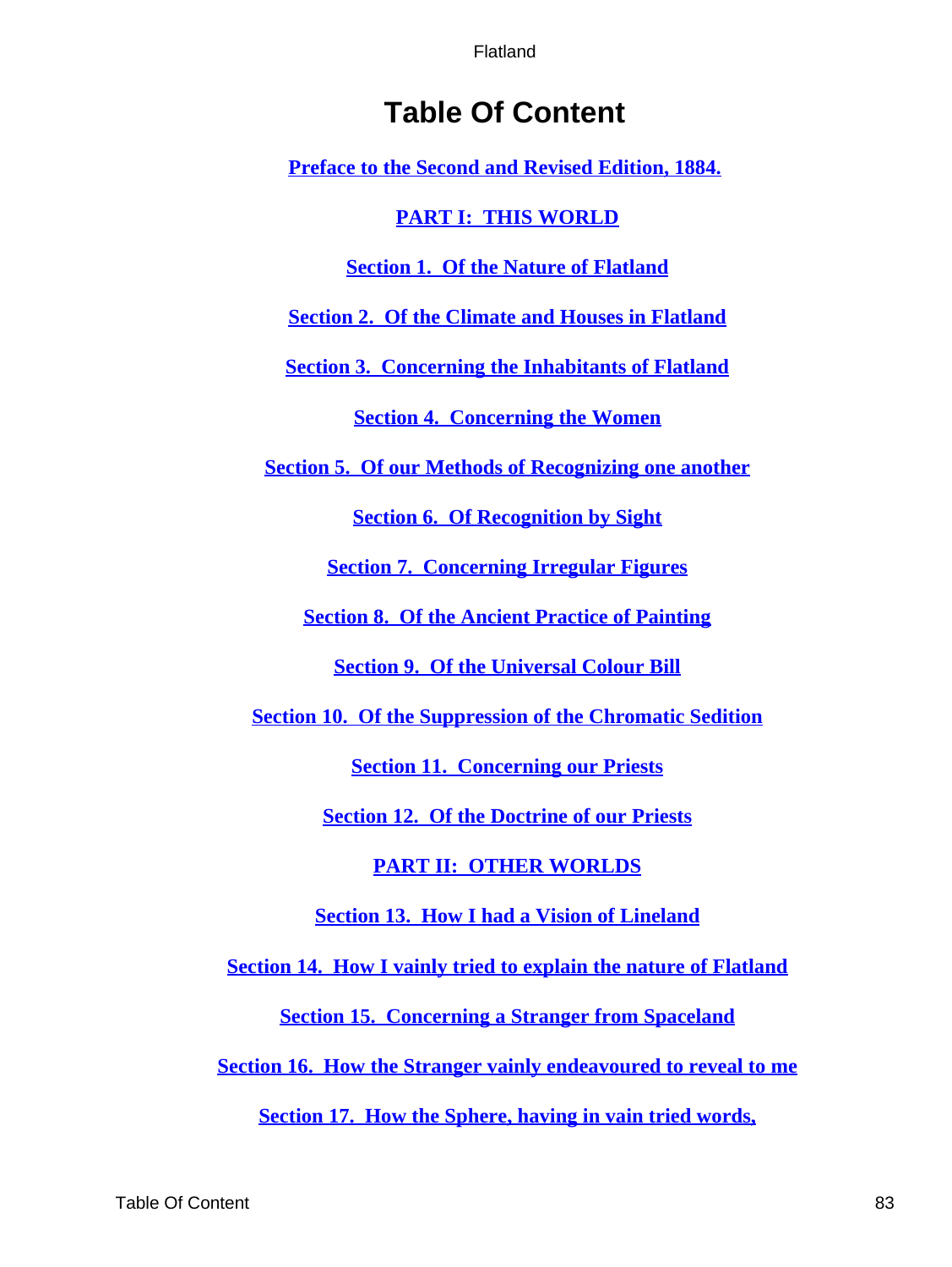<span id="page-84-0"></span>**[Section 18. How I came to Spaceland, and what I saw there](#page-65-0)**

**[Section 19. How, though the Sphere shewed me other mysteries](#page-69-0)**

**[Section 20. How the Sphere encouraged me in a Vision](#page-75-0)**

**[Section 21. How I tried to teach the Theory of Three Dimensions](#page-78-0)**

**[Section 22. How I then tried to diffuse the Theory](#page-80-0)**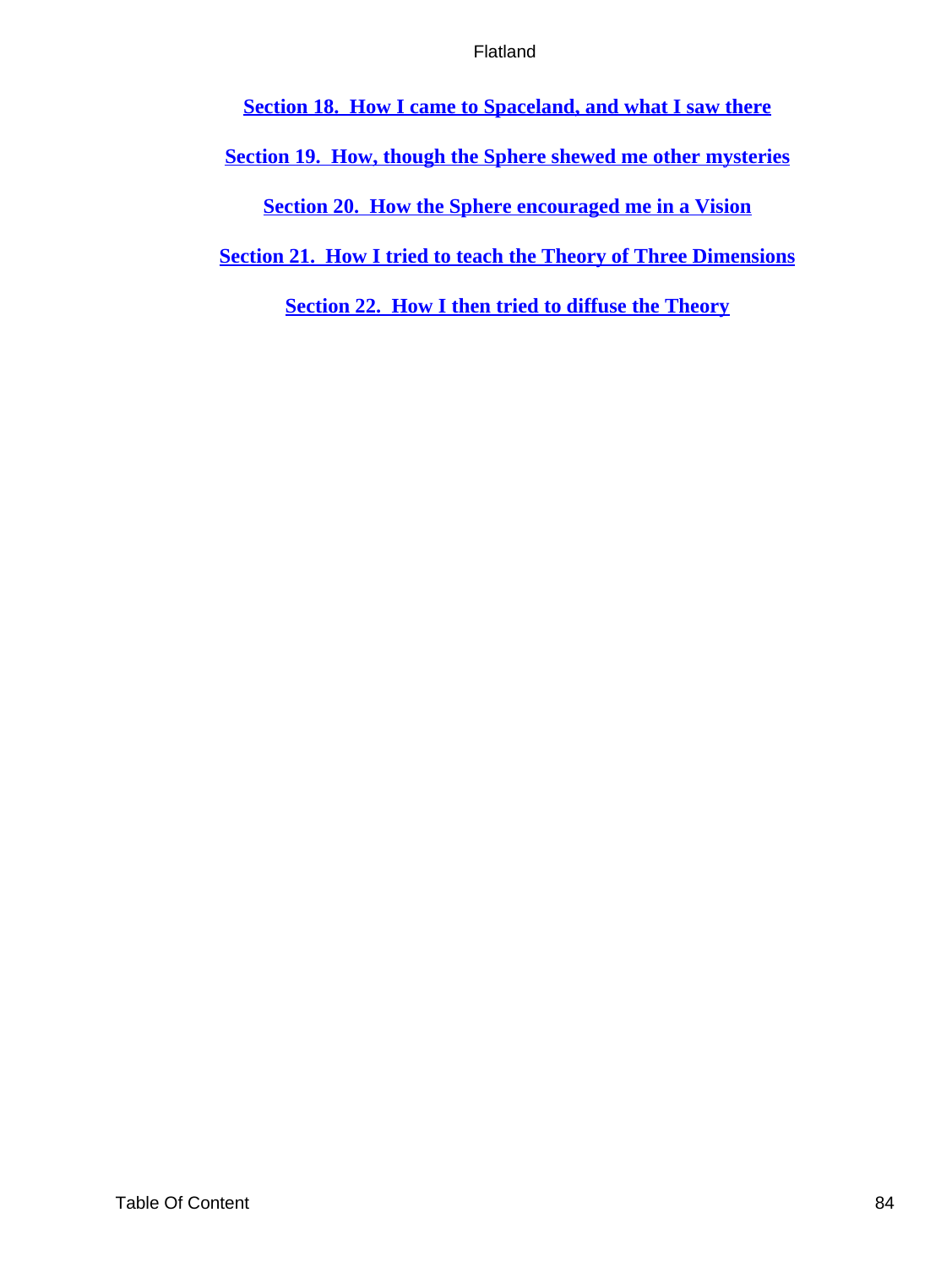# **About Phoenix Editions**

## **Why Phoenix Editions?**

With the already available tools, converting files to eBook formats is not a big task. You can use a plugin in MS Word and with just one click have a lit file. You can drag and drop html into Adobe Acrobat and create a pdf file.

If we can be happy over the possibilities given to anyone to publish and to be published, we must nevertheless look at previous experiences from the history of the computer and the internet in order to get some needed advice:

• The lack of standards threatens the persistance of data.

We are able to access data from tablets from 3.000 year B.C. but not from files created 10 years ago in a proprietary format, stored in some specific non standard media, or even in previous versions of existing products.

- If not enough care is taken, some operations like drag and drop or cut and paste can result in the production of corrupted data.
- Many ebooks come from html files. But outdated tags are still being used, and one only needs to view the source to find beginning tags without their corresponding end tags, improper nesting, and proprietary or non standard encoding. If the source code is not cleaned up, all this will make its way to the derivated ebook.
- Not every user knows how, is able to or wants to use the more advanced standard features of available ebooks formats, resulting in a work that very often doesn't make for the most pleasing reading experience.
- Centuries of history and experience in graphical and printing arts should not be lost for the sake of speed in converting to an ebook format. Much can be done in our search for excellence to adapt and improve, the end result of which is a ebook of higher quality.

But, we must be very careful in our search for quality and in our establishing criteria to meet this lofty goal. Otherwise, as we know and are aware of, a new kind of elitism, censorship or snobism can arise out of this endeavour.

Finding the proper and fair way to achieve this quality of ebook without such detrimental effects led us to implement what we at Phoenix−Library call **Phoenix Editions**.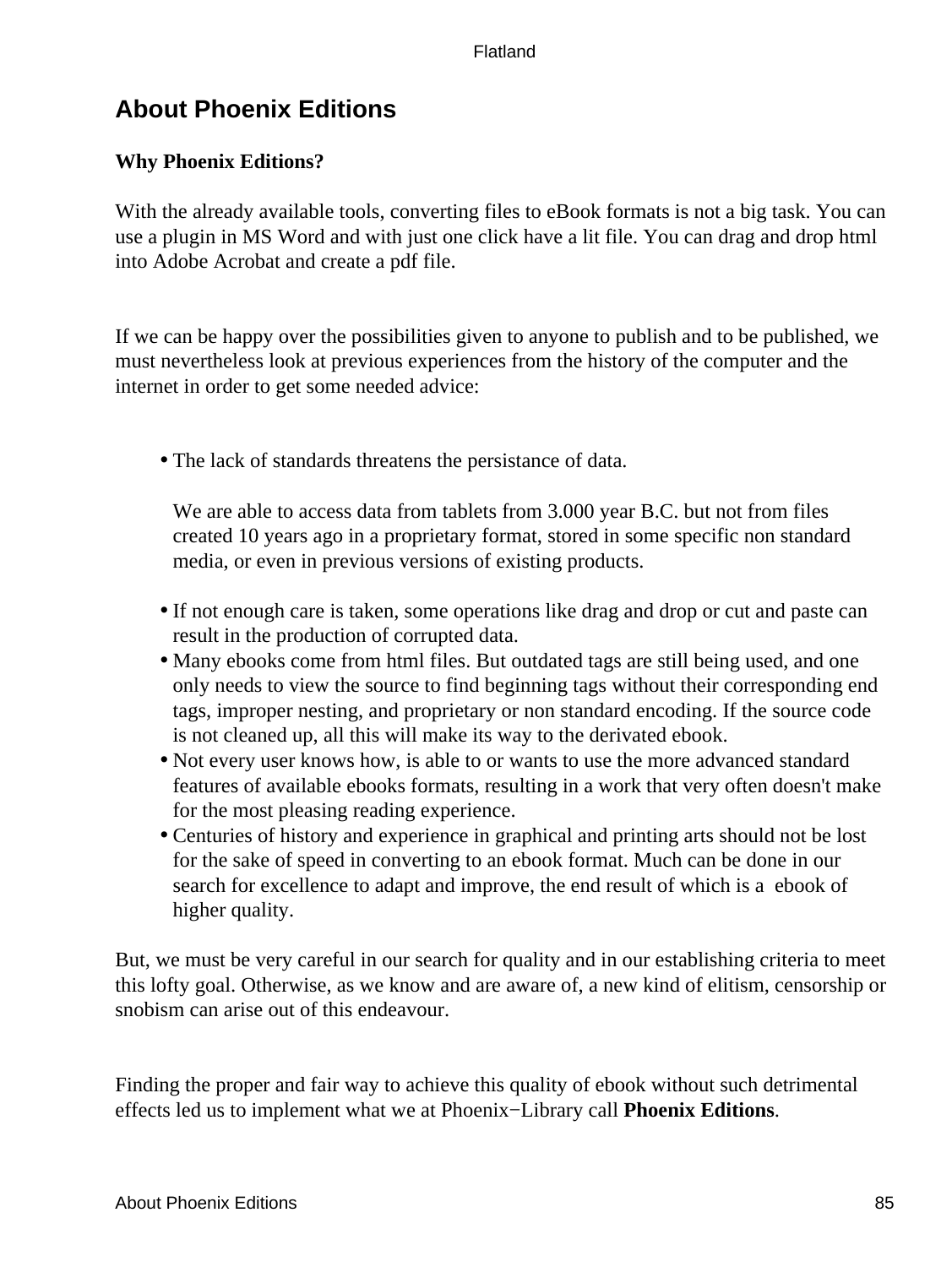# **What is a Phoenix Edition**

At Phoenix−Library we call a Phoenix Edition, an ebook with the following characteristics:

- It is converted from clean and standard xhtml/xml files
- It uses meta tags to identify content, and other data
- The available resources specific to each ebook format are used to give the reader a pleasant reading experience.

This means: objectives and normative criteria, regardless of taste, aesthetic or otherwise subjective evaluations of contents and/or presentation.

## **Phoenix Edition of a RocketEdition file:**

An ebook with a cover, a table of contents with active links, chapter breaks, a "go to" touch access at least to a TOC, oeb compliant metadata, indentation if required from a pEdition reproduction, internal links to notes.

## **Phoenix Edition of a Softbook file:**

An ebook with a cover, a table of contents with active links, chapter breaks, oeb compliant metadata, indentation if required from a pEdition reproduction, internal links to notes.

## **Phoenix Edition of a MS−Reader file:**

An ebook with a cover, an external table of contents with active links at least to an internal TOC, chapter breaks, images, oeb compliant metadata, indentation if required from a pEditon reproduction, internal links to notes.

## **Phoenix Edition of a Mobipocket file:**

An ebook with a cover, an external table of contents with active links at least to an internal TOC, chapter breaks, oeb compliant metadata, indentation if required from a pEdition reproduction, internal links to notes.

## **Phoenix Edition of a Acrobat file:**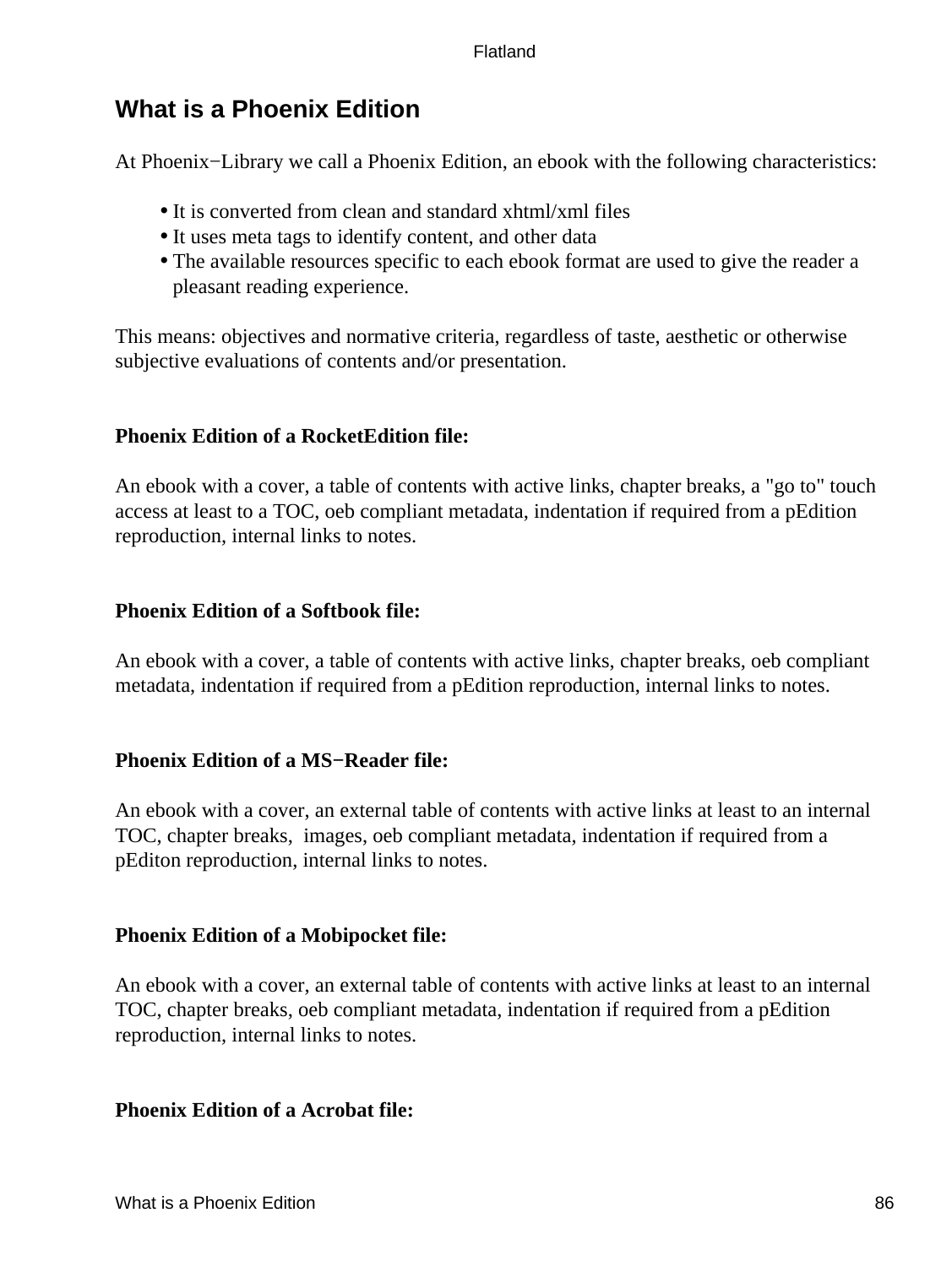An ebook with a cover, images, chapter breaks, matching page numbers, oeb compliant metadata, indentation if required from a pEdition reproduction, internal links to notes.

**Note 1:** These criteria will be discussed in the Phoenix eBook newsgroups in order to be refined and then implemented in a Phoenix Edition guideline, that will be available in the near future to all Phoenix−Library associates.

**Note 2:** In order to stimulate and reward all associate eBookProducers in their search for excellence, a percentage of all associate subscriptions will be allocated to this cause.